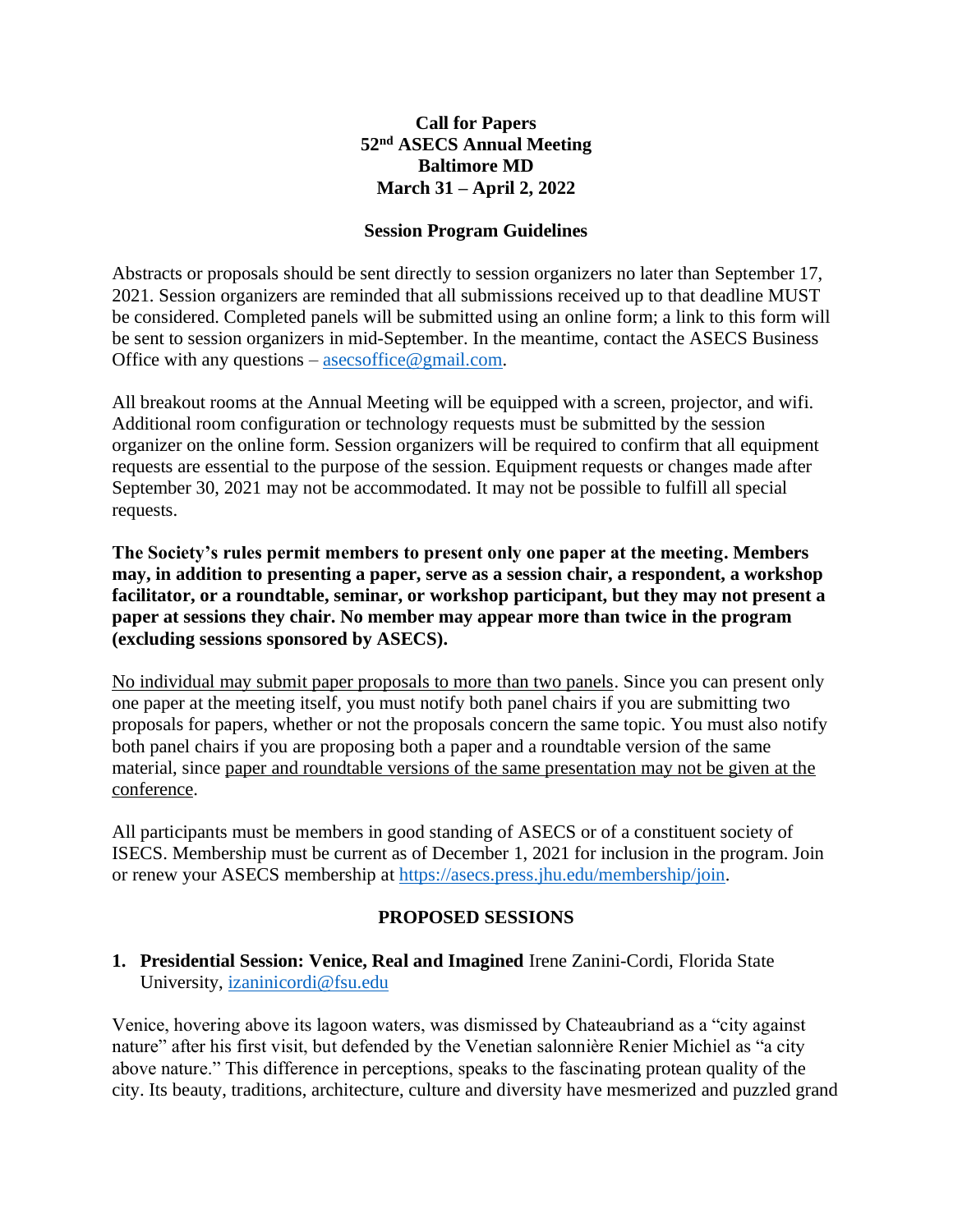tourists, and have attracted artists, writers, singers, and actors from all over the world. This session welcomes papers focusing on any aspect of eighteenth-century Venice, both real and imagined. Submissions should be sent to Irene Zanini-Cordi: [izaninicordi@fsu.edu](mailto:izaninicordi@fsu.edu)

**2. Presidential Session: New Horizons in Enlightenment Studies (Roundtable)** Meghan Roberts (Bowdoin College), [mroberts@bowdoin.edu](mailto:mroberts@bowdoin.edu) and Daniel Watkins (Baylor University), [daniel\\_watkins@baylor.edu](mailto:daniel_watkins@baylor.edu)

Twenty years after Keith Baker and Peter Hanns Reill published *What's Left of Enlightenment*?, the Enlightenment is in the news. Voltaire's *Treatise on Tolerance* became a bestseller in the wake of the 2015 attacks in Paris. David Hume's racist statements in *Essays, Moral and Political* drew widespread notice and condemnation, resulting in Edinburgh University renaming David Hume Tower in 2020. In 2021, conservative talking heads claimed that Benjamin Franklin fought against "cancel culture." The heritage of the Enlightenment is up for grabs. As Christy Pichichero has convincingly argued, it is necessary to complicate pristine notions of the Enlightenment and "make transparent the aspirations and the drastic omissions in Enlightenment 'philosophie."

We propose a roundtable that addresses the complicated and contested status of the Enlightenment in our current historical moment and contemplates new paths forward for Enlightenment teaching and scholarship. Among many possible questions, what is new for Enlightenment studies, and why does it matter? What does it mean to speak of Enlightenment in global and colonial contexts? Has studying race, gender, and Enlightenment changed in our moment of #MeToo and #BlackLivesMatter? We hope to represent a wide array of perspectives and particularly encourage graduate students and early career researchers to apply. Panelists working on any facet of the Enlightenment, broadly defined, are welcome. Please send a brief (no more than 250-word) description of the topics you would discuss to [mroberts@bowdoin.edu](mailto:mroberts@bowdoin.edu) or [daniel\\_watkins@baylor.edu.](mailto:daniel_watkins@baylor.edu)

**3. Presidential Session: Undergraduate Research in the Eighteenth Century (Roundtable)**  Rachael King, University of California, Santa Barbara, [rking@english.ucsb.edu](mailto:rking@english.ucsb.edu)

This roundtable invites considerations of the role that undergraduates play in research into the eighteenth century. As major requirements and undergraduate interest are changing at many universities, many ASECS members are not teaching primarily, or at all, in the field of eighteenth-century studies. But at the same time, cross-rank research groups in fields such as the digital humanities, book history, and critical making are increasingly common, a trend that can attract undergraduates to the field. How is the move toward undergraduate research initiatives affecting our work? How can we encourage more undergraduate research? Presentations by or including undergraduate researchers are particularly welcomed.

#### **4. Innovative Course Design** [asecsoffice@gmail.com](mailto:asecsoffice@gmail.com)

ASECS invites proposals for a new course on eighteenth-century studies or a new unit (1-4 weeks of instruction) within a course. Proposals may address a specific theme, compare related works from different fields (music and history, art and theology), take an interdisciplinary approach to a social or historical event, or suggest new uses for instructional technology. The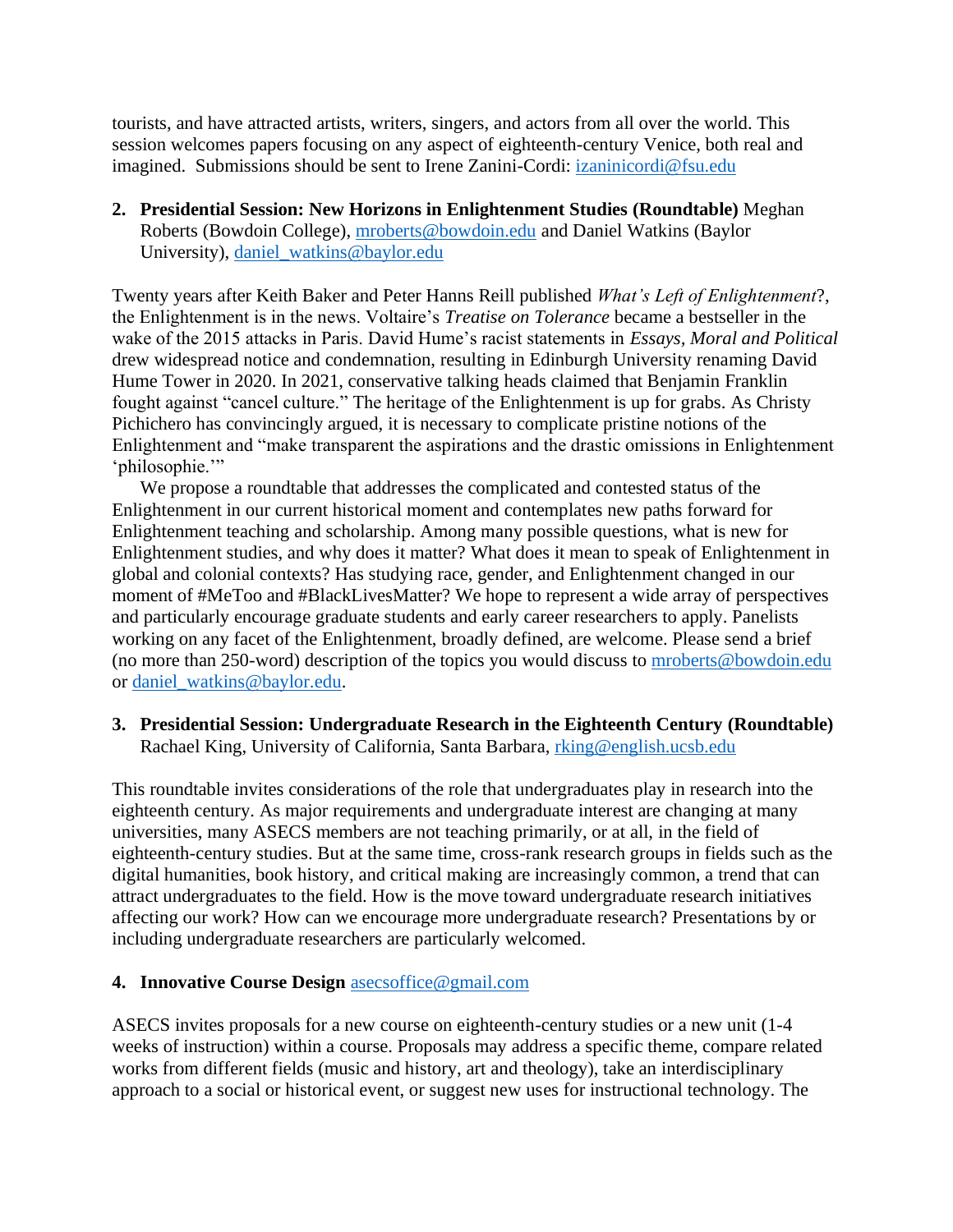unit/course should either have never been taught or have been taught recently for the first time. Applicants should submit a 750-1500 word proposal that focuses sharply on the leading ideas distinguishing the unit/course. The proposal should indicate why particular texts and topics were selected and (if possible) how they worked; ideally, a syllabus will be provided. The competition is open to current members of ASECS. Up to three proposals will be selected for presentation during the Innovative Course Design session at the Annual Meeting; a \$500 award will be presented to each of the participants, who also will be asked to submit an account of the unit/course, a syllabus, and supplementary materials for publication on the ASECS website.

### **5. Wikipedia Edit-A-Thon (Workshop) [Digital Humanities Caucus]** Collin Jennings, Miami University, [jenninc@miamioh.edu](mailto:jenninc@miamioh.edu)

The ASECS Digital Humanities Caucus invites proposals for supporting a Wiki Edit-A-Thon focused on creating and expanding Wikipedia entries for marginalized figures and groups of the eighteenth century. Proposals may come from either scholars with experience editing Wikipedia entries or from scholars with plans for expanding particular entries. Speakers will prepare brief presentations (~5 minutes) on best practices or plans for editing Wikipedia entries, and the majority of the session will consist of attendees contributing to eighteenth-century entries. Although the Edit-A-Thon during the session will be relatively short, we will also set a goal for the number of entries to be created or expanded over the course of the entire conference. Please send brief proposals, including your experience in editing Wikipedia entries or plans for expanding particular entries, to Collin Jennings (jenning @miamioh.edu).

# **6. Centering Marginalized Voices in Digital Humanities Projects (Roundtable) [Digital Humanities Caucus**] Mattie Burkert, University of Oregon, [mburkert@uoregon.edu](mailto:mburkert@uoregon.edu)

How can scholars use digital tools, ranging from databases, to digitization, to visualization, to center marginalized voices of the eighteenth century? To what extent can new methods produce new perspectives on the figures and groups of the period? We seek proposals describing DH projects that have foregrounded marginalized voices of the eighteenth century. The projects can be at any stage of development, from planning to completion, but the speakers should be able to share concrete steps they took for centering underrepresented groups in their projects. These might include using digital research techniques for discovering under-researched figures, or they might entail using publication and exhibition platforms for representing projects designed around such figures. Please send brief proposals, describing what aspect of your project you would like to present in a roundtable format, to Mattie Burkert [\(mburkert@uoregon.edu\)](mailto:mburkert@uoregon.edu).

### **7. Disability Performances [Disability Studies Caucus]** Annika Mann (Arizona State University) [Annika.Mann@asu.edu](mailto:Annika.Mann@asu.edu) and Emily Stanback (University of Southern Mississipi), [Emily.Stanback@usm.edu](mailto:Emily.Stanback@usm.edu)

This panel seeks to investigate disabilities, bodyminds, and performances in the long eighteenth century. How do we recover an archive of disability performance, broadly speaking? How might disability performance render new insights about the formation of disability as a socially constituted and contested identity? What insights can eighteenth-century archives offer about the performativity of the everyday when thinking through diverse bodyminds?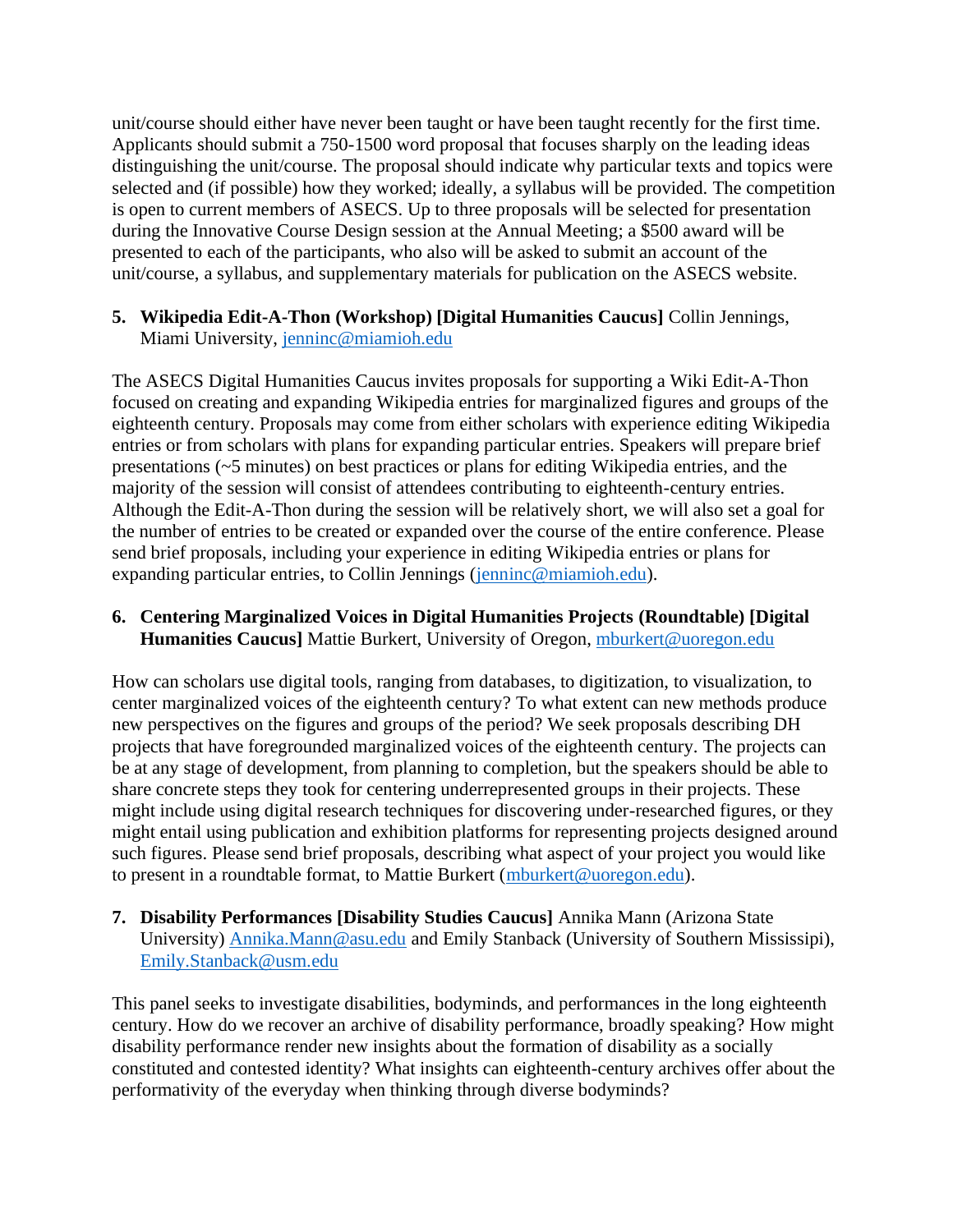By "performance" we hope to signal not just theatre, the playhouse, and the repertoire, but also larger moments that feel "performative." As Tracy C. Davis, Willmar Sauter, and Judith Butler theorize, performance time, performance events, and performative self-making raise concerns about layered temporalities, polychronicity, repetition, hiccups, ruptures, and revisions. Tobin Siebers calls attention to the multiple offstage performances like passing, masquerading, and other ways to navigate the social. How can eighteenth-century performances extend, complicate, or reshape our understanding of disability performance? We invite 250-word abstracts about these or related topics on disability performance in the long eighteenth century. Please send abstracts to [Annika.Mann@asu.edu](mailto:Annika.Mann@asu.edu) and [Emily.Stanback@usm.edu.](mailto:Emily.Stanback@usm.edu)

# **8. Crip Time / Crip Forms (Roundtable) [Disability Studies Caucus]** Annika Mann (Arizona State University) [Annika.Mann@asu.edu](mailto:Annika.Mann@asu.edu) and Emily Stanback (University of Southern Mississipi), [Emily.Stanback@usm.edu](mailto:Emily.Stanback@usm.edu)

How are crip temporalities and experiences of non-normative embodiment expressed formally in text? We invite 250-word proposals for short papers (5-7 minutes) that explore this question from a range of angles. Papers may, for example, address questions of poetics, narrative form, authorial embodiment, canon creation, book history, and non-"literary" textual forms (e.g. gravestones, notebooks, commonplace books, ephemera), We also welcome papers that seek to reflect on the stakes of crip formalism and crip temporality in 18th-century studies. Please send abstracts to [Annika.Mann@asu.edu](mailto:Annika.Mann@asu.edu) and [Emily.Stanback@usm.edu.](mailto:Emily.Stanback@usm.edu)

**9. Trans\* Before Trans\* in the Eighteenth-Century Archive [Gay & Lesbian Caucus; Queer & Trans Caucus**] Margaret Miller (University of California, Davis), [mamill@ucdavis.edu](mailto:mamill@ucdavis.edu)

As attention to transgender phenomena continues to increase, the need for thoughtfully conceived and ethically executed trans\*archival practices becomes all the more pressing. Yet the very basis of this undertaking relies on a daunting definitional and epistemological challenge (which Eva Hayward and Claire Colebrook have previously taken up): in the context of archives, what counts as transgender? While some historians have rejected the category of transgender to speak of experiences before the mid-twentieth century, others have laid claim to those living gender-non-conforming lives before our contemporary era. What might we find if we look for trans\* before trans\*? We invite shorter papers that offer insights and discussions of methodologies, epistemological delineations, and archival practices that tend to what counts or should count as trans\* within the long eighteenth century. Please send proposals of no more than 250 words as well as a brief biographical statement.

# **10. Unsettling Sexuality in the Eighteenth Century (Roundtable) [Gay & Lesbian Caucus; Queer & Trans Caucus**] Jeremy Chow (Bucknell University), *j.chow@bucknell.edu*

This roundtable imagines other queer worlds, outside of a British or continental home, to better flesh out global explorations and conceptions of queerness (as gender, sex, sexuality, etc.). How might we resist notions of colonialism's sexual hegemony--as Joseph Massad, Valerie Traub, Qwo-Li Driskill, and Jasbir Puar teach us--in favor of exploring how other geographies, peoples, and cultures may further develop our grasp of eighteenth-century queer studies? And how might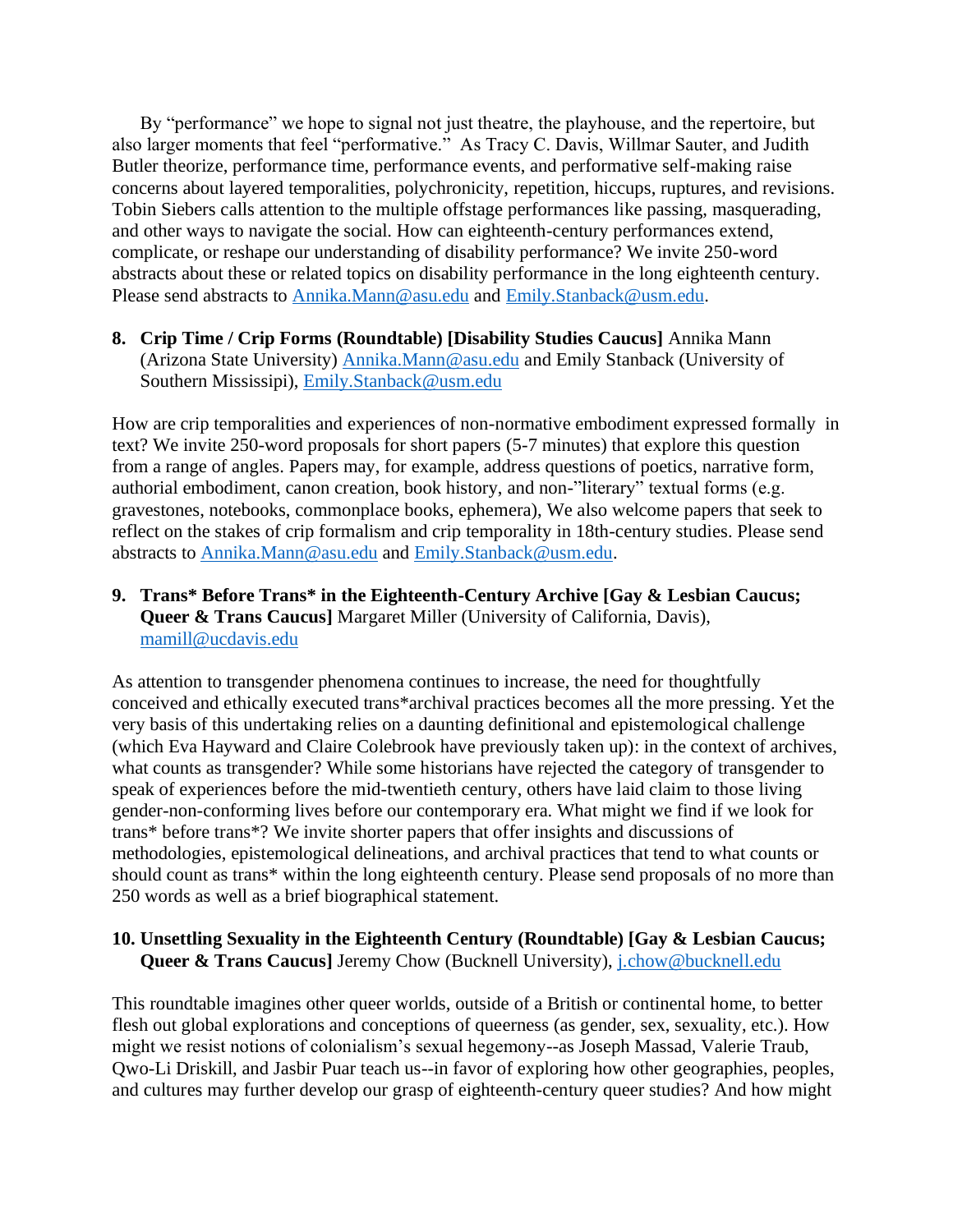these worlds invite radical reconsideration of the canons and archives we teach and write within? Please send proposals of no more than 200 words as well as a brief biographical statement.

#### **11. Publish or Perish? Perspectives on Publishing in Grad School (Roundtable) [ASECS Graduate Student Caucus]** Ziona Kocher, University of Tennessee, [zkocher@vols.utk.edu](mailto:zkocher@vols.utk.edu)

All graduate students are familiar with the advice that publishing your research is the path to success, but with the multitude of pressures placed upon grad students, publishing can easily get shoved to the back burner or become a source of unsurmountable anxiety. In mentoring events hosted by The Doctor Is In, publishing is one of the number one topics that mentors are asked about, so we are clearly all thinking about it.

This roundtable welcomes proposals from a wide range of perspectives and topics relating to the dilemma of "publish or perish." Is this a helpful mentality? Are there alternative options to the traditional journal article, such as Digital Humanities projects? What are the pros and cons of Open Access? What do you do when you've been rejected? And how do grad students feel about all of this pressure? Moving beyond "tips and tricks to getting published" (though those are certainly welcome too!) this session aims to help grad students position themselves within the world of publishing in a way that leaves them feeling empowered and prepared. We welcome proposals from a wide range of areas, including but not limited to mentors, directors of graduate studies, editors of publications (both traditional and non-traditional), and early career scholars and graduate students with diverse publishing experiences.

Please submit a short bio and a proposal of approximately 250 words to [zkocher@vols.utk.edu.](mailto:zkocher@vols.utk.edu)

#### **12. Reimagining the Long Eighteenth Century: Page, Stage, Screen [Graduate Student Caucus]** Dylan Lewis, University of Maryland, [dplewis@umd.edu](mailto:dplewis@umd.edu)

With popular films and tv shows such as *Bridgerton*, *Outlander*, *The Great, Lady J*, *Mademoiselle Paradis*, *Emma*, *Portrait of the Young Lady on Fire*, and *The Favourite*, all of which that have appeared in just the past few years, audiences around the world have been transported into filmic adaptations of the long eighteenth century like never before. Similarly, *When We Have Sufficiently Tortured Each Other: Twelve Variations on Samuel Richardson's Pamela* and the wildly popular musical *Hamilton* have brought modern takes on the eighteenth century to the stage. But adaptation of eighteenth-century material was also an important aspect of print and performance cultures throughout the period via translation or remediation. This panel welcomes papers that explore, praise, or problematize 'reimaginings' of eighteenth-century material, either in the period or today. We seek submissions from a broad range of disciplines and approaches, both in research and in teaching. Potential objects of inquiry include paintings and engravings, translations, remediations, music, television and film, and contemporary theater. Additionally, we welcome submissions from scholars in and outside of academia at any stage in their program or career. Please submit a short bio (2-3 sentences) and abstracts of 250 words or less to [dplewis@umd.edu](mailto:dplewis@umd.edu)

**13. Irish Writing in the Early Atlantic [Irish Caucus]** Michael Griffin, University of Limerick, [Michael.J.Griffin@ul.ie](mailto:Michael.J.Griffin@ul.ie)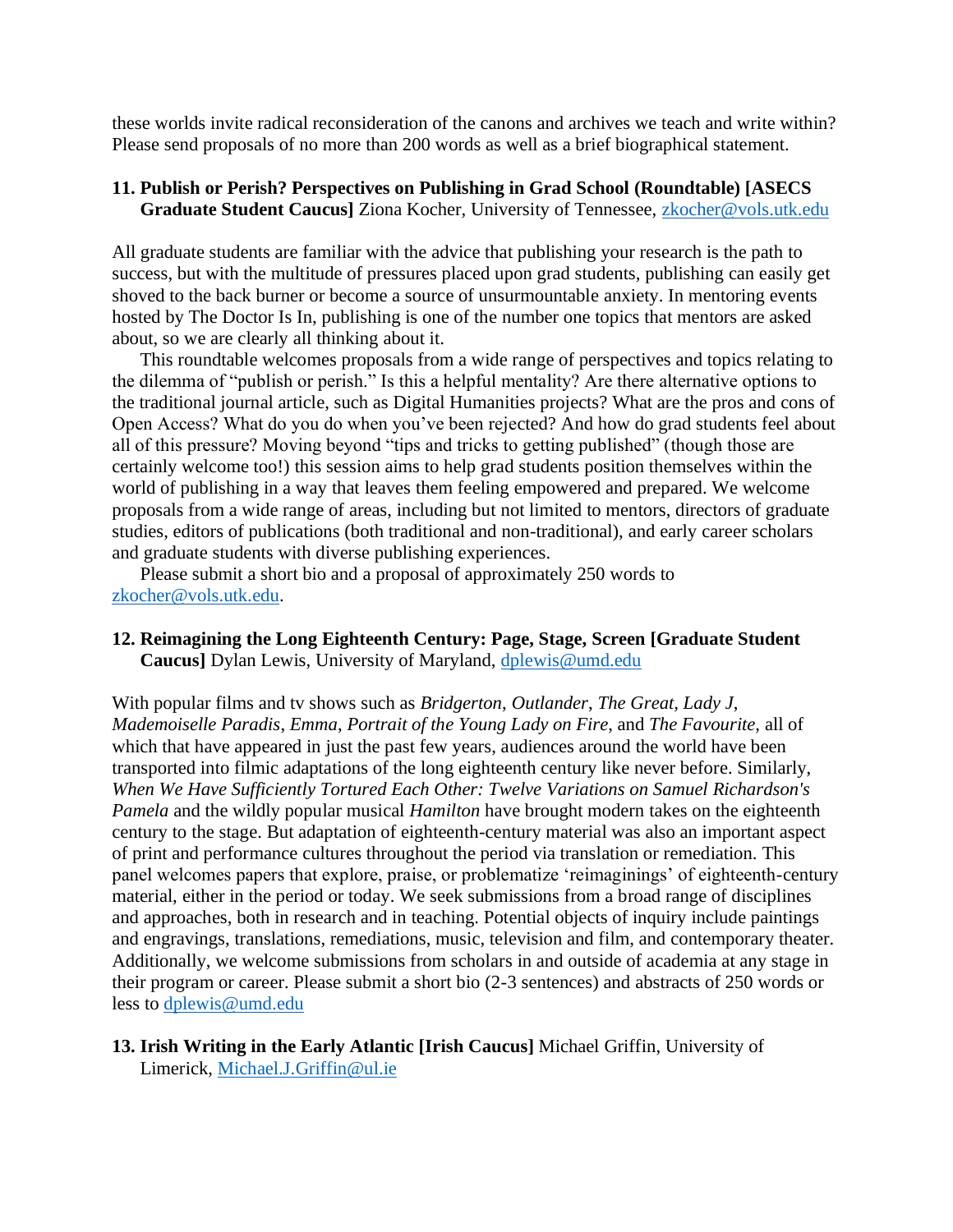During the eighteenth century, Ireland's position within the emerging British Empire was fraught with tension. The nation's economy faced a number of internal and external challenges that hampered the growth of national wealth and the social and religious inequalities codified into the legal system governing the island raised serious problems of political representation. These issues shaped the popular and literary imaginations of Irish writers, especially among those men and women who left Ireland to seek their fortunes within the Atlantic World. Moreover, those Irish that remained in the country or emigrated elsewhere were galvanized by the political change in the Atlantic world. This panel welcomes papers that explore the Irish writing within the social, literary, economic, and/or political contexts of the eighteenth-century Atlantic World (especially North America), as well as proposals that address the nature and dissemination of Irish books during this period.

# **14. Irish Legacies of the 18th Century [Irish Caucus]** Scott Breuninger, Virginia

Commonwealth University, [breuningersc@vcu.edu](mailto:breuningersc@vcu.edu)

During the eighteenth century, Ireland faced a number of internal and external challenges that were acerbated by the social inequalities codified into the legal system governing the island. These issues shaped popular and literary understandings of civility, sociability, and associational life within Ireland and helped frame how those across the Irish Sea viewed the Irish. Furthermore, the position of Ireland in the emerging British Empire, especially following the 1707 Act of Union, also called into question the nature of Irish identity and community. While faced with these circumstances, many Irish figures took actions and positions that left an indelible stain upon their legacies within Ireland (and beyond). This panel welcomes papers that explore the social, literary, economic, and/or political legacies of eighteenth-century Irish figures in the current day, paying particular attention to how our understanding of these figures has changed within recent scholarship.

# **15. Diversity in Italy in the 18th Century [Italian Studies Caucus]** Adrienne Ward -

University of Virginia, [aw7h@virginia.edu](mailto:aw7h@virginia.edu)

More than most other geo-political entities in Europe and the Americas, the Italian peninsula embodied diversity in its very makeup: 11+ different states over the greater part of the eighteenth century. This panel explores all forms of (human) diversity in the Italian states, and the degrees to which difference was or wasn't valued. Diversity may be construed in terms of sovereign allegiance, religious affiliation, social rank, gender belonging, profession/trade, and racial category. Political/national diversity abounded as Italian states were subject to different ruling factions or influence (French in Parma, Austro-Hungarians in Lombardy and Tuscany, Spanish in Naples) and as Grand Tourists (British, American and Italians themselves) and others crisscrossed Italy in the travel rage. The worship of encyclopedic knowledge-structuring led to elaborate systems of human classification and categorization; readers of all stripes consulted treatises that articulated intricate typologies of inner character. How did individuals and collectives differentiate the beings around them and how did they regard the idea of variety or mixture in their constituents and/or in society? Which institutions held fast to entrenched divisions and hierarchies, and which showed greater tolerance of or even desire for variance, intermingling and inclusion? Papers welcome that consider attitudes toward diversity in its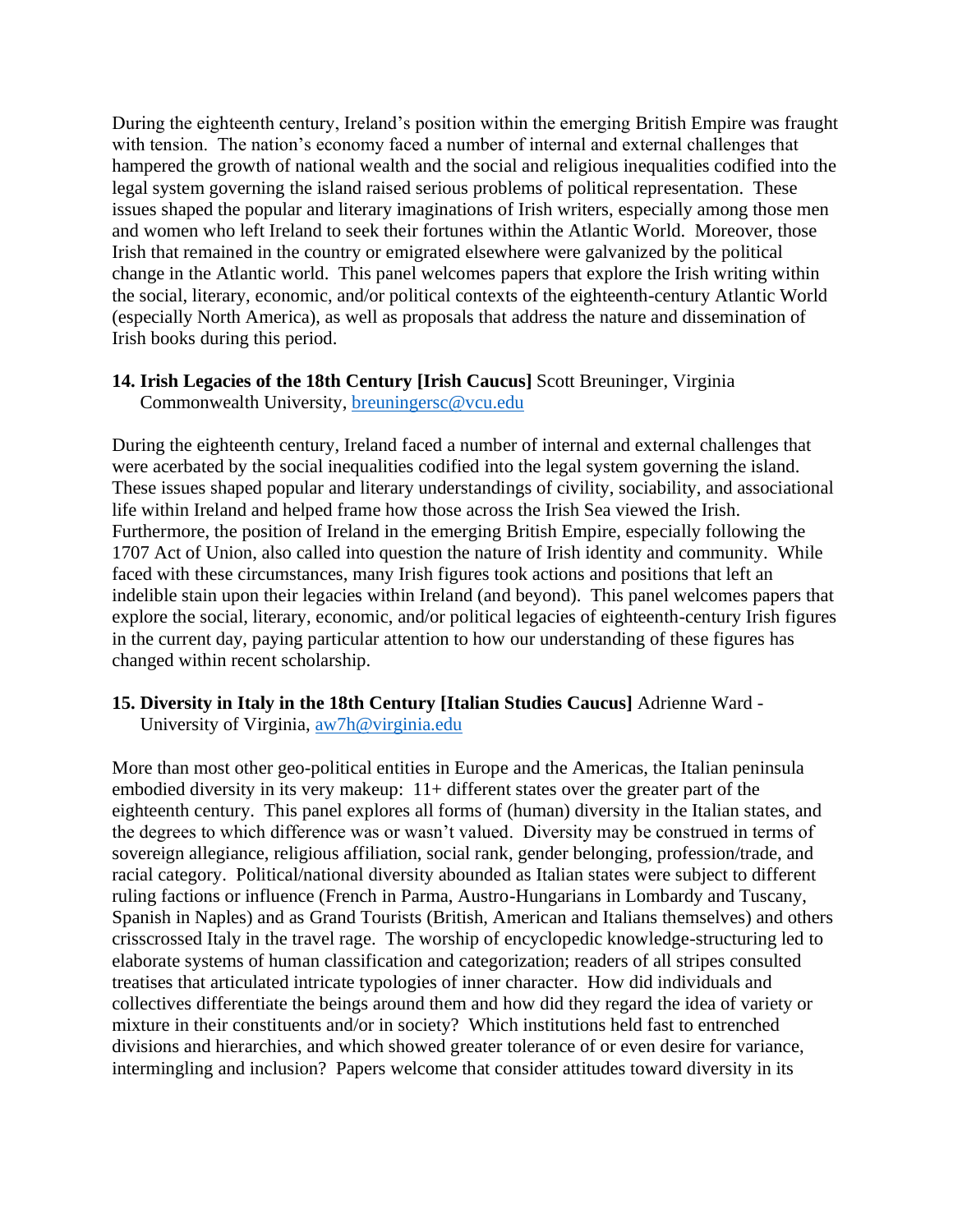many manifestations, e.g. in marriage, faith congregations, any and all marketplaces and kinds of commerce, slavery and servitude customs, and literary/artistic realms.

#### **16. Opera, Theater, Women, and Celebrity in Eighteenth-Century Italy [Italian Studies Caucus]** Margaret Butler - University of Wisconsin-Madison, [mrbutler@wisc.edu](mailto:mrbutler@wisc.edu)

Recent work in celebrity studies has taught us much about the networks that undergirded eighteenth-century celebrity culture: the dialogue among social groups, modes and conventions of spectatorship, and mechanisms of publicity, to name a few key components. While we are gaining a clearer understanding of these systems as they pertain to Enlightenment-era England and France, in particular, we have but a hazy view of their Italian counterparts. With regard to opera, apart from studies on the castrato and his public, our view is dimmer still. How did women in Italian opera and spoken theater contribute to eighteenth-century celebrity culture, in terms of performance, creation, reception, patronage, or other modes of production or consumption? Do women's roles and functions in Italian spoken theater intersect with those of opera in this period, and if so, how? This session seeks contributions that interrogate the roles of women in eighteenth-century Italian drama, whether sung or spoken, the meanings of those roles, and what implications those roles might have had for the understanding—and creation—of celebrity as a concept on the part of listeners, readers, and other communities.

# **17. Transformation, Idealization, Animation: Contemporary Perspectives on the Pygmalion Myth [New Lights Forum]** Jennifer Vanderheyden Marquette University, [jennifer.vanderheyden@marquette.edu](mailto:jennifer.vanderheyden@marquette.edu)

The Walters Art Museum in Baltimore holds Falconet's renowned sculpture Pygmalion and Galatea. According to the museum's website, "This statue is very likely the one exhibited by the artist at the Salon of 1763 (in Paris). Pygmalion is depicted in rapturous amazement at the feet of his love object, a nude sculpture, just at the moment when it is given life by Venus, the goddess of love." This panel invites interdisciplinary proposals that consider the enduring influence of the Pygmalion myth from a contemporary perspective. In all disciplines one encounters love and its idealization, disappointment of imperfections, animation of the inanimate, transformations of the allegory, the aesthetics of mimesis… to name only a few. For example, in his Salon of 1763, Denis Diderot praises Falconet for his animation of Pygmalion, but continues with a critique and proposal of another version of the statue that would be even more lifelike. Diderot's theories of this animation (including his proposal that one can consume marble by pulverizing it, mixing the powder with soil and compost, then sowing vegetables that will be consumed) continue to engage dialogue, as do other reworkings of the Pygmalion story.

# **18. Eighteenth-Century Adaptations (Roundtable) [New Lights Forum: Contemporary Perspectives on the Enlightenment]** Adam Schoene, University of New Hampshire, [adam.schoene@gmail.com](mailto:adam.schoene@gmail.com)

This roundtable examines research and teaching approaches to eighteenth-century studies through contemporary adaptations. *Adapting the Eighteenth Century* (2020), edited by Sharon Harrow and Kirsten Saxton, illuminates the pedagogical potential of adaptation as a tool for teaching eighteenth-century studies, examining how it might work across disciplines and levels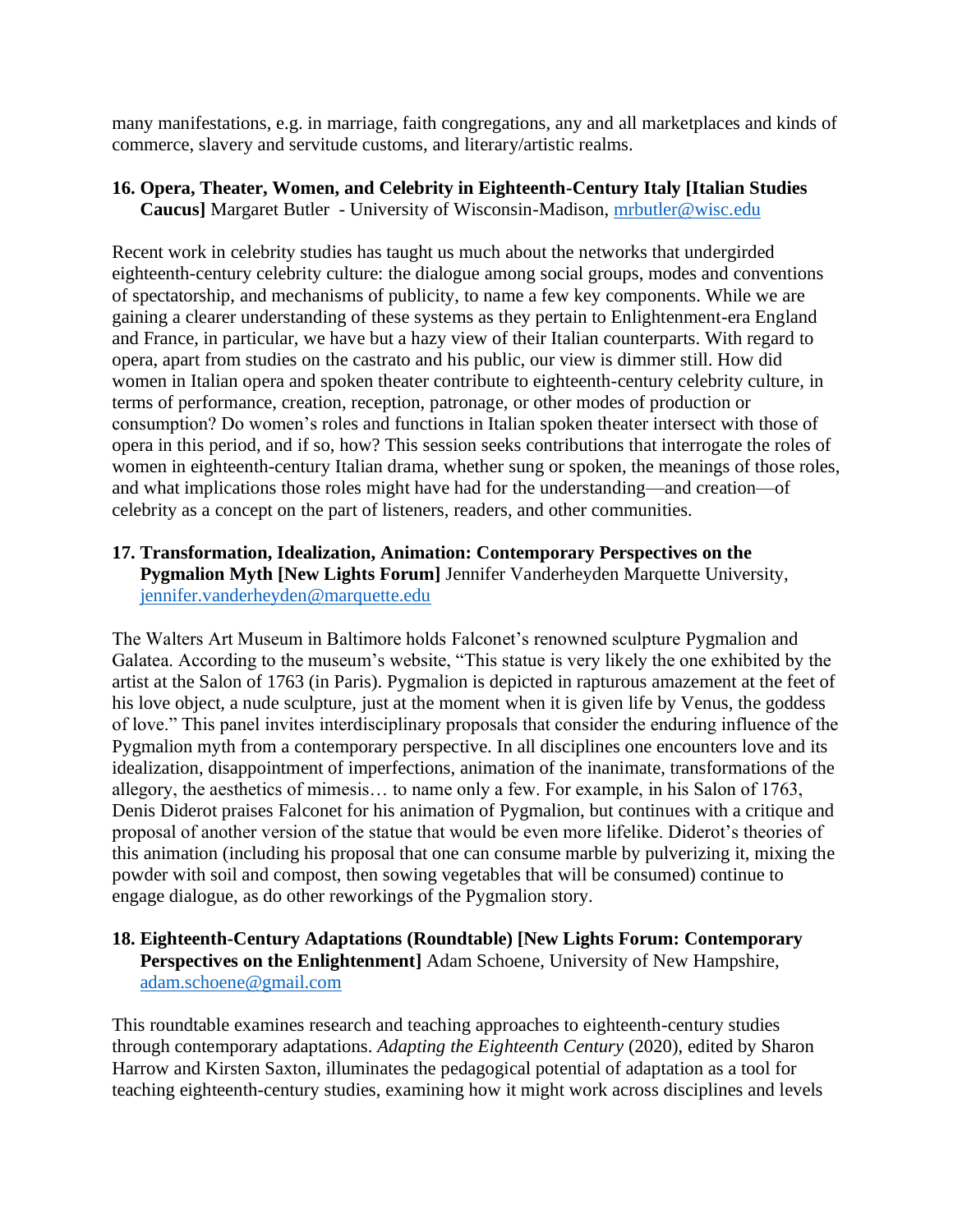as a point of entry into both historic and current issues of race, gender, sexuality, and other subjects. Adaptation could be considered within the context of art, film, literature, music, theater, or additional realms, and from a range of different theoretical perspectives. How might the emergence of new adaptations or forms of adaptation serve to broaden the audience, accessibility, and scope of eighteenth-century studies?

**19. Teaching the Eighteenth Century (Poster Session) [Pedagogy Caucus]** Linda Troost, Washington & Jefferson College, [ltroost@washjeff.edu](mailto:ltroost@washjeff.edu)

How do we continue to engage students with the eighteenth century in innovative ways? All aspects of pedagogy are welcome for poster presentations that cover an entire course or focus on a particular element of a course. Brief presentations (5 minutes) will be followed by time for conversation. Participants in panels or roundtables are also welcome to participate in the poster session. Posters will remain on display throughout the conference and then be placed online.

### **20. Aiding the Anxious: How Non-Specialists Can Navigate Teaching about Race and Empire (Roundtable) [Race and Empire Caucus]** Kimberly Takahata (Villanova University), [kimberly.takahata@villanova.edu](mailto:kimberly.takahata@villanova.edu)

Building on the series of Presidential Sessions including Concepts in Race and Pedagogy for 18th-Century Studies (2021), Teaching Race in the 18th Century in the 21st-Century Classroom (2019), and Addressing Structural Racism in the 18th-Century Curriculum" (2018), this session invites facilitators for a discussion and workshop for non-specialists of critical race and anticolonial studies on integrating matters of race and empire into the 18th-century classroom. Pushing past strategies of syllabus "inclusivity," this session asks: how can we center race and empire as critical paradigms across a variety of courses in eighteenth-century literature, culture, and history? What strategies can expand and deepen our engagement with race and empire in the classroom? In particular, this conversation will be interested in techniques that are helpful for early career, sessional, and adjunct instructors.

# **21. Eighteenth-Century Studies in Dialogue with the Work of Dionne Brand, Saidiya Hartman, and Christina Sharpe (Roundtable) [Race and Empire Caucus]** Eugenia Zuroski (McMaster University), [zuroski@mcmaster.ca](mailto:zuroski@mcmaster.ca)

At this moment of intensified calls across "traditional" academic fields for more sustained engagement with antiracist frameworks, decolonizing movements, and Black life and liberatory thought, how might eighteenth-century studies of race and empire better think with and learn from work in Black and African/African Diasporic studies? This roundtable invites participants to focus on the writing and scholarship of Dionne Brand, Saidiya Hartman, and Christina Sharpe—three thinkers whose work on ontologies, geographies, and narratives of Black life since the eighteenth century seems more crucial than ever to any scholarly approach to the long eighteenth century. Papers may focus on one, two, or all three writers, and should call attention to how a specific text, figure, concept, or method from these scholars' work generates possibilities for future approaches to the study of race and empire.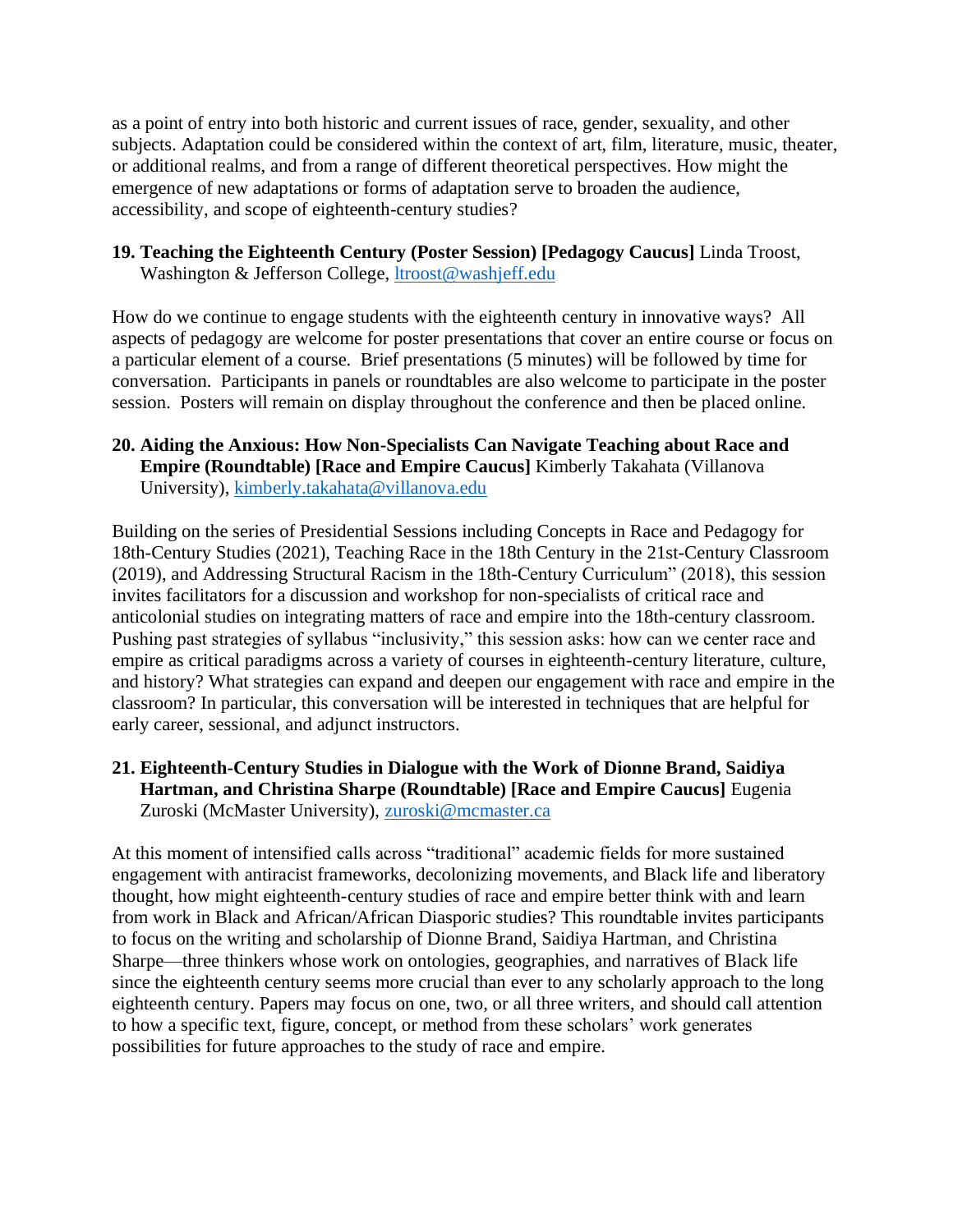#### **22. Eighteenth-Century Science and Affective Experience [Science Caucus]** Al Coppola, John Jay College, CUNY, [acoppola@jjay.cuny.edu](mailto:acoppola@jjay.cuny.edu)

In *Leviathan and the Air Pump* (1985), Simon Schaffer and Steven Shapin influentially theorized the "modest witness," the ostensibly objective scientific practitioner whose dispassionate observations and disinterested accounts allowed the modern fact to speak for itself. At least since Barbara Benedict's *Curiosity* (2001) and Jessica Riskin's *Science in the Age of Sensibility*  (2002), scholars of eighteenth-century science have reconsidered this idealization and analyzed how embodiment and affective experience have shaped knowledge production. Recently, scholars such as Tita Chico and Julie Park have discussed the role of wonder in scientific practice. Building on that conversation, this panel seeks papers that explore 18c science practitioners' engagement with a wide range of affects, both positive, like wonder, and negative, like fear, anger or disgust.

### **23. Comic Science: Or, the Eighteenth-Century Ig Nobel (Roundtable) [Science Caucus]**

Leah Benedict, Kennesaw State University, [lbenedi2@kennesaw.edu](mailto:lbenedi2@kennesaw.edu)

The infamous Ig Nobel award recognizes "achievements that make people LAUGH, then THINK." In the words of the organizers, the prizes "celebrate the unusual, honor the imaginative — and spur people's interest in science, medicine, and technology." This roundtable solicits brief presentations that explore the comical, the surprising, or the absurd in eighteenth-century science writing.

# **24. Quarrels of Inoculation [SECFS, Society for 18th -century French Studies]** Pierre Saint-Amand, Yale University, [pierre.saint-amand@yale.edu](mailto:pierre.saint-amand@yale.edu)

This panel invites papers on the controversies surrounding the question of inoculation in the eighteenth century. To what extent is inoculation an ideal locus for reexamining the question of Enlightenment and its heritage? Perspectives may be historical, medical, literary and may involve different voices: the opposing camps of partisans and anti-inoculists, savants and uninformed voices, doctors and patients. Topics that might be considered include the various myths associated with the experimental procedure: debates around science and progress, enlightenment and superstition. The question of inoculation opens up global considerations involving European and the colonial populations as well as a politics of health, perceptions of death, human survival, and life.

Ce panel invite des présentations sur les controverses qui ont entouré la question de l'inoculation au XVIIIe siècle. L'inoculation est-elle d'ailleurs un lieu idéal d'interrogation des Lumières et de son héritage. Les perspectives peuvent être historiques, médicales, ou littéraires et impliquer les camps opposés: partisans et anti-inoculistes, savants et mécréants, médecins et patients. Les sujets peuvent considérer les mythes associés à la fameuse opération, les débats impliquant la science et le progrès, les lumières et les croyances. La question de l'inoculation s'étend à une perspective globale qui prend en considération les populations européennes et coloniales, ainsi qu'une une politique de la santé concernant la vie, la mort, et la survie des humains.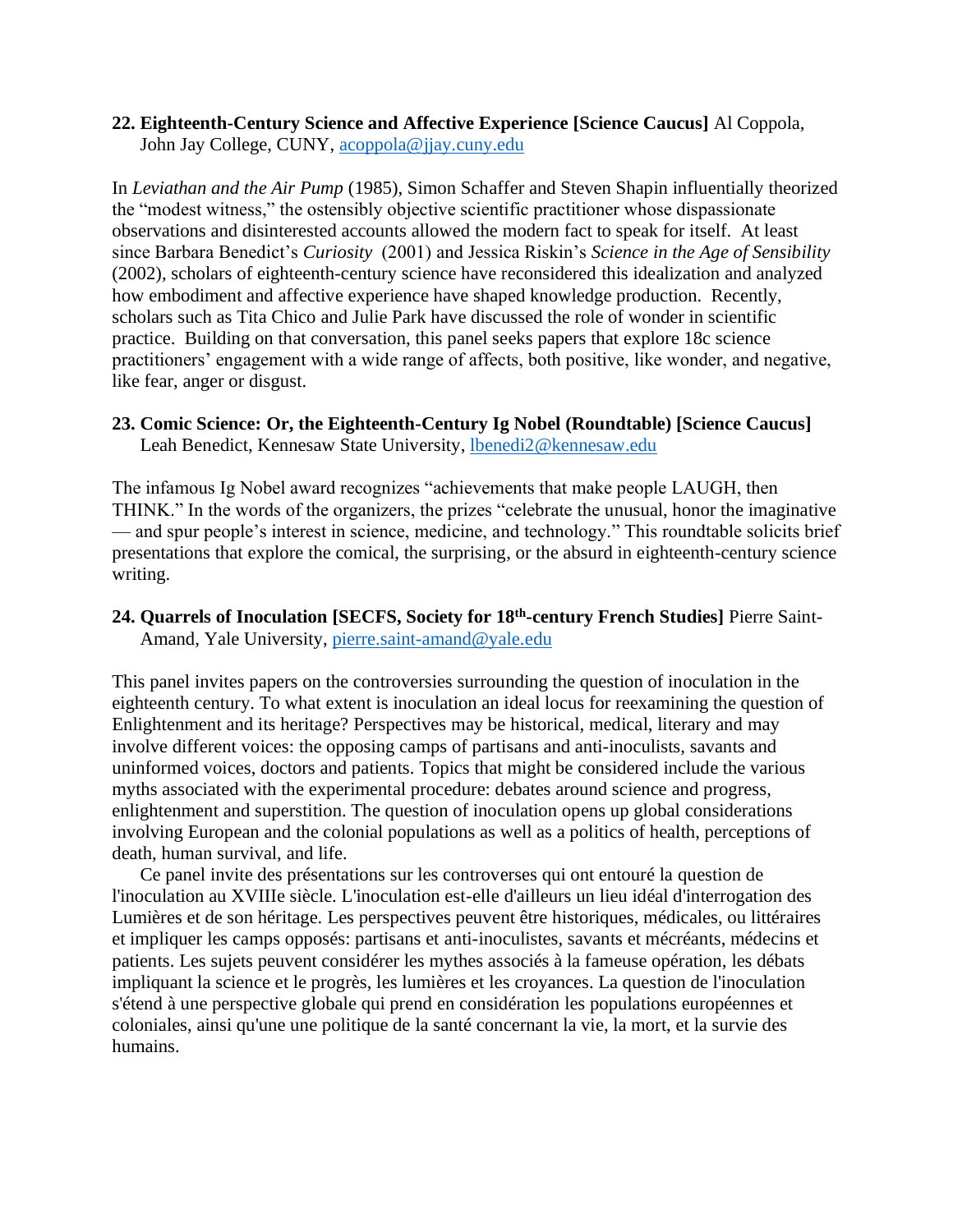#### **25. Visions of Empire: An Interdisciplinary Roundtable / Visions de l'Empire: Une Table Ronde Interdisciplinaire (Roundtable) [SECFS Society for 18th -century French Studies]** Christy Pichichero, George Mason University, [cpichich@gmu.edu](mailto:cpichich@gmu.edu)

The Society for Eighteenth-Century French Studies invites proposals for a roundtable discussion interrogating our scholarly approaches to envisioning French empire during the eighteenth century. What have recent studies and methodological innovations allowed us to visualize regarding the different dimensions of the French imperial project and the experiences of imperialized peoples in the Americas, Africa, South Asia, and elsewhere? What limitations in scholarly approaches—theoretical, disciplinary, linguistic, archival, etc.—must be overcome and how might we foster progress? How can these considerations regarding visions of empire inform and enhance our teaching? Perspectives engaging African diasporic studies, Indigenous studies, South Asian Studies, digital humanities, the performing arts, art history, the history of science, material, military, economic, political history, and other fields of inquiry are most welcome.

La SECFS sollicite l'envoi de propositions pour une discussion des approches scientifiques à la visualisation de l'empire français au XVIIIe siècle. Qu'avons nous appris des recherches récentes, des innovations méthodologiques, qui nous permettent de mieux visualiser les dimensions du projet impérial français ainsi que les expériences des « impérialisé.e.s » en Amérique, Afrique, l'Inde, et ailleurs ? Quelles sont les limitations—théorétiques, disciplinaires, linguistiques, archivistiques, et autres—que l'on doit surmonter pour mieux visualiser les phénomènes de l'empire? Comment ces considérations sur la visualisation et l'empire peuventelles façonner et enrichir l'enseignement? Nous encourageons des perspectives sur la visualisation venant d'autres disciplines comme par exemple l'étude de la diaspora Africaine, des Premières Nations/Amérindien.e.s, des Indien.ne.s, des humanités numériques, des arts du spectacle, des beaux-arts/arts plastiques, l'histoire scientifique, matérielle, militaire, économique, et d'autres champs d'enquête.

### **26. Women Performing Empire [Theatre and Performance Caucus (TaPS)]** Angelina Del Balzo (Bilkent University) [angelina@bilkent.edu.tr](mailto:angelina@bilkent.edu.tr) and Willow White (McGill University), [willow.white@mail.mcgill.ca](mailto:willow.white@mail.mcgill.ca)

Female playwrights and performers in London capitalized on the popularity of dramas set in the East and the so-called New World. Featuring spectacular set designs and elaborate costumes, these plays provided an opportunity for innovations in stage technologies. Productions such as The Siege of Rhodes ramped up the status of the actress and evoked a sense of the global eighteenth century. Off stage, women adopted turbans and other eastern ornamentations for portraiture, subversively presenting themselves as cosmopolitan citizens of the empire even as they were denied citizenship at home. How did the empire function as an imaginative and political opportunity for English women? How did women's performances of empire contribute to developing racist visual vocabulary of Orientalism? In what ways do we see continuities between eighteenth-century feminist Orientalism and white feminism in performance today?

**27. Animals and Other Non-Human Performers [Theatre and Performance Caucus (TaPS)]** Fiona Ritchie (McGill University) [fiona.ritchie@mcgill.ca](mailto:fiona.ritchie@mcgill.ca) and Diana Solomon (Simon Fraser University), [diana\\_solomon@sfu.ca](mailto:diana_solomon@sfu.ca)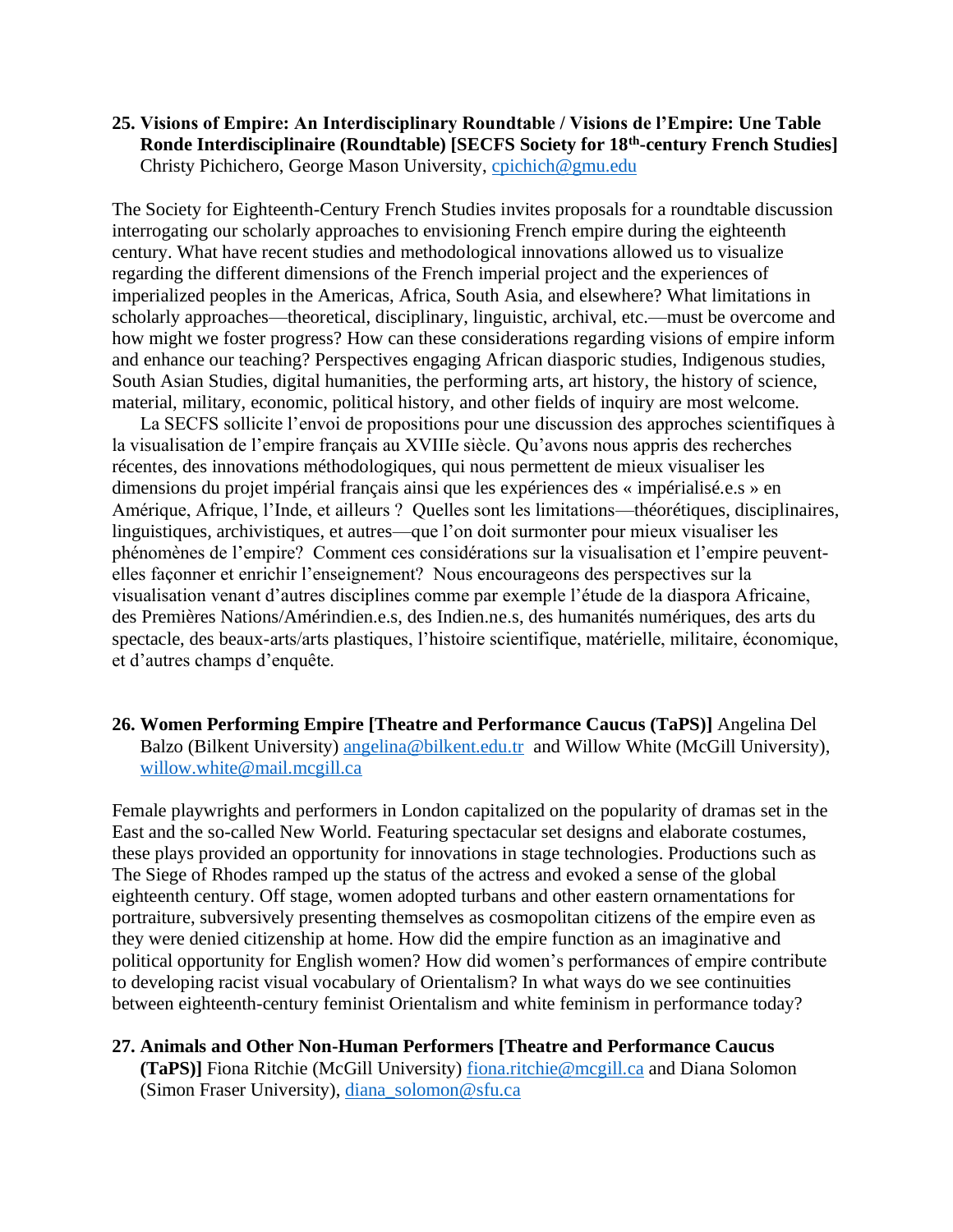This panel will consider the rich history of non-human performance on the eighteenth-century stage. From William Penkethman's dancing dogs at Bartholomew Fair in 1707 to the elephant on stage at Covent Garden in 1812 to the equestrian displays at Astley's Amphitheatre, animals were regular performers in both popular entertainment venues and patent theatres. Non-sentient performance developed in conjunction with advances in mechanical computing, natural history, and theatrical technology and against a backdrop of empire that pursued the acquisition and display of the exotic. While Samuel Foote and Charlotte Charke brought satire to London audiences through puppetry, complex automata such as Pierre Jaquet-Droz's "Writer" and Wolfgang von Kempelen's chess-playing "Turk" thrilled the courts of Europe. In many cases, these non-human actors achieved their own celebrity status. Papers are invited that explore the non-human performer in conjunction with other topics, such as science, education, entertainment, and/or colonialism.

**28. Administration: Meaningful & Material Feminist Leadership [Women's Caucus]** Mary Beth Harris [\(harrismb@bethanylb.edu\)](mailto:harrismb@bethanylb.edu) and Nicole Aljoe [\(n.aljoe@northeastern.edu\)](mailto:n.aljoe@northeastern.edu)

As a continuation of the Women's Caucus' investment in making service and labor visible, this panel will consider how to use service, specifically administrative work, in meaningful ways. How can we use administrative work, often seen as onerous or distracting, as a place to make structural change and advocate for underrepresented groups among our faculty, research communities, and students? This is work we feel is incredibly necessary, but which is not often discussed or represented enough at our annual meetings.

**29. Exhausted Women: Female Fatigue in the Eighteenth Century (Roundtable) [Women's Caucus]** Hannah Doherty Hudson [\(hhudson@suffolk.edu\)](mailto:hhudson@suffolk.edu) and Vivian Papp [\(vpapp@fordham.edu\)](mailto:vpapp@fordham.edu)

This roundtable invites short papers that engage with the relationship between gender and exhaustion in eighteenth-century literature, art, music, and history. We hope to explore issues including (but not limited to) work and overwork; gender, labor and advocacy; disability; gendered expectations and (de)valuation of different kinds of work; parenting and caretaking; prejudice and discrimination; and emotional labor.

### **30. Sylvia Wynter's 18th Century (Roundtable)** Tita Chico, University of Maryland, [tchico@umd.edu](mailto:tchico@umd.edu)

The philosopher Sylvia Wynter (1928-) has a monumental corpus that variously challenges the idea of "the human." Wynter, as Kandice Chuh observes in *The Difference Aesthetics Makes* (2019), "has insisted on taking Western humanism and its manifestations in the practices of racial colonialism as objects of knowledge." Through "knots of ideas and histories and narratives that can only be legible in relation to one another," Wynter's philosophy urges intellectual paths that undo, as Katherine McKittrick argues in *Sylvia Wynter: On Being Human as Praxis* (2015), "systems of racial violence and their attendant knowledge systems that produce this racial violence as 'commonsense.'"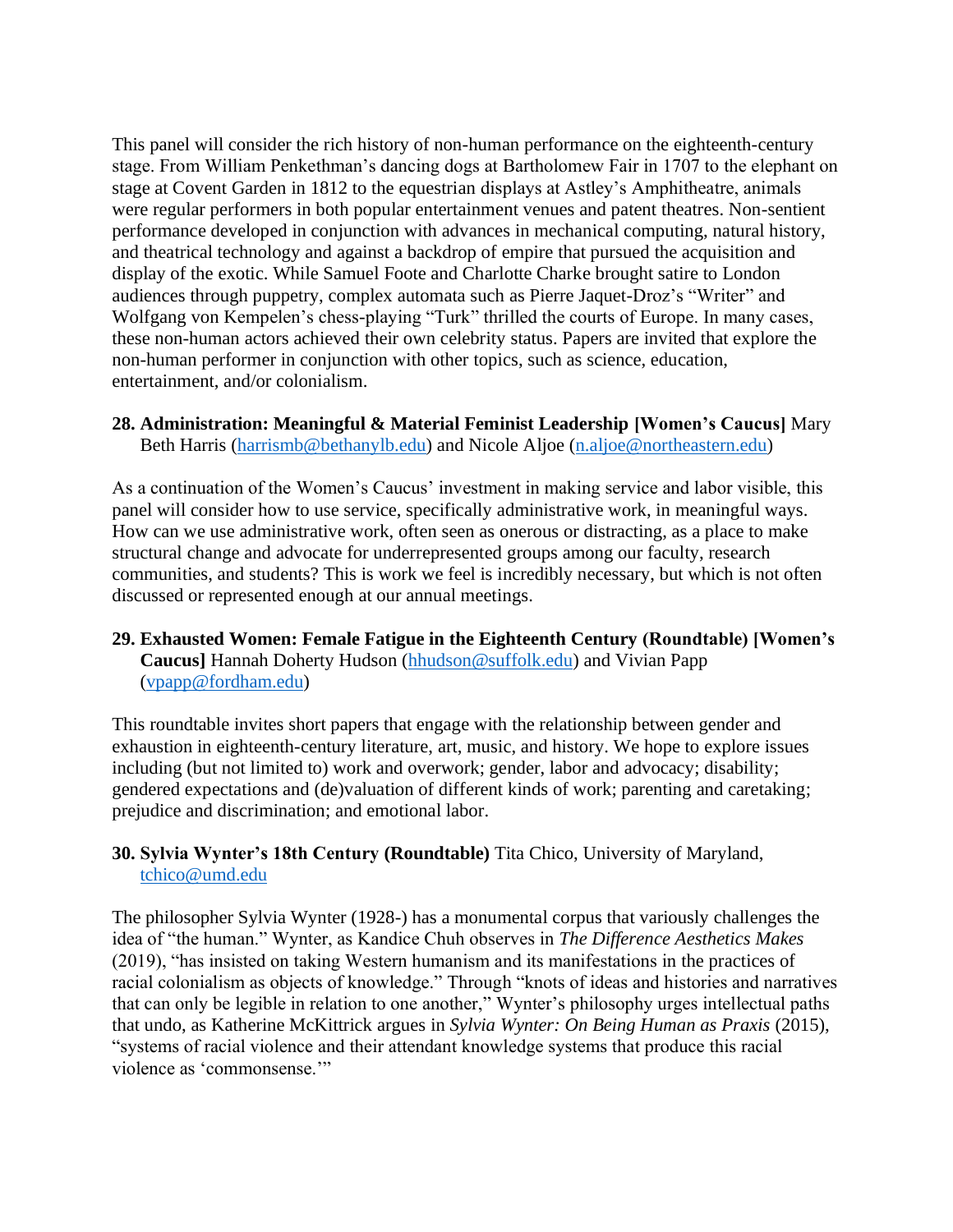"Sylvia Wynter's 18th Century" centers the work of this major philosopher and invites considerations of her theories of humanness in reimagining eighteenth-century studies—its archives, practices, objects, methodologies, subjects. How might Wynter's work bring into focus what Lisa Lowe, in *The Intimacies of Four Continents* (2015), calls "intimacy" with modern, Western liberalism and the global conditions upon which it depends, dividing modern liberal subjects from those "that are forgotten, cast as failed or irrelevant because they do not produce 'value' legible within modern classifications"? How does Wynter's philosophy open paths for the ethical questioning and radical undoing of "systems of racial violence and their attendant knowledge systems that produce this racial violence as 'commonsense'" (McKittrick)? In what ways, and in what moments, might Wynter's philosophy allow us to apprehend how race, location, and time together inform what it means to be human, and what this might signify for eighteenth-century studies?

### **31. Queer and Now (Roundtable)** George Haggerty, University of California, Riverside, [gehaggerty@yahoo.com](mailto:gehaggerty@yahoo.com)

In her book *Tendencies*, Eve Sedgwick reminds us that queer can refer to "that open mesh of possibilities, gaps, overlaps, dissonances, and resonances, lapses, and excesses of meaning when the constituent elements of anyone's gender, of anyone's sexuality aren't made (or can't be made) to signify monolithically." Sedgwick goes on to describe our "experimental linguistic, epistemological, representational, political adventures" in Queer Studies. In roundtable format, let's consider the Queer and Now of the Eighteenth Century, and its own experimental linguistic, epistemological, representational, and political adventures. Let's also consider what it means to re-deploy Sedgwick's terminology, in our own almost "post-queer" moment, to queer the acts, objects, and people of the eighteenth century.

#### **32. Why the Women Were So Exhausted: Patriarchy in the Eighteenth Century (Roundtable)** Manushag N. Powell, Purdue University, [mnpowell@purdue.edu](mailto:mnpowell@purdue.edu)

Inspired by the Women's Caucus sponsored roundtable, this complementary roundtable seeks short presentations on the ways that male inaction—or, just as often, malicious, inappropriate, or misguided male action—created additional labor and labor complications for women both historically and in cultural forms such as theatre, art, literature, music, and history. From the Mr. Bennets to the Sir John Hawkins: as unhelpful patrons, hardheaded fathers, exploitative employers, how did men make not just work, but more work, for women?

### **33. The Enlightenment and the Shadows of the Occult** Benjamin Hoffmann, The Ohio State University, [Hoffmann.312@osu.edu](mailto:Hoffmann.312@osu.edu)

The age of reason and Voltairean skepticism was also a time of wonder-seeking and marvels, during which a broad range of supernatural practices and beliefs–such as alchemy, astrology, divination, prophecy, rejuvenation, spiritism, and transmigration–were passionately explored and debated. This panel seeks to examine the cultural origins and development of an occult tradition during the eighteenth century and its complex interplay with the unfolding of rationalism. Papers could address occult beliefs and practices as they were represented across a variety of literary genres in eighteenth-century literature (novels, philosophical tales, plays, memoirs…), or they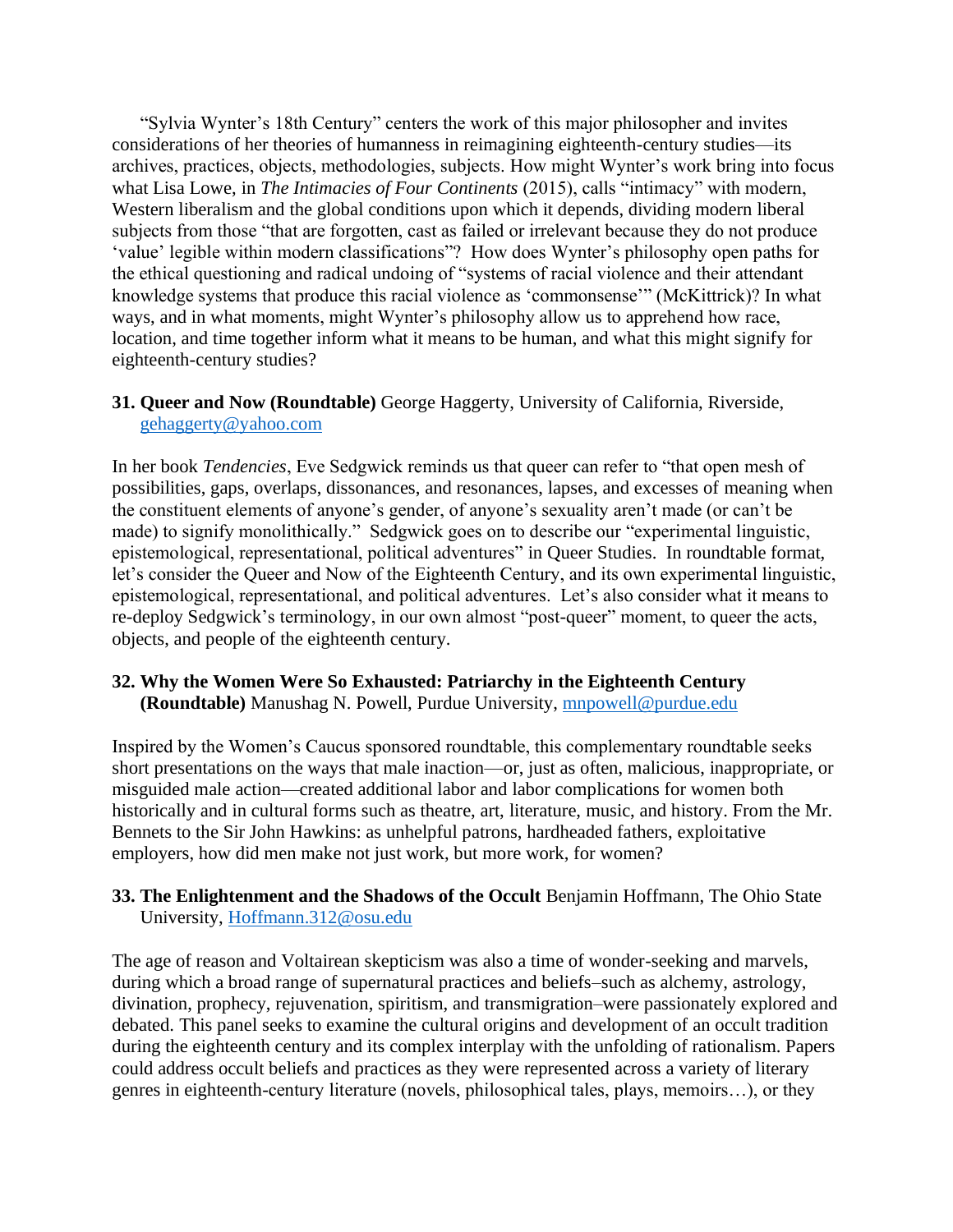could investigate how the discourse of occultism was engaged in eighteenth-century social and political debates. Participants are also encouraged to consider the intellectual itinerary of historical figures such as Cagliostro, Casanova, Cazotte, Court de Gebelin, Mesmer, and Saint Martin. To propose a paper, please email a 250-word abstract and a c.v. to hoffmann.312.osu.edu.

**34. Curious Taste: The Transatlantic Appeal of Satire** Nancy Siegel, Towson University, Towson, Maryland; Allison Stagg, Technische Universität Darmstadt, Germany, [nsiegel@towson.edu](mailto:nsiegel@towson.edu)

Satirical prints, whether published in Britain, Europe, or America during the long eighteenth century were widely consumed, circulated, and collected. Displayed and presented in various formats for a growing consumer audience, these works from the "golden age of caricature," demonstrate the manner in which print culture functioned as a disseminating voice for satirists who used comedic and often bawdy imagery to express criticism and dissent during the turbulent end of the eighteenth century and beginning of the nineteenth century. Giving visual form to critiques and commentaries on current events, contemporary affairs, public figures and politicos, satire gave voice to the body politic. Through explorations of how the visual culture of satirical prints functioned in the long eighteenth century, we invite papers from scholars at all ranks, affiliated and independent, that address inquires such as how were collections amassed, to whom did satirical prints appeal, and what characteristics contributed to their enduring popularity? By what means were prints advertised, displayed, and discussed? Further, what was the role of the print seller? What was the market for such prints? While there is little dispute over the enduring popularity of eighteenth and nineteenth-century satirical prints and caricatures, this session considers the role of the collector and collecting and what is known of individual collectors. Often dismissed or relegated to a caption or footnote, these individuals, for whom such artistry or content was eye catching, are largely responsible for the existence of the satirical impressions found in museum collections today.

### **35. The Eighteenth-Century Last Will and Testament** Pamela Phillips, Department of Hispanic Studies, University of Puerto Rico-Rio Piedras, [phillips.pamela@gmail.com](mailto:phillips.pamela@gmail.com)

The last will and testament is a legal document that can tell a lot about the testator, such as how he or she lived, what was important to them, and their personal relationships. The study of wills and estate inventories offers a point of entry to probe and uncover aspects of the legal structure, daily life, and material culture in the eighteenth century. The details left in writing can range from financial legacies and burdens, burial choices, marriage and family traditions, valued possessions to possible surprises hidden amongst the bequests. This interdisciplinary panel invites papers that explore the eighteenth-century last will and testimony, both real documents and their fictional treatment. Panelists may consider the intersection of eighteenth-century estate planning with issues of race, gender, class, economics, culture, and politics. All approaches and disciplines are welcome.

# **36. Lady Anne Barnard (1750-1825): Life, Writing, Art, Archive** Greg Clingham, [clingham@bucknell.edu](mailto:clingham@bucknell.edu)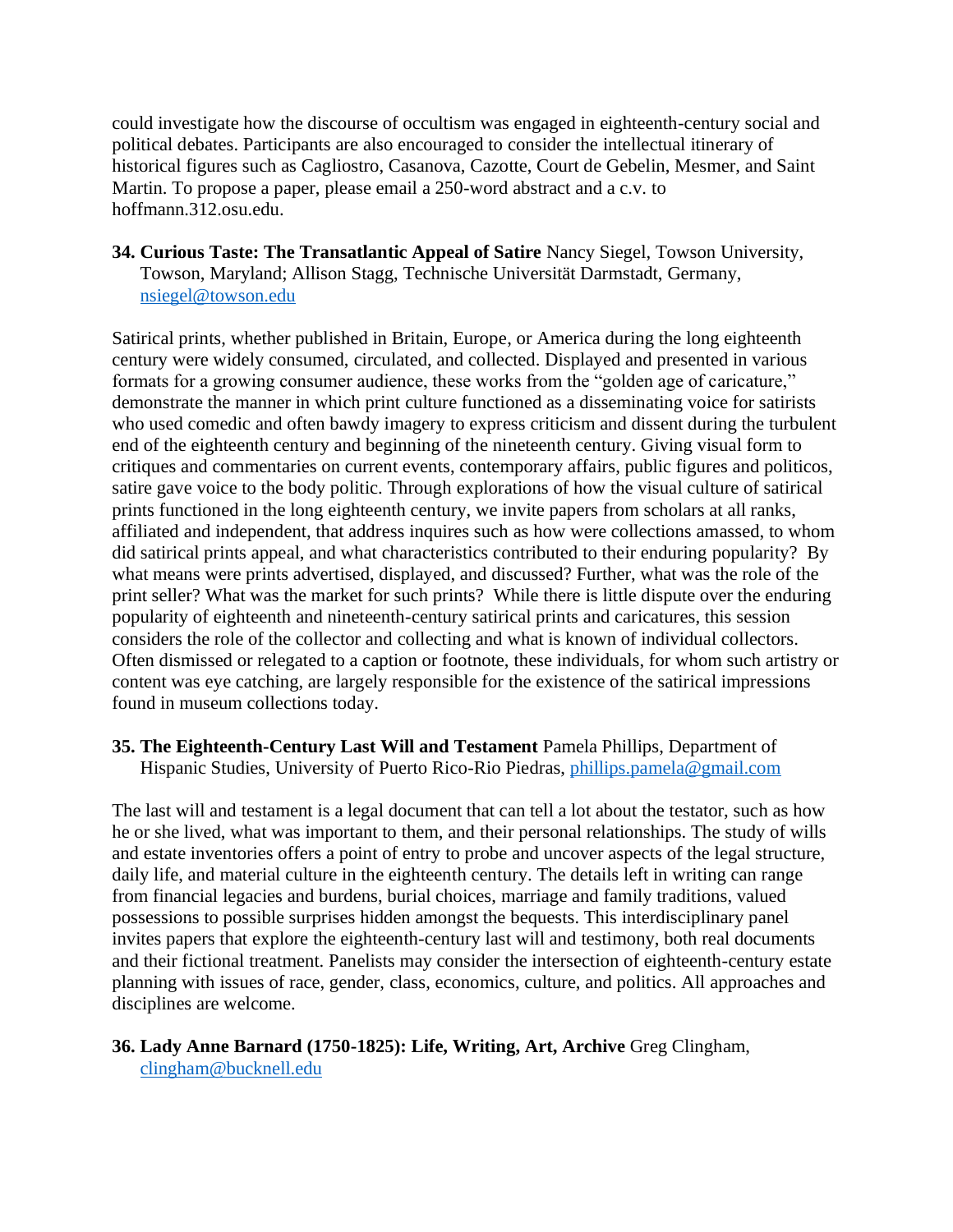This panel aims to generate interest in the little-known yet fascinating Lady Anne Lindsay Barnard (1750-1825), someone whose literary and artistic corpus is large, interesting, distinguished, mostly unpublished, seldom discussed, and yet variously implicated in cultural, social, literary and artistic features of the late 18th and the early 19th centuries. Born to an ancient Jacobite Scots family, the Earls of Balcarres, and raised under the auspices of the Edinburgh literati, Anne Lindsay traveled to Paris during the Revolution (1785 and 1791) and to the Cape of Good Hope (1797-1802) with the 1st British administration under George Macartney, where her husband, Andrew Barnard, was colonial secretary. She produced not only the anthologised ballad "Auld Robin Grey" (written 1772, published by Scott in 1825) but also letters, diaries, travelogues, a memoir, romances, poems, drawings and watercolors that reveal a penetrating, informed, historically aware, and witty mind of remarkable range and sympathies engaged with important political and cultural issues—from domestic policy to London society to the French Revolution to the Irish "question" to slavery to racial and cultural difference and to the problematics of empire, including India (where two brothers served, one dying, the other imprisoned), Jamaica (where another brother was governor), and the Cape. Papers on any aspect of Lady Anne Barnard's life, writing, art, and archive are invited, or on any of the social, cultural, literary, historical, bibliographical, or archival contexts in which she and her work are located that might be illuminating.

#### **37. Decolonize This! The Practice of Everyday Eighteenth-Century Studies (Lightning Talks)** Kathleen Wilson, Distinguished Professor of History, Stony Brook University, Mita

Choudhury, Professor of English, Purdue University Northwest, [choudhur@purdue.edu](mailto:choudhur@purdue.edu)

The economic and expansionist imperatives of eighteenth-century British institutions are inextricable from early capitalist instruments of exclusivity and exclusion, exploitation of labor and manipulation of nature, scientific discovery and speculative globalism. Focusing on the foundational principles of, for instance, the Royal Exchange, the Bank of England (financial institutions), the East India Company, and The Royal African Company (corporations), this panel might consider questions such as the following: Is it possible to separate history or story telling from the imperial matrices and racial capitalism that have for so long produced these registers? Can we discover ways to decolonize our categories such as gender, race and class, identity and alterity, north and south, center and periphery and other time/space grids of geopolitics? How can we question our still dichotomized modes of knowledge acquisition while continuing to write history "as we know it"? Or do we necessarily have to adopt a view from the global south—which has come to represent the perspective of dispossessed actors across nations and cultures? What is the future, if any, of pluriversality? Panelists will submit their short papers in advance (date TBD), be prepared to participate in lightening talks, and engage in discussion/ Q&A.

### **38. Complaint: Institutions, Power, and other Problems** Allison Cardon, University at Buffalo, [allison.l.cardon@gmail.com](mailto:allison.l.cardon@gmail.com)

This panel invites papers that examine how the dynamic of complaint surfaces during the long eighteenth century. How did writers think about complaint? How do different types of complaint--official legal complaint, unofficial, satirical complaint, personal, private, popular, or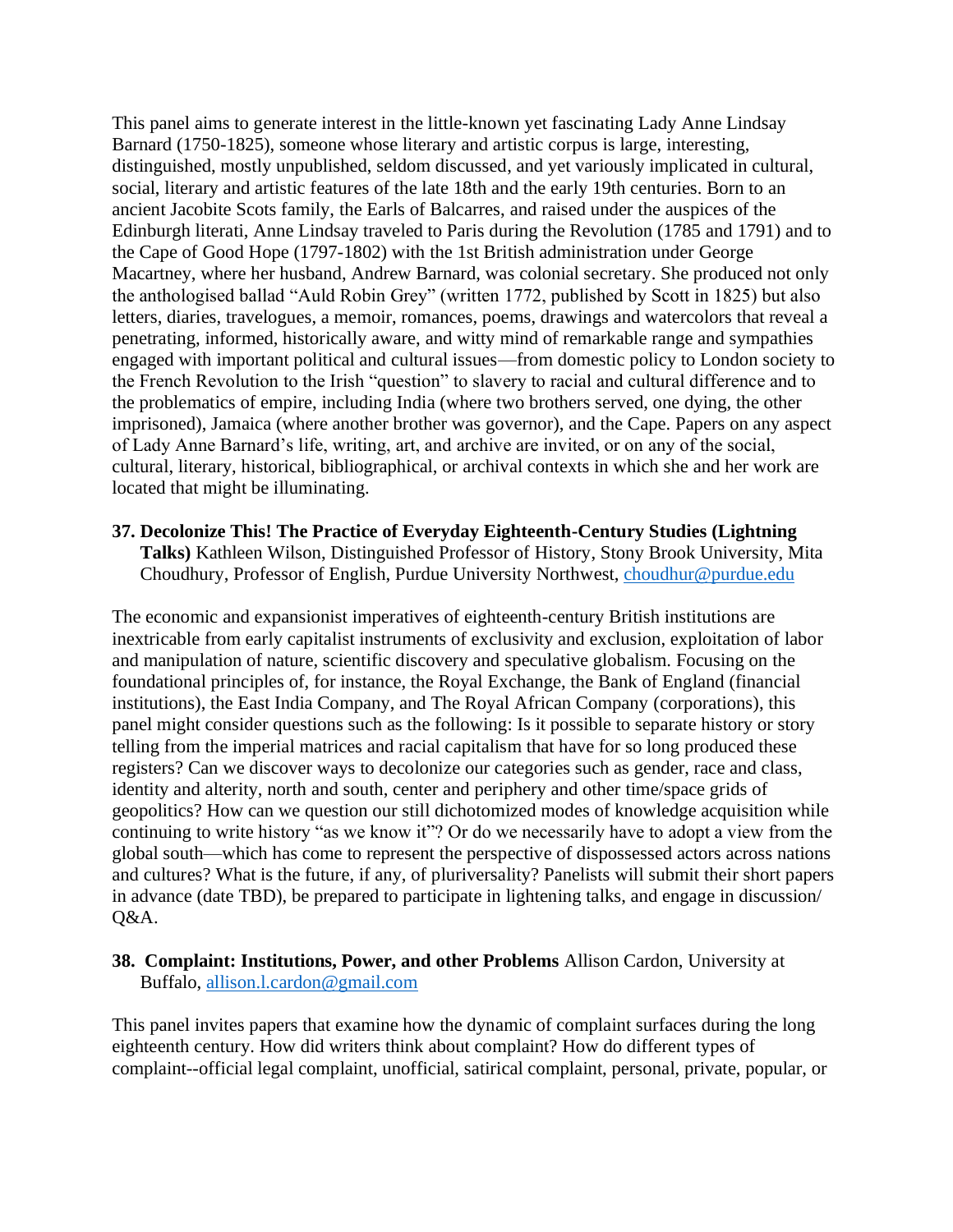public complaint--map out and respond to new political relationships, identities, and contests throughout the century?

Sara Ahmed has argued that as soon as one makes a complaint about an institution, one becomes a problem to be addressed, managed, and disciplined. What is the relationship between complaints and political and cultural institutions in this period? What role does literature play in the elaboration, justification, or disavowal of complaints? Do complaints affirm rights? Do they help us to imagine new ones? Do they undermine or consolidate institutional power? What does complaint allow writers to understand about institutional power and what does it obscure? How do different complaint traditions interact with their legal and political forms? What can eighteenth-century accounts of complaint teach us about critiquing and consolidating institutional power?

#### **39. Race and On-Screen Imaginings of the Long Eighteenth Century (Roundtable)** Lillian Lu (UCLA, [LLU71@ucla.edu\)](mailto:LLU71@ucla.edu) and Miranda Hoegberg (UCLA, [mhoegberg@g.ucla.edu\)](mailto:mhoegberg@g.ucla.edu)

This roundtable seeks papers that discuss the narrative and cultural ramifications of contemporary filmic representations of the eighteenth century and their relationships to race, gender, sexuality, and power. What does it mean for the long eighteenth century to be such a popular site of alternative-historical reimaginings, especially for romance? Wildly popular contemporary shows such as *Outlander* (2014-present), *Harlots* (2017-2019), and *Bridgerton* (2020), feature characters of color in crucial roles, more and more frequently as romantic interests. However, these reimaginings are conscious to varying degrees of historical context and audience reception, and they present problems of their own. By bringing together the eighteenth century and the twenty-first, we will ask questions such as: How do these cultural objects and representations of the eighteenth century construct and/or trouble whiteness? In including characters of color and writing alt-historical narratives, how do they work to destabilize, critique, or endorse empire, slavery, and the project of Orientalism? How do these filmic representations negotiate their relationships to the eighteenth century and to the contemporary moment--and, to what end?

### **40. Poetry's Problem with the "Bartleby Problem"** Carmen Faye Mathes, University of Regina Dept of English, [mathesca@gmail.com](mailto:mathesca@gmail.com)

"I believed the quirk that made novelists novelists was an ability to say no to the world. But as a poet, I couldn't break the habit of trying to make the world and thus my lived life into an art object" (85) – Billy-Ray Belcourt, *A History of my Brief Body*

"Nothing incites the passions like dispassion." So says Wendy Anne Lee, whose work on the "Bartleby Problem" in eighteenth century literature focuses on characters who would prefer not to, and on the intense feeling that their unfeeling provokes. In James Noggle's recent book on Enlightenment insensibility, unfelt affects too serve the purposes of plot, helping female protagonists get from "point A" (dispassion) to "point B" (passionate, amorous attachments) without losing their virtue. Yet when dispassion appears in forms and genres other than the novel, how might its paradoxical engine of refusal drive relational dynamics beyond or beside those of narrative and plot? This panel invites papers on the "Bartleby Problem" in poetry or, perhaps, on poetry's problem with the "Bartleby Problem." Across a long-eighteenth century that includes Romanticism, papers might consider the relationship between unfeeling and poetic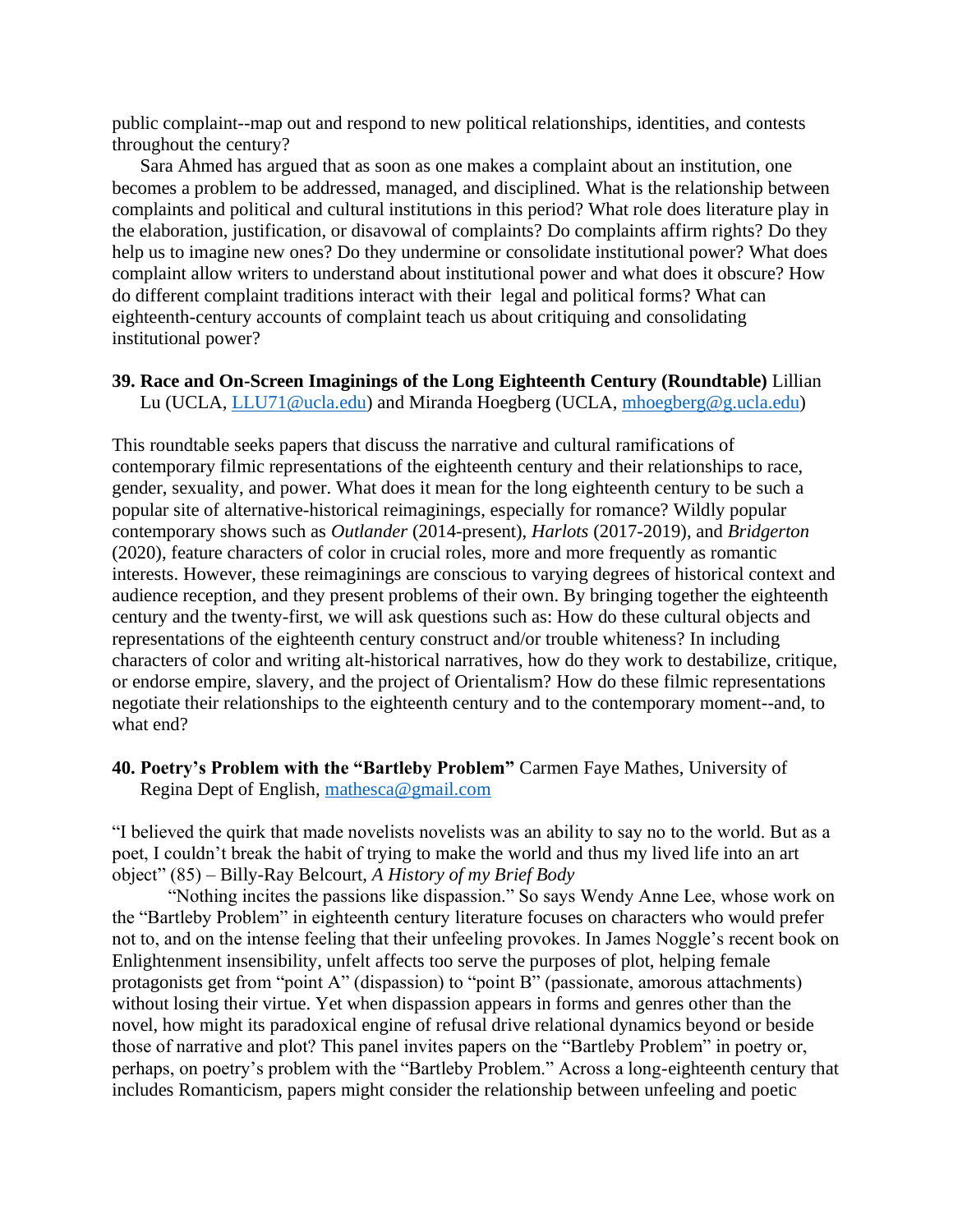form; the possibility of the unfeeling poet (can such a figure exist?); or other questions about refusal, recalcitrance, radical passivity, etc. Papers might also examine the history and politics of poetry that provokes such dynamics of feeling and unfeeling.

Please submit a short bio and abstracts of 250 words or less to [carmen.mathes@uregina.ca](mailto:carmen.mathes@uregina.ca)

**41. Mozart and Salzburg** Bruce Alan Brown, University of Southern California, [brucebro@usc.edu](mailto:brucebro@usc.edu)

In a letter to Abbé Joseph Bullinger, written on August 7, 1778 from Paris, Mozart states bluntly, "Salzburg is no place for my talent!" He then goes on to enumerate all the ways that he felt Salzburg was inadequate: the court musicians don't have a good reputation; there is no theater or opera; there are no singers; the orchestra is "rich in what is useless and unnecessary—and very poor in what is essential"; there is not even a decent kapellmeister. Nevertheless, Mozart spent most of his first twenty-five years composing and playing in the Salzburg court orchestra and at the Cathedral. Of course, Mozart was supposed to resume his duties in Salzburg after visiting Vienna in the spring of 1781, but he only returned to his home town for a few months in 1783. Ahead of the joint international conference of the Mozart Society of America and the Society for Eighteenth-Century Music, to be held in Salzburg, May 26–29, 2022, this panel will explore all aspects of Mozart and Salzburg, including Wolfgang's early education and travel, especially to the nearby court at Munich; the music of Leopold Mozart, Michael Haydn, Giacomo Rust, as well as the other singers and instrumentalists at the Salzburg court; traveling opera troupes, especially Emanuel Schikaneder's residence in Salzburg in 1780; and finally the works that Mozart wrote for Salzburg: his chamber music and serenades, symphonies and concertos, masses and other church music, and operas. All relevant topics will be considered. Presentations by graduate students and junior scholars are warmly encouraged.

**42. Performing the Eighteenth Century Today** Ellen Welch, University of North Carolina, Chapel Hill, [erwelch@email.unc.edu](mailto:erwelch@email.unc.edu)

This session considers dance, drama and music from the global eighteenth century through the lens of reconstruction and performance. What makes a work interesting, relevant, or even acceptable to a contemporary audience? To what extent can production choices (staging, casting, etc.) expand the limits of the performable and encourage audiences to see both past and present differently? How can performance allow us to engage critically with eighteenth-century ideologies of race, ethnicity, gender, and class from a twenty-first-century perspective? Can we imagine new lives in performance for works considered "ephemeral"—either because that were designed for settings that are foreign to today's performing arts environments, or because they relied on knowledges and techniques no longer widely in use? How can approaching the performing-arts archive as a repertoire for future performance inspire new ways of doing research on the eighteenth century?

This panel seeks submissions from scholars in or outside academia at any career stage, as well as from performing-arts professionals. Contributions informed by the experience of staging (or planning to stage) an eighteenth-century work are especially encouraged. Performance-as-Research approaches are also particularly welcome.

Please submit a 300-word proposal and a short bio to [erwelch@email.unc.edu](mailto:erwelch@email.unc.edu)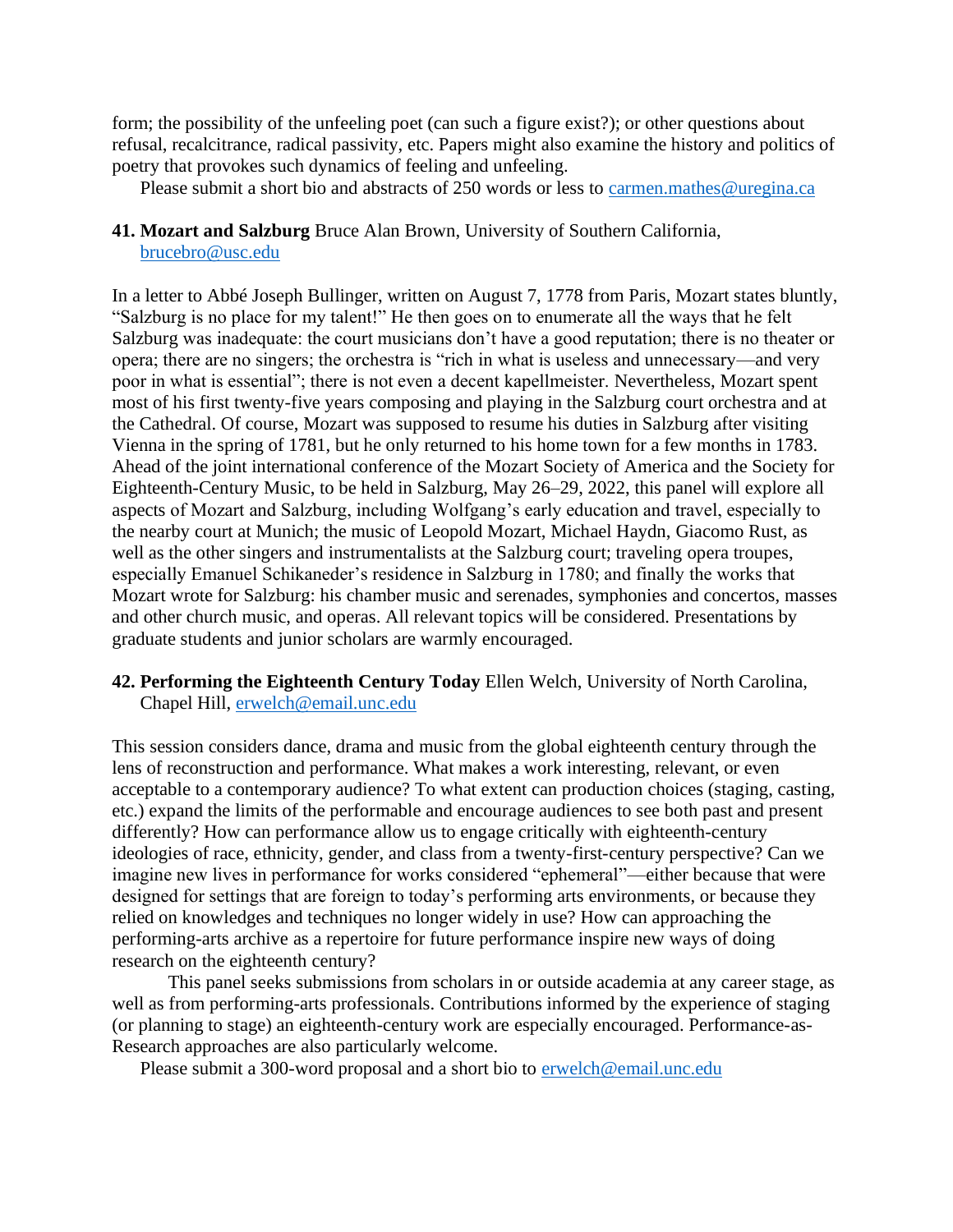#### **43. Literary Play in Eighteenth-Century France and its Colonies / Jeux littéraires au XVIIIe en France et ses colonies** Gemma Tidman, University of Oxford, [gemma.tidman@mod-langs.ox.ac.uk](mailto:gemma.tidman@mod-langs.ox.ac.uk)

'On joue beaucoup aujourd'hui dans le monde' (Diderot, 'Jouer', Encyclopédie). Scholars have shown the prevalence of play across early modern French society, from gambling, to sport, to playful art. Yet, French literary play often remains associated with modern movements such as OuLiPo. This panel invites papers exploring the eighteenth-century history of literary play in France and its colonies. What did literary play look like in this period? Who engaged in it, how, and to what ends? The panel welcomes papers in English or French and from all disciplinary angles, potentially addressing: literary play in visual or material culture, pedagogical games, playful literary genres, word play, theories or criticisms of literary games, ludic practices of diverse publics. Please send 250-word abstracts + brief bio.

La recherche a démontré l'omniprésence des pratiques ludiques dans la France moderne, tels les jeux d'argent, du sport, ou de l'art enjoué. Pourtant, les jeux littéraires restent souvent associés à des mouvements contemporains comme OuLiPo. Ce panel invite des présentations sur l'histoire des jeux littéraires au XVIIIe siècle, en France et ses colonies. À quoi ressemblaient les jeux littéraires pendant cette période? Qui s'engageait dans ce type d'activité ludique, comment, et à quelles fins? Nous encourageons des communications, en anglais ou français, de toutes perspectives disciplinaires, qui peuvent considérer: les jeux littéraires dans la culture visuelle ou matérielle, jeux pédagogiques, genres littéraires ludiques, jeux de mots, théories ou critiques des jeux littéraires, pratiques ludiques de publics diversifiés. Veuillez envoyer des propositions de 250 mots + courte biographie.

#### **44. Smollett's Bodyminds (Roundtable)** Jason Farr, Marquette University,

[jason.farr@marquette.edu](mailto:jason.farr@marquette.edu)

A trained physician, Tobias Smollett often narrated the unruliness of the body and mind in his fiction, and his characters reveal how profoundly interconnected body and mind are (hence, the use of "bodymind" in this panel's title). As Aileen Douglas notes, Smollett is known generally for the "physicality of his writing" and for representing "the body at risk." From the 1960s through the present, his fiction has been examined in interdisciplinary scholarship ranging from the history of health and medicine to gender, queer, and disability studies. With these critical traditions in mind, this panel seeks papers that address any of the following in Smollett's fiction or biography: the history of health/medicine, disability, illness, pain, gender, sexuality, queerness, race, aging, pregnancy, humoral theory, sensibility, and other relevant topics.

**45. Women and the Law (Seminar discussion of pre-circulated papers)** Stephanie Insley Hershinow, Baruch College, City University of New York, [stephanie.insley@gmail.com;](mailto:stephanie.insley@gmail.com) Kelly Fleming, Kenyon College, [fleming1@kenyon.edu](mailto:fleming1@kenyon.edu)

This seminar invites work by scholars exploring any facet of legal studies that highlights the role of women. Participants may share research on specific laws (e.g., the legal doctrine of partus sequitur ventrum, the Hardwicke Marriage Act, Acts of Union) or on more theoretical legal issues (e.g., copyright, libel, personhood, property, sexual violation). We invite work from across disciplines and national traditions, and from scholars working at any career stage and any type of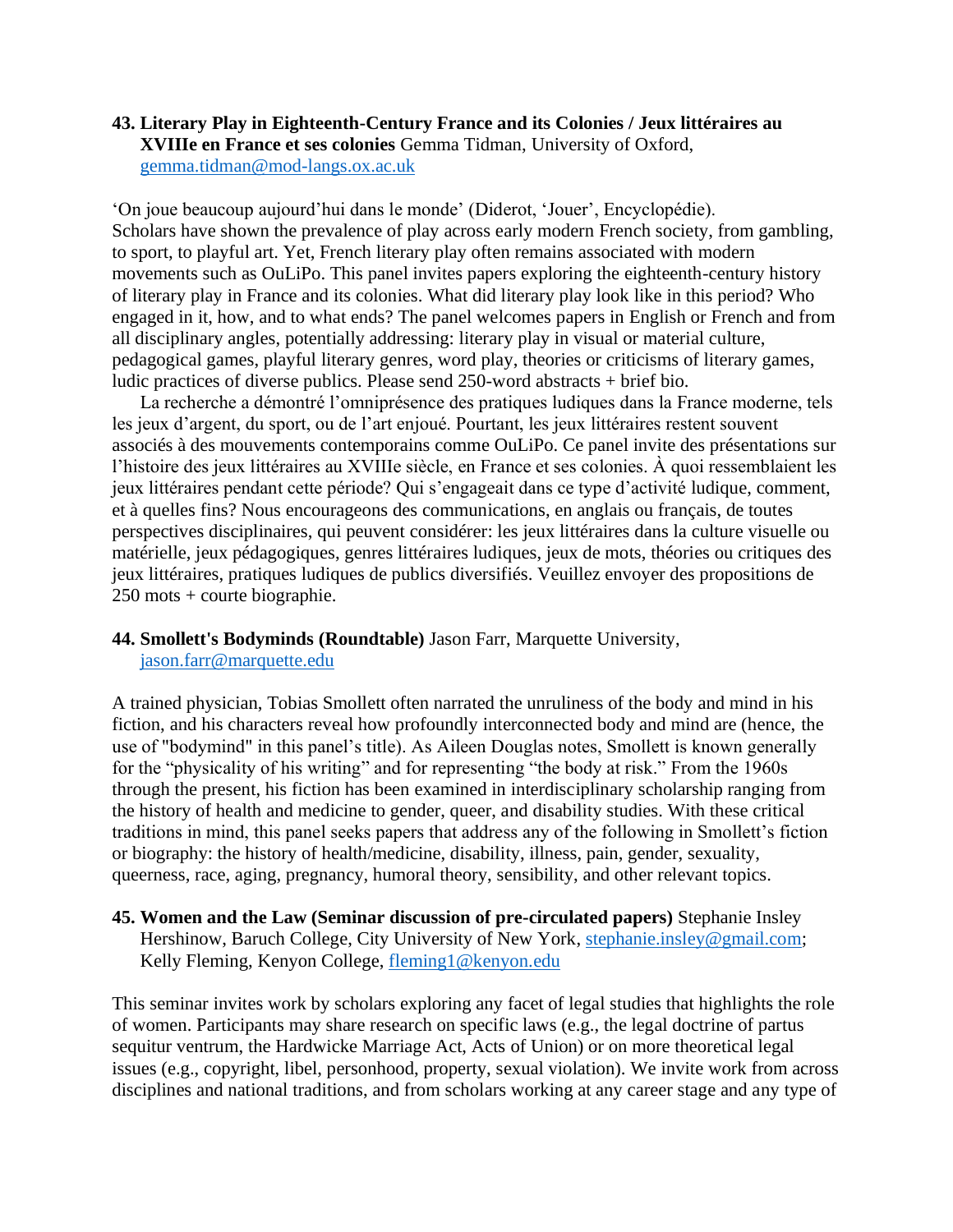institution or affiliation. We are hoping to gather together both veterans of work on eighteenthcentury legal matters as well as newcomers to the subfield, exploring legal questions for the first time.

This session will take the form of a seminar-style discussion of pre-circulated works in progress, inspired by the successful adoption of this model at the Shakespeare Association of America and the German Studies Association, as well as the occasional prior use of this model at ASECS. We hope to attract around 10 participants, who will be asked to circulate work in progress of around 15-20 pgs. in advance of the conference (likely around late February). For inclusion, please send a brief abstract of 250-500 words and a short bio to Stephanie Insley Hershinow (stephanie.hershinow@baruch.cuny.edu) and Kelly Fleming (kf5jz@virginia.edu).

Before the conference: The organizers will arrange pairs or small groups of participants, who will be expected to read each other's work in advance and provide targeted feedback. Participants will be able but not required to read all of the papers. We will also encourage further optional participation in advance of the session, including the creation of a suggested reading list and collaboratively-written questions for the group.

During the conference: The organizers (having read all of the contributions) will moderate a group discussion of the major themes, issues, and methodologies represented by the papers. While only those participants who precirculate work will be prepared to contribute to the session's conversation, we also will also invite interested auditors to attend and will set aside time at the end of the session for questions and contributions from auditors.

After the conference: The organizers will encourage post-conference collaboration, including fostering co-authorship opportunities, supporting future peer-reviewed publication, and seeking out venues for sharing work with a larger audience.

#### **46. Trial by Combat: Paper, Pen, or Pistol** Yvonne Fuentes, [yfuentes@westga.edu](mailto:yfuentes@westga.edu)

Feuds and quarrels caused by rivalry, jealousy, envy, or political opposition were not uncommon in the eighteenth century, and often led to "combat" in the form of duels with swords, pistols or cudgels as in Goya's mural painting, or duels with words. The controversies between Voltaire and Rousseau, Fielding and Richardson, Forner and Iriarte, or the proliferation of satirical pamphlets and scathing polemics, as well as the number of fictional duels (El delincuente honrado, Manolo) and real duels (Hamilton and Burr, Gwinnett and McIntosh), for example, reveal a time of deep divisions and seemingly irreconcilable differences. We invite papers that explore the causes and outcomes of conflicts that were dealt with by weapon or word. Please send a 250-word abstract and a short 1-page cv to Yvonne Fuentes at [yfuentes@westga.edu](mailto:yfuentes@westga.edu)

#### **47. The Gender Non-Binary Eighteenth Century (Roundtable)** Ula Lukszo Klein, [kleinu@uwosh.edu](mailto:kleinu@uwosh.edu)

Up until recently, academic work on non-heterosexual and gender nonconforming people in the eighteenth century came under the heading "queer. "Queer" has served as the go-to word for critical enquiries into non-normative desires, bodies and practices, as well as a discursive tool for questioning normative assumptions about time, space, landscape, capital, and even aesthetics and knowledge. Discussions about persons or representations of gender non-binary individuals also used the term queer, or, increasingly, trans. Recent debates about how to understand Anne Lister and her secret diaries in which she details her affairs with women and declares her love of the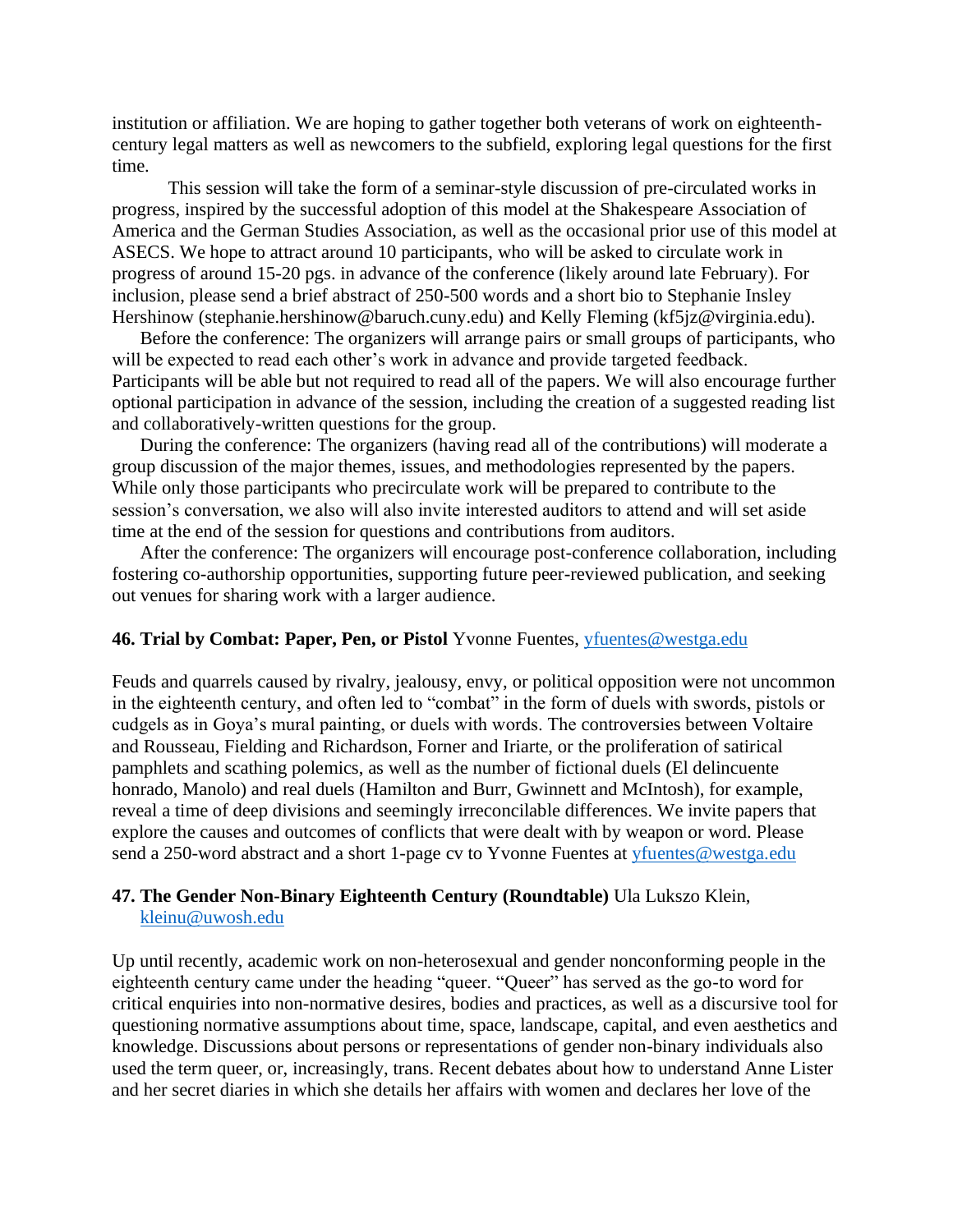"fair sex" have drawn attention to a plethora of terminology that expands our understanding of gender and sexual non-conforming individuals. What happens when we consider a person like Anne Lister or the Chevalier d'Eon to be genderqueer or gender non-binary? Or if we think about Charlotte Charke as gender fluid and her partner Mrs. Brown as pansexual?

This session solicits speakers who will address the idea of gender non-binary identities, persons, and representations in eighteenth-century literature and/or the usefulness of considering eighteenth-century persons/characters as gender non-binary, gender fluid, genderqueer, or other similar terms current in today's society but not used, as such, in the eighteenth century. Also of interest are the people who desire gender non-binary individuals, whether on the page, on the stage, or in the historical record. How might our understanding of their desires and relationships read differently in this context—as bisexual, pansexual, or something else entirely?

**48. Crafted Lives** Chloe Wigston Smith, University of York, [chloe.wigstonsmith@york.ac.uk;](mailto:chloe.wigstonsmith@york.ac.uk) Jennie Batchelor, University of Kent, [J.E.Batchelor@kent.ac.uk](mailto:J.E.Batchelor@kent.ac.uk)

We invite proposals that address the teaching and making of needlework by women and girls in the transatlantic eighteenth century. In recent years, the "material turn" has generated new approaches to material culture and maker's knowledge in eighteenth-century studies. Yet skills such as needlework and embroidery often remain underestimated, falling under the collection of "female accomplishments" perceived, then and now, as symptomatic of the undereducation and oppression of women and girls. "Crafted Lives" seeks to reorient attention to the transfer of knowledge, aesthetics and techniques that circulated back and forth across the Atlantic. We're especially keen on proposals that make visible the politics of needlework and the complexities of women's handicrafts and their experiences of learning, making and teaching needlework over the lifecycle. How did material literacy intersect with or diverge from textual literacy? How did needlework forms articulate their makers' emotions and their cultural, religious and political beliefs? How did some of these material contributions engage debates about abolition, empire and women's rights? How did 18th-century craft knowledge circulate within/between classes, households and institutions, the provinces and the metropole, and within colonial spaces? We welcome abstracts from across the disciplines represented by ASECS members, as well as abstracts that draw on a range of archives. Please send abstracts of 250-300 words to Chloe Wigston Smith at [chloe.wigstonsmith@york.ac.uk](mailto:chloe.wigstonsmith@york.ac.uk) and Jennie Batchelor at [J.E.Batchelor@kent.ac.uk.](mailto:J.E.Batchelor@kent.ac.uk)

#### **49. The Costs of Contagion: Gender, Race, Disability, and the Uneven Impacts of the Pandemic (Roundtable)** Pichaya (Mint) Damrongpiwat, Cornell University, [pd358@cornell.edu](mailto:pd358@cornell.edu)

This roundtable invites scholars to reflect together on the costs of the pandemic's many contagion(s), which includes, but is not limited to, health and illness, child and family care, emotional labor, "essential" labor, financial insecurity, and job precarity. In particular, this roundtable wishes to highlight how labor is embodied in gendered, racialized, and/or disabled ways, all of which pose additional burdens to scholars of all ranks during the pandemic. It also reflects on the ways that the pandemic has invoked longstanding forms of anti-Asian racism as another kind of "cost" or toll exacted unevenly on people of color within the context of systemic racism in society at large, calling attention to both present and historical forms of anti-Asian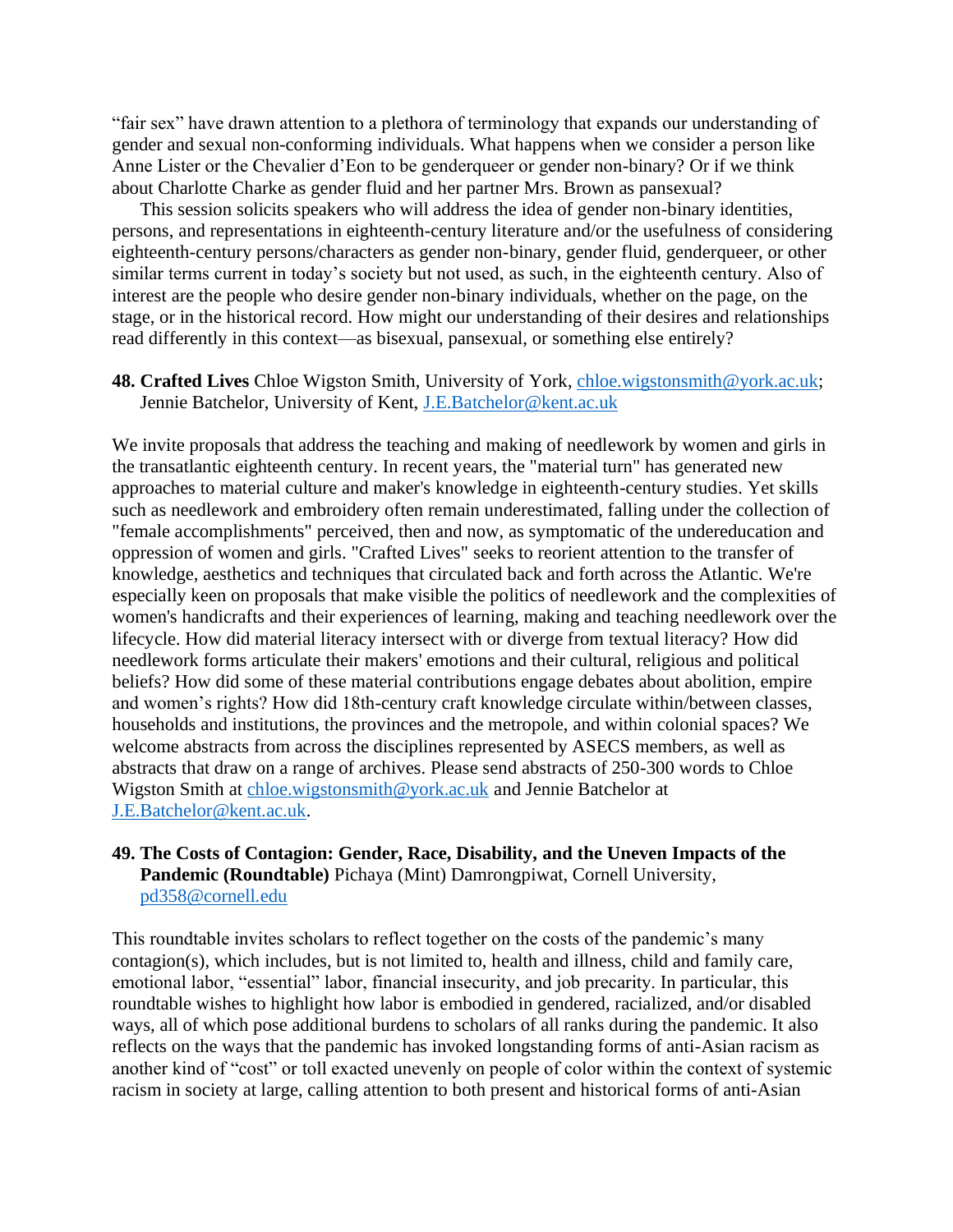racism such as the "Chinese virus" and Yellow Peril. In thinking through ideas of "contagion" in the eighteenth century and at present, this roundtable also invites perspectives from the medical humanities and/or science & technology studies.

#### **50. Teaching Austen and Intersectionality (Roundtable)** Kit Kincade, Indiana State University, [kit.kincade@indstate.edu](mailto:kit.kincade@indstate.edu)

Given the sweeping changes being made to curriculums, students are seeking a more diverse approach to traditional canonical texts, and currently Austen and late eighteenth-century literature and cultural studies have been in the forefront. With popular programs such as Bridgerton and Sanditon not just being popularized in the media, but being dissected and causing serious reevaluations of how we discuss presentation and representation, students want to engage with literary and historical studies that situate conversations in areas that have been neglected and under-represented in the classroom. Representations of BIPOC, disabilities, and gender identities both in literary and historical figures are emerging in new critical discourses. How these conversations play out in both our evolving understanding of Austen and her period and/or how we are seeing these conversations unfold in current media, have repercussions for students and faculty moving forward. This panel seeks papers, discussion of exercises, pedagogical suggestions, and real-world experiences in helping us be better educators in these fields for our students.

### **51. Royal Scandals** Linda Zionkowski, Ohio University, [zionkows@ohio.edu](mailto:zionkows@ohio.edu)

From the warming-pan baby to the affair of the diamond necklace, scandals involving royal families in Britain and on the Continent riveted public attention throughout the long eighteenth century, principally by means of their depiction in printed material and visual images. Whether involving financial, political, sexual, or dynastic matters, scandal increasingly carried the danger of destabilizing the foundation of royal authority: as the spectacle of real or fabricated transgressions both amused and alarmed the public, royal personages found themselves exposed to critiques whose intensity, scope, and virulence proved difficult to contain. This panel will focus on the cultural and social significance of royal scandals: examining printed and/or visual texts, papers might investigate the means by which scandals were fashioned (or "discovered") and disseminated; the range of public reactions to perceived scandalous behavior; the intersections of scandal and celebrity; and the damaging reflections on the legitimacy of royal prerogative that scandals encouraged.

**52. How We Read Then: A Seminar with a Common Text (Seminar)** James Mulholland, North Carolina State University, [mulholland@ncsu.edu](mailto:mulholland@ncsu.edu) / Courtney Weiss Smith, Wesleyan University, [csmith03@wesleyan.edu](mailto:csmith03@wesleyan.edu)

What were the principles by which poetry was read in the eighteenth century? How did authors and readers adjudicate among competing claims for where poetry came from and what roles it could play in society?

This session proposes an innovative format to investigate the intersections of historicist and formalist reading. It will be organized as a seminar with each participant taking an active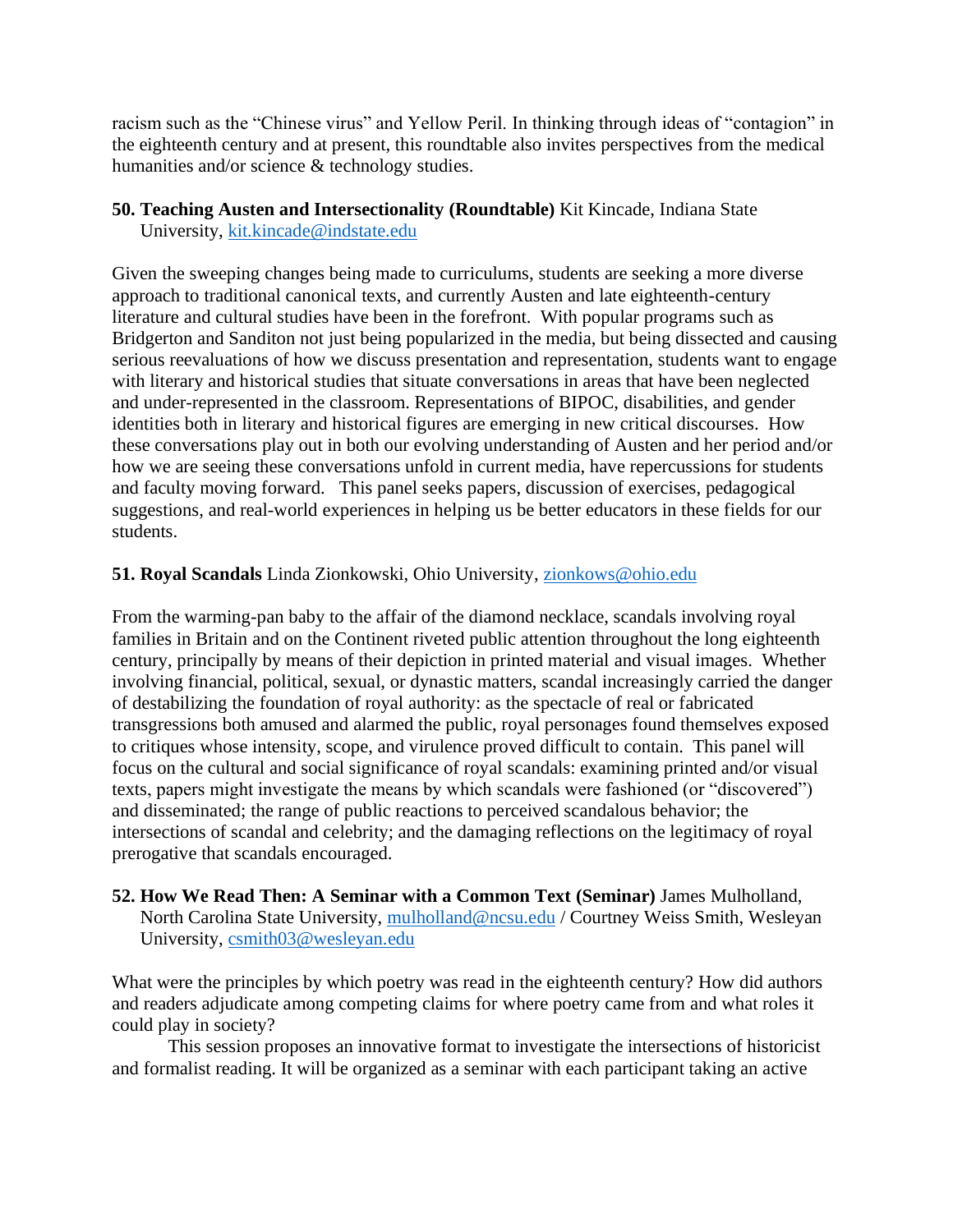role in the discussion of a single pre-circulated common text. This is inspired by successful common text seminars at Historical Poetics workshops.

The common text for this inaugural gathering will be the rich, complicated, controversial James Burnett, Lord Monboddo's *Of the Origin and Progress of Language* (1773-92). Selected excerpts will include his discussions of the relationship between human and animal sounds, his primitivist understandings of indigenous poetry and society, and his account of English verse and music. We will also consider the relations between and among these topics. Against the alwaystempting tendency to read in anachronistic ways, this gathering will grapple with the complex methods of one influential eighteenth-century reader.

Details about the special format: This format is uniquely horizontal and inclusive, allowing many voices to all engage together. The entire session is premised on conversation rather than presentation. Anyone interested is welcome to participate in the discussion. There is no need to write up a formal proposal--please just fill out [this linked form,](https://forms.gle/ayrbYq4xBUmPPtXCA) so we can contact you before the conference with the shared readings. We would like particularly to encourage graduate students and early career scholars, who will have as key a role in the discussion as any one else in the room.

# **53. Affect Theory and 18th-Century Studies: Taking Stock, Looking Ahead (Roundtable)**

Stephen Ahern, Acadia University, [stephen.ahern@acadiau.ca](mailto:stephen.ahern@acadiau.ca)

Emerging of late has been an approach to the culture of feeling that draws on the insights of affect theory to bring to light previously unnoticed aspects of the affective life and art of our period. This roundtable aims to take stock of work done so far, and to ask where this new field of study might go next. Key questions for participants to consider include:

What is the utility of applying an affect theory approach to the study of our period? Is such an approach amenable only to the Age of Sensibility, or of relevance to the long eighteenth century conceived more broadly? Are different aspects of affect theory particularly relevant to different disciplines? What contributions can an affect theory approach make that differ from histories of emotions? Are there drawbacks to an approach informed by recent affect theory? Once the operations of affect have been noted in eighteenth-century cultural productions ... in what directions might research on affect go next?

Participation welcome from scholars whose take on affect theory is enthusiastic, or skeptical, or somewhere in between; the goal is to have an open debate about the contributions of such work to study of our period, and more broadly to assess the legacies of an "affective turn" whose impacts have been playing out for two decades now.

Please send a brief statement providing an overview of the topic(s) you'd like to address, along with a brief bio, to Stephen Ahern at [stephen.ahern@acadiau.ca.](mailto:stephen.ahern@acadiau.ca)

#### **54. Arts of the Table in Global Perspective** Sarah R Cohen, University at Albany, SUNY, [scohen@albany.edu](mailto:scohen@albany.edu)

For elite and middle-class consumers in the eighteenth century, dining entailed a variety of forms of artistry: in addition to food preparation itself, elaborate attention was often paid to tableware, rituals of consumptive performance, as well as written texts that alternately prescribed, described and imagined the process of consuming food and drink as physical and material enactment. All of these arts were moreover often global in scope, whether one took the perspective of diners in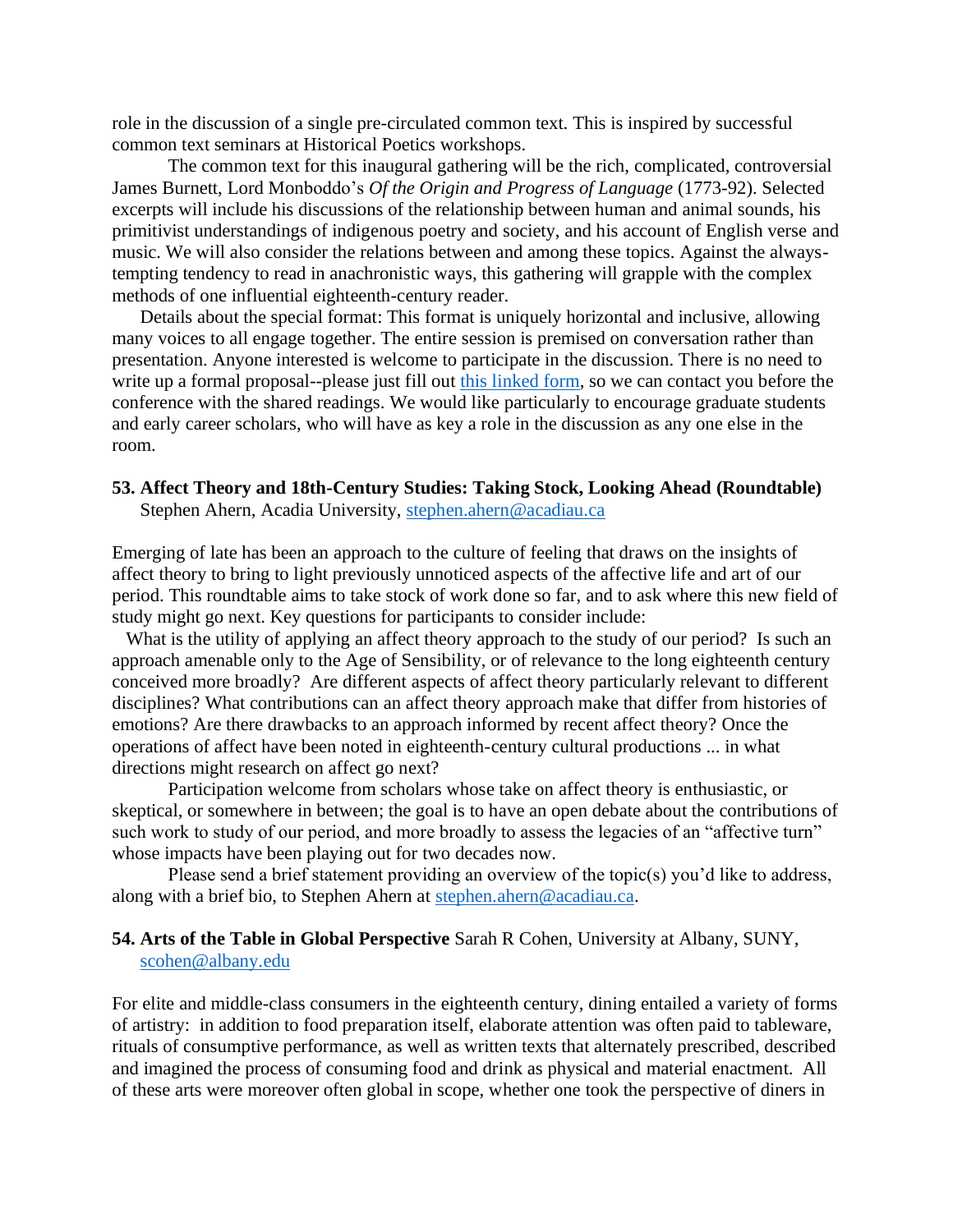Europe or of those in other parts of the world; through international commerce, colonization, travel, and curiosity food and its consumptive arts manifested multiple points of intersection, exploitation and even hybridization among countries and cultures. This panel seeks papers that address any aspect of the arts of dining, viewed through the lens of an increasingly globalized eighteenth-century world.

**55. Transplanted Lives and Foreign Presence: The Visual Culture of Immigrants in Eighteenth-Century Europe** Marina Kliger, Metropolitan Museum of Art; and Thea Goldring, Harvard University, [Marina.Kliger@metmuseum.org](mailto:Marina.Kliger@metmuseum.org)

During the long eighteenth century, established commercial networks, expanding empires, political conflicts, and economies of slave labor contributed to the growing presence of foreign individuals and communities within Europe and the British Isles. These voluntary and forced transplants from the East and West Indies, the shores of the Mediterreanean, and from across Europe itself became part of the urban fabric of increasingly cosmopolitan cities like London, Paris, Marseilles, Venice, and Amsterdam. Building on the work of Denise Murrell and Ian Coller on France and Beth Fowkes Tobin, Rozina Visram, and Jennifer Germann on Britain, this panel considers the visual representation of these immigrant groups in Europe, as well as their own artistic practices within their host societies. Following recent scholarship that foregrounds the negotiation of difference within and the global character of Enlightenment culture, we ask: How did images of eighteenth-century Europe's foreign residents contribute to constructions of cultural difference and competing notions of cosmopolitan and national identity? How did these portrayals shape such communities' lived experiences? Conversely, how did foreign individuals exert agency through visual representation and negotiate their new societies through artistic practice? Finally, considering both the gaps and biases of the visual archive, what are the limits and dangers of using images as evidence of the historical presence of these groups in Europe? We particularly welcome papers that seek to recover the identities and lived experiences of persons represented in exoticizing studies, unidentified portraits, cosmopolitan city views, artist sketches, and the like.

**56. Time and Temporality in the Long Eighteenth Century** Helena Yoo Roth, The Graduate Center at the City University of New York, [hyoo@gradcenter.cuny.edu](mailto:hyoo@gradcenter.cuny.edu) & Alexandra M. Macdonald, The College of William & Mary [ammacdonald@email.wm.edu](mailto:ammacdonald@email.wm.edu)

In recent years there has been a growing interest across multiple disciplines in histories of time and temporality. Our current temporal moment has made questions of how we measure, mark, and engage with time feel especially salient. The pandemic has reminded us that time is fluid, constructed, and complex. Drawing inspiration from a recent Past & Present forum, we see the history of time and temporality as inherently interdisciplinary, highlighting the interconnections between "mingled pasts, presents and futures, of rhythms and tempi, of old and new, young and old." This panel welcomes papers on the topic of time and temporality in the eighteenth century. We are particularly interested in the many ways time and temporality were felt, embodied, and enacted across a variety of media and by people from across the social spectrum. We seek papers from a broad range of disciplines and approaches including, but not limited to, art history, material culture studies, literary studies, print culture, and social, cultural, and political history.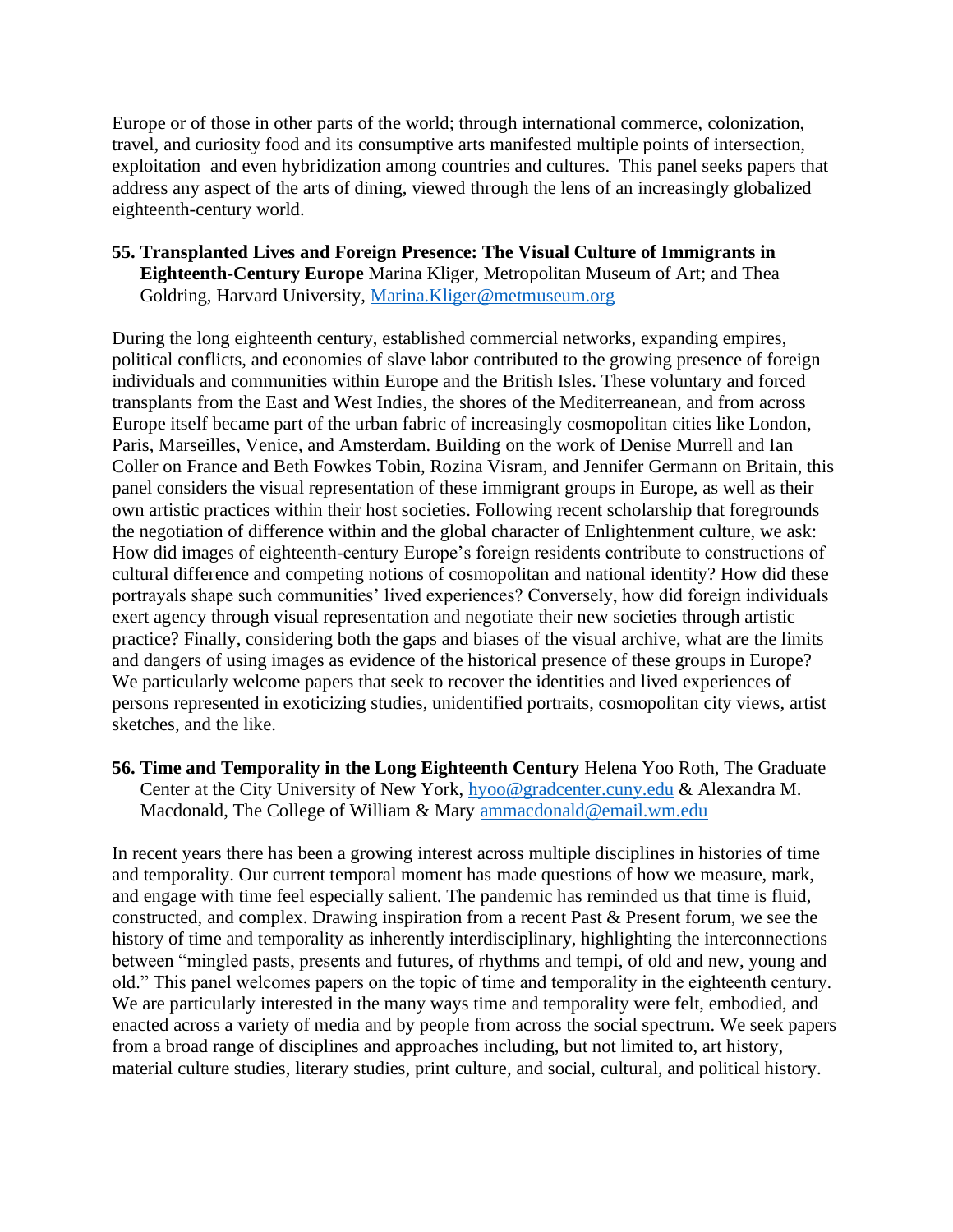Additionally, we welcome submissions from scholars in and outside of academia at any stage in their program or career.

### **57. It was Aliens: The Plurality of Worlds and Extraterrestrials in Eighteenth-Century Narrative** Ari Margolin, Syracuse University, [amargoli@syr.edu](mailto:amargoli@syr.edu)

This panel will explore the rich, albeit problematic tradition of the plurality of worlds and intelligent life narratives, from Voltaire's satirical conte *Micromégas* (1752) to Marie-Anne Robert de Roumier's *Voyages de Milord Céton dans les sept planètes* (1765-66). As Michael J. Crowe and Frédérique Aït-Touati have noted, early-modern plurality of worlds narratives generally served two purposes. On one hand, they were used to explain difficult scientific theories for a curious and often skeptical Republic of Letters. On the other hand, they were a subversive tool to criticize political, religious, and philosophical institutions. This dichotomy of institutionalizing scientific theories while subverting the traditional order is singularly expressed through the ultimate other within the plurality of worlds narrative: extraterrestrial, often humanoid creatures who frequently present the skeptical or opposing viewpoint. During the long Enlightenment in particular, extraterrestrials are depicted as either superior in their wisdom and intellect or the running punchline in a satirical joke. At the same time, writers and philosophers ran the risk of becoming "lunatics" in the eyes of the public for endorsing 'fantasy' and blasphemy with respect to serious science and scientific narrative, thus giving plurality of worlds a certain notoriety within the Republic of Letters and religious institutions. We welcome papers examining the dichotomous nature of extraterrestrial life during the Enlightenment as well as those which trace the evolution of the plurality of worlds narrative throughout the period.

**58. Women and Work in the Global Eighteenth Century** Elizabeth Franklin Lewis,

University of Mary Washington, [elewis@umw.edu](mailto:elewis@umw.edu)

This session seeks contributions on eighteenth-century women and work from a variety of national, cultural, racial, and class perspectives. Some of the questions addressed in presentations might be: How did eighteenth-century women contribute to home, regional, or national economies with their work? How did eighteenth-century women view their work? How did their male counterpoints view women's work? How was women's work differentiated by class or race?

### **59. Forging the Nation: British Union Identities in the Long Eighteenth Century** Phineas Dowling, Auburn University, [pwd0002@auburn.edu](mailto:pwd0002@auburn.edu)

As this year marks the 30th anniversary of Linda Colley's pivotal *Britons: Forging the Nation 1707–1837* (1992), it seems fitting that we (re)consider the figure of the Briton in the eighteenthcentury. This panel welcomes papers on literary, artistic, and material culture and history of the long eighteenth century with the goal of exploring the formation of British Union identities and "Britishness"—through artistic, cultural, national, martial, political, and many other discourses. Some questions the panel seeks to explore include: What does it mean to be British/Anglo-Scottish/Anglo-Irish/Anglo-Welsh or a subject of British imperialism/colonialism and if/how that meaning changes throughout the century? What role do racialized national, ethnic, and religious identities in this definition? How do the British characterize British identities (and how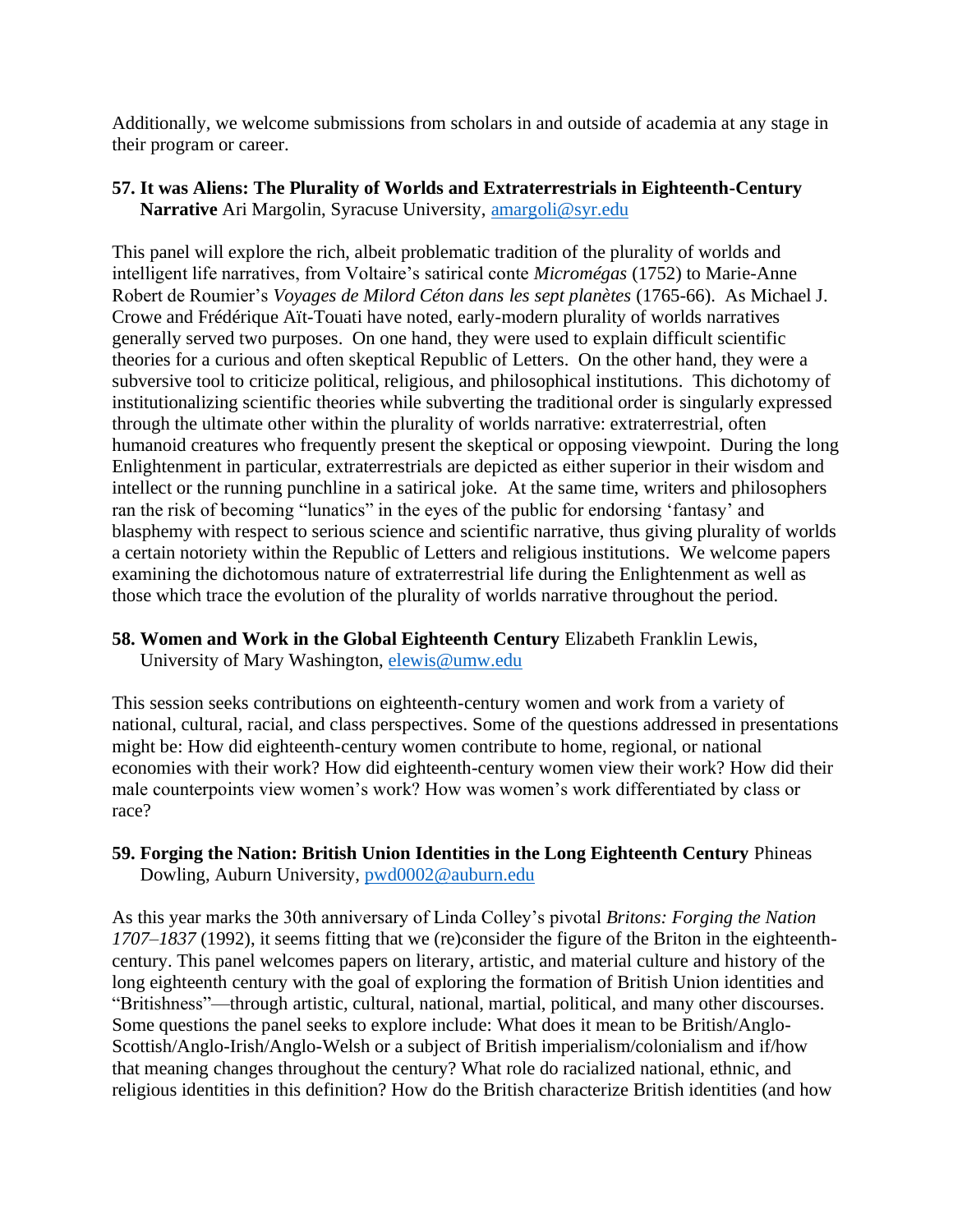might that be shaped by region, class, gender, etc.)? How do "non-British" Others (the French, Americans, enslaved Africans, indigenous peoples, etc.) characterize British identities? How are British Union and identities impacted by moments of political or military crisis, such as the Acts of Union, the Jacobite risings, or the American Revolution? Topics might include, but are not limited to, literary representations of British national, regional, gender, or political identities; material culture of Britons and/or the Union; cultural memory; depictions or commentary of key figures or events; the political or social beginnings, aftermath, or ramifications of the Union. Authors are welcome (and encouraged) to explore intersections with diverse methodologies and disciplines (e.g., disability studies, gender/queer theory, performance theory, and more). The panel also welcomes alternative presentation methods and styles.

#### **60. Floating Islands; or, Saikaku's Eighteenth Century** Katarzyna Bartoszynska, Ithaca College, [kasiab@gmail.com](mailto:kasiab@gmail.com)

Following the various calls for a more global perspective on the eighteenth century at ASECS 2021, this panel seeks papers on the work of Japanese author Ihara Saikaku (1642-1693). In her 2016 book, *The Age of Silver*, Ning Ma discusses Saikaku as the most significant representative figure of the "stories of the floating world" that, she argues, should be seen as an emergence of realist fiction. A bestseller in 17th and 18th century Japan, Saikaku's work fell into obscurity until a revival of interest in the late 19th century, when he became known as "Japan's realist". Yet he remains relatively unknown in the US, even within the field of 18th century studies, a problem that this panel seeks to alleviate. Saikaku's playful eroticism — both straight and queer — and sympathetic examination of social class and urban life have much to offer for an enriched understanding of the global eighteenth-century.

Potential topics could include, but are by no means limited to: Discussion of any of Saikaku's works; Comparative studies of Saikaku and other 18th century authors, British or otherwise; Examinations of the representation of sexuality in Saikaku's fiction; Discussions of "floating world" narratives and the emergence of realism; Pedagogical approaches to teaching Saikaku's work.

If there is sufficient interest, there will be a reading group organized around Saikaku's *Five Women Who Loved Love* before the conference.

### **61. How "Byzantine" was the eighteenth century? New insights on the Christian Orthodox art and architecture of the late Ottoman Empire** Nikolaos Magouliotis, PhD Candidate ETH Zurich/gta; Demetra Vogiatzaki, PhD Candidate Harvard University, [vogiatzaki@g.harvard.edu](mailto:vogiatzaki@g.harvard.edu)

The most common term used to describe Christian Orthodox art and architecture produced in Ottoman territories during the early modern period is "post-byzantine." While Byzantine elements did persist long after the Fall of Constantinople, the referentiality of the term falls short of the increasing aesthetic variation of architectural monuments, decorative objects and artworks produced by the Christian communities of the Empire. As recent scholarship has highlighted, particularly from the eighteenth century onwards, the eastbound expeditions of missionaries, merchants, diplomats and antiquarians, the establishment of Ottoman embassies in the West, and the privileges granted to the Christian millet had a significant influence on the local culture; from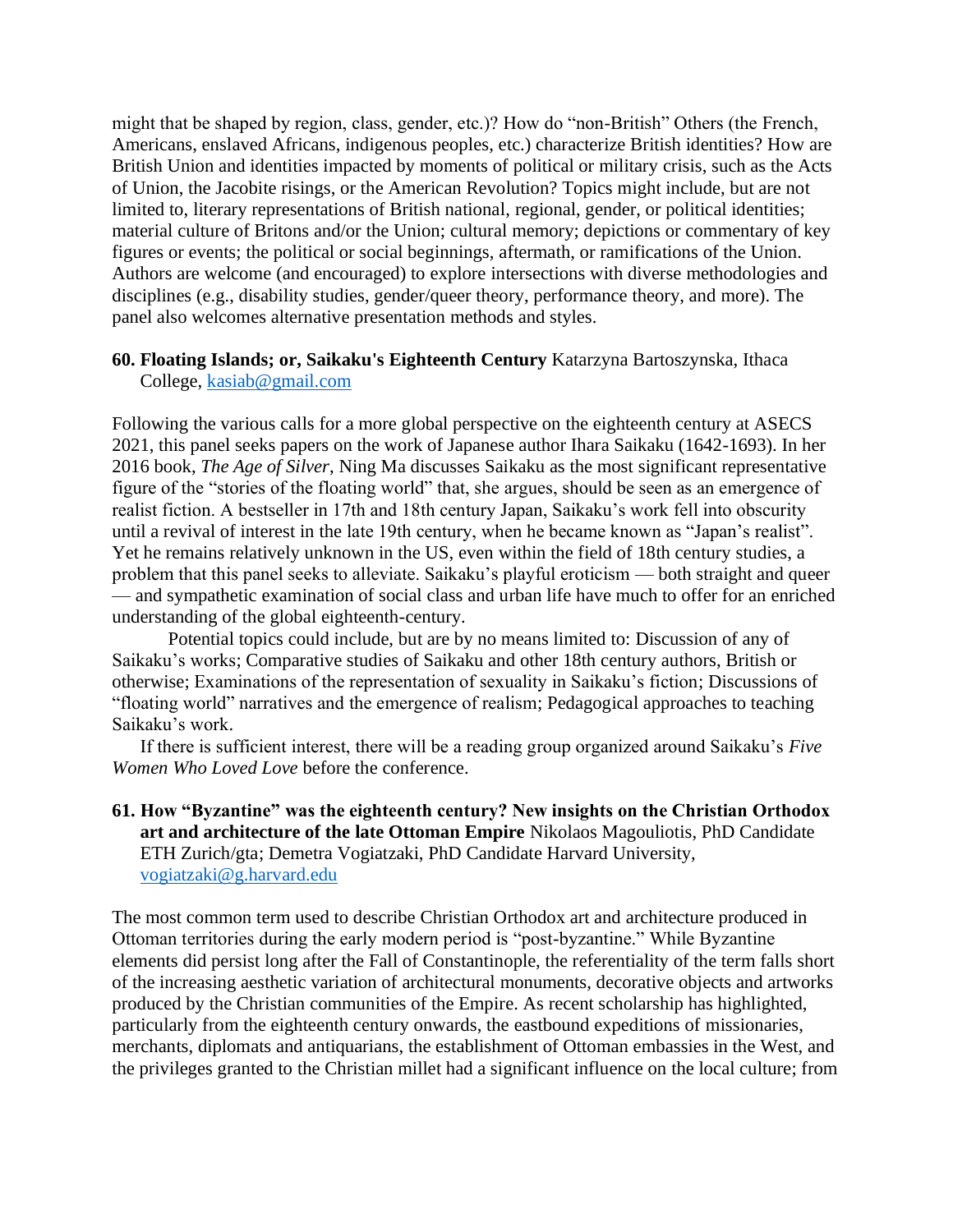Jerusalem to Istanbul and from Anatolia to the Balkans, regional idioms merged with metropolitan Istanbulite fashions and Western influences.

This session seeks papers that investigate the evolution of the artistic and architectural expression of Eastern Orthodoxy in the long eighteenth century. How cohesive was the aesthetic production of the Christian millet? How did it mirror the contemporaneous intra-confessional collision and coalescence within the Empire? What was the influence of European travelers and Ottoman cosmopolitan elites? We encourage close studies of situated artifacts (ie. buildings, artworks and devotional objects), itinerant people (such as pilgrims and craftsmen) and objects (from holy relics, to print media) that illustrate or complicate the deviation from the Byzantine tradition. Contributions that seek to challenge or revise the terminology used to describe Christian Orthodox art and architecture in the eighteenth century are particularly welcome.

#### **62. The Poetry of Nature** Margaret Koehler, Otterbein University, [mkoehler@otterbein.edu](mailto:mkoehler@otterbein.edu)

Eighteenth-century England sees a proliferation of poetry exploring the natural world, a poetry of ethical imperatives that shares many concerns with what today we call ecological or sustainability studies. This panel invites proposals for papers that analyze the poetry of nature in an ecological framework, whether focusing on a particular case or offering a broader hypothesis or argument. Questions related to this topic might include: What are the ethical dimensions of the poet's choice of models (e.g., religious, political, philosophical, literary, or pre-scientific) and poetic forms in representing the relations between human and nonhuman nature? How do choices in poetic form relate to the poet's understanding of nature's forms? What are the relationships between the era's poems of nature and works about the nature of poetry? In what ways does the era's poetry counter anthropocentrism? What can studies of the Restoration and eighteenth-century poetry of nature contribute to a longer history of poetry's ecological cares, a history that may offer neglected but important approaches to the future? John Sitter (Professor Emeritus, University of Notre Dame) has agreed to serve as respondent for this panel.

#### **63. Decolonizing the Pedagogy of Eighteenth-Century Music [SECM, Society for Eighteenth-Century Music]** Kimary Fick (Oregon State University, [kimary.fick@gmail.com\)](mailto:kimary.fick@gmail.com); Matteo Magarotto (University of Miami Frost School of Music, [mxm193267@miami.edu](mailto:mxm193267@miami.edu)

The Society for Eighteenth-Century Music (SECM) invites contributions from scholars and performers on pedagogical approaches that challenge the hegemonic white-Euro-American canon and decenter its narrative. Western literate music is still central to the curriculum of most music schools and conservatories. However, recent calls for a "decolonized music curriculum" have emphasized how the canonic narratives often embedded in history courses and performance studies reinforce notions of white-male-European supremacy and erase or marginalize Indigenous musical cultures, particularly cultures oppressed by European colonialism. This session is meant as a way to envision, collectively, a critical approach to de-colonizing and decanonizing the history and practice of eighteenth-century music. We are interested in papers addressing the broad philosophical framework, performance projects, course design, or specific lesson plans or assignments for undergraduate or graduate music history courses. Possible topics and approaches include, but are not limited to: cross-historical or global approaches; anti-racist pedagogies; Indigenous musics; oral musical traditions; music's relationship with the slave trade;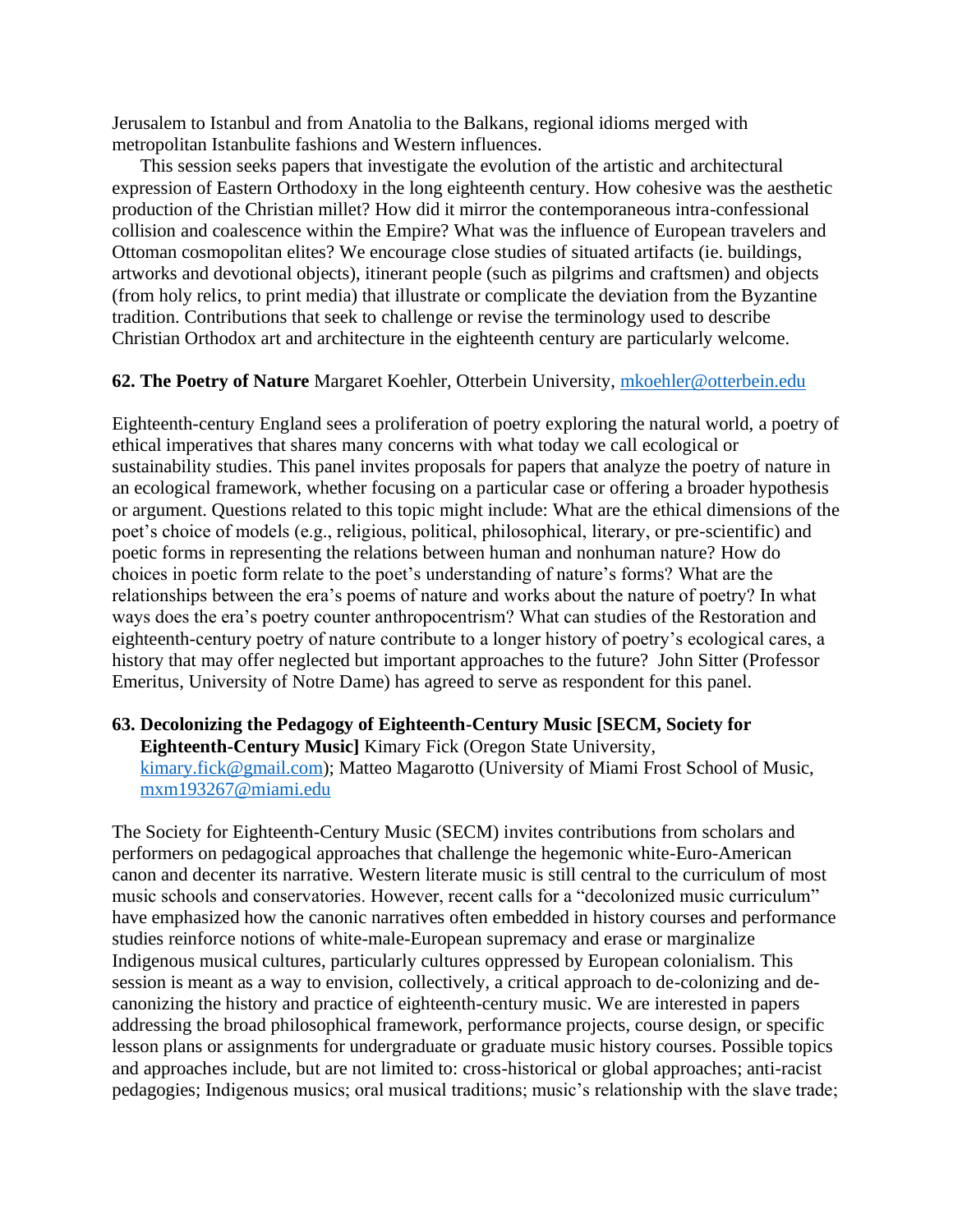course design that favors historiography over works; practical demonstrations of teaching activities, including readings and learning outcomes; or diverse methodologies for teaching a decolonized history of eighteenth-century music and its legacy. Proposals for presentations including a brief performance component will also be considered.

Please send proposals (up to 250 words) to both Kimary Fick [\(kimary.fick@gmail.com\)](mailto:kimary.fick@gmail.com) and Matteo Magarotto [\(mxm193267@miami.edu\)](mailto:mxm193267@miami.edu).

#### **64. Seeing Empire Near and Far** Daniel O'Quinn, University of Guelph, [doquinn@uoguelph.ca](mailto:doquinn@uoguelph.ca)

This panel aims to explore how formal hybridization allowed metropolitan and colonial subjects to conceptualize empire across a wide range of visual media in Britain and its colonies including panoramas, phantasmagoria, theatrical scenography, raree shows, wonder cabinets, collections of ephemera, and embroidery samplers. The extreme differentiation in scale and purpose of these cultural artefacts is important to the overall argument of this panel for it contends that similar formal procedures could be adapted to the most public visualizations of empire and to the most private acts of colonial resistance. The desire here is not to suggest that everyone sees empire in a similar fashion, but rather that the changing structure of the world could be addressed in the formal spaces where disparate cultures meet. Using familiar visual tropes and strategies—i.e. that which was close at hand--the makers of these objects were able to broach unfamiliar social scenarios that encompass the vast global networks that were transforming the flows of populations and commodities in the long eighteenth century.

**65. Théâtre et guerre/War and Theater in the French-Speaking World (Roundtable)** Logan J. Connors (University of Miami) and Pierre Frantz (Sorbonne Université), [logan.connors@miami.edu](mailto:logan.connors@miami.edu)

This bilingual (French/English) roundtable welcomes presentations about the diverse relationships between war and theater in the French-speaking world. Possible topics include (but are not limited to): plays depicting soldiers, battles, and military concerns; particular theatrical performances for members of the military; soldier-authors; performances in war/occupied zones in Europe, the Caribbean, and North America; plays about the role of women and gender relations in armed conflict; history of policies that encouraged/discouraged soldiers to attend the theater; criticism of battle plays and military involvement in theatrical life; other topics combining theater, performance, war, and the military in eighteenth-century French-speaking locales.

#### **66. Geographical Frontiers in the Eighteenth-Century World** Matthew Gin, Northeastern University, [matthewgin@gmail.com](mailto:matthewgin@gmail.com)

The term "frontier," when used in a geopolitical sense, describes a territorial division or edge condition that separates one entity from another, the known from the unknown. But unlike borders, which are rigid and clear-cut, frontiers are more porous and difficult to pin down. Such in-between zones abounded in the eighteenth century, especially as European projects of empire produced new liminal spaces of encounter and conflict across the globe. In the absence of firm lines of demarcation, natural features, like the Appalachian Mountains or the Pacific Ocean, often marked the ambiguous limits between cultures. These frontier spaces, unsurprisingly, were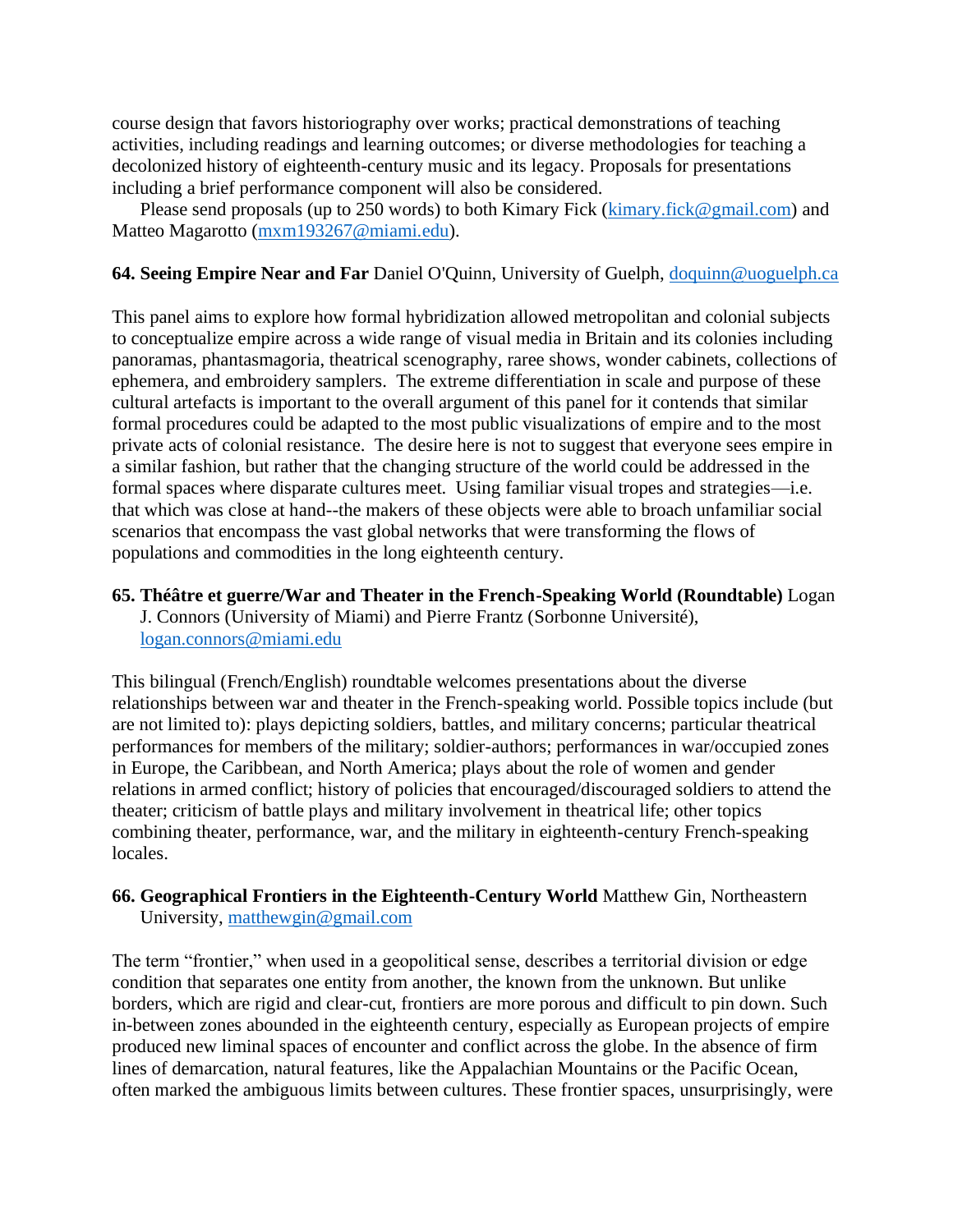frequently sites of contestation as political actors of all kinds competed through violence and mapping projects to establish firm claims over territories, resources, and peoples. This panel invites papers that address geographical frontiers either directly or obliquely. Among the questions to be considered are: How were frontiers established, tested, or traversed? What overlooked histories of dispossession or transgression might frontiers tell? How did artists, cartographers, and writers represent the space of the frontier or envision alternative geographies? What do frontiers, as sites of exchange, reveal about histories of empire, diplomacy, or commerce? Papers that take an interdisciplinary or global approach to these and other pertinent questions are especially welcome.

### **67. What's Race Got to Do with It?: Interrogating the Norms of Domestic Space, Race and Gender in the Eighteenth-Century Novel** Karen Lipsedge, University of Kingston (UK);Victoria Barnett-Woods, Loyola University Maryland, [vabarnett-woods@loyola.edu](mailto:vabarnett-woods@loyola.edu)

Over the last decade, eighteenth-century studies have used the reissues of multiple intersectional works, including *A Woman of Colour* and *The Female American*, as platforms for new readings from an interdisciplinary perspective. One area that tends to be overlooked, however, is how concepts of the home and domesticity can shed light on readings of gender, race and the cartographies of domestic space in the long eighteenth-century novel.

When one considers the inclusion of these novels, which invariably interrogate the formation of the socially mobile and privileged white heroine, it becomes apparent that it is often the intersectional, non-normative subject who establishes the criteria for those norms (as she notes her exclusion from them). By reading *A Woman of Colour*, *The Female American* and *Zelica the Creole* for example, in light of novels like Richardson's *Pamela* (1740); Haywood's, *The History of Miss Betsy Thoughtless* (1751); Burney's, *Evelina* (1778) and Austen's *Mansfield Park* (1814), scholars gain insight into how a broader critique about the normalized structures of the feminine subject and the gaze of the 'Other' resurfaces to re-establish existing notions of normative whiteness.

Although eighteenth-century domestic fiction does the important work of considering the intersection of social class and gender, this panel asks its participants consider how the social gatekeeping of women's upward mobility privileges notions of whiteness. While the focus of this panel will be on the genre of domestic fiction, participants are welcome to discuss any novel of the long eighteenth century that challenges (or problematically upholds) racialized hierarchies in the private sphere.

Please send abstracts of 200 words to Karen Lipsedge [\(K.Lipsedge@kingston.ac.uk\)](mailto:K.Lipsedge@kingston.ac.uk) and Victoria Barnett-Woods [\(vabarnett-woods@loyola.edu\)](mailto:vabarnett-woods@loyola.edu)

### **68. Jane Austen and Her Contemporaries, Ten Years Later: A reflection and workshop on an NEH seminar (Roundtable)** Danielle Spratt, California State University, Northridge, [danielle.spratt@csun.edu](mailto:danielle.spratt@csun.edu)

Curious about applying for external support, like an NEH seminar? This panel looks to Devoney Looser's 2012 NEH summer seminar, "Jane Austen and Her Contemporaries," as a case study: both to reflect on the outcomes of seminar participants ten years later and to offer practical guidance and tips, including a mini-workshop, on how to apply successfully to host a seminar or to participate in one. This session is affiliated with The Doctor Is In and is inspired by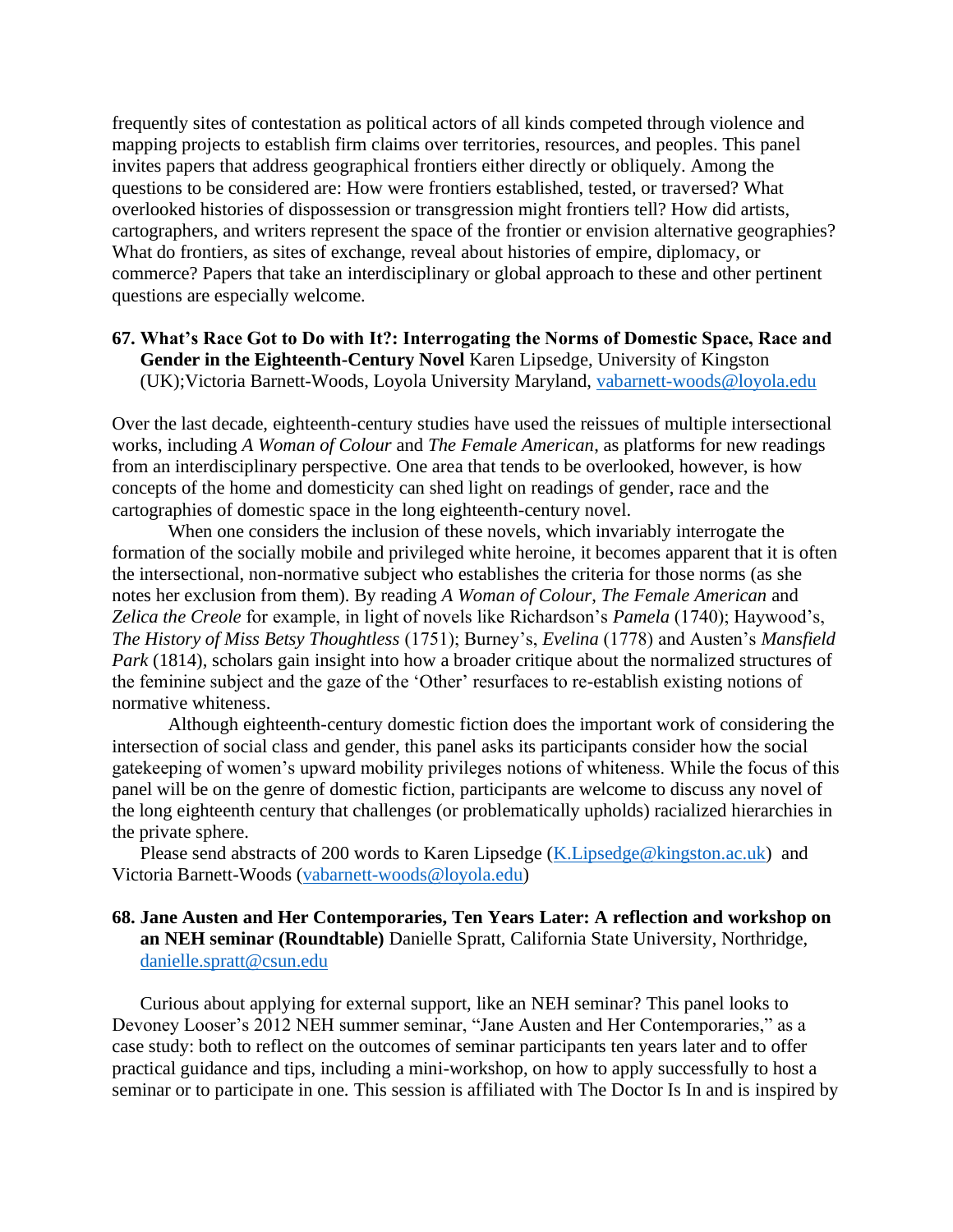a prevailing concern expressed in our previous sessions by ASECS members at all stages of their careers: given the chronic underfunding of higher education, academics are increasingly called on to seek external resources to fund their teaching and research, a situation that further increases inequities in our fields, especially for ECRs and those experiencing employment precarity. We hope that this panel addresses these matters by offering resources that demystify some elements of the world of external grants. The panel will consist of all original seminar participants and will be shaped by questions that we will solicit from attendees prior to the seminar (as well as during the seminar). We hope to offer productive models of how to use seminar opportunities to advance professional research and pedagogical goals and to create a supportive academic community. Participants include: Devoney Looser, Toby Benis, Andrea Coldwell, Bridget Draxler, Jenni Frangos, Erin Goss, Hannah Doherty Hudson, Olivera Jokic, Lisa Kasmer, Misty Krueger, John Leffel, Andrea Rehn, Daniel Schierenbeck, Danielle Spratt, Laura Thomason, Cheryl Wilson, and Jodi Wyett. Those who wish to sign up for the workshop in advance can send their information, as well as any questions they would like covered, to [danielle.spratt@csun.edu](mailto:danielle.spratt@csun.edu) (a solicitation for further questions and concerns will be circulated before ASECS as well).

#### **69. Reading Controversies and Controversies about Reading in the Long Eighteenth Century** Drew Starling (University of Pennsylvania) [standrew@sas.upenn.edu](mailto:standrew@sas.upenn.edu)

In his 2018 *A Literary Tour de France: The World of Books on the Eve of the French Revolution*, Robert Darnton remarked that, "[a]lthough we have not solved the problem of how people read, we can know what they read," referring to previous efforts to reconstruct reading practices as a series of "case studies" that, while "masterful," "do not draw on enough evidence to sustain a general interpretation" (302). During the eighteenth century a number of popular controversies drew the attention of readers and led to the production of large numbers of texts. These readers often left behind traces of their readings, and the controversies themselves produced debates about reading practices. By focusing on controversies such as these, this panel hopes to examine not just what eighteenth-century readers read, but how they read and what they thought about reading. Papers may consider how eighteenth-century readers read works of controversy, controversies as a whole, or controversial works. They may examine how new readers, new forms, new content, and new ways of reading led to controversies about reading itself, raising questions concerning who had the right to read, what could be read, and how texts were supposed to be read. Finally, papers may also reflect on the extant historiography of reading and methodological approaches to the history of reading in the long eighteenth century. Please send an abstract of 250 words and a brief biography to [standrew@sas.upenn.edu](mailto:standrew@sas.upenn.edu)

### **70. Under-read Eliza Haywood Texts** Catherine Ingrassia, Virginia Commonwealth University, [cingrass@vcu.edu](mailto:cingrass@vcu.edu)

The title of this panel refers to a dual, inter-related pattern of "under-reading" the work of Eliza Haywood: primarily the continued focus on the same dozen or so texts (e.g. *Fantomina*, *Love in Excess, Adventures of Eovaai, Betsy Thoughtless*) from the more than 72 in her oeuvre, and, secondarily, the habit, until the work of the feminist recovery project, to under-interpret or "under-read" the meaning of her texts. Haywood studies is a rich body of scholarship. However, expanding the range of Haywood texts under consideration and exploding the facile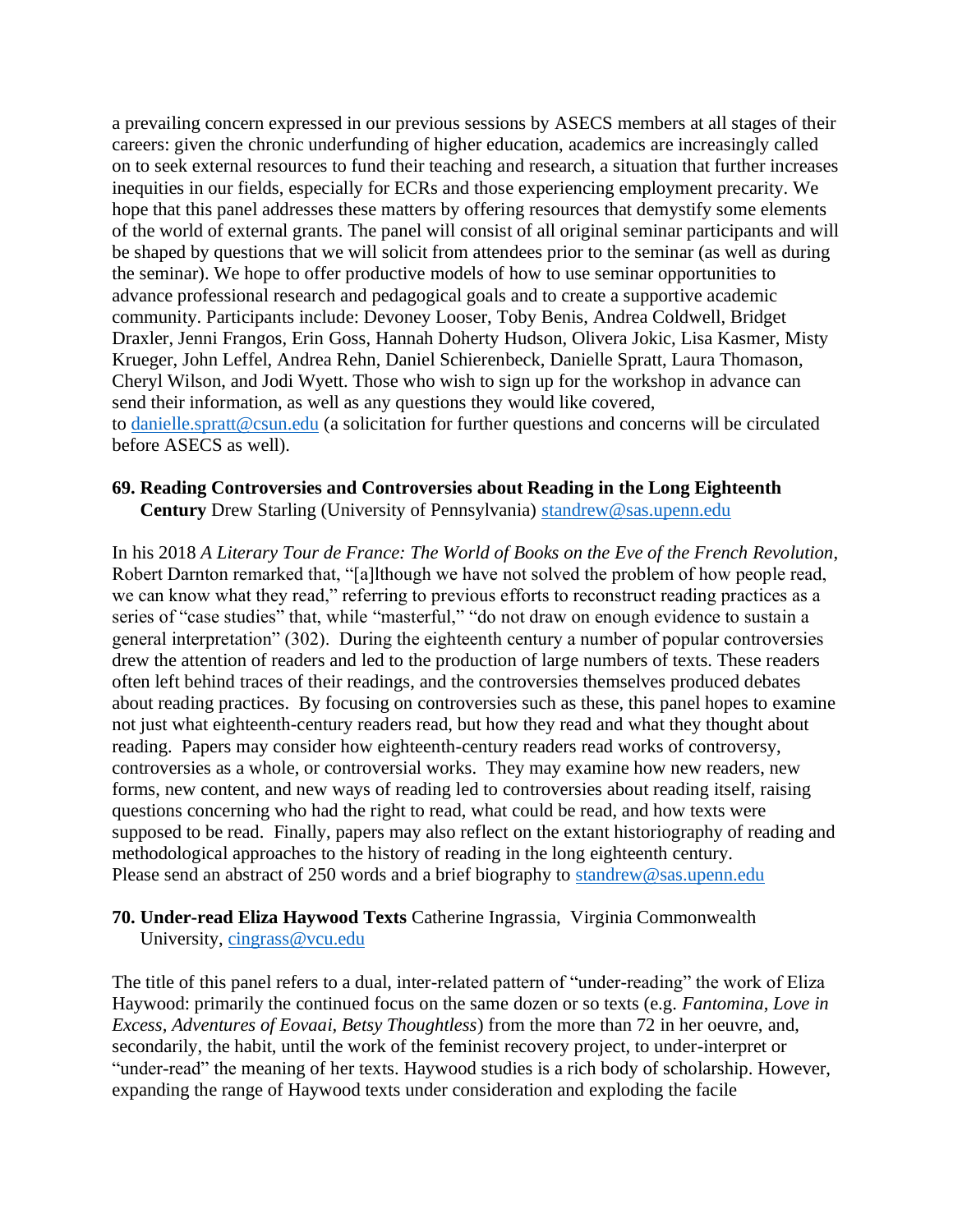characterization of her as primarily an author of amatory prose fictions enriches scholars' understanding. That act reveals how deeply Haywood's work centrally engages empire, race, and enslavement in the Caribbean and North America (to name but a few social and political issues she addresses); how frequently it experiments with form and narrative style; how fully it functions as a force in popular culture; and how often it simultaneously shapes and critiques print culture.

This panel seeks four papers that discuss Haywood texts that have received little scholarly attention or too much familiar attention. It invites papers and approaches that defy the oversimplifications and still-persistent assumptions about Haywood and her career. It looks for papers that take on infrequently discussed Haywood texts in any genre (prose fiction, drama, poetry, periodical, conduct book) and explore how such texts or innovative approaches can complicate, challenge, or revise our understanding of Haywood's work and further advance Haywood studies.

#### **71. Natural History, Ecology, and Imperialism in Oliver Goldsmith** David O'Shaughnessy, National University of Ireland Galway, [david.oshaughnessy@nuigalway.ie](mailto:david.oshaughnessy@nuigalway.ie)

According to Roy Porter, Goldsmith's *History of the Earth, and Animated Nature* (1774) was "the most popular work of natural history in Enlightenment Britain." Emerging from the Enlightenment project to classify and record, natural histories illustrated the preconditions for how things show up as life. Goldsmith's last major publication relied on widely accepted concepts of the Great Chain of Being to inform his views on animals and people from different nations and regions, often depicting racialized stereotypes. Yet, his representations of animals were indicative of the ecological tensions of domesticating wildlife and the adverse effect of imperial pursuits, a familiar theme found in Goldsmith's better known works. This panel intends to widen the scope of conversation around History of the Earth, and Animated Nature and link that text to broader themes and issues within Goldsmith's oeuvre and within larger enlightenment discourses of race, difference, and empire.

Proposals should engage with Goldsmith or his natural and historical writing. Topics might include, but are certainly not limited to: Conceptions of race and nation in the later eighteenth century; The relationship of natural history to poetic and other representations of race and difference; Animal representations and societies; Early environmental studies; Visual prints and natural history; Domestication and animality; Natural history writing (empirical, scientific, popular); Print culture and hack-writing; References to *Animated Nature* in later works: *The Mill on the Floss*, *Typee*

#### **72. Gods and Human Beings: The Study of World Religions in the Age of Reason** Anton Matytsin (University of Florida) [anton.matytsin@gmail.com](mailto:anton.matytsin@gmail.com)

While the Enlightenment is often portrayed as being antithetical to organized religion, critics of revelation often displayed nuanced understandings of the many complex roles that religious beliefs and practices played in ancient and modern societies. The study of different religions around the world became a new science, as eighteenth-century thinkers tried to reexamine pagan mythologies and to make sense of the startling variety of religions they encountered in historical texts and travel accounts. Comparative analyses of religions allowed for the exploration of both the diversity and the structural similarity of past and present beliefs. Nuanced understandings of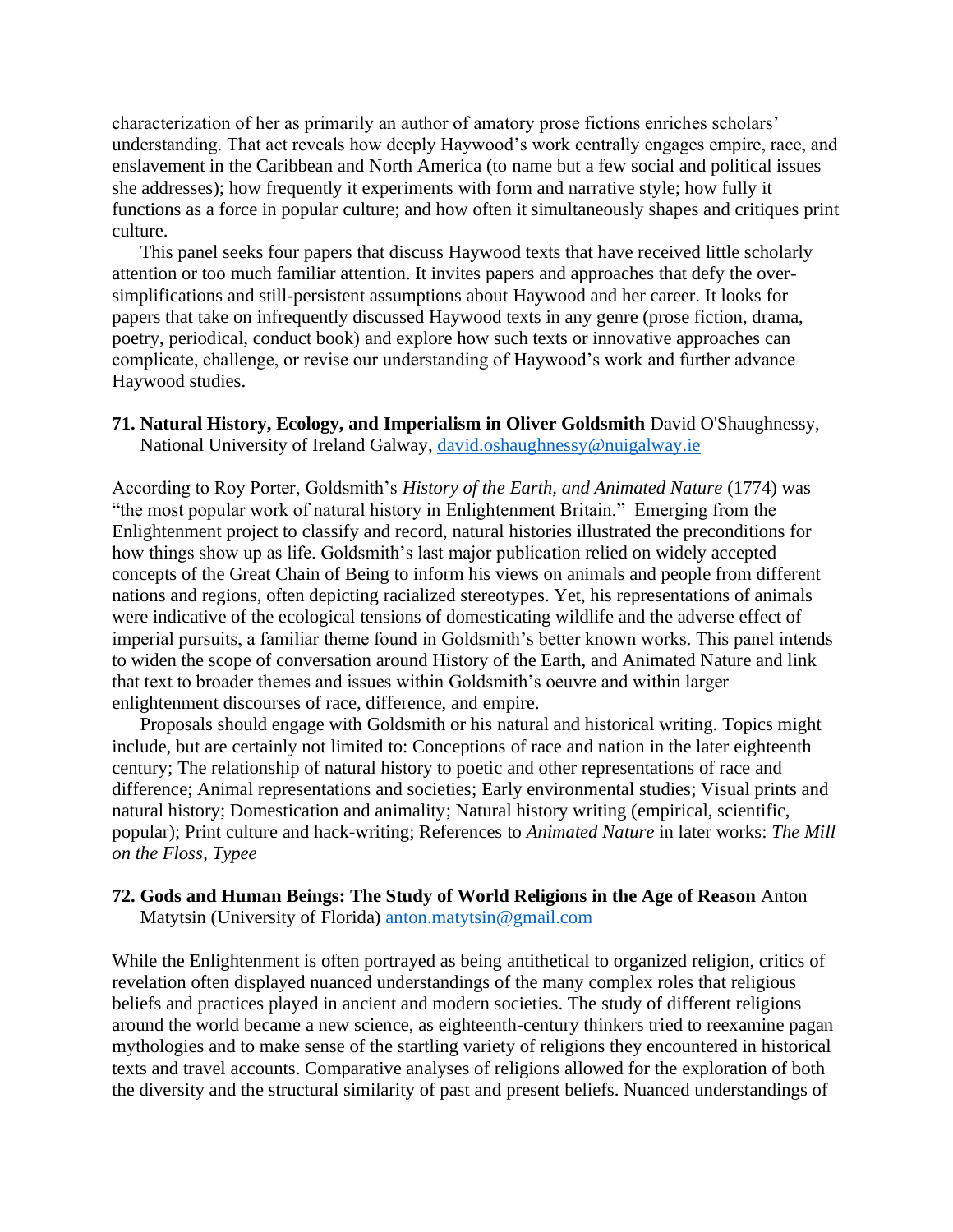the content and form of different religions also had dramatic implications for eighteenth-century attitudes toward religious toleration. This panel seeks to examine the different ways in which Enlightenment thinkers approached the study of the world's religions both in antiquity and in more recent times. Papers might address the studies of religions in Asia, Africa, the Americas, or Europe and explore how such examinations contributed to the emergence of new histories and chronologies. They might also discuss how these studies shaped attitudes towards Christianity in eighteenth-century Europe. Finally, papers might also comment on the emergence of the concepts of "religion" and "world religions" and on the development of a new field of religious studies in the long eighteenth century.

Please send an abstract of 250 words and a very brief biographical statement to [anton.matytsin@gmail.com](mailto:anton.matytsin@gmail.com)

#### **73. Demystifying the Book Proposal (Roundtable)** Srividhya Swaminathan, St. John's University [swaminas@stjohns.edu](mailto:swaminas@stjohns.edu)

This interactive roundtable will focus on writing and pitching a book proposal. Angie Hogan of UVA Press has confirmed her place as a respondent, with other editors, including Kat Lecky (series editor at Bucknell University Press), and Laura Engel (series editor at University of Delaware) offering to serve as participants in this important roundtable discussion. These editors will share practical advice and strategies for developing a proposal with confidence. This roundtable also welcomes individuals who are at all stages of their book proposal development to share their experiences and their strategies for writing (particularly important in our current climate). This roundtable addresses ways we can cope with rejection, revision, and the reluctance to let a project go.

It's all too often the case that members of marginalized groups feel less welcome or less emboldened to approach editors and pitch their work; this session aims to rectify such imbalances by demystifying the proposal process and offering an inside view of what commissioning and series editors look for in submissions. The roundtable will feature short, 5-7 minute papers that could pitch project ideas, frame specific questions about the proposal process, discuss writing challenges, and/or to reflect on successes / failures in proposals that may been pitched. Comments will be submitted in advance of the roundtable to our respondents from the publishing field so that they may prepare targeted remarks. This roundtable's co-chairs invite 150-200 word abstracts from individuals who are willing to share their strategies and struggles in demystifying the book proposal.

#### **74. Skin & Bone: Animal Substrates in the Eighteenth Century** Sarah Grandin, The Clark Art Institute, [sgrandin@clarkart.edu](mailto:sgrandin@clarkart.edu)

Eighteenth-century Europe saw technological improvements in the manufacture of a variety of smooth materials, from paper to porcelain. And yet alongside the use of these highly processed substances, those of animal origin continued to be deployed for their unique receptivity to marks and incisions. Artists and artisans continued to prize animal supports the world over, from Paris, to Manila, to Dakar, to the Labrador peninsula, using ivory in portrait miniatures, vellum for botanical illustrations, teeth for scrimshaw trophies, tusks as religious figurines, and caribou skins for coats. As studies in technical art history have articulated, such surfaces were valued for their physical properties, from their capacity to retain or repel ink, to the glow imparted by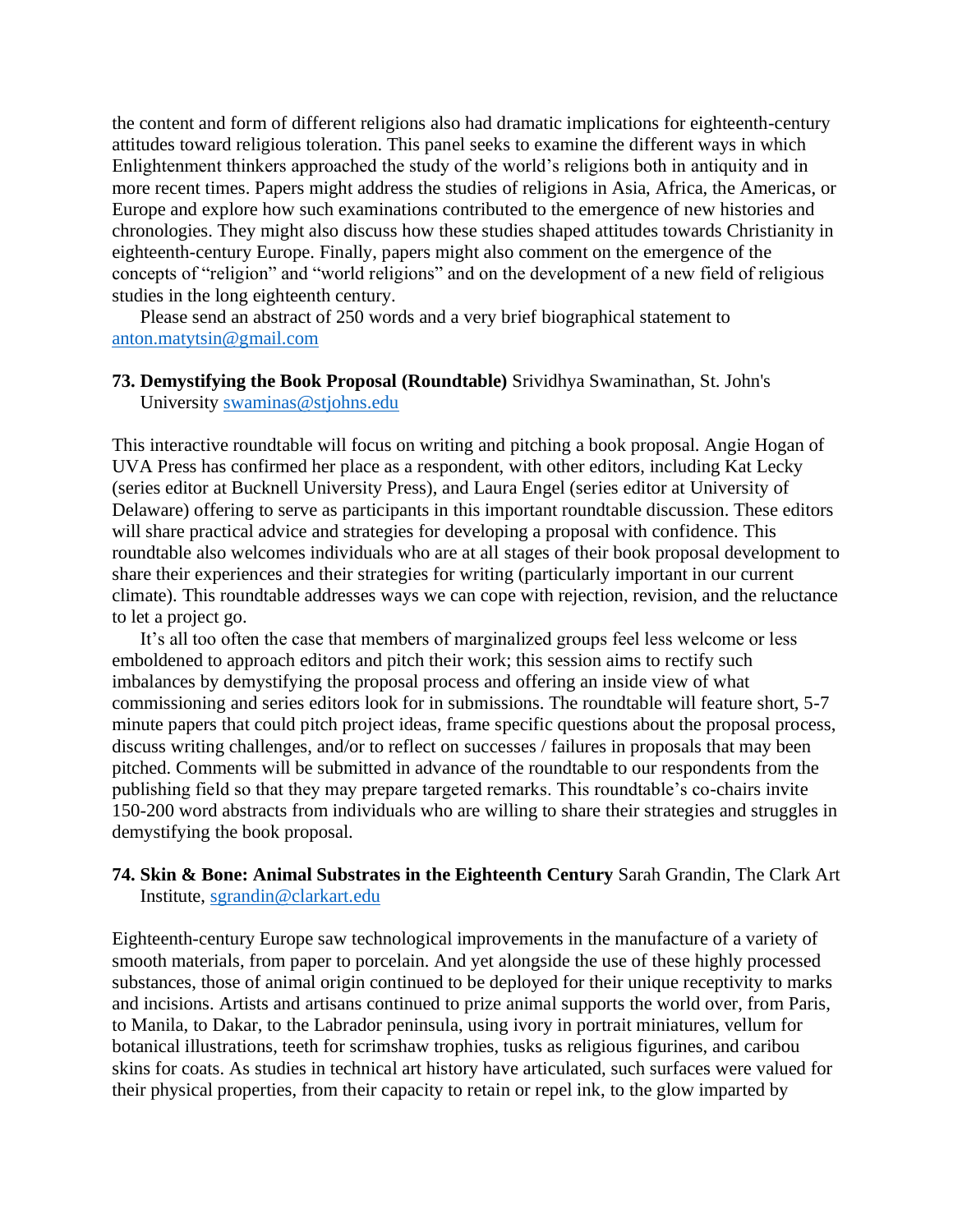collagen, to the organic translucence of polished bone. The import of maritime, missionary, colonial, indigenous, and local economies from which these substances emerged in the eighteenth century has only recently begun to be explored.

This panel invites speakers to consider the observable qualities of animal substrates in relation to their origins. How did practitioners and viewers think about the copresence of liveliness and death caught up in these materials, which were extracted from animal bodies, and often at great cost to the humans who hunted them, slaughtered them, prepared them, and were even exchanged against them? Did working on tissue illicit moments of sympathy, repulsion, or identification? Through a focus on animal substrates, this panel encourages participants to investigate how materials' geographic and anatomical sources were understood, overlooked, and elided in the eighteenth century.

### **75. The Poetics of Natural Disaster: William Falconer and Others** Bridget Keegan, Creighton University, [BridgetKeegan@Creighton.edu](mailto:BridgetKeegan@Creighton.edu)

Uncontrollable or unprecedented catastrophes challenge the human imagination, not only to find moral or scientific meaning but also to represent that meaning and to give creative form to events which destroy or resist form – whether physical or intellectual. Discussions of literary depictions of hurricanes, floods, earthquakes, volcanic eruptions, shipwrecks and plagues (among other disasters) tend to focus primarily on the deployment of the sublime. However, eighteenth-century artists also supplement the language of the sublime with other discursive choices. William Falconer, for example, experiments with georgic strategies and "terms of art" to contain the storm at sea, while other engage techniques from scientific discourse to confront hostile climates and hazardous conditions. In particular, the boundless oceanic environment, celebrated in writing about global exploration and featured in Falconer's best-known poem, presents a further challenge to conventional poetic and literary forms. This panel seeks to explore the literary and poetic modes through which authors engage with destructive natural phenomenon, in particular those who might challenge or eschew theological or eschatological tropes. Papers devoted to natural disasters associated with the oceans, global exploration and colonial expansion are of particular interest.

# **76. Art for Raising Arms** Paula Backscheider, English, [pkrb@auburn.edu](mailto:pkrb@auburn.edu)

Great Britain was at war for more than half of the long eighteenth century, and crises requiring massive recruiting of fighting men occurred periodically. Rather than about individual texts such as the much-reproduced "Female Volunteer" engraving, we need to turn to sustained patriotic efforts or propaganda in a genre, a specific time period, a war, or a campaign. Britain fought on five continents, and this fact should lead to global themes. For some recruiting, artists, poets, playwrights, or other kinds of writers might have been recruited or united by a venue.

### **77. Women Writers and Music** Jennifer Keith, University of North Carolina at Greensboro, [jmkeith@uncg.edu](mailto:jmkeith@uncg.edu)

While scholars have explored the importance of music as a theme in works by women writers such as Burney and Austen, little attention has been given to how Restoration and earlier eighteenth-century women writers have represented music in their works. From elite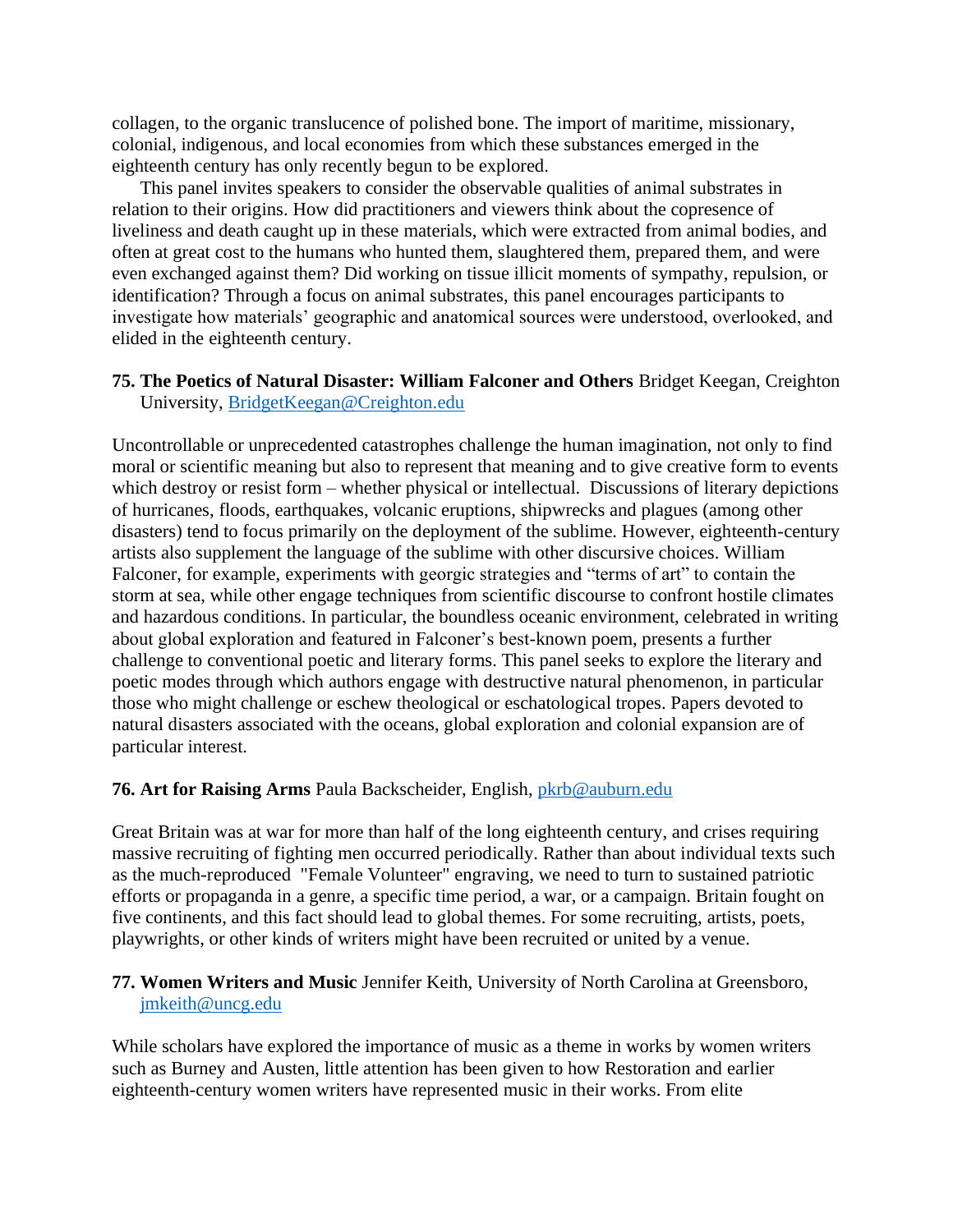performances, to street ballads and domestic entertainments, music shaped women's lives in ways that often remain unremarked although frequently exposed by women writers. This panel invites proposals from literary scholars, historians, and musicologists, pursuing any geographical or cultural foci, that consider fundamental questions about women writers and music, broadly construed. Possible questions might include but are not limited to the following: How do women write about music or use music in their literary works? What relationships exist among women writers, composers, and performers? How do women represent the affective powers—including their relationship to virtues or vices—of music in their writing? What patterns emerge in the use of music in various literary genres? How do women writers articulate the relationship between music (its creation, performance, or appreciation) and contemporary norms of gender, race, or social status? What are music's associations with moral, sexual, economic, or political consequences in women's writing? In representing the power of music, how do women writers articulate its capacities to affirm or transform contemporary values defining so-called domestic politics or, indeed, imperial ambitions?

**78. Do We Still Need the Human? (Roundtable)** Wolfram Schmidgen, Washington University in St. Louis, [wschmidg@wustl.edu](mailto:wschmidg@wustl.edu)

At the end of *The Order of Things*, Michel Foucault suggested that another discontinuous historical break was near. If it occurred, he was willing to "wager that man would be erased, like a face drawn in sand at the edge of the sea." In the fifty years since this sentence was written, the posthuman or nonhuman have become increasingly urgent areas of research in the humanities and in eighteenth-century studies. Today, this can be seen in the objects we study--from things to animals to the environment--and it can be seen in the currency of such theoretical approaches as Actor Network Theory, New Materialism, or Object Oriented Ontology. 300 years ago, human difference was a prized possession, an achievement that helped articulate ideas of human rights and human dignity. In academic circles and elsewhere, those ideas seem now deeply compromised. This roundtable invites eighteenth-century scholars to meditate on the status of the human in their work. Questions we might ask include: what are the affordances of the posthuman? What are its limits? What does a posthuman literary history look like? How do current debates about the way we read (surface/ depth, distant/close) interact with the question of the human? How might a posthuman ethics affect our pedagogy? What is meaning in a posthuman world?

# **79.** *The Cambridge Edition of the Works of Anne Finch***: A Roundtable Exchange on New Directions for Research (Roundtable)** Laura Runge, University of South Florida, [runge@usf.edu](mailto:runge@usf.edu)

Although Anne Finch continues to feature in the British literary canon, she has remained relatively obscure due to the lack of a scholarly edition of her works. This roundtable is occasioned by the publication of the two-volume *Cambridge Edition of the Works of Anne Finch, Countess of Winchilsea* from Cambridge University Press (2019–2021), edited by Jennifer Keith with Claudia Thomas Kairoff, which finally remedies that lack. The editors will participate in the session with the aim of facilitating an exchange of ideas and helping forge paths for future studies of Finch in light of the edition's new authoritative texts and commentary. Topics addressed might include new theoretical approaches that illuminate Finch's works; studies of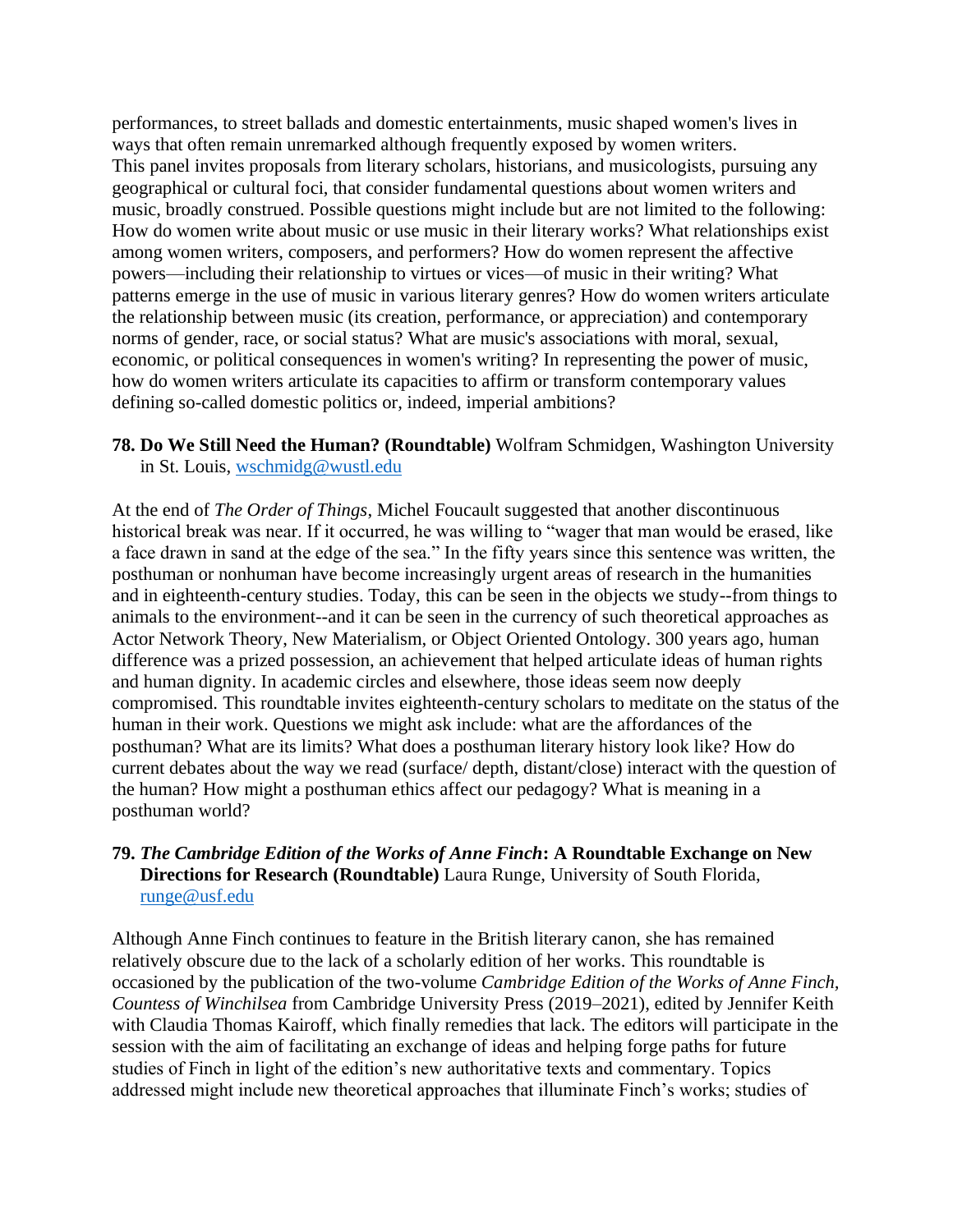Finch's varied genres from lyric to drama and fable; and Restoration and early eighteenthcentury contexts of her work including manuscript culture and print publication, politics, religion, or her relationships with other poets.

**80. Bad Feelings on the Eighteenth Century (Roundtable)** Michael Genovese, University of Kentucky, [michael.genovese@uky.edu](mailto:michael.genovese@uky.edu)

Critical studies of affect have begun to move into the extensive range of feelings that intertwine with literary experience, and this roundtable aims to look into the ugly feelings (to borrow Sianne Ngai's phrase) of the eighteenth century. The goal is to put aside the generalities of sympathy and passion and look at specifics such as rage, disgust, anticipation, irritation, etc., especially when those feelings exceed the parameters of sympathetic identification that Adam Smith establishes. Work on fiction, poetry, and drama is welcome, and of special interest will be papers that break the boundaries of Great Britain to examine the range of feelings that characterize global encounters. Accounts which tie ugly feelings to eighteenth-century aesthetic judgments that range beyond the beautiful and the sublime and accounts that tie ugly feelings to eighteenth-century political forms that can be tied literature are also particularly welcome. As in keeping with the roundtable format, this panel aims to provide a range of perspectives that will lead to lively conversation rather than focus on any one affective response in particular.

#### **81. Queerness as Contagion in Western Literature** Mehl A. Penrose, U of Maryland, [mpenrose@umd.edu](mailto:mpenrose@umd.edu)

Mary Elizabeth Perry (1990), Michael Solomon (1999), and Cristian Berco and Stephanie Fink Debacker (2010), among others, have explored the notion of queerness as contagion and disease in Iberian societies during the late medieval and early modern periods. Reflecting upon their scholarship as a starting point, how and why did Iberian, Latin American, and other Western societies regard queerness as an illness and as a contagion in the long eighteenth century? How did the embodiment of metaphoric as well as real contagions and diseases allow non-normative people to resist and/or triumph over societal impositions regarding gender expressions/roles, sexual anatomy, and sexuality? This panel invites papers on the notion of queerness as contagion and disease in Western literature during the long eighteenth century, especially those that interrogate the intersections of race, gender, class, religion, and sexuality. Please send proposals of no more than 250 words as well as a brief biographical statement to [mpenrose@umd.edu](mailto:mpenrose@umd.edu) by September 17, 2021.

### **82. Hidden Gems from Grub Street: New Perspectives on Non-Canonical and Popular Eighteenth-Century Literature** Brian Tatum, Tarrant County College, [brian.tatum@tccd.edu](mailto:brian.tatum@tccd.edu)

Beginning with the pamphlet wars during the Restoration and ending with authors serving as critics to one another's writings in the Romantic period, the eighteenth century was rife was debates about how to define and identify good literature. Authors such as John Dryden, Alexander Pope, Thomas Gray, William Wordsworth, and many others served as adjudicators of good literature by chastising others' work in their prefaces, poetry, pamphlets, and mock epics. Theater history and book history, however, tell us that some of the works of these dunces were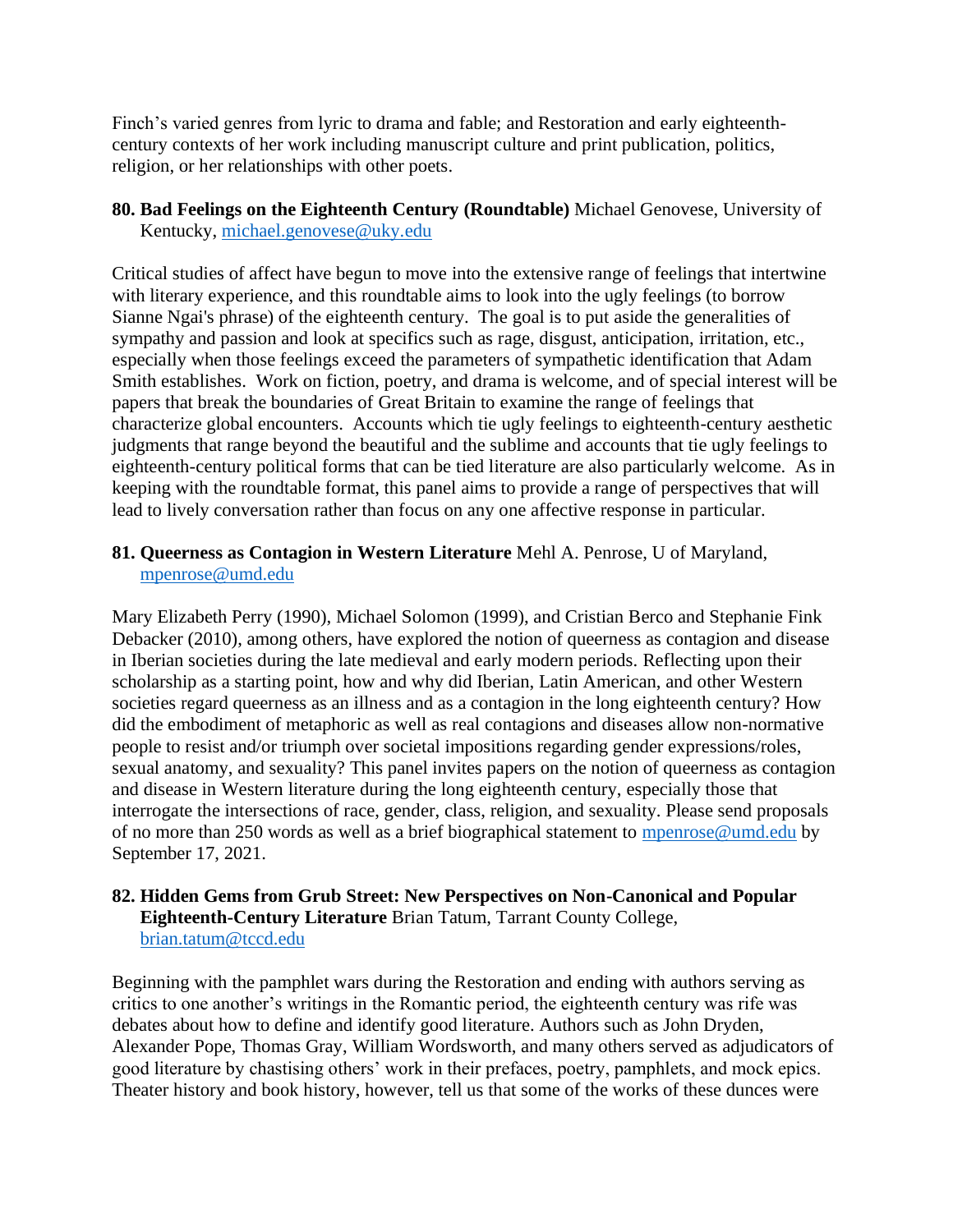widely popular and important in their own right—regardless of how derided they were by their peers. For example, elite writers of the day said that no one read Oliver Goldsmith, who was elsewhere described to be one of the most prolific writers of popular periodicals. The purpose of this panel is to interrogate the claims of the dominant writers of the day, reexamining poetry, novels, life histories, essays, plays, etc. that served as the butt of jokes and satires of the day and striving for a fresh perspective on these writings. In doing so, we can slough off the ideologies and prejudices that wrote the literary history of the eighteenth century.

#### **83. Space and Time Unbound** Lindsay Emory Moore, Collin College, [LEMoore@collin.edu](mailto:LEMoore@collin.edu)

During the eighteenth century, a growing number of philosophers began to describe the universe as spatially and temporally infinite. Perceiving the universe as the embodiment of God's imagination, philosophers such as Edward Young, Thomas Wright, and Anna Barbauld all explore connections between the universe's infinite expanse and limitless possibility. For instance, the unexplored regions of the universe become the spaces not only for astronomers like Wright to argue that extraterrestrial beings might inhabit, but also for poets such as Barbauld to argue that social hierarchies might be arranged differently. Furthermore, by connecting the mapping of space with the mapping of knowledge, these texts often locate both anxiety and optimism in the unknown.

The purpose of this panel is to investigate the effect of removing spatial and temporal boundaries during the eighteenth century. Papers in this panel will explore this fertile ground by investigating epistemological, ontological, and other instabilities across the blurred disciplinary boundaries of this century.

**84. Out of the Shadows: Other Gothic Visions** Kathleen Fueger, Independent Scholar/Chapter 3 Copyediting & Translation, [kmfueger@gmail.com](mailto:kmfueger@gmail.com)

The broadening scholarship in Gothic studies reflects the multiple interpretive possibilities of the field, including its transgeneric, transhistorical, and, certainly, transgressive aspects. Fewer studies have explored the Gothic as a transnational mode. In many foundational British works, regions such as southern Europe, Asia, or the Middle East are seen principally as socially, politically and religiously oppressive places from which the protagonists must escape lest they fall prey to the maleficent and backward cultures and institutions in which they find themselves. Gothic works created in these regions are too often seen as non-existent or derivative and rarely considered in their own right. In recent decades, scholars have recovered and studied examples of Gothic cultural production from a broader selection of global voices. For instance, the recent work of Miriam López Santos and Xavier Aldana Reyes has dispelled the notion that the Gothic mode was not produced in Spain. This latter critic explores a body of work that "both draws from foreign models and develops them in nationally-specific ways," allowing us to see the Spanish Gothic as a truly "transnational mode" (Spanish Gothic 10). This panel invites presentations that bring these lesser-known works out of the shadows and explore literary, artistic, historical, musical, kinetic, or material manifestations of the Gothic from regions or cultures with which it is not typically associated. Please send abstracts of approximately 250 words to Kathleen Fueger at [kmfueger@gmail.com.](mailto:kmfueger@gmail.com)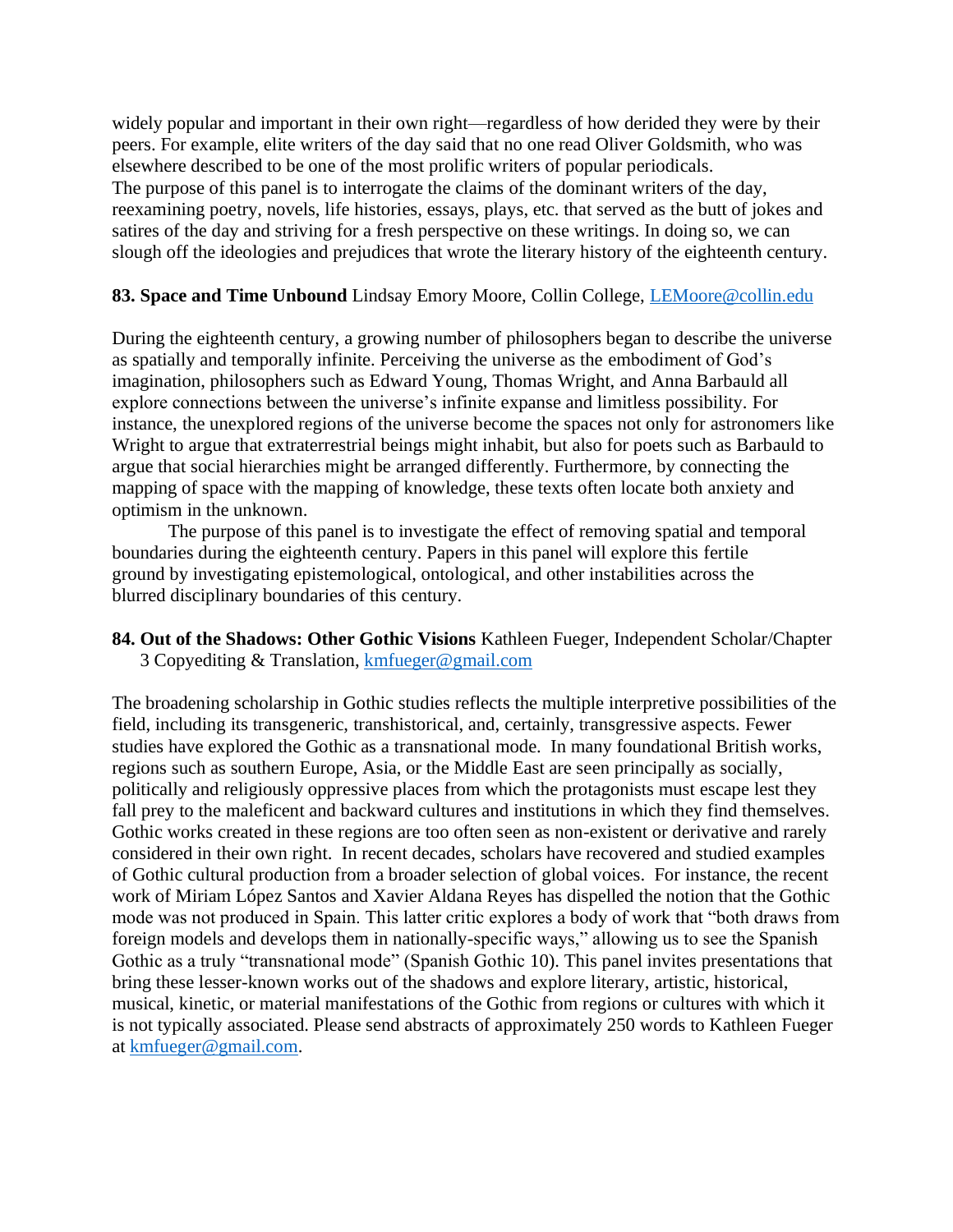#### **85. Worlds and Worldmaking in the Eighteenth Century** Allison Turner (Indiana University-Bloomington); Thomas Manganaro (University of Richmond), [tmangana@richmond.edu](mailto:tmangana@richmond.edu)

What is a "world" in the eighteenth century? What is to be gained by understanding the category of "world" beyond its connotation of "the global" (as in "world literature") and towards a more abstract conception—that of a discrete bounded reality to be juxtaposed with other "plural" or "possible" worlds? How might we understand the eighteenth century as a period of worldmaking? Across what domains can we see this practice? How does worldmaking produce boundaries and exclusions from worlding relations? How are worlds built at the expense of others? How might the notions of world and worldmaking animate or complicate Enlightenment universalisms?

This panel aims to interrogate notions of "world" and "worldmaking" capaciously with respect to the eighteenth century by bringing together papers that address these categories from a wide range of discourses, potentially including analytic philosophy, infrastructure studies, Black studies, indigenous studies, formalism, structural linguistics, video game studies, and new materialism. Possible topics for papers might include: "world" as totalizing framework (economic, scientific, imperial, geospatial) and its necessary exclusions; "world-building" as it relates to both fantastical and "realist" narrative; world unmaking through colonization, genocide, ecocide; worlding relations understood with respect to racialized subject positions; the production of "possible worlds" (modal realism) as one way of characterizing the art of eighteenth-century fiction; monist vs. pluralist conceptions of worlds; "virtual" worlds; worldbuilding through serial narrative, sequels, spin-offs, or expanded universes.

#### **86. Thinking the human/animal divide across the Globe: Comparative frames** Gabriela

Villanueva, National Autonomous University of Mexico, [gabrielavillanueva@filos.unam.mx](mailto:gabrielavillanueva@filos.unam.mx)

Following on from last year's 'Global Animals' panel, papers are invited that continue to pursue more farflung, geographically diverse alternatives to previous exclusively British or French focused investigations of animals in cultural history. Once again, the panel seeks to address how animal studies might avoid the "methodological nationalism" (Ulrich Beck) of the traditional Humanities that Rosi Braidotti critiques in *The Posthuman* in order to "unthink Eurocentrism and anthropocentrism" with animals. How did other literatures and worldviews outside the imperial and metropolitan centers of Europe respond to the animal question and engage in the debate concerning the human/animal divide during the eighteenth century? How did other cultural forms of human/animal intermingling across the Globe (property rights, kinship, consumption, work division, domination) trouble the human/animal distinction endorsed by the Enlightenment? This time around, the hope is that not only different geographical areas, such as the Hispanic empire (in its interaction with diverse indigenous peoples), Africa, and Asia, be investigated, but that some comparative dimension be introduced. Presentations from all fields (art history, history, literature, political theory) that provide an overview of how methodological and/or theoretical approaches might expand the national focus of animal studies, case studies which situate a text, event, or figure in a global context, or which investigate animals in underrepresented national or indigenous literatures or histories are all equally welcome. Please send abstracts of no more than 250 words.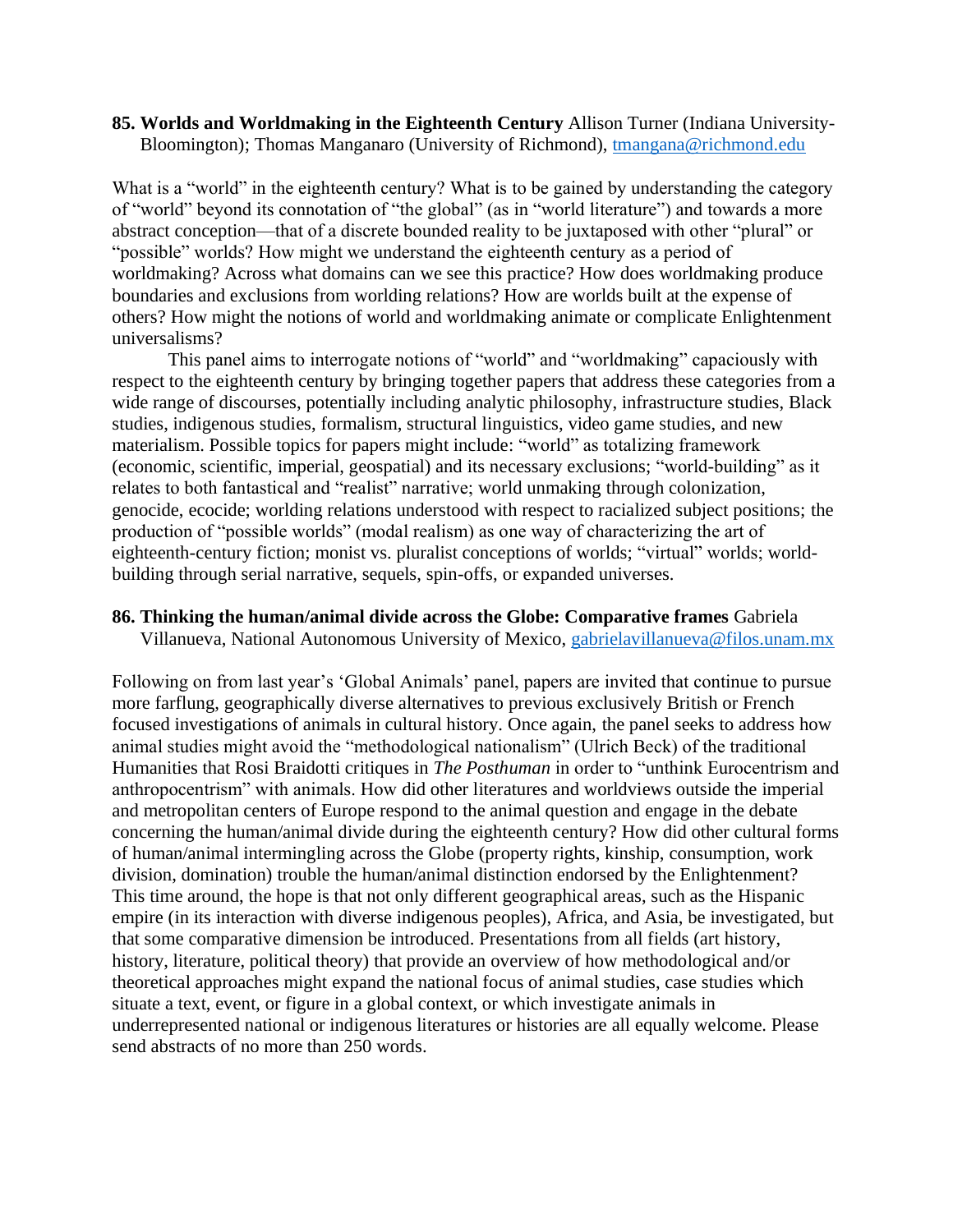#### **87. North and South: Mapping the 18th-Century Idea of Europe** Hazel Gold, Emory University, [hgold@emory.edu](mailto:hgold@emory.edu)

How did Europe theorize itself during the 18th century? Whether it viewed itself as a geopolitical constellation or an imagined space whose unity, philosophically and culturally, was rooted in a value system based on concepts of universality, rationalism, and civilization, this question animated debates in the 18th century surrounding how Europe should be mapped. Notions of center and periphery emerged, based on geography, politics, religion, culture, even climate, as Montesquieu argued. While Europeans had long identified themselves in opposition to 'exotic' others (Muslims and Jews; Chinese, Turks, and Persians) along an East-West axis, by the Age of Enlightenment they had also begun to define themselves against an internal other: the Mediterranean South, represented especially by Italy and Spain. How do hegemonic Enlightenment discourses characterize and appraise the European South? What is the countervailing view from Europe's marginal(ized) inside? That is, what alternative accounts of Europeanness are offered by Mediterranean intellectuals? This panel invites contributions that examine how Europe became conceptualized by historians, philosophers, literary authors, and artists in the 18th century along a North-South axis whose legacy persists to the present day.

### **88. British Women Satirists in the Long Eighteenth Century (Roundtable)** Amanda Hiner, Professor, Winthrop University; and Elizabeth Tasker Davis, Professor, Stephen F. Austin State University, [taskerea@sfasu.edu](mailto:taskerea@sfasu.edu)

This roundtable will introduce new arguments about British women satirists of the long eighteenth century, which are forthcoming in an edited collection from Cambridge University Press in 2022. The aim of the edited collection and the panel is to dismantle the assumption that eighteenth-century British women writers rarely engaged in the practice of satire and to theorize the many ways they contributed to satire's development as a literary form and practice. Panelists will present on a variety of women satirists, from the famous to the lesser known, who engaged in a diversity of imaginative, witty, and pointed social critiques purposely delivered from exaggerated, absurd, and often ironic stances. The discussion will explore women who ventriloquized Horatian, Juvenalian, and Menippean forms; challenged gendered conventions of authorship, sociability, and the literary public market; and innovated feminine-centric satire in verse, fable, fiction, conversation, drama, the periodical essay, and other genres. As the panel will show, women's contributions to satire throughout the long eighteenth-century stand as a body of literature in its own right and as also deeply integrated within the established canon of the masculine satiric tradition.

### **89. Citation: Method, Archive, Extraction, Relation** Sal Nicolazzo, UCSD, [snicolazzo@ucsd.edu](mailto:snicolazzo@ucsd.edu)

In *Dear Science and Other Storie*s, Katherine McKittrick writes: "I am not interested in citations as quotable value. I want to reference other possibilities such as, citations as learning, as counsel, as sharing" (26). The eighteenth century offers many examples of citation as claims to value or ownership, such as James Grainger's expansive footnotes offering expropriated Black and Indigenous botanical and medical expertise to readers of *The Sugar Cane* (1764). At the same time, we might also trace other, more insurgent forms of citationality across the eighteenth-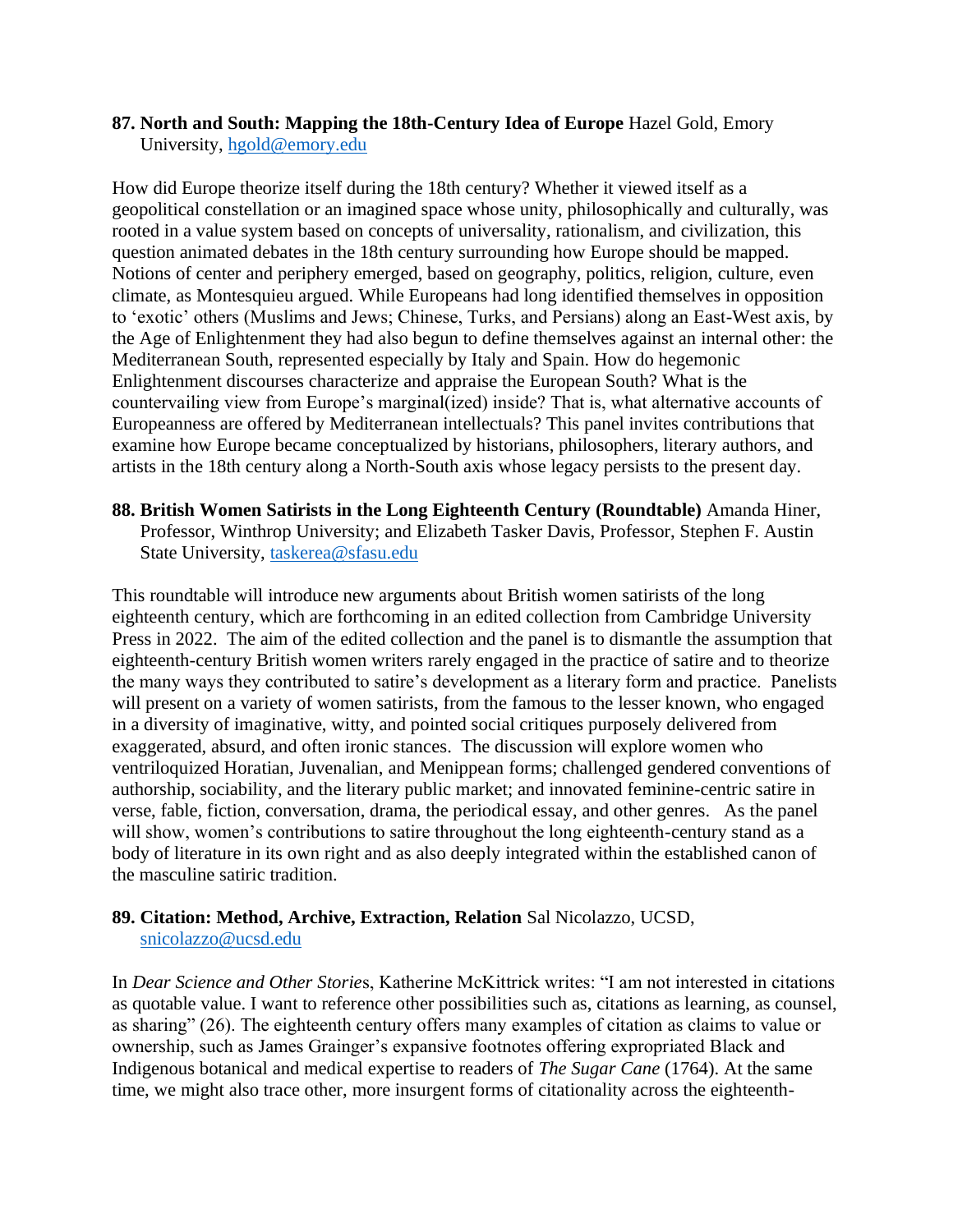century archive: Phillis Wheatley's complex resignification of the classical tradition, for instance, or her extended citation of Scipio Moorhead, which embeds her poetry in a relational network of Black artists in late eighteenth-century Boston. Meanwhile, many of the citational practices that we use in our scholarship have their roots in eighteenth-century forms of knowledge-production: antiquarianism, comparative philology, natural history, and more.

This panel considers citation as method, relation, and site of responsibility. What might reading for citation, past or present, teach us about eighteenth-century modes of relational knowledge-making? Who do we cite and why? Who don't we cite, and who should we be citing more? How have these patterns of citation and non-citation marked the borders of "eighteenthcentury studies?" What does it mean to cite, and what might be the limits of our current methods of claiming, naming, or extracting knowledge? How might we write relationally in ways that resist extraction, ownership, and colonial/patriarchal epistemologies?

#### **90. Materials of Global Trade: Networks, Mobility, and Transformation** Jennifer Germann, Ithaca College, [jgermann@ithaca.edu](mailto:jgermann@ithaca.edu)

This panel will explore the abundance and variety of materials that travelled the globe during the long and wide eighteenth century and the different modes of transformation and appropriation they experienced when they reached their destinations. Such materials include natural resources (e.g., silver, cacao, and minerals) and botanical and zoological specimens, among others. This panel is interested in how such materials could be modified or transformed to create novel types of material goods or be the inspiration for creating new objects. Some questions to consider include: how were materials adapted and transformed? In what ways were artistic traditions shaped by these contacts with a diverse range of material goods and things? How were these materials and products beneficial in promoting innovation and experimentation? How did they facilitate the creation of new customs and in what ways did they combine with (or hinder) preexisting ones? What meanings were generated in different cosmopolitan centers around the world, especially port cities that played an essential role in the dissemination of goods on a global scale? Topics that explore regions outside of Europe and North America and interdisciplinary approaches are encouraged, as are graduate students and early career scholars.

#### **91. Eighteenth-Century Counterfactualism** Jesse Molesworth, Indiana University, [jmoleswo@indiana.edu](mailto:jmoleswo@indiana.edu)

In her recent history of the counterfactual, *Telling it Like it Wasn't* (2018), Catherine Gallagher locates the origins of counterfactual thought with the long eighteenth century. More specifically, according to Gallagher, the idea of possible historical worlds emerged within Leibniz's philosophical thought and within philosophical discussions of Providence before being repurposed by military historians, especially in the context of the Napoleonic wars. This panel solicits proposals examining further examples of counterfactual thinking and plotting across various genres and disciplines—drama, prose fiction, poetry, law, art, history, scientific writing, biography and autobiography, travel writing, etc. For what reasons did those living in the eighteenth century seek to understand events as having occurred contrary to known evidence? For what reasons did they engage in the central question of counterfactual thought: what if…?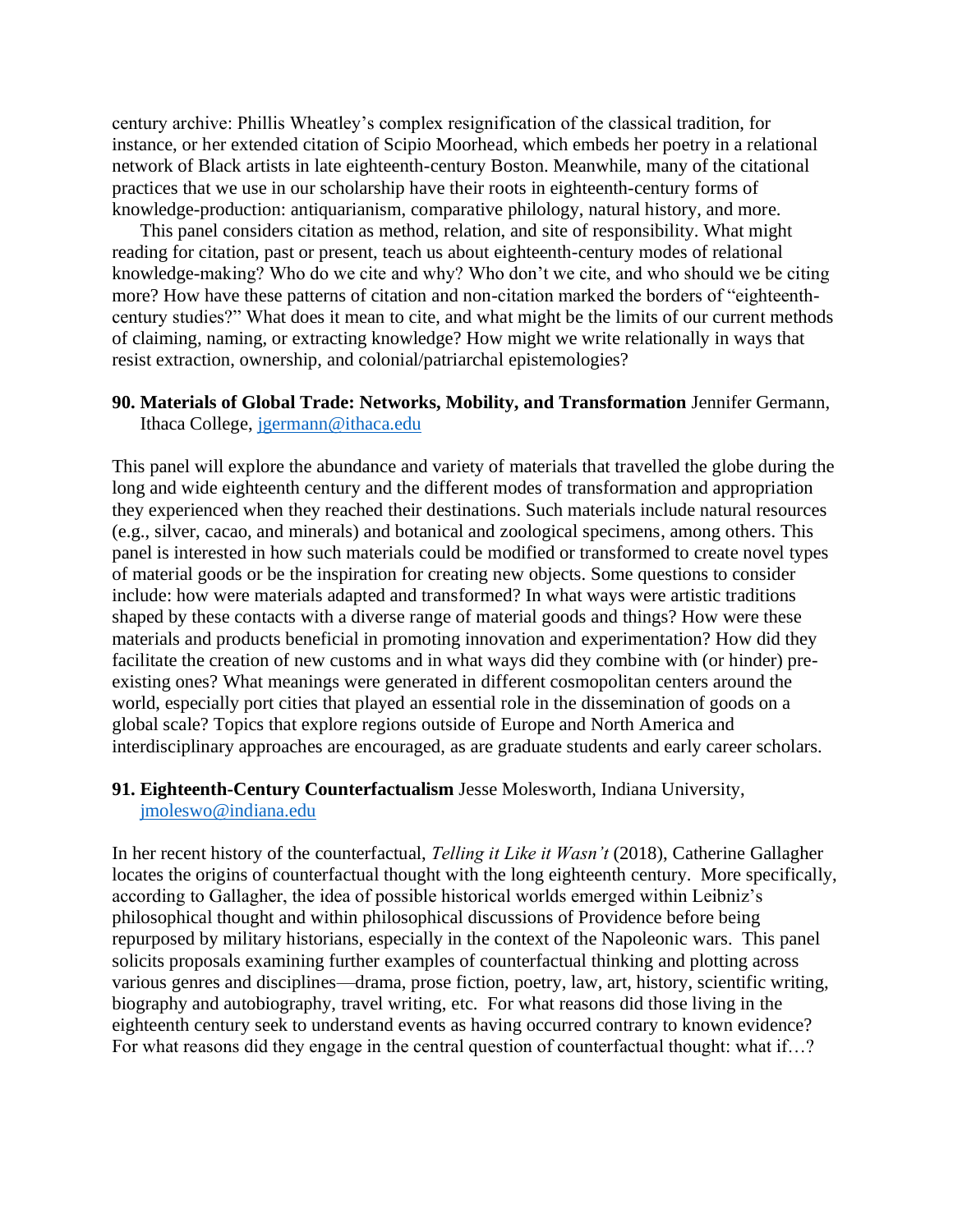#### **92. Annotation Across Media** Jeanne Britton, University of South Carolina, [jbritton@mailbox.sc.edu](mailto:jbritton@mailbox.sc.edu)

Eighteenth-century book use, reading practices, and multi-media objects suggest a long history of active engagement with aesthetic and material production that crosses lines between media, genres, and experiences, between print and script, image and text, and reading and looking. This panel is meant to take advantage of the interdisciplinary membership of ASECS by intentionally seeking papers from any and all disciplines and languages. It aims to contribute to the Annual Meeting a broad discussion about media and genre by looking at a range of annotated, multimedia, and reader-enhanced works from any linguistic, national, or generic tradition.

Papers are invited that consider texts and images that bear the marks of annotation or use, whether by an artist, author, publisher, or reader: architectural or scientific illustrations with captions, philosophy with footnotes, poetry with marginalia, indexed commonplace books, and grangerized volumes. What is the relationship between word and image in an annotated illustration or illustrated text? What modes of reading are at play in the production of marginalia in different media, from pencil scribblings and inked doodles to paint stains? Presentations on digital projects that make use of annotation are also invited. Open to all conference attendees. Julie Park (NYU) will serve as a respondent.

#### **93. Religious Ceremonies in a Global Frame: New Research Horizons** Margaret Mansfield, University of California Santa Barbara; and Luke Freeman, University of Minnesota [ljfreema@umn.edu](mailto:ljfreema@umn.edu)

This panel seeks to further scholarly discussion of the manner in which 18th-century Europeans mined the topic of religious ceremonies as an area of intellectual inquiry and then deployed it as central to the study of human societies on a global scale. At one time, "ceremonies" included both civic and religious ceremonies, but after the 1723 publication of the first three volumes of Bernard and Picart's *Ceremonies and Religious Customs*, the topic became increasingly focused on religion as a global phenomenon. We welcome papers that grapple with the conceptualization of ceremonies as a topic of inquiry through which Europeans represented and evaluated other cultures globally. This includes the Rites Controversy, the relationship between Jewish and Christian ceremonies, with myriad Protestant sects, with Islam, and especially material represented by travelers' and missionaries' accounts of ceremonies in Asia, the Americas, and Africa. We are especially (though not exclusively) interested in work that employs Digital Humanities methods to make use of digital collections of images, objects, and text.

#### **94. Supporting Women Writers: Coteries as Feminist Praxis (Roundtable)** Karenza Sutton-Bennett, University of Ottawa, [ksutt076@uottawa.ca](mailto:ksutt076@uottawa.ca)

Eliza Haywood represents *The Female Spectator* as part of a coterie that acts as "several Members of one Body, of which [she is] the mouth." Through this writing club, Haywood encapsulates the important role that such coteries played in circulating women's writing in the long eighteenth century. Lady Mary Wortley Montagu circulated her travel writing for feedback in a letter-book within a close circle of friends and family members. This correspondence between women represented an opportunity to share work in a safe space. Co-writing groups remain a safe space and an essential resource for women to share work today.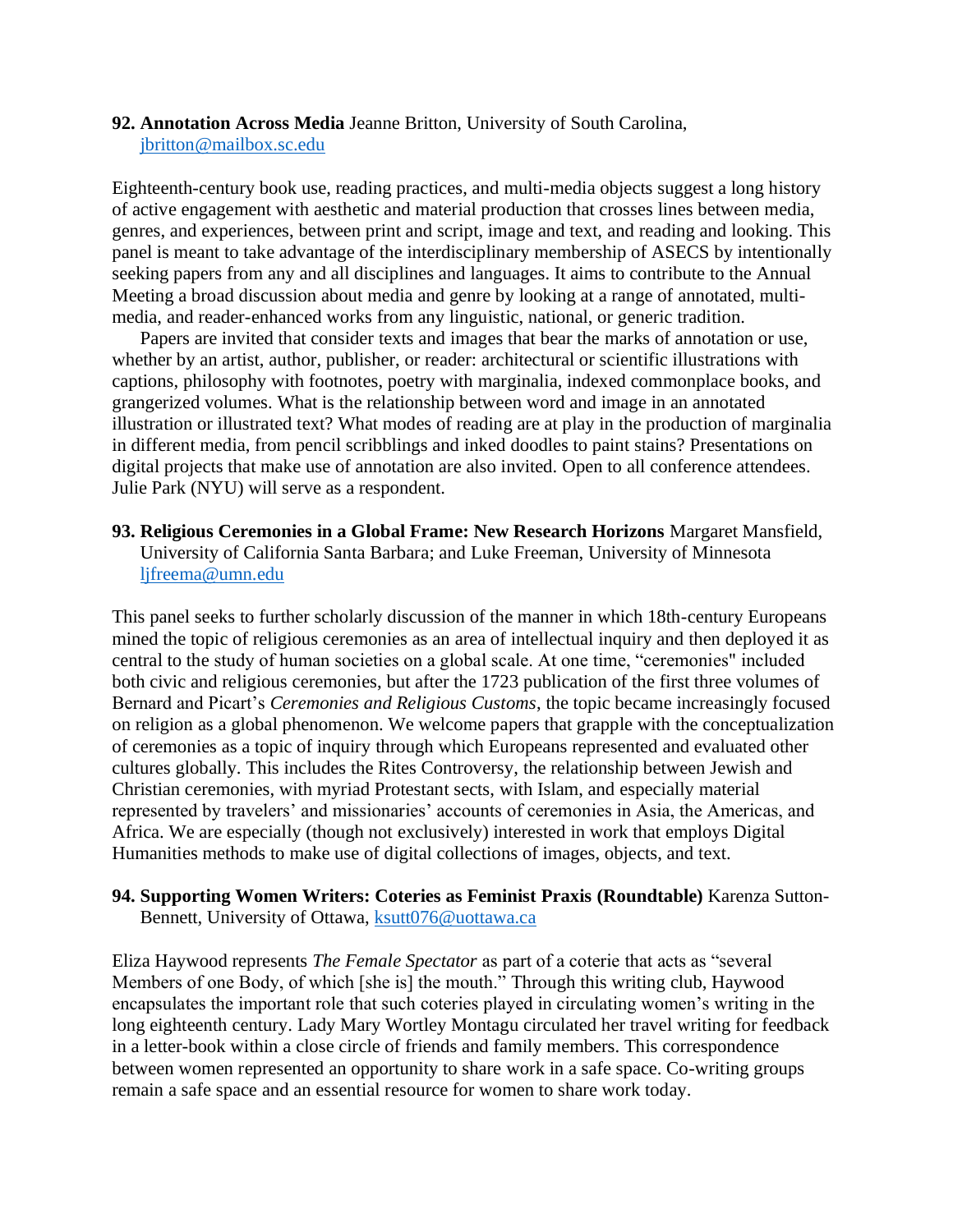While digital writing groups are not traditionally thought of as coteries, both are communities that offer opportunities to share social connections and co-work in a safe space. The global pandemic has created a need and space for additional, virtual sources for community and collaboration--modern-day coteries. The recession triggered by Covid-19 measures has been dubbed the "sheecession" due to its disproportionate effect on women. What can we learn from the fictional and non-fictional representations of coteries from the eighteenth-century and beyond? How can modern-day coteries help women move forward in their writing? To open up possibilities for understanding women's engagement in these groups as feminist praxis, this panel seeks proposals that take a trans-historical and intersectional feminist approach.

#### **95. Political Animals** Bryan Alkemeyer [bryan.alkemeyer@balkemeyer.com](mailto:bryan.alkemeyer@balkemeyer.com)

While Aristotle famously counted bees, wasps, and cranes as "political animals," Michel Serres in *The Parasite* goes so far as to claim that animals, "relative to us," "are geniuses in politics." The eighteenth century is a particularly rich source of animal-political exemplars. For example, James Thomson and Alexander Pope explicitly proposed that nonhuman animals were fellow "peoples" from whom humans could usefully learn political lessons. Meanwhile, Jonathan Swift's scourging of British society's imperial and scientific ambitions climaxed in a satirical species inversion, whereby a superior equid people (the Houyhnhnms) dominate, exploit, and consider exterminating their hominid inferiors (the Yahoos). What can these or other eighteenthcentury texts contribute to our rethinking of politics in multispecies—or "cosmopolitical" (Isabelle Stengers)—ways? The panel invites proposals for papers investigating animals and politics, broadly conceived. Presentations from all fields (art history, history, literature, political theory, etc.) and national and cultural traditions are equally welcome. Please send abstracts of no more than 250 words to [bryan.alkemeyer@balkemeyer.com.](mailto:bryan.alkemeyer@balkemeyer.com)

#### **96. The Paper Ceiling: Women, Eighteenth-Century Periodicals, and the Literary Canon** Kelly Plante, Wayne State University, [kellyjplante@wayne.edu](mailto:kellyjplante@wayne.edu)

For decades, eighteenth-century periodicals have been readily available in countless digital databases--Google Books, the Burney Newspapers Collection, Adam Matthews Eighteenth-Century Journals, Eighteenth- and Nineteenth-Century Collections Online, --simultaneously, feminist literary scholars have been recovering previously ignored eighteenth-century women writers. While scholarly journals and as a result, classrooms, have included more women writers into the literary canon, the critical bias of novels and poetry over periodicals, fiction over nonfiction, remains. And while male writers such as Addison and Steele have long transcended this bias, given the unquestionably canonical status of the Spectator, still, women writers who likewise dabbled in periodical and aesthetically "higher" forms, such as Charlotte Lennox and Eliza Haywood, are predominantly taught and written about in terms of their fictional works: the *Female Quixote* and *Fantomina* remain favored over the *Lady's Museum* and the *Female Spectator*. The first comprehensive study of women's magazines periodicals in Britain in the long eighteenth century did not appear until 2018 (Jennie Batchelor and Manushag N. Powell's *Women's Periodicals and Print Culture in Britain, 1690-1820s: The Long Eighteenth Century*). Thus, only in the past four years has a comprehensive study of eighteenth-century women's magazines and periodicals existed. This panel seeks papers that supply a further basis for including certain, previously overlooked periodicals by/about women into the literary canon; that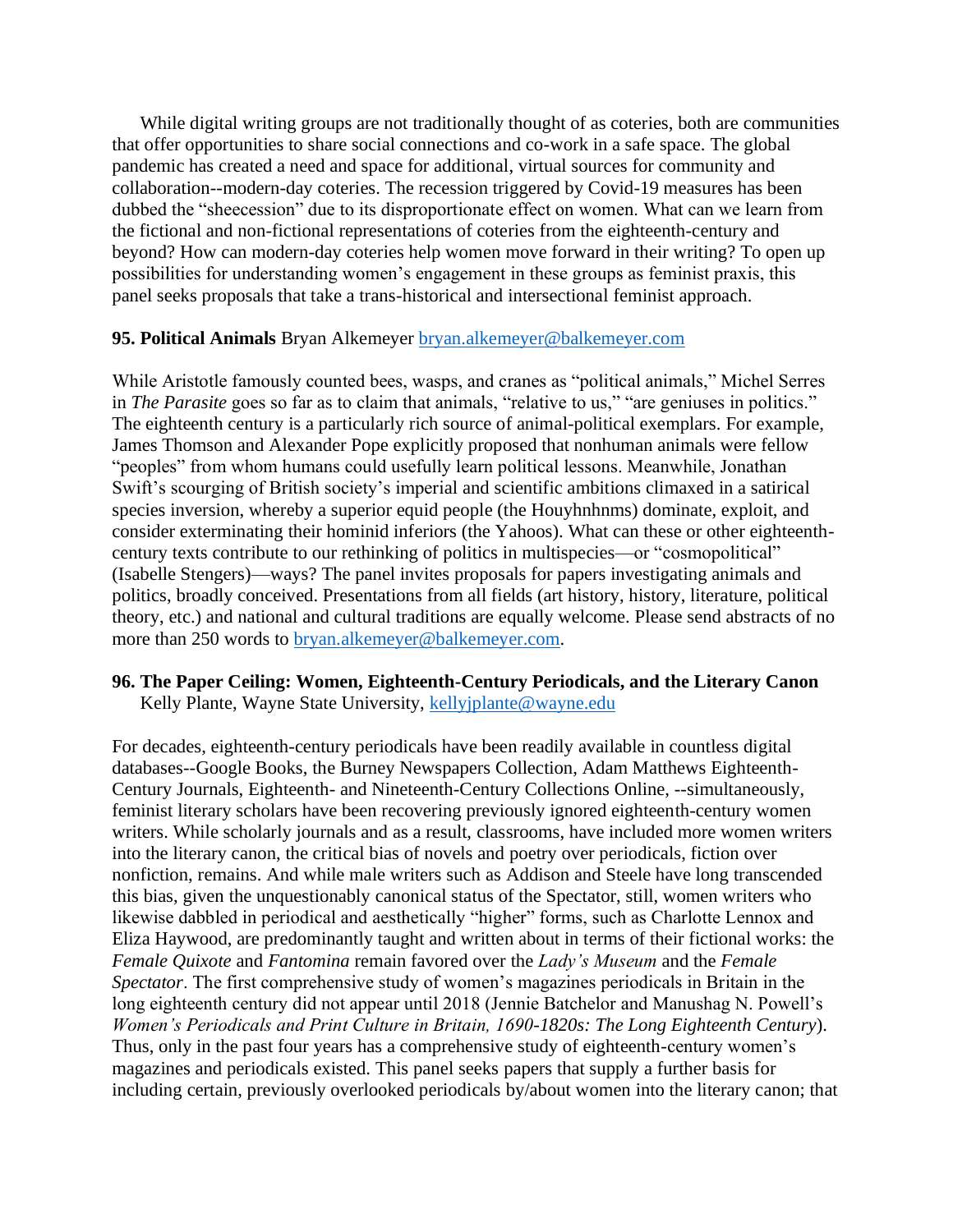demonstrate the importance of previously overlooked periodicals to women as writers or readers; and/or that illuminate the previously obscured roles women writers played in developing the periodicals that played an integral role in shaping eighteenth-century British culture.

## **97. Beyond Metal: More Hardcore Heroines in the Long Eighteenth Century (Roundtable)**

Bethany E. Qualls, University of California, Davis, [bequalls@ucdavis.edu](mailto:bequalls@ucdavis.edu)

Penelope Aubin's Maria tears out her own eyeballs to preserve her virginity in *The Noble Slaves*. Actress Mary Ann Yates rages on London's eighteenth-century stages as Medea, Zara, and Dido, then later manages King's Opera House with Frances Brooke for five successful years. Mary Prince leverages the British imperial system to ultimately gain freedom from enslavement. Catherine the Great stages a coup of her husband and takes the Russian throne in 1762; she then takes over screens in 2019's eponymous miniseries (played by Helen Mirren) and 2020's revisionist "The Great" (played by Elle Fanning). Throughout the eighteenth-century there are heroines who will stab, swashbuckle and take (no) prisoners; they might also create new artforms like Mary Delany, govern like Badshah Begum of the Mughal Empire, or successfully live outside the law, like Ching Shih, a Chinese pirate who defeated the British and Portuguese Navies. Who are they and where do we find them? How do these narratives, of both fictional and real women, expand our notions of dedication and personal convictions, perhaps to an uncomfortable degree? What is so attractive about women who appear to resist conforming to norms? How do interpretations of canonical novels by Samuel Richardson, Maria Edgeworth, or Jane Austen change if considered through this lens? What changes when these women are remediated in twenty-first-century media? This roundtable seeks to juxtapose women from a range of geographical and historical locations, exploring makes them so intense no matter the century. Proposals focused outside the Anglo-American tradition particularly welcome.

## **98. How to Write Publishable Articles (Workshop)** Cedric Reverand II (University of Wyoming) and Michael Edson (University of Wyoming), [medson@uwyo.edu](mailto:medson@uwyo.edu)

This proposed workshop responds to the call for innovative formats and complements recent ASECS sessions offering guidance on publication, including the journal editor roundtables and the publishing roundtables hosted by the ASECS Grad Caucus. Open to graduate students as well as independent and early-career scholars, this workshop invites potential participants to submit full-length draft articles for feedback from Cedric Reverand II and Michael Edson, who serve as the Editor and Associate Editor for the Duke UP journal, *Eighteenth-Century Life*. While the annual roundtables featuring journal editors provide tips about getting published, they do not give feedback on actual articles. This proposed workshop would provide such feedback. After putting out a call for submissions from ASECS members fitting the above criteria, Reverand and Edson would select three or four of the submitted articles and facilitate a discussion with the authors in front of a live audience at the 2022 ASECS conference. Articles would be selected for illustrating effective approaches or common problems in articles that the conference audience would benefit from discussing and learning to recognize. Selected articles could be circulated to the audience in advance of the discussion, if the authors wished to share. In addition, the first fifteen articles received, even if not selected for live discussion at ASECS, would receive constructive, written feedback from the editors.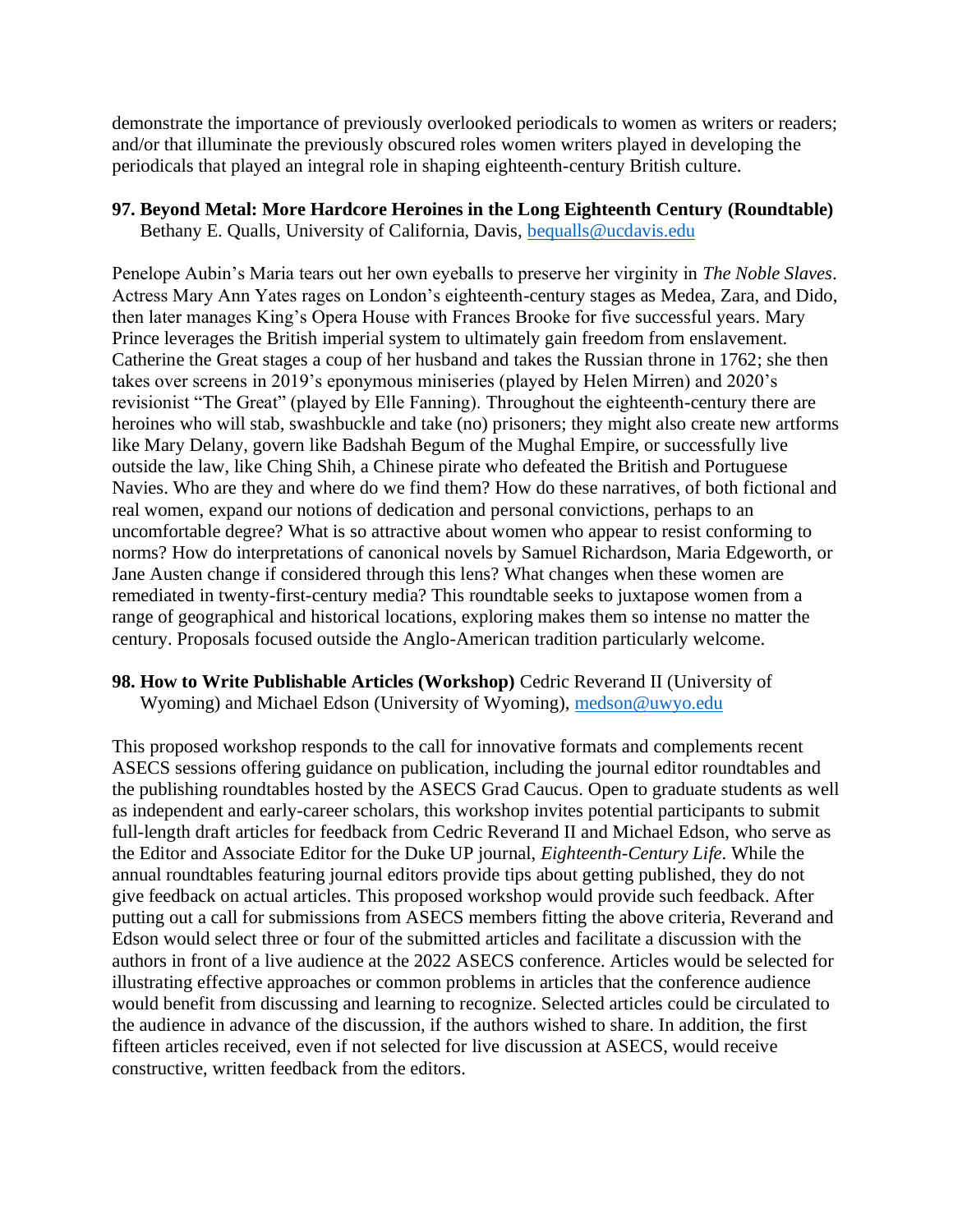**99. The Mobile Manuscript (Roundtable)** Rebecca Wilkin (Pacific Lutheran University); and Geoffrey Turnovsky (University of Washington, Seattle), [gt2@uw.edu](mailto:gt2@uw.edu)

This roundtable panel proposed to explore the manuscript as a site of processes and relations not always visible in the printed text(s) that may -- or may not -- result from it. Through a focus on manuscripts, papers will explore the mobility of text in relation to its setting in movable type. Such mobility might encompass the circulation of manuscripts prior to and after print, including reuse and appropriation; the creative or composition process; the (dis)organization of the text from manuscript to print (and back to manuscript); mobilities of language: grammar and spelling; and the particular temporalities represented by the manuscript: the destruction of manuscripts following printing and the post-print lives of manuscripts, as objects of preservation and/or commodities in collectors' markets. The panel looks to manuscripts to further reveal the social character of textual production and circulation by foregrounding collaborations and hierarchies (secretarial work; gift copies; posthumous curation and circulation) that printed books tend to obfuscate.

**100. What is Unseen** Jessica Leiman, Associate Professor of English, Carleton College, [jleiman@carleton.edu](mailto:jleiman@carleton.edu)

"A studious blind man, who had mightily beat his head about visible objects . . . bragged one day, that he now understood what scarlet signified . . . It was like the sound of a trumpet." This anecdote in John Locke's *Essay Concerning Human Understanding* marks one of the many ways in which the long eighteenth century grappled with the questions and possibilities of "what is unseen." How could a blind man understand color? How do science and art evolve once the microscope (or telescope) makes visible what was previously unseen? How does society respond to the discovery of heretofore unseen qualities comprising the workings of everyday life? This was a period of optical revelations—and one fascinated by what still eluded the literal and figurative limits of human sight. For example, the novel, the genre that famously emerged during this period, is predicated on the illusion of embodied, unseen referents beyond the margins of the text and the ability to stir readers' desire to "see" people who do not exist. This panel asks participants to consider the figurative and literal dimensions of "what is unseen": how did eighteenth-century writers, artists, and philosophers acknowledge and engage this category?

Ways into the topic could include: treatments of invisibility, visibility, and qualities of sight; representations of/cultural approaches to blindness; literary and artistic representations of unseen forces, ghosts, and spirits; eighteenth-century discussions of ekphrasis; scientific developments related to sight; literary genre; formal conventions that evoke expectations of seeing or not being seen

## **101. Asia in the Eighteenth Century** Susan Spencer, University of Central Oklahoma (Emerita), [sspencer@uco.edu](mailto:sspencer@uco.edu)

Asia in the long eighteenth century was a dynamic place. Widespread social and political upheaval, along with efficient, affordable new avenues for the dissemination of written material and household goods, created a ready market for novel commodities and fresh genres in art and literature. An increasingly affluent merchant class demanded luxury goods and commodities that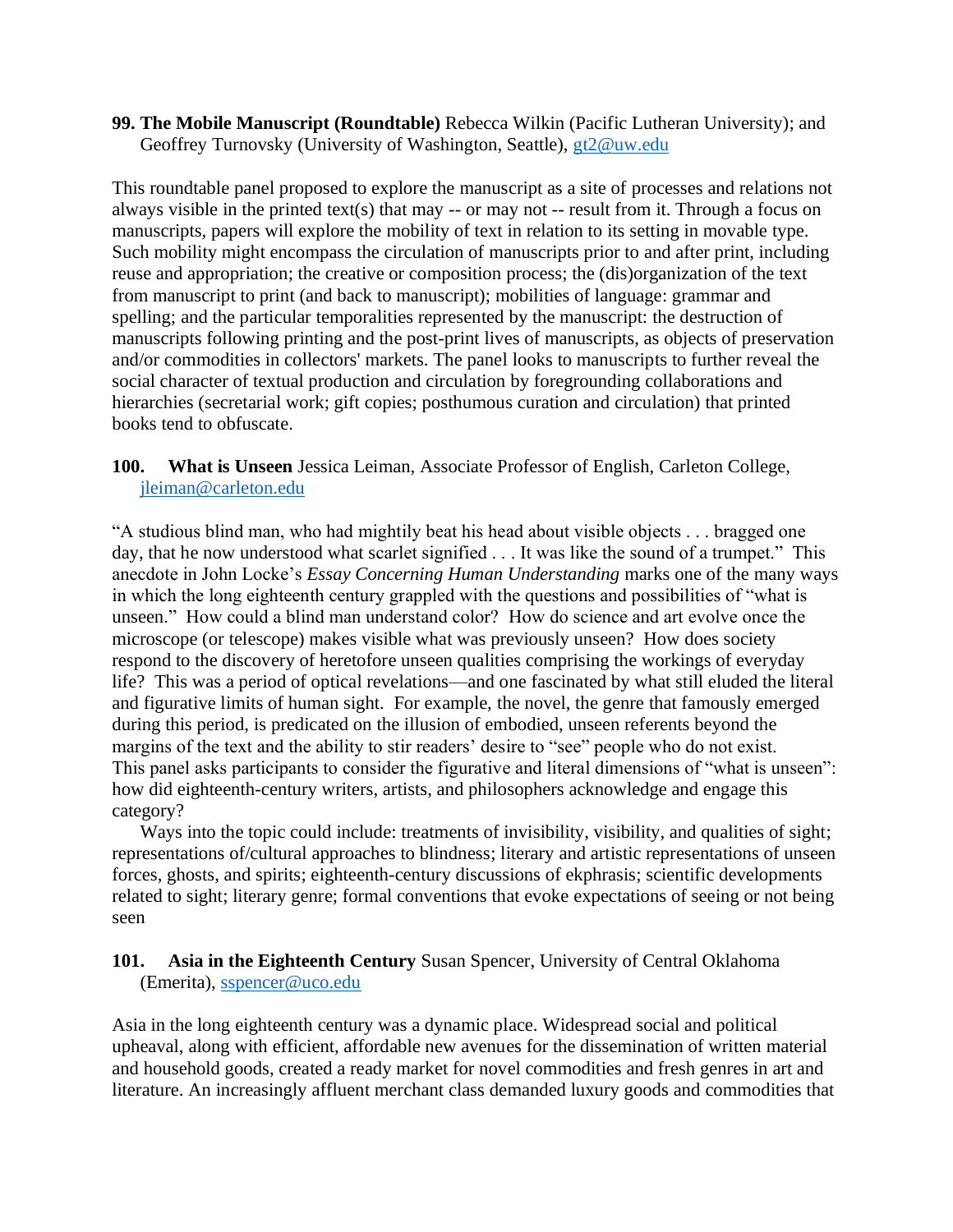reflected their own needs and interests rather than catering exclusively to the courtly tastes of the entrenched aristocracy. The age also produced written works that diverged from convention and are now valued as cultural treasures: the rising popularity of operatic musical theater, subversive collections of ghost tales, and domestic novels in China; Japan's reinvention of haiku as performance art, sophisticated puppet theater and richly illustrated ukiyozōshi narratives of the rising merchant class; Vietnam's national epic, *The Tale of Kiều*, with its graphic account of sexual trafficking from the victim's perspective; and, in Korea, underground protest poetry and a firsthand description of the corruption of courtly values in the *Memoirs of Lady Hyegyong*. How did the creations of Asian artisans, artists, and authors question—or fail to question—traditional expectations for class and gender? How did they challenge aristocratic values charged with assumptions that privilege rank, property, and patriarchy? This panel welcomes reflections on these and other developments in eighteenth-century Asia.

#### **102. Corresponding Worlds: the Networked Life of Maria Edgeworth (Roundtable)**

Susan Egenolf (Texas A&M University), [s-egenolf@tamu.edu;](mailto:s-egenolf@tamu.edu) and Jessica Richard (Wake Forest University) [richarja@wfu.edu](mailto:richarja@wfu.edu)

To celebrate the 2022 launch of the Maria Edgeworth Letters Project crowdsourced transcription initiative in Zooniverse, we invite papers treating any aspect of correspondence in Edgeworth's fiction and life. In Edgeworth's fictions, correspondence figures prominently, from the epistolary exchange of Caroline and Julia in her *Letters for Literary Ladies* (1795) to Cecilia's packet of amorous correspondence that becomes misattributed to Helen with dire consequences in *Helen* (1834). In her personal life, Edgeworth cultivated an extensive network of local and global correspondents, including her nearby Aunt Ruxton in County Meath, Ireland. her sister Anna in Bristol (wife of natural philosopher Thomas Beddoes), and her brother Michael Packenham in India. She corresponded with a wide range of contemporary authors, including Jane Austen, Fanny Burney, Sir Walter Scott, Elizabeth Inchbald, and the Swiss political writer Étienne Dumont. Edgeworth also engaged in a multi-decade exchange of letters and material objects with the Jewish-American educator Rachel Mordecai Lazarus.

The panel will explore the complexity of Edgeworth's networks revealed in her substantial fictional and biographical correspondence. Her letters range through the topics of gender construction, national identity, education, empire, science and politics (Anglo-Irish and beyond). Panelists might also discuss their work on the manuscript letters, the challenges of remediation, or the biographical constructions of Edgeworth in Frances Beaumont Edgeworth's *A Memoir of Maria Edgeworth: With a Selection of Her Letter*s (1867) and Augustus Hare's *The Life and Letters of Maria Edgeworth* (1894). Please send 250-word abstracts to both organizers, Susan Egenolf [\(s-egenolf@tamu.edu\)](mailto:s-egenolf@tamu.edu) and Jessica Richard [\(richarja@wfu.edu\)](mailto:richarja@wfu.edu).

#### **103. The Global Eighteenth Century and Religion** David Alvarez, DePauw University, [davidalvarez@depauw.edu](mailto:davidalvarez@depauw.edu)

This panel seeks papers that consider the politics of European Enlightenment conceptualizations of "religion" as a universal category. Secularism studies has argued that the concepts of the secular and the religious are, in the words of anthropologist Saba Mahmood, "interdependent and necessarily linked in their mutual transformation and historical emergence." How might analyzing the historical co-formation of the secular and the religious in the long eighteenth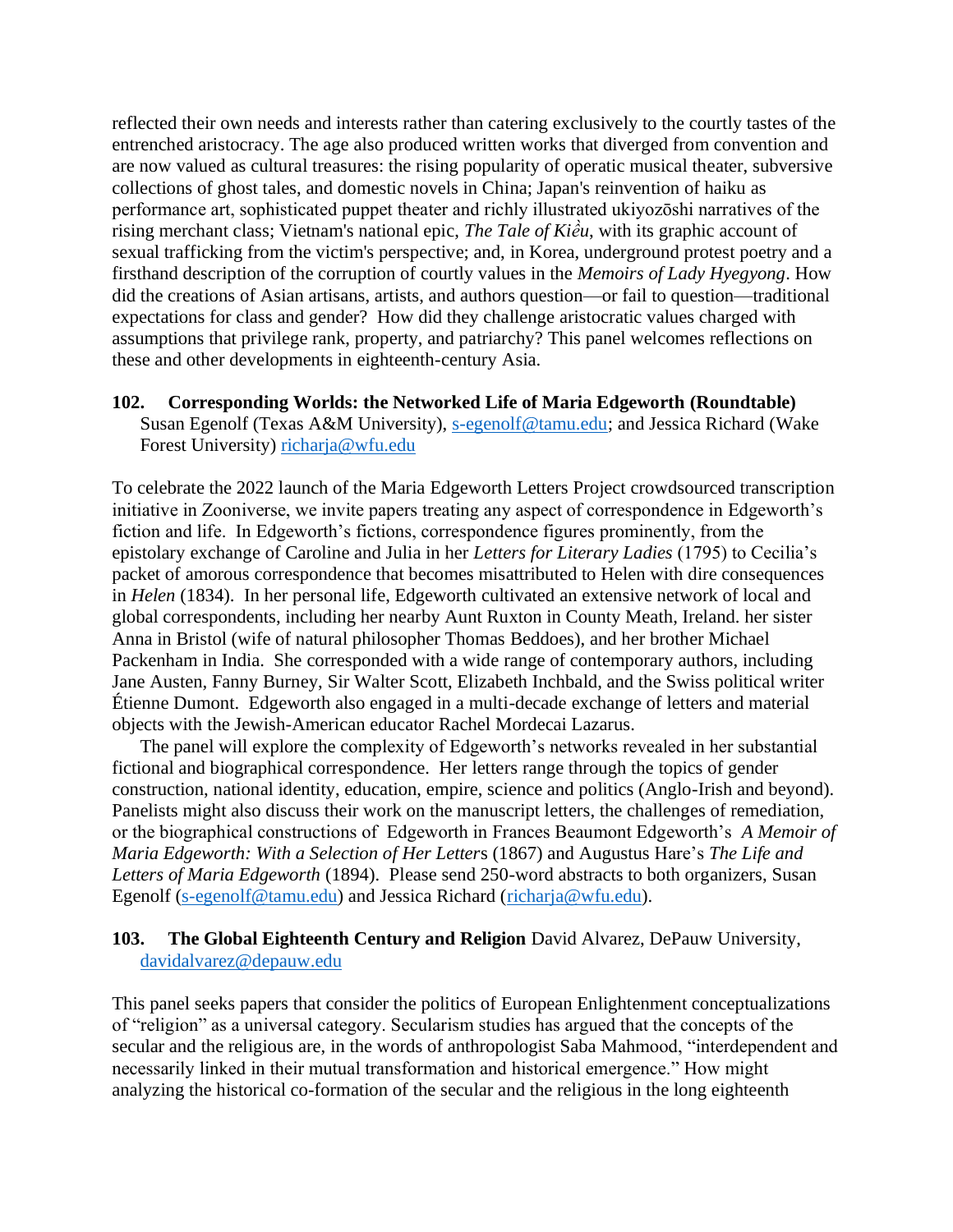century help us better understand the genealogies of cosmopolitanism, imperialism, and other Enlightenment global projects?

## **104. Unusual Contracts** Rachel Gevlin, Birmingham-Southern College, [ragevlin@bsc.edu](mailto:ragevlin@bsc.edu)

The long eighteenth century marked a pivotal era in the history of contract theory and contractual regulation of both the public and private spheres. Institutionalized contracts, such as those forwarded by Hardwicke's Marriage Act, worked to standardize what does (and, crucially, does not) constitute an acceptable agreement between two or more parties. This panel seeks papers that explicate "unusual contracts"—out-of-the-ordinary arrangements, agreements, or negotiations made either in private or under the purview of the law. Papers might explore a wide range of topics (including but not limited to: criminal justice; commerce; publishing or artistic patronage; sex, marriage, or divorce; child-rearing or guardianship; etc.), but should take as their subjects someone(s) who pushed back against established contractual norms--or who might even reframe what we view as standard agreements to begin with. Any and all disciplines welcome.

## **105. Aesthetics and Affects** Karen Valihora, Associate Professor, York University, Toronto, Canada., [valihora@yorku.ca](mailto:valihora@yorku.ca)

How did the eighteenth century think about affect? Attention to the foundational categories of pleasure and pain structures much of the period's aesthetic theory, as well as its understanding of moral or conventional experience. In the Dictionary, Johnson defines affect as "affection, passion, sensation," and cites Bacon's Natural History, "the wrists have a sympathy with the heart; we see the affects and passions of the heart and spirits are notably disclosed by the pulse." Affects are the marks of nature on the body. Attention to affect structures the period's works of art: the appeal to and forging of sensibility in the novel and in the theatre, for example. Poetry is transformed altogether, shaped by the intensity of feeling and interiority associated with the romantic period. This panel seeks papers that address the roles of affect in eighteenth-century aesthetic theory, moral philosophy, and art. How do new "structures of feeling" emerge alongside and within the period's interdisciplinarity, generic innovation, and adaptation across modes and genres? Are affects waiting for us in the novel and in poetry, ready to come to life for every new reader? Were specific affects the inventions of art as much as they were a fact of life? What are some of the concerns in the representation of affect? Of particular interest is the cross fertilization that occurs, how the sensibility and/or sentimentality of the early novel, for example, make its way into the philosophy and theory of everyday life and social convention.

#### **106. Collaboration, Collectivity, Conflict-Resolution (Roundtable)** Katie Stallsmith, Carnegie Mellon University, [mstallsm@andrew.cmu.edu](mailto:mstallsm@andrew.cmu.edu)

This roundtable explores various forms of and possibilities for collaboration among scholars of the eighteenth century, whether in an academic or other professional/political context. We seek insightful narratives about successful and unsuccessful efforts at collaboration, coalitionbuilding, solidarity, and symbiosis. We are particularly interested in collectivity among scholars, across subject positions, as a catalyst for disciplinary and institutional change. We also seek successful and unsuccessful narratives about conflict resolution. How do we address the institutional barriers to collaboration that are endemic to the humanities? What are the risks and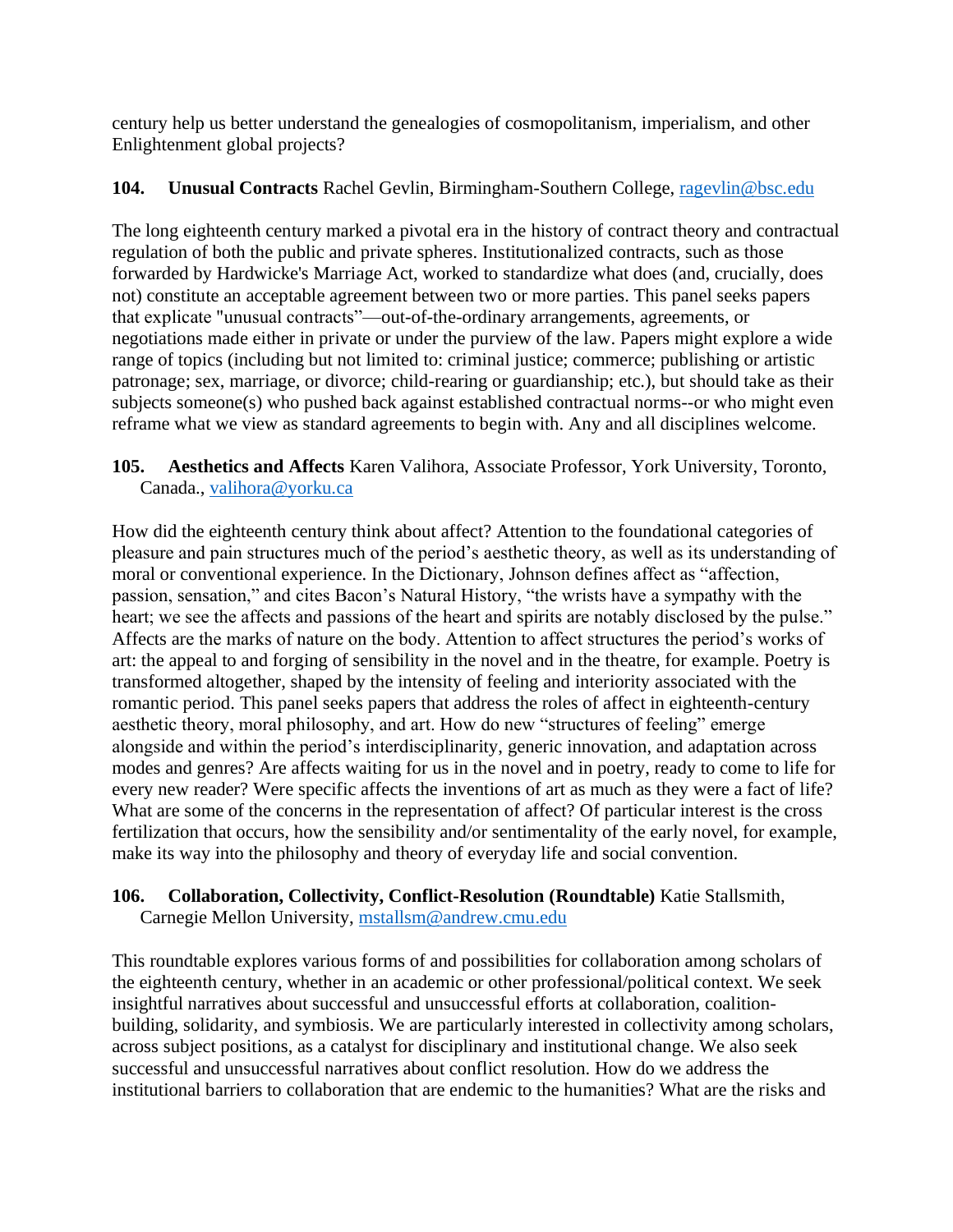rewards of collaborative instruction? Of collaborative research? Which strategies have a proven track record of uniting scholars toward a common goal? How might collaboration and its corollaries achieve activist goals that other approaches might not? What are the pitfalls in efforts to collaborate? In efforts to resolve conflicts? How might we call upon university and other administrations to implement and incentivize collaboration and conflict resolution, as a means of effecting longed-for change?

#### **107. Johnson and Pope: Agon or Admiration Society?** Timothy Erwin, University of Nevada, Las Vegas, [timothy.erwin@unlv.edu](mailto:timothy.erwin@unlv.edu)

At the 2020 meeting in Toronto a speaker suggested that Samuel Johnson and Alexander Pope engaged in "a lifelong agon." The idea deserves sustained discussion. When the unknown Johnson published "London" (1738), he entered willingly or not into a competition with Pope, whose "One Thousand Seven Hundred and Thirty Eight: A Dialogue" appeared about the same time. Pope was impressed, saying of the anonymous author that his identity would soon be known. Late in life Johnson wrote a critical biography of Pope describing him as the Augustan poet par excellence. "If Pope be not a poet, then where is poetry to be found?", he asks.

 At the same time there are real differences between the two, even perhaps some dislike. In the "Life of Pope" Johnson the earnest moralist clearly has little patience with the borrowed ethical system of the "Essay on Man." It's easy to read between the lines of Johnson's "Life of Savage" to find that Richard Savage, who depended on Pope for moral and financial support, was abandoned on his deathbed. This roundtable invites a shared consideration of the careers of Pope and Johnson as they intersect in any number of ways, from common themes to differences in social and political attitudes.

#### **108. Chesapeake Writing before Jefferson** Amanda Louise Johnson, [amandajohnson1983@gmail.com](mailto:amandajohnson1983@gmail.com)

Before Thomas Jefferson emerged as a public writer in 1774, texts written from or about presentday Maryland and Virginia already existed in varied genres, included exploration narratives (i.e. Thomas Harriot's *Briefe and True Account* [1588]), promotional pamphlets (i.e. John Hammond's *Leah and Rachel, or the Two Fruitful Sisters of Virginia and Maryland* [1656]), and mock-epic accounts (i.e. Ebenezer Cooke's *The Maryland Muse* [1744]). While these texts illustrate a cultural self-consciousness that manifests in multiple registers, however, they were long marginalized in British literature as well as American literary studies. The greater salience of Transatlanticism, Global Southern Studies, and American Hemispheric studies, however, has re-introduced many scholars to these long-out-of-print texts, which digital archives now make far more accessible to students as well. With such in mind, this panel welcomes presentations on Chesapeake writing before Jefferson that address any of the following questions: How do such texts reveal colonial innovations or subversions of metropolitan literary forms? Or, how do they reflect the influence of Indigenous cultures? Do these texts present as "Southern" and thus complicate Early American literature's traditional emphasis on the Northeast, or, do they trouble the notion of a North-South division altogether? Given how these texts originated from white settler writers, can we read them against the grain for Black or Indigenous perspectives? If not, how do we discuss these texts in Early American or transnational Eighteenth-Century syllabi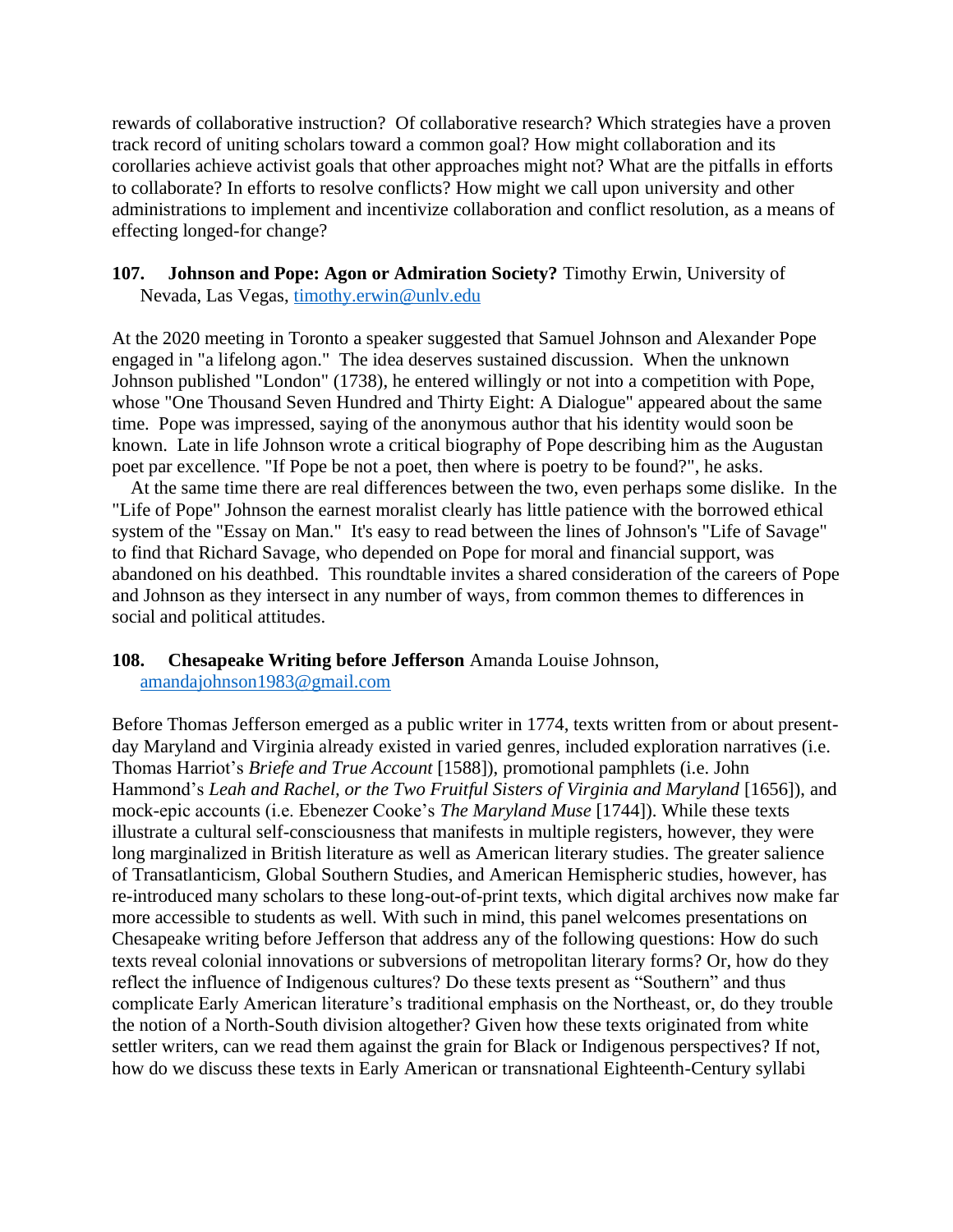without revisiting historical trauma upon our BIPOC students? Finally, how can emergent virtual learning methods bring such texts to life?

## **109. Reframing Rousseau's Lévite d'Ephraïm: The Hebrew Bible, hospitality, and modern identity (Roundtable)** Karen Sullivan, Queens College/City University of New York, [karen.sullivan@qc.cuny.edu](mailto:karen.sullivan@qc.cuny.edu)

*Le Lévite d'Ephraïm* is one of Jean-Jacques Rousseau's lesser-known works, considered by some to be tangential importance for the understanding of Rousseau's oeuvre. But although unpublished in his lifetime, Rousseau called the *Lévite d'Ephraïm* his favorite work. It marks a turning point for him both professionally and personally, and relates in complex ways to many of the themes in his writings.

In re-imagining an ancient biblical text, in the *Lévite d'Ephraïm*, Rousseau explores the psychological and communal implications of violence and, through them, the social and political context of humankind. These connections have remained largely unexamined and thus Reframing Rousseau's *Lévite d'Ephraim*: The Hebrew Bible, hospitality, and modern identity (Oxford University Studies in the Enlightenment series) explores new ground.

Rousseau's rewriting of a Biblical narrative reflects his vision of language, human nature and the fragility of community bonds while offering unique insight into Rousseau's understanding of human psychology, hospitality and marginalization, and the dynamics of scapegoating and civil unrest.

What are the implications of the questions raised, both implicitly and explicitly, by *Le Lévite d'Ephraïm*? How do Rousseau's writings -- particularly *Le Lévite d'Ephraïm*-- speak to a 21ST-century world fractured by demonization and alienation? In this roundtable discussion, the co-editors and authors of Reframing Rousseau's *Lévite d'Ephraïm*: will address how their multidisciplinary approach offers a more complete understanding of the polysemic complexity of Rousseau's writings.

## **110. Power and Pedagogy (Workshop)** Regulus Allen, Cal Poly, San Luis Obispo, [rlallen@calpoly.edu](mailto:rlallen@calpoly.edu)

The classroom has become a critical focal point of debates regarding antiracism, diversity, equity, inclusiveness, and accessibility, and the eighteenth century is often integral to discussions of democracy, liberty, equality, and rights as well as histories of racism, oppression, and exploitation. This workshop aims to foster discussion and the sharing of strategies as we face a growing number of structural issues relating to power and pedagogy in our institutions. How can we navigate policies that restrict what we do in the classroom, from bans on teaching Critical Race Theory to pressures to adhere to traditional and exclusionary visions of "the canon" or "the Enlightenment"? How can we create decolonial courses and curricula in institutions that, explicitly or tacitly, eschew these approaches? Is teaching a form of activism and/or resistance and if so, how do we negotiate the possibilities of retaliation from students, colleagues, and administrations? How do teachers of eighteenth-century studies uphold or challenge power structures regarding race, class, gender, sexuality, dis/ability, religious affiliation, and intersectionality? What are the curricular vehicles--university distribution requirements, core courses for majors/minors/MAs/doctorates--in which teaching eighteenth-century studies constitutes a pathway toward change? The workshop organizers are seeking facilitators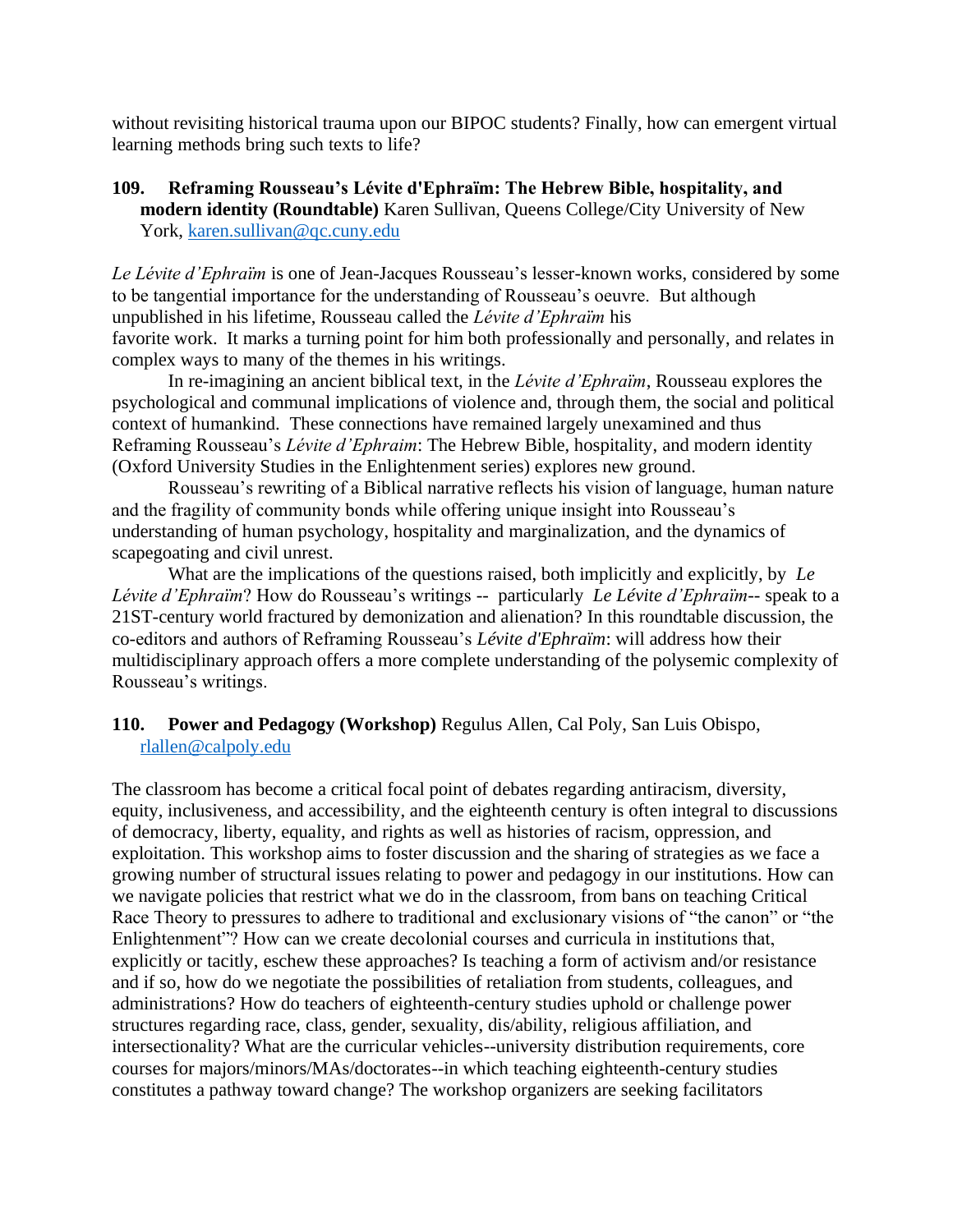specializing in different fields of eighteenth-century studies to help lead discussions and to facilitate a breakout group. Please send a 250-word abstract describing the question/theme relating to power and pedagogy that you'd like to address and how you might facilitate a small group activity based upon it.

#### **111. Performing Cultural Pastiche in the Eighteenth-Century Theatre** Natalya Baldyga (Phillips Academy, Andover), [nbaldyga@andover.edu](mailto:nbaldyga@andover.edu)

Theatrical tastes in the eighteenth-century were hardly pure, much to the dismay of ardent nationalists. Due to the circulation of texts, performers, and theory, theatrical feasts for the eye and ear were often a pasticcio of cultural ingredients. Italian opera infiltrated England, exasperating critics such as Steele and Addison. Goethe happily borrowed the fairy-tale comedy of Carlo Gozzi for early experiments in Weimar. In Paris, the Nouveau Théâtre Italien combined Italian performance styles and French comedy, bringing a hybrid Arlequin to life in the plays of Marivaux. In the theoretical realm, John Hill's *The Actor; or, A Treatise on the Art of Playing*, a heavily adapted translation of Pierre Remond Sainte-Albine's *Le Comédien*, was translated back into French as *Garrick; ou, Les Acteurs Anglois*, leading Diderot to draft what would become *Le Paradoxe sur le comédien.* This panel seeks papers that explore the rich infusions of cultural exchange that permeated the theatrical world of the global eighteenth century. In particular, we welcome submissions that explore underexamined cultural adaptations, flavorings, blendings, or distillations, and unexpected meetings of geographies and genres.

## **112. Travelling for Work: Eighteenth-Century Narratives of Geographic and Economic Mobility** Amanda Springs and Heather Zuber, [heather.zuber@qc.cuny.edu](mailto:heather.zuber@qc.cuny.edu)

Last year, our limited geographical mobility called attention to the imbrication of the ability to travel and economic security. *Robinson Crusoe*, *The Autobiography of Benjamin Franklin*, *The Interesting Narrative of the Life of Olaudah Equiano*, *Moll Flanders*, and Samuel Johnson's "The Life of Sir Francis Drake"--the eighteenth century is rife with narratives that highlight the connection between geographic and economic mobility. These narratives chronicle the lives of men and women--fictional and real--that were shaped by economic opportunities that demanded mobility, local and global.

Recent work in mobility studies, such as Charlotte Sussman's *Peopling the World: Representing Human Mobility from Milton to Malthus* (2020), Ingrid Horrocks's *Women Wanders and the Writing of Mobility: 1784-1814* (2019), and Chris Ewers's *Mobility in the English Novel from Defoe to Austen* (2018), explores literary representations of mobility and argues for their reading in the context of cultural developments in the fields of science, labor, urban development, and the transport revolution within the British Empire, but do not explicitly interrogate the relationship between physical/geographical mobility and individual economic opportunity.

This panel seeks shorter papers that explore the nexus between economic mobility (upward and downward) and geographic mobility in eighteenth-century narratives. We welcome papers that approach this topic from any field or combination of fields, and especially those that employ various modes of analysis--historic, economic, digital, quantitative, literary, etc.

#### **113. Sight and Seeing in Eighteenth-Century Fiction** John Han, [jshan111@gmail.com](mailto:jshan111@gmail.com)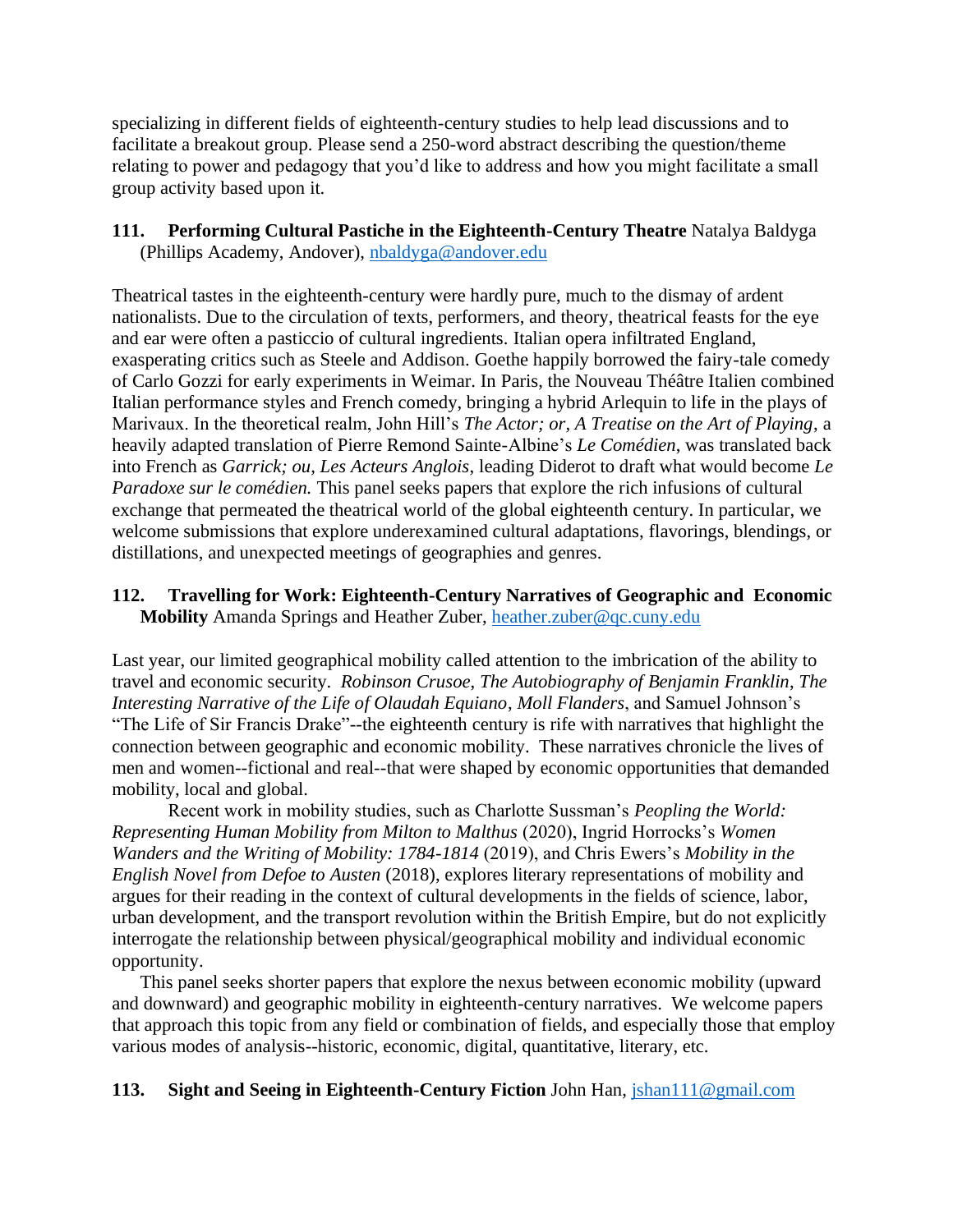The development of the microscope and telescope drastically changed the way people used sight to interface with the world in the eighteenth century. But between such major shifts in modes of seeing – from the cellular to the cosmic – the most basic mode of sight itself changed. Manifested in technical uses – such as the technique of surveying, the practices of landscaping, and the art of engravings – vision became a formal site of practical epistemology. Sight, therefore, became the subject across a variety of texts, such as William Stow's survey *Remarks on London*, William Hogarth's *The Analysis of Beauty*, and William Chambers's *Dissertation on Oriental Gardening*. But sight also came to be represented in works of eighteenth-century fiction. Related to but apart from the scientific and technical arena, the eighteenth-century literary world – reliant on images, imagination, and imagery – portrayed the act, the process, or the object of seeing in its poems, dramas, and novels. From descriptions of characters looking at one another, to mirrors, and toward an outside environment, eighteenth-century writers allegorized the act of seeing as metaphor. What do fictional accounts of sight tell us about the relationship between sight and imagination, ocular proof and illusion, material visibility and internal subjectivity?

#### **114. Hispanists Here to Help! Integrating Spain and Latin America into Your Eighteenth-Century Courses (Roundtable)** Adela Ramos, Pacific Lutheran University, [ramosam@plu.edu](mailto:ramosam@plu.edu)

This roundtable continues the call to build "Everybody's ASECS" and "to stimulate interdisciplinary and cross-cultural conversations" by helping to create classroom spaces where the many languages and literatures that constitute the Enlightenment come together. Proposed in response to the enthusiastic support the session received at ASECS 2021 and offered in connection to Plan Your Survey Course: Workshop on Backwards Design, it has a twofold goal: we aim to continue providing dieciochistas from all corners of the globe with ideas for how to integrate the literatures of Spain and Latin America to their courses, and with opportunities to reflect on, discuss, and even revise our pedagogical frameworks. We invite proposals from scholars that offer innovative ideas for including the Hispanic world—perhaps a separate unit or in a comparative framework—in courses on the eighteenth century and/or the Enlightenment offered by departments of English, French, American Studies, Women and Gender Studies, History, Art History, and Music. We also welcome proposals that consider the broader implications of rethinking the traditional pedagogical parameters that have tended to marginalize the Hispanic eighteenth century for our understanding of issues such as empire, race, slavery, science, and commerce.

#### **115. Forms of Speech** Katherine Charles, Washington College, [KATIEGCHARLES@GMAIL.COM](mailto:KATIEGCHARLES@GMAIL.COM)

Twenty years after Susan Wolfson called for a New Formalism, form still operates as a hot topic, though current debates largely eschew claims to newness or formalism. In the context of method war, some critics have turned to the concept of form and the practice of formal analysis as a bulwark of disciplinarity. This panel considers what might be gained by combining a methodforward approach to form with a media studies approach to speech, thereby emphasizing what Helen Deutsch has called the "voiceness of texts". Speech, we propose, offers a useful category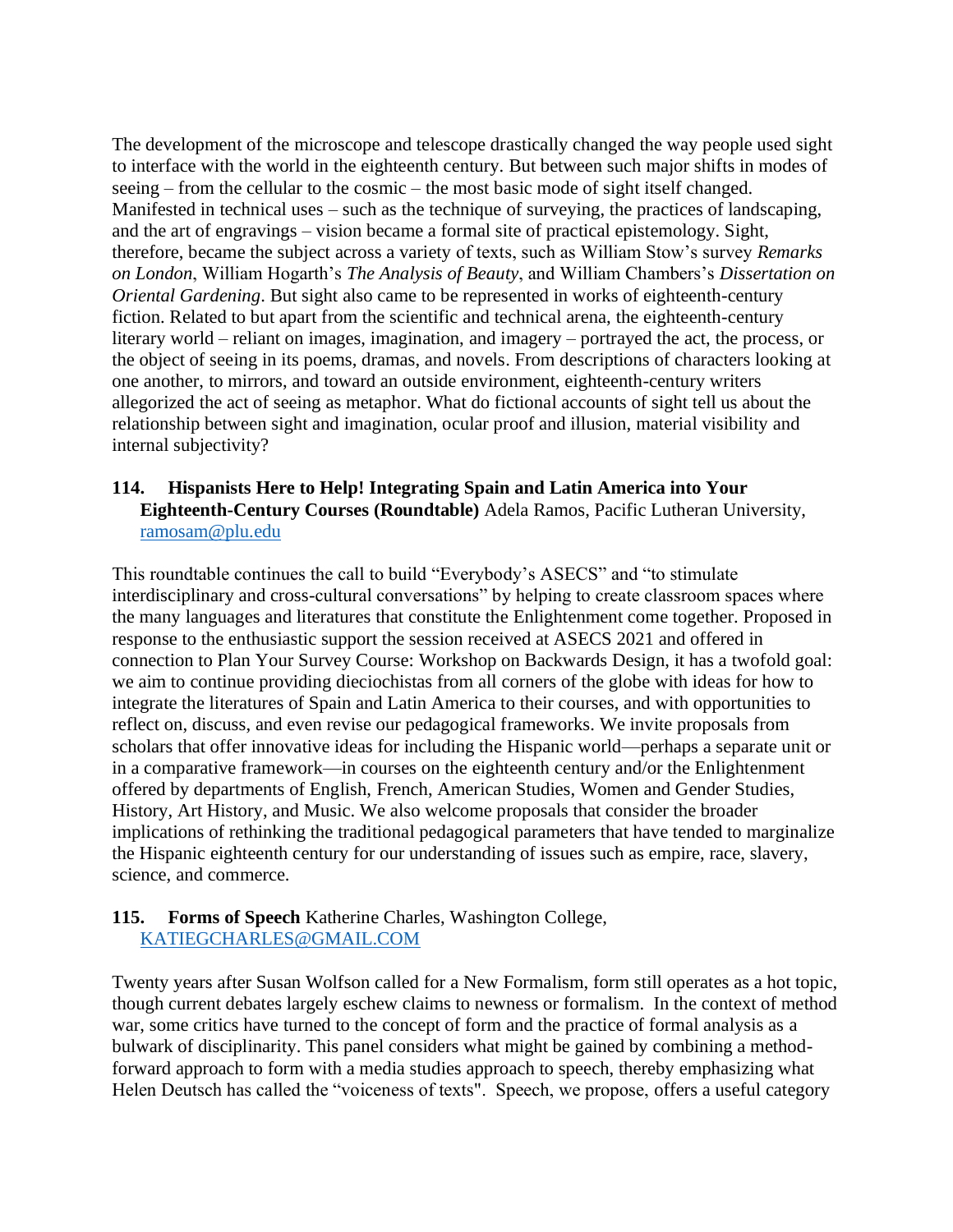both in its conceptual linkage with the body and the difference-making used to sort groups of bodies, but also as an invocation of orality from within the forms of print culture. Recent work by Cynthia Wall and Abigail Zitin has productively explored the ways that literary form can be organized around visual perceptions and arts—what might we find by switching our focus from sight to sound, and in particular, to the ways that written texts can be organized around speech? Relevant topics might span from explorations of historical context like elocution practices and vocal disability to analysis of formal techniques like speech bubbles and interpolated tales and even to interrogations of the absence of speech in ellipses and silence. Approaches to and commitment to form may vary.

#### **116. Drunk in the Eighteenth century** Jared Richman (Colorado College), [jrichman@coloradocollege.edu](mailto:jrichman@coloradocollege.edu)

This panel invites meditations on the cultural meanings and historical contexts of alcohol use in the Long Eighteenth Century with particular emphasis on representation in print (textual or visual) and on the stage. It seeks to gather papers that examine how early modern cultural norms and stereotypes around alcohol shaped British domestic and imperial policies and practices and how such renderings reflected and codified social attitudes towards alcohol with special emphasis on pleasure, humor, delight, sex, wealth, sociability, isolation, disease, and death. This panel particularly welcomes those papers that engage critical and theoretical frameworks emphasizing how ethnicity, race, religion, gender, ability, sexuality and socio-economic background shape the representation of alcohol, its social function, its political contexts, and its various stigmas.

#### **117. Colony/Calumny: Disaggregation and Persistence of Colonial Gestalt (Roundtable)** Rebecca Shapiro, City University of New York, [rebecca.alice.shapiro@gmail.com](mailto:rebecca.alice.shapiro@gmail.com)

Despite apologists' claims that colonization benefited the colonized as well as enslaved or displaced people forced to "colonize" with access to education or financial stability, others had their wealth stolen from them.

Colonization was never a purely positive or negative outcome for people and groups on whose land European countries settled, for those people who came to the colonies, and those in the diasporas who left colonized countries for the colonizer's country (Windrush). The keyword "colony" presents as disparate ways with often dramatically different outcomes.

This roundtable considers how groups experienced "colony" and what it meant: Caribbean and American life for Jews or Moravians; Quakers in Pennsylvania, New Jersey, Massachusetts; Jamaican Maroons; Lenni Lenape; enslaved Africans in French Guiana versus enslaved Africans elsewhere; South Asians in the Indian subcontinent or the Caribbean; evangelical lexicography and conversion; Irish indentured exiles; women slaveholders; Scots in ceded islands.

Each demographic--by choice or by force—often intersected and were affected by the European colonial enterprise. While it is important to understand what happened to those people, it is likewise important to examine what they brought with them: culture, spirituality, social networks, language, shifting notions of empire. Conceived of generationally, the degree of harmfulness of "colony" depends on the subject studied.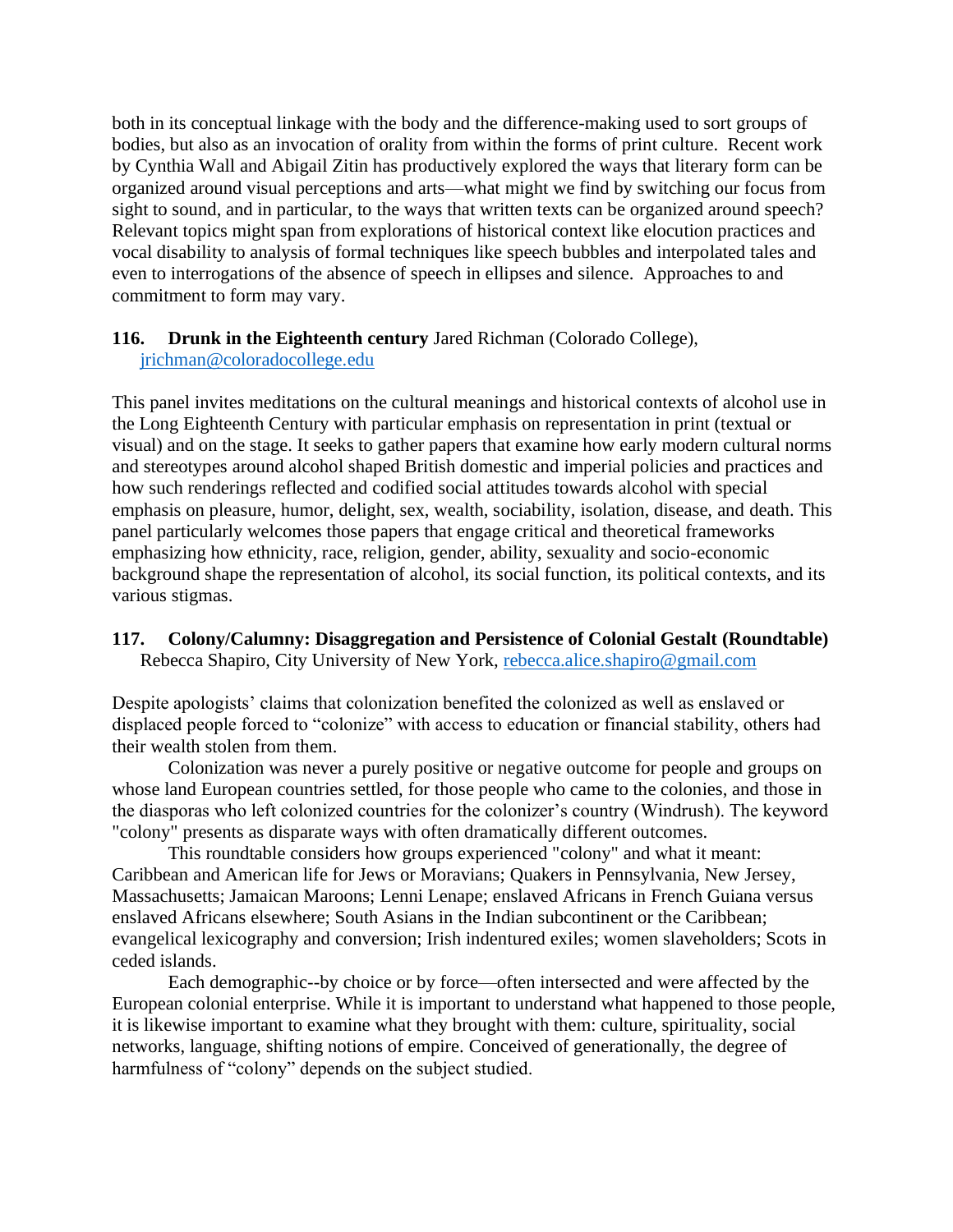Erving Goffman's "gestalt" is helpful, as there was no one unifying colonial experience and "colony" persists in current political and social discourse. We should disaggregate "colonial experience" into "colonial gestalt," as there is more than one central question of colony or imperial enterprise.

## **118. "Ungovernable Regions"** Brett D. Wilson, William & Mary, [bdwils@wm.edu](mailto:bdwils@wm.edu)

Across the long 18th century, imperial powers developed and imposed new techniques of subjection; in the face of these efforts, subaltern peoples struggled for, maintained, and forged distinctive forms of autonomy and governance. In the "ungovernable regions" at the limits of Eurocentric notions of sovereignty, who rules, and how? This session seeks papers addressing the representation of resistances and alternatives to modes of metropolitan and settler sovereignty in our period. Contributions invited from scholars working both inside and outside of the English-speaking world, the Americas, and the British Isles.

# **119. Jonathan Swift and his Circle XV (in memory of Donald Mell)** Sean Moore,

University of New Hampshire [Sean.Moore@unh.edu](mailto:Sean.Moore@unh.edu)

Current scholarship on Swift and his Circle. 250-word abstracts should be sent to Sean Moore. The registration fees of accepted panelists for this session will be covered by a generous donation from Prof. Mell's family.

**120. Fictions of Dominion** Mladen Kozul, University of Montana, [mladen.kozul@mso.umt.edu](mailto:mladen.kozul@mso.umt.edu)

At the end of the 17th century, Pierre Bayle, like other early Enlightenment thinkers, reflected upon the enigmatic dominion exercised over others, the foundation of power and authority. But the submission to the authority of the Ancients, of the Church, or prejudices, is not abstract. Institutions in fact exist only because of humans. Literature and theater have been at the forefront of the exploration of this dominion in power relations. From Moliere's Tartuffe to Voltaire's Mahomet, from the libertine heroes of Crébillon fils to those of Laclos, from the man to the woman and colonizer to the colonized, literature examines, dismantles, and denounces the dominion over others. If it concerns above all the political and religious spheres, it cannot be separated from mechanisms of desire which, admittedly or not, distribute the roles of dominator and dominated. This panel welcomes literary, theatrical, philosophical and/or interdisciplinary approaches to the complex relations of dominance in the Age of Enlightenment. The papers may be in English or French.

## **121. Who Run the World? Girl Culture in the Long-Eighteenth Century** Maura Gleeson, Valencia College and Lauren Walter, University of Florida, [Mauragleeson@outlook.com](mailto:Mauragleeson@outlook.com)

Enlightenment thinkers such as Locke and Rousseau identified childhood as a period of innocence and vulnerability that required protection and care from parents, and mothers in particular. The question of how to define a female child, however, was complicated by social expectations of women to fulfill their 'natural' roles as wives and mothers. By 1780, the Dictionnaire critique de la langue française identified childhood and adolescence as an important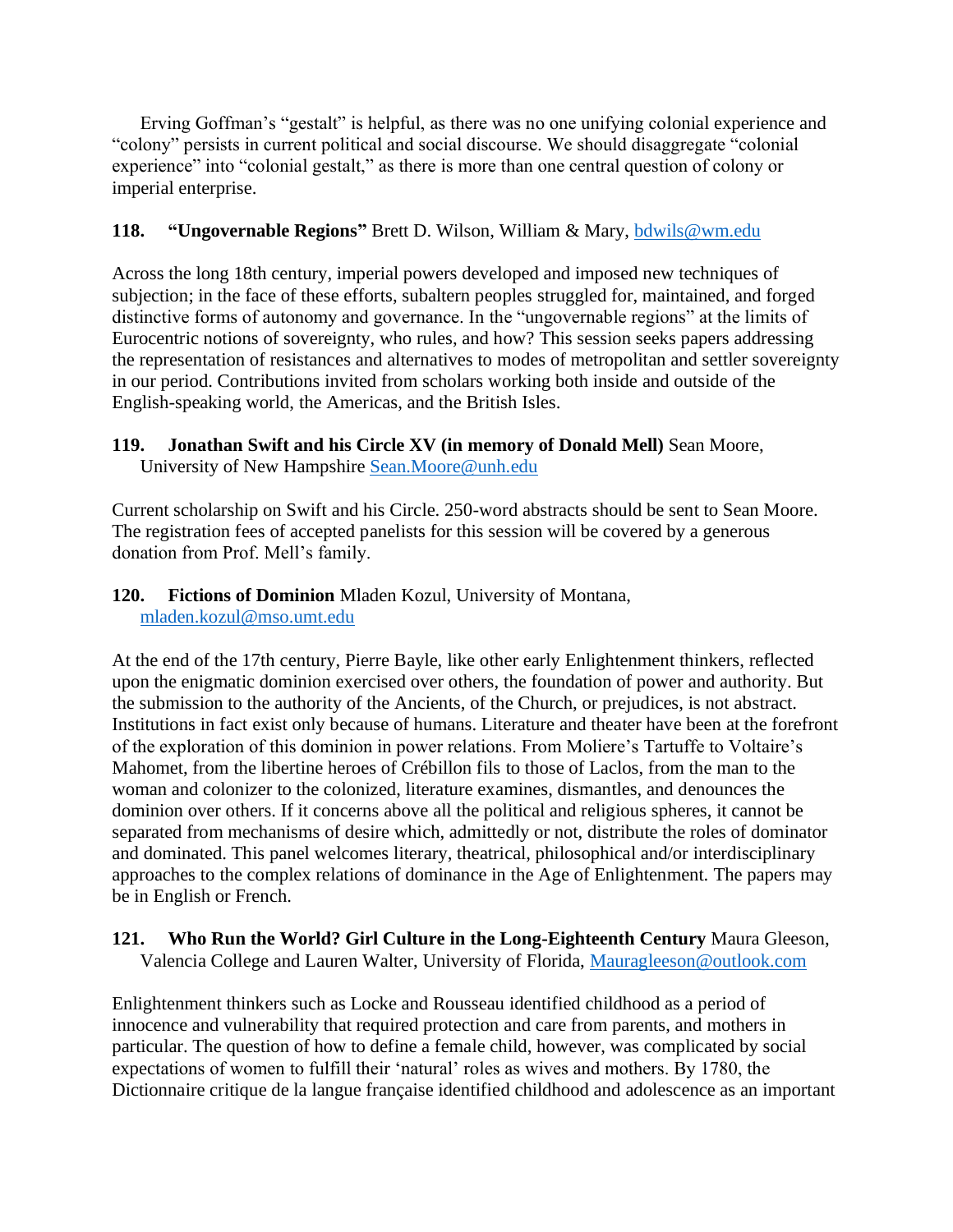stage on the path to 'womanhood.' This panel seeks papers that examine the politics, problematics, parameters of defining "girls" and "girlhood" during the long eighteenth century in Europe. Girl culture was explored as its own social category through conduct manuals such as the *Conseils à une amie* (1749), *L'Ami des filles* (1761), and *Instructions to Young Ladies* (1774). Educational treatises and etiquette manuals argued for teaching subjects such as basic arithmetic and the domestic arts that would train them for womanhood, wifehood, and motherhood. While these pedagogical tools give us insight into cultural expectations for girls, other perspectives of girl culture can be unveiled when we look closely at how the girls performed these tasks. In what ways did gendered practices such as embroidery, amateur drawing and painting, or fashion consumption provide a space for girls to perform as themselves, and in their own terms, in a society that refused them intellectual agency? What social, intellectual, or economic parameters contributed to the experience of girlhood in Europe? In what ways was 'girlhood' exploited, defined, or undermined by visual culture? How has it been overlooked?

## **122. Redesigning Eighteenth-Century Britain** Mike Goode, Syracuse University, [mgoode@syr.edu](mailto:mgoode@syr.edu)

This session asks participants to attend to the conceptual frameworks through which eighteenthcentury British artists, craftspeople, gardeners, engineers, philosophers, and/or politicians talked about medial, ecological, structural, formal, or aesthetic design, with an especial emphasis on how they thought about \*redesigning\* as an activity, process, and mode. Papers might ideologically critique specific eighteenth-century languages of, or material instances of, redesign to unpack the work they accomplish (the example comes to mind of how debates over "revolution" and "reform" sometimes played out as conversations over how best to "renovate" or "remodel" the state). But the impetus for the session comes just as much from current interest in so-called "post-critical" approaches to eighteenth-century Britain, like new materialism, new formalism, and actor-network theory. Such approaches often encourage thinking about objects and forms both as designs and as designing agents, and they also sometimes leverage conceptual vocabularies imported from design theory (affordances, capabilities, allowances, etc.). To what extent are any of these new approaches drawing upon or redesigning eighteenth-century terms or conceptual lenses? Might any eighteenth-century intellectual frameworks or terms for thinking about design generally, or about specific designs or instances of redesign, be used to enrich or critique new scholarly approaches that rely upon design concepts and vocabularies? The goal of the session is to promote a richer understanding of the intellectual history of eighteenth-century British design while also reflecting on the theoretical possibilities and limitations that various design concepts might hold for studying eighteenth-century texts and cultures.

## **123. Talking with the Dead (and the Living): Dialogues des morts et des vivants in Enlightenment-Era France (Roundtable)** Charlee Bezilla, Northern Virginia Community College, [cmredman@terpmail.umd.edu](mailto:cmredman@terpmail.umd.edu)

Throughout the long eighteenth century in France, authors including Fontenelle, Fréret, Crébillon fils, Diderot, and Delisle de Sales put into conversation deceased (and sometimes long dead) historical figures and characters and occasionally personages from their own time. We find in *La Philosophie de la nature of Delisle de Sales*, for example, dialogues between Rousseau's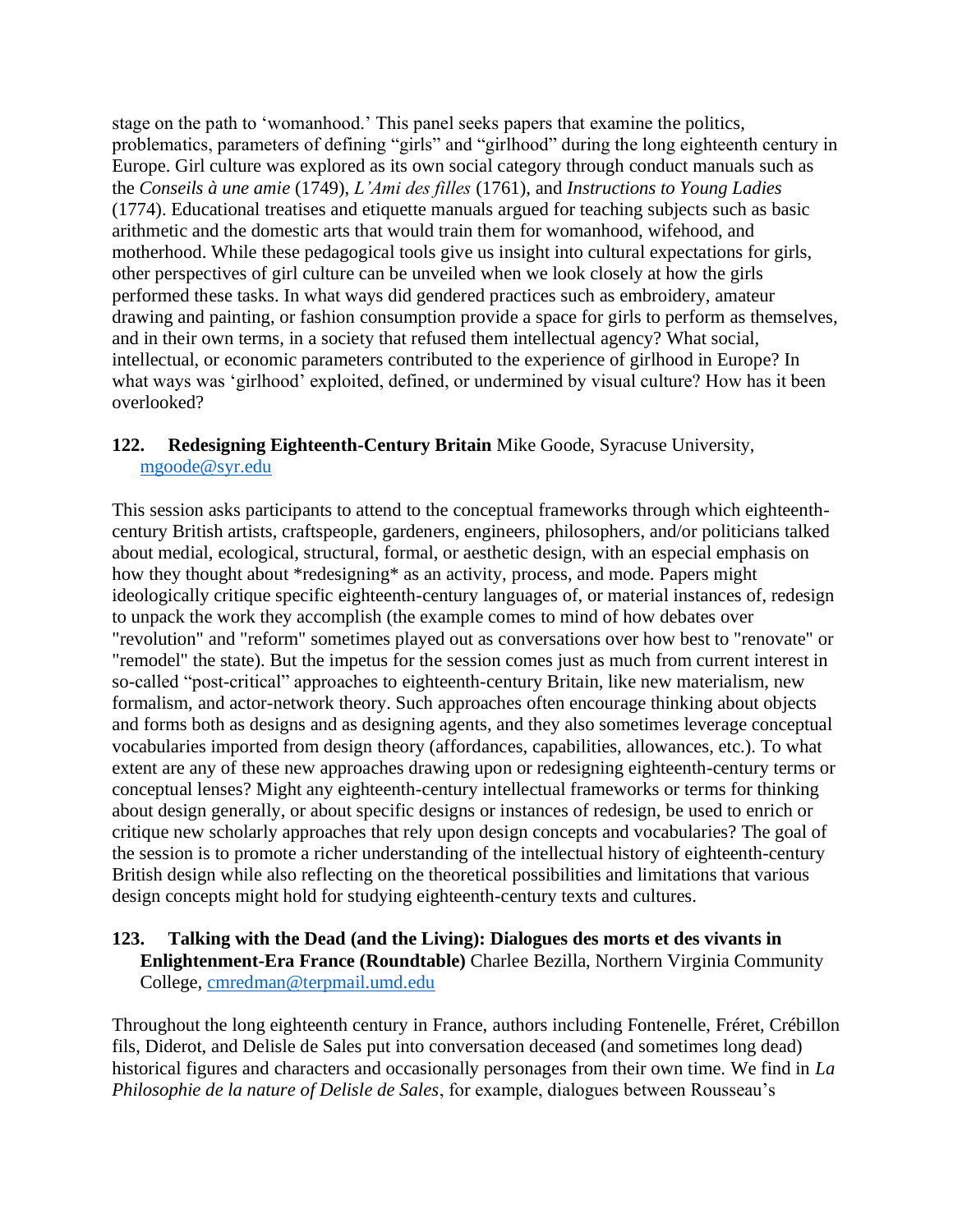Wolmar from La Nouvelle Héloïse and Socrates, between Descartes and Newton, Socrates and Pascal, Leibniz and Charles XII. The characters of Diderot's *Le Rêve de d'Alembert* are named after himself and his friends, but he originally conceived it as a dialogue between Leucippus, Democritus, and Hippocrates. In making such characters speak posthumously and/or with living or fictional persons, writers engaged in varied literary, philosophical, political, and scientific debates. This roundtable seeks to explore how the repurposing and recycling of characters (both from anterior periods and the eighteenth century) complements the goals of the dialogue philosophique or scientifique. To what purposes do Enlightenment-era authors put these characters? What aesthetic, philosophical, political, or moral perspectives do they make possible? What can they reveal about the importance of vraisemblance as a literary tool (or prescription)? In the decades following the polemics of the querelle des Anciens et des Modernes, how does repackaging this popular genre from the Classical period serve authors' agendas? What issues of "ownership" and originality are implicated in the coopting of historical figures and other authors' characters? Might thinking of these dialogues as "fan-fictions" be useful? Submissions from graduate students and early career scholars are welcome.

#### **124. Agricultural Knowledge and Practices in the Eighteenth Century** Sarah Benharrech, University of Maryland, [sbenharr@umd.edu](mailto:sbenharr@umd.edu)

This panel seeks to interrogate literary, cultural, and pictorial representations of agriculture in Europe and in the world with a focus on divergent views on the exploitation of nature. We are interested in papers exploring/questioning the physiocratic imperative of progress, the modernization of agricultural and horticultural practices, by shedding light for instance on the conflicts between traditional praxis and the proponents of rationalized, quantified, scalable knowledge. We invite contributions that investigate the forms of resistance to innovation, the authority of abstract science over empirical knowledge, and the proliferation of treatises on horticulture and gardening that have until recently received little scholarly attention. We also welcome papers examining ways of reconfiguring the ecologies of human/nonhuman relationships in the context of food production.

## **125. Visualizing Eighteenth-Century Urban Spaces (Roundtable)** Molly Nebiolo, Northeastern University, [nebiolo.m@northeastern.edu](mailto:nebiolo.m@northeastern.edu)

How can we see the spaces of the past? How did cities fit into early American landscapes? In what ways do digital tools and the digital humanities inform our understanding of space and place in eighteenth-century early America? These are just a few questions that can be addressed, pondered, and answered in this panel. Images of the period, from colonial maps to city plans, give us one way to imagine early American cities. Narratives around place, or the travelogues of those moving between cities and colonies, provide us with another avenue for "seeing" the past. With digital tools and programs, we can move closer to a more comprehensive narrative of early urban spaces. GIS mapping, 3D modelling, VR, and other digital platforms create a larger, interdisciplinary narrative around eighteenth century spatial history and the way different populations moved, belonged, and occupied urban spaces. We welcome a variety of interpretations of urban space, place, and ways of understanding both, digitally or otherwise. The session investigates the ways in which humanists are able to visualize the past, and it exemplifies the significance of urban space to the eighteenth century.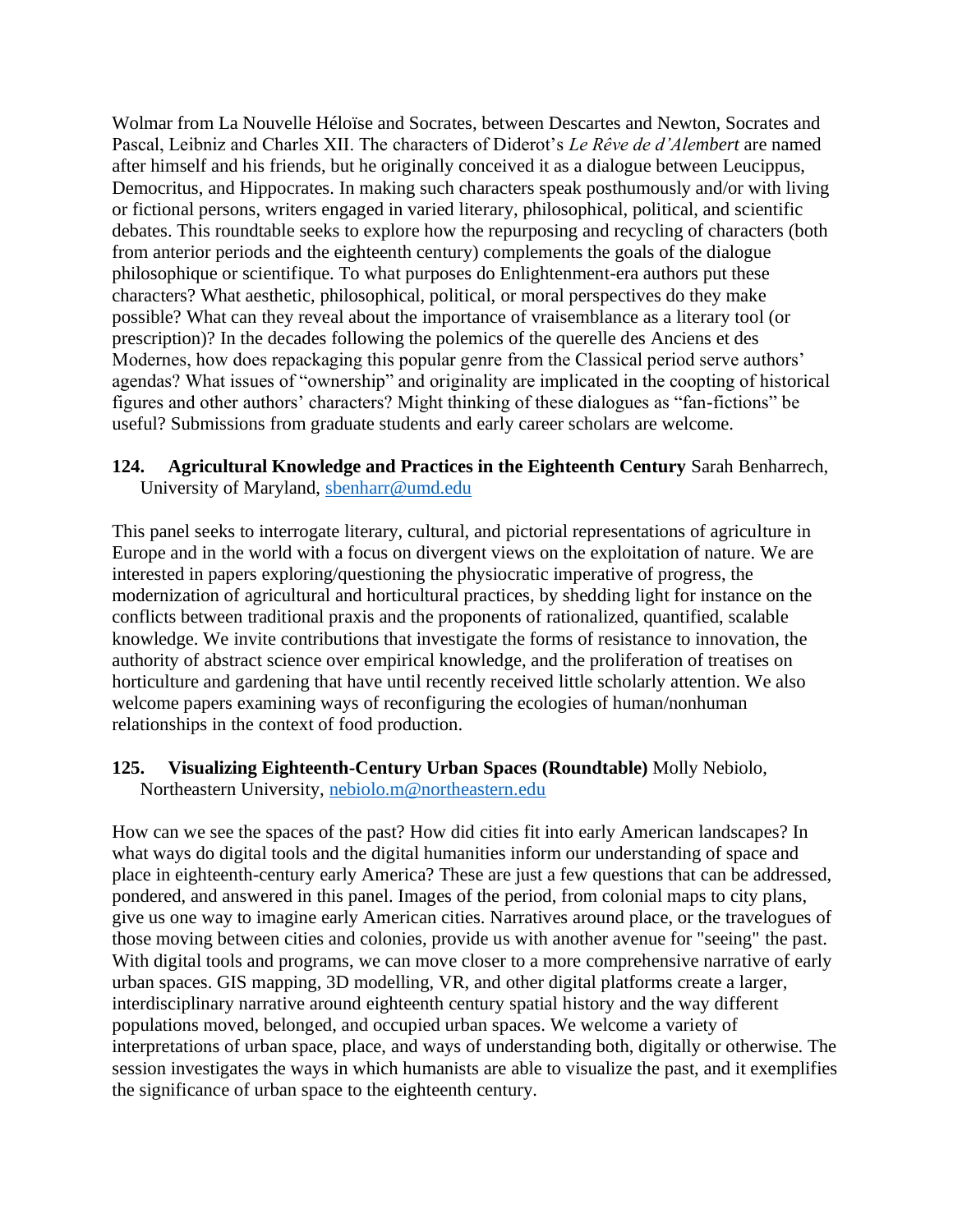## **126. The Subversive Body** Heather Heckman-McKenna, University of Missouri, [hmhbb9@umsystem.edu](mailto:hmhbb9@umsystem.edu)

How does the eighteenth-century body respond to oppression? And how does literature and art portray such responses? Given that oppression's core resides in controlling human bodies and the spaces those bodies are permitted to inhabit, the body has to have a role in the means through which the oppressed create agency and eventually manifest power. In this panel, we might consider women's bodies, trans bodies, African bodies, bodies of people of color, and transnational bodies, amongst others. How are eighteenth-century oppressed bodies seen, valued, or allowed? And how do people use their bodies to counteract the restrictions placed on them? So too we can consider contemporary places where women's bodies are oppressed, and the ways in which eighteenth-century studies can inform current events. One might think, for instance, about current stands on abortion, or of the ways in which trans bodies are continually endangered.

## **127. Rival Texts: Collaboration and Conflict in the Eighteenth-Century Publishing Industry** Sarah Carter, McGill University, [sarah.carter@mail.mcgill.ca](mailto:sarah.carter@mail.mcgill.ca)

The printed book has long been a site of negotiation. Books draw together the acreative labour of authors, editors, translators, designers, draughtsmen, engravers and printers. In the eighteenth century this division of labour promoted collaboration and innovation, but also incited conflict and compromise between contributors. In instances of translation, linguistic and cultural difference as well as distance could further complicate production. In addition to the diverse, behind-the-scenes cooperation that empowered this thriving industry, bound volumes also contained rival modes of communication. Embedded in the "ut pictura poesis" and "sister arts" debates, text and images shared valuable space but solicited the reader/viewer in different ways—complementary and contested. This interdisciplinary session invites papers that 1) examine the working relationships that supported eighteenth-century publishing ventures; 2) consider instances of rival editions (or translations) of the same text; or 3) revisit the rapport between word and image in eighteenth-century books.

## **128. Thinking Enlightenment Medialogically** J.B. Shank, University of Minnesota, [jbshank@umn.edu](mailto:jbshank@umn.edu)

New media are often accused of undermining the fundamental ground of Enlightenment modernity. Be it websites like QAnon undermining the facts secured by authoritative print, or Twitter, Snap Chat, and Tik Tok destabilizing the literacy essential to democratic politics, or even the way that new streaming audio and video (podcasts, YouTube, Netflix) remake literature and the arts by unseating traditional forms like the novel, the theater, and the visual arts: everywhere, new media is routinely situated as an antagonist of established Enlightenment cultural order. Yet viewed historically, the advent of Enlightenment was itself the consequence of a new media revolution. The novel was nothing if not a genre born of a new relation between writing and public print media (newspapers; pamphlets; periodicals). The visual arts were also transformed by the explosion of reproducible print images after 1650, and the new multimedia interactions between pictures and texts that print made possible. In all these ways and more, the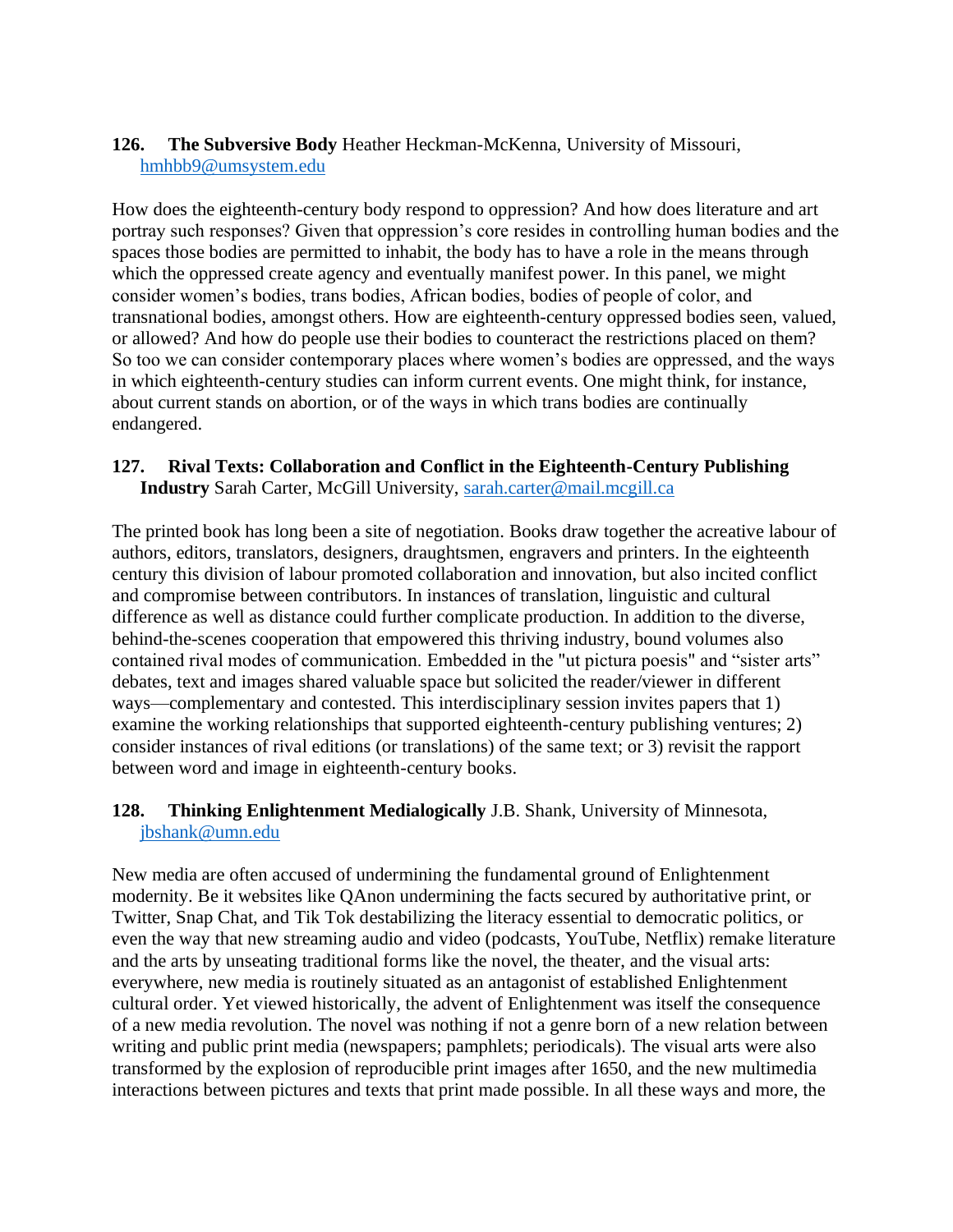eighteenth-century was a moment medialogically akin to our own, not its opposite, and this panel proposes a medialogical exploration of Enlightenment culture as a way to reflect on the relation between history and our own media contemporaneity. Papers focused on the role of new media, or innovative re-makings of the old in the creation of Enlightenment are encouraged, along with inquiries into the media-shaped and even media-determined way that Enlightenment circulated as a cultural phenomena. All manner of medialogical exploration with any and all forms of Enlightenment media and mediation are acceptable.

#### **129. Let's Get Small: Micro-Art Histories of the Eighteenth Century** Melissa Hyde, University of Florida, [mlhyde@ymail.com](mailto:mlhyde@ymail.com)

A by now thoroughly established trend in art history and in accounts of eighteenth century culture has oriented us towards questions of sweeping global scope and ambition, and the charting of vast and complex international networks and Empires in art and culture. This history, rich in insights, is nevertheless sometimes gigantesque in its claims for art as well as in its scope. This session takes a different tack, and proposes instead to explore little histories, microhistories, local histories and microscopic histories of art, understood either as histories of small or marginal things or as 'little histories', geographically confined, fleeting, circumscribed, particular, even anecdotal. What can intense scrutiny of local specifics, concentration on seemingly small-scale or unnoticed events works or networks of art tell us? And what are the pleasures, as well as the profits, of paddling the backwaters and trawling the pond for all that is teeming, singular, vibrant but hard to see? I welcome papers from "microscopists" of eighteenthcentury art history on any aspect of the period that ask big questions about small things.

## **130. Performance, Communication, and Power in the Long 18th Century** Carolyn

Eastman, Dept. of History, Virginia Commonwealth University, [ceastman@vcu.edu](mailto:ceastman@vcu.edu)

This panel explores some of the ways that the performance of power, legitimacy, and authority during the long 18th century was altered as a result of changes in styles and modes of communication. We seek to explore not only innovations in the rhetoric and appearance of the printed word, but also within the performance of the spoken word and the enactment of printed visual items—styles of communication that sought new ways of persuading readers, listeners, and viewers to embrace new ideas. It was during this era that the imperative to sway public opinion came to appear increasingly vital for people in power, as social and political leaders faced redoubled challenges to hereditary or aristocratic authority. In addition, it was during this era that people previously considered social and political outsiders found new means, and new forums, for their ideas. Moreover, the vogue for anchoring new ideas about communication to new ideas about politics and power would continue to have radically important effects long into the nineteenth century. The subjects we hope to explore have wide interdisciplinary interest, for they bring together scholarship from history, literature, religious studies, rhetoric, communication, political science, and theater history.

#### **131. Spreading the Image: European Print Culture of the Eighteenth Century** Susanne Anderson-Riedel, University of New Mexico, [ariedel@unm.edu](mailto:ariedel@unm.edu)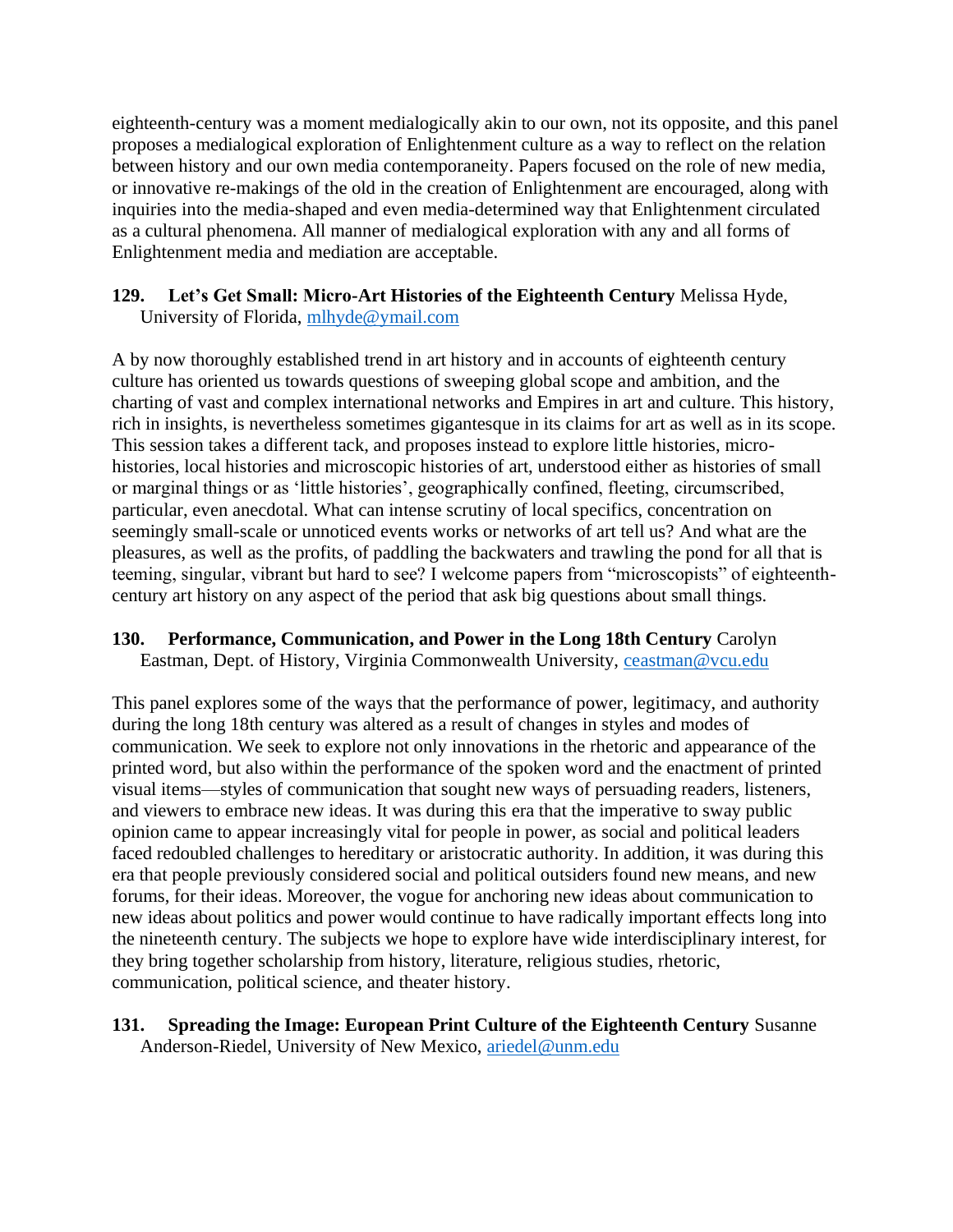The session invites new scholarship on the publishing, commerce, and distribution of prints to investigate the close net of international collaborations within the European and Global print markets in the long 18th century. Market interactions highlight the role of prints in facilitating aesthetic, intellectual, and cultural dialogues of the Enlightenment.

#### **132. Jane Austen's Known and Suspected Predecessors (Roundtable)** Rachel Carnell, Cleveland State University, [r.carnell@csuohio.edu](mailto:r.carnell@csuohio.edu)

Since Frank Bradbrook penned *Jane Austen and her Predecessors* in 1967, scholarship on eighteenth-century writers has blossomed to include many more authors who may have influenced Austen. Olivia Murphy added to our understanding of Austen as a reader and a writer in her 2012 Jane Austen the Reader, and many other scholars have explored how Austen moved from what she read to what she wrote. In addition to those works touched on in the thoughtful scholarship in this area, it is likely that Austen—as avid reader—was drawing on many other works not yet identified. Have you long suspected that she must have read a certain novel or text not traditionally acknowledged as an influence? Have you come up with a new interpretation of how she drew on otherwise acknowledged influences? Your scholarly hunches would be most welcome on this roundtable, which will feature up to seven seven-minute presentations.

#### **133. European Spectacle behind the curtain: décor, machines, and special effects** Elisa Cazzato - Università Cà Foscari (post-doc) - NYU (visiting research fellow), [elisa.cazzato@gmail.com](mailto:elisa.cazzato@gmail.com)

This panel promotes a discussion on artistic practices behind the creation of spectacle in 18th-Century Europe. The worlds of stage design, machinery, and popular attractions are inherently transient and contingent and often leave few traces. During this period, moreover, a host of stage decorators, machinists, fireworks technicians, circus performers, and foreign entertainers circulated across Europe, spreading ideas and practices that were frequently appropriated and standardized while their origins or creators went unacknowledged. These influential artists and performers, often lacking strong institutional affiliation, have not been given the same critical attention paid to visual artists, musicians, or dramatists.

This panel encourages a behind-the-scenes look at such artistic practices that can expand our view and understanding of 18th-century spectacle and its varied constituents. For example, how did artists involved in ephemeral or peripheral activities exert their individual personalities? In what ways did certain attractions like wax statues and dioramas, cabinets d'optique, and Wunderkammer inform and overlap with science and technology? How might we account for the status of the marvelous within an era of so-called "Enlightenment" rationality? How can we appreciate décor and other special effects not only as artistic products, but also as autonomous cultural phenomena?

The session seeks to foster interdisciplinary dialogue on performance creation, stagesettings, and the circulation of artists and ideas. It welcomes submissions from scholars at any career stage, as well as from arts professionals in or outside academia. Contributions informed by the experience of staging (or planning to stage) an eighteenth-century work are especially encouraged.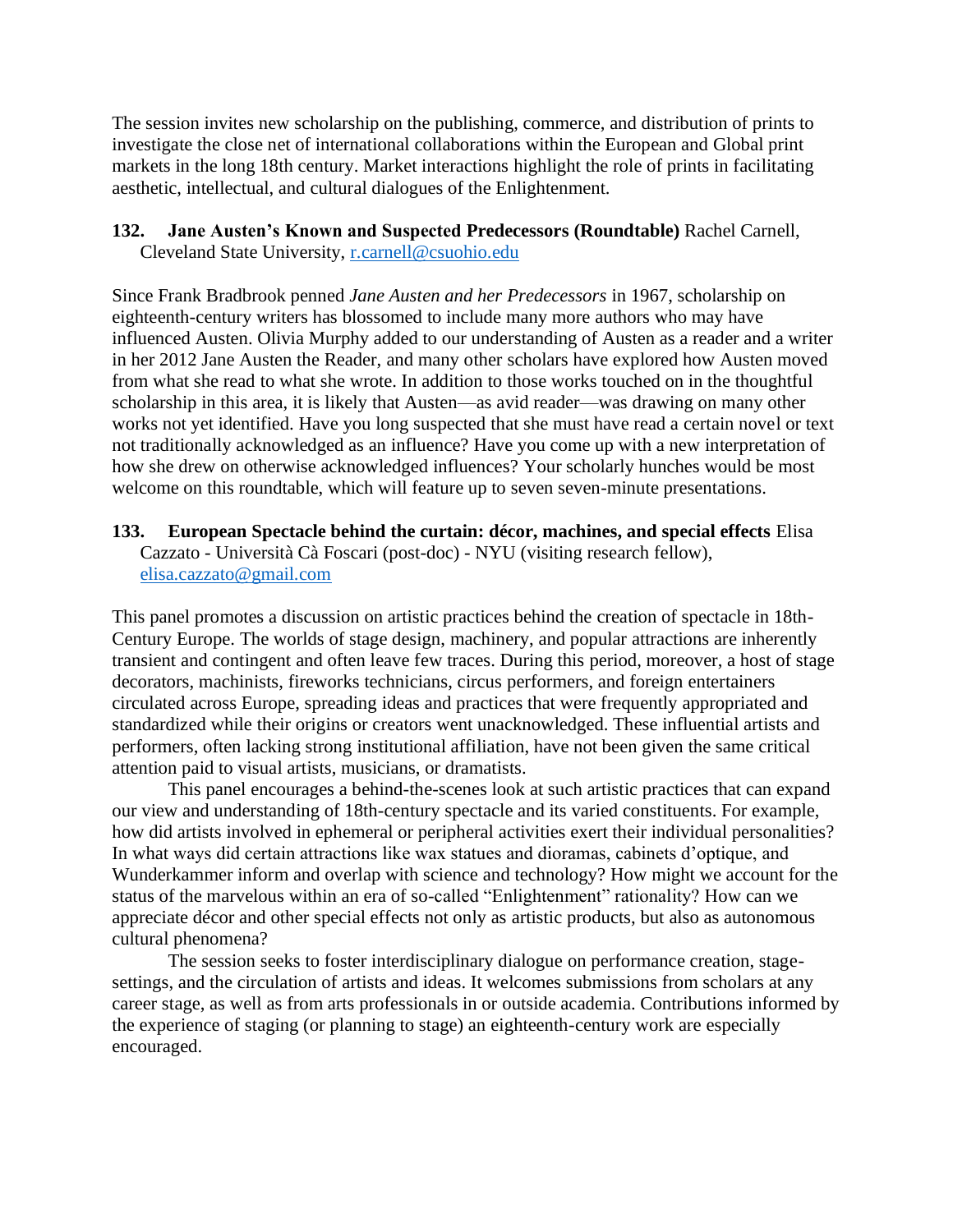#### **134. Representing "Arabia" in the Long Eighteenth Century** Ileana Baird, Zayed University, [ileana.baird@zu.ac.ae](mailto:ileana.baird@zu.ac.ae)

This panel invites papers on eighteenth-century texts or visual art that engage with, provide accounts of, or create Orientalist fictions about "Arabia." The growing interest in the Orient and orientalia fueled by eighteenth-century travelers to the Near East and by translations like Galland's A Thousand and One Nights (1704-1717), rendered in English as the Arabian Nights Entertainments (1706-1721), produced a large corpus of works that often used "Arabia" as an umbrella term that described not one location, but many. How did these texts represent "Arabia" and the "Arabs" and what sets of images or cultural stereotypes about the place and its people emerged at the time? How are the "Arabs" and "Arabia" rendered in the eighteenth-century visual satire and to what effect on the viewers? How can such texts or repertoire of images be used to teach the global eighteenth century and notions of otherness, the subaltern, transculturation, and/or cultural cross-pollination to our students? Please send brief proposals to [ileana.baird@zu.ac.ae.](mailto:ileana.baird@zu.ac.ae)

## **135. Fairy Tales in the Eighteenth Century** Rori Bloom, University of Florida, [ribloom@ufl.edu](mailto:ribloom@ufl.edu)

While the production of literary fairy tales in France may have reached a peak in the 1690s, this genre continued to be practiced throughout the eighteenth century despite Enlightenment interest in oriental and philosophical tales. Scholars have certainly evoked a second wave of fairy tales in eighteenth-century France, with some fairy-tale authors (often women) adhering closely to seventeenth-century models and others (often libertines) parodying their predecessors. This session is interested in examining fairy tales of the Enlightenment as alternately nostalgic and innovative, as a reflection on the previous century and a break from it. Moreover, while scholars of the seventeenth-century fairy tale have already defined the genre as less oral than textual and its audience as less childish than sophisticated, analyses of the eighteenth-century fairy tale might further explore its evolution in relation to a larger and more diverse reading public. At the same time, examinations of this genre's persistence in the Enlightenment might give rise to analyses of the persistent interest in the marvelous in a period of supposed disenchantment. Although inspired by the phenomenon of the fairy tale in French literature, this panel is open to studies of the genre in other languages and fields.

#### **136. Media, Techniques, and Practices from the Mezzotint to the Daguerreotype** Megan Baker, University of Delaware; Joseph Litts, Princeton University, [mebaker@udel.edu](mailto:mebaker@udel.edu)

Numerous novel artistic techniques were developed over the long eighteenth century. Following recent process-driven art history, including research by Ewa Lajer-Burcharth or Matthew Hunter, we are interested in interrogating the politics and possibilities within artistic media, techniques, and practices. Artists, regardless of their culturo-geographic positioning, faced choices and material limits; beyond simple lack of access, they innovated and deliberately blurred the lines between different media. How did they navigate these choices and what are the non-iconographic visual ramifications? Can materials have a politics? Is there a materiality of settler colonialism? Is there a materiality of resistance to settler colonialism?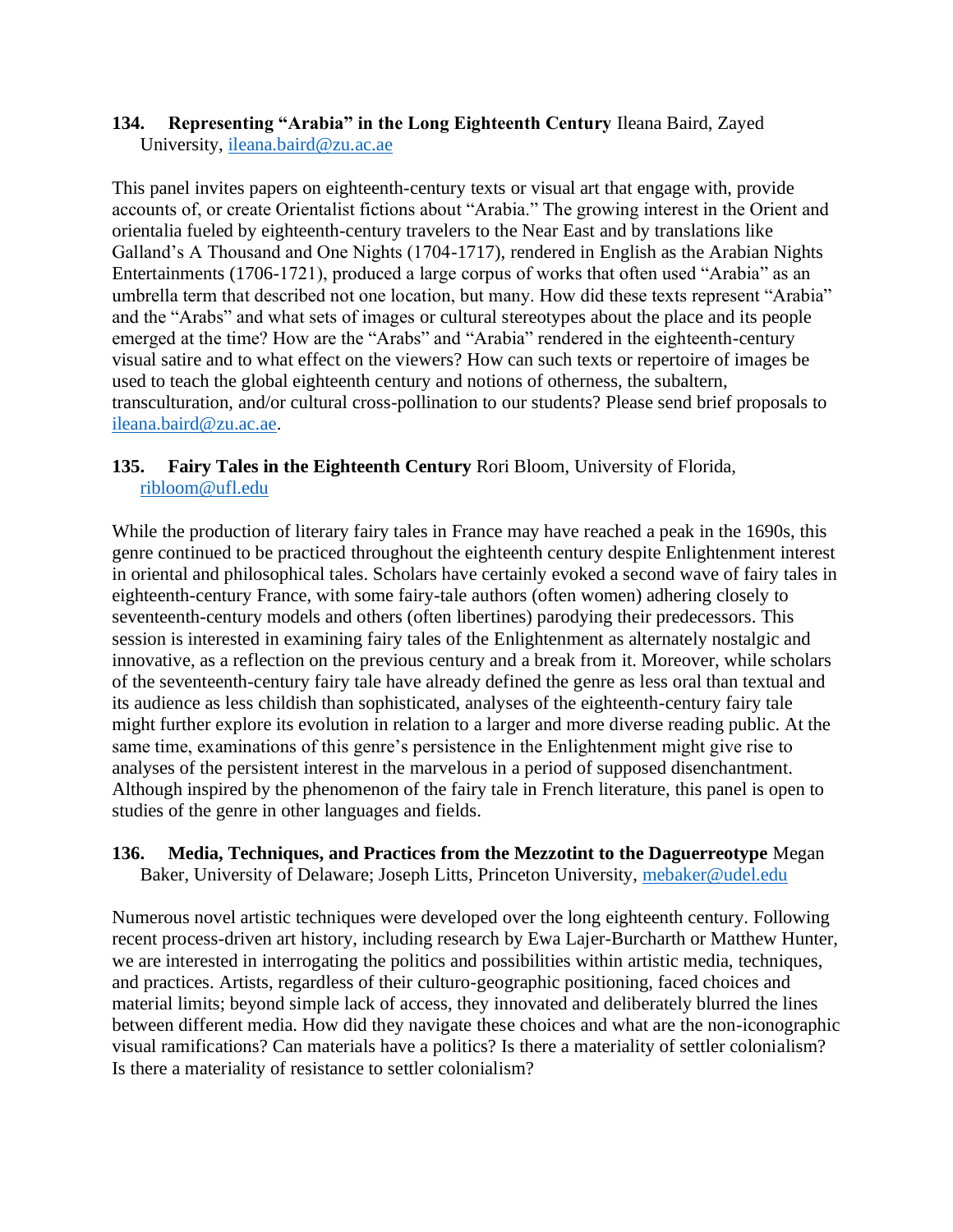We especially encourage submissions from scholars at all stages who are looking at materials beyond traditional oil painting or sculpture, particularly including: drawings, pastels, watercolors, reproductive prints, miniatures, photographic processes before the daguerreotype, period techniques for ageing and/or conserving works of art, wax, relationships between makeup and theatrical productions, decoupage, souvenirs, or silhouettes. We are interested in approaches that consider inter-media and inter-material approaches to the history of art, as well as processdriven research centering innovative artistic techniques and new materials in the eighteenth century.

## **137. Re-Activating the Repertoire: Restoration and Eighteenth-Century Drama on the Twenty-First Century Stage** Lisa A. Freeman, University of Illinois at Chicago, [lfreeman@uic.edu](mailto:lfreeman@uic.edu)

The Restoration and Eighteenth-Century dramatic repertoire offers both opportunities and challenges for the Twenty-First Century stage. While the opportunities to revive works that have not been seen for a long time are clear, challenges with respect to the ways in which the repertory is implicated in the consolidation of imperial ideologies and in the structuring and representation of racialized, gendered, classed identities are central concerns for the newly formed R/18 Collective, which seeks to foster the scholarship of performance by collaborating and supporting theatre makers. Papers are invited that engage the significance of this dual legacy of opportunities and challenges for imagining contemporary productions and bringing them to life on the stage. Questions that papers could address include: How might we conceive of Restoration and eighteenth-century plays as part of our living repertoire? In what sense are they vital for this moment? What is their performative potential in the present? How might we think about the work of engaging contemporary audiences and contemporary concerns? What types of issues and challenges might arise when we think about casting and staging practices?

## **138. Conversations across the Arts: Adaptations in the Long Eighteenth Century** Daniella Berman, New York University, [daniella.berman@nyu.edu;](mailto:daniella.berman@nyu.edu) Ashley Bender, Texas Woman's University, [abender@twu.edu](mailto:abender@twu.edu)

When we talk about the eighteenth-century and adaptation, we frequently talk about adaptations of eighteenth-century literature and art, often into film. Yet adaptation was a common practice during the eighteenth century as well. From Nahum Tate's 1681 adaptation of Shakespeare's *King Lear* to William Hogarth's 1731 representation of a scene from John Gay's *Beggar's Opera* (1728); from Henry Fuseli's images inspired by, and William Blake's illustrations for, *Dante's Divine Comedy* to the numerous adaptations of Samuel Richardson's *Pamela, or Virtue Rewarded* (1740), eighteenth-century artists, writers, and composers regularly adapted works of their contemporaries and predecessors into new genres (e.g., novel to opera) and across media (e.g., novel to oil painting), creating what Giuseppe Mazzotta has called a "conversation among the arts." Drawing on the distinctions Julie Sanders makes between adaptation and appropriation (Adaptation and Appropriation, 2006), we invite papers that explore these phenomenona across the long eighteenth century. We welcome papers on any kind of adaptation in the period, with a particular interest in adaptations across the arts. Please submit abstracts of approximately 300 words to Daniella Berman [\(daniella.berman@nyu.edu\)](mailto:daniella.berman@nyu.edu) and Ashley Bender [\(abender@twu.edu\)](mailto:abender@twu.edu).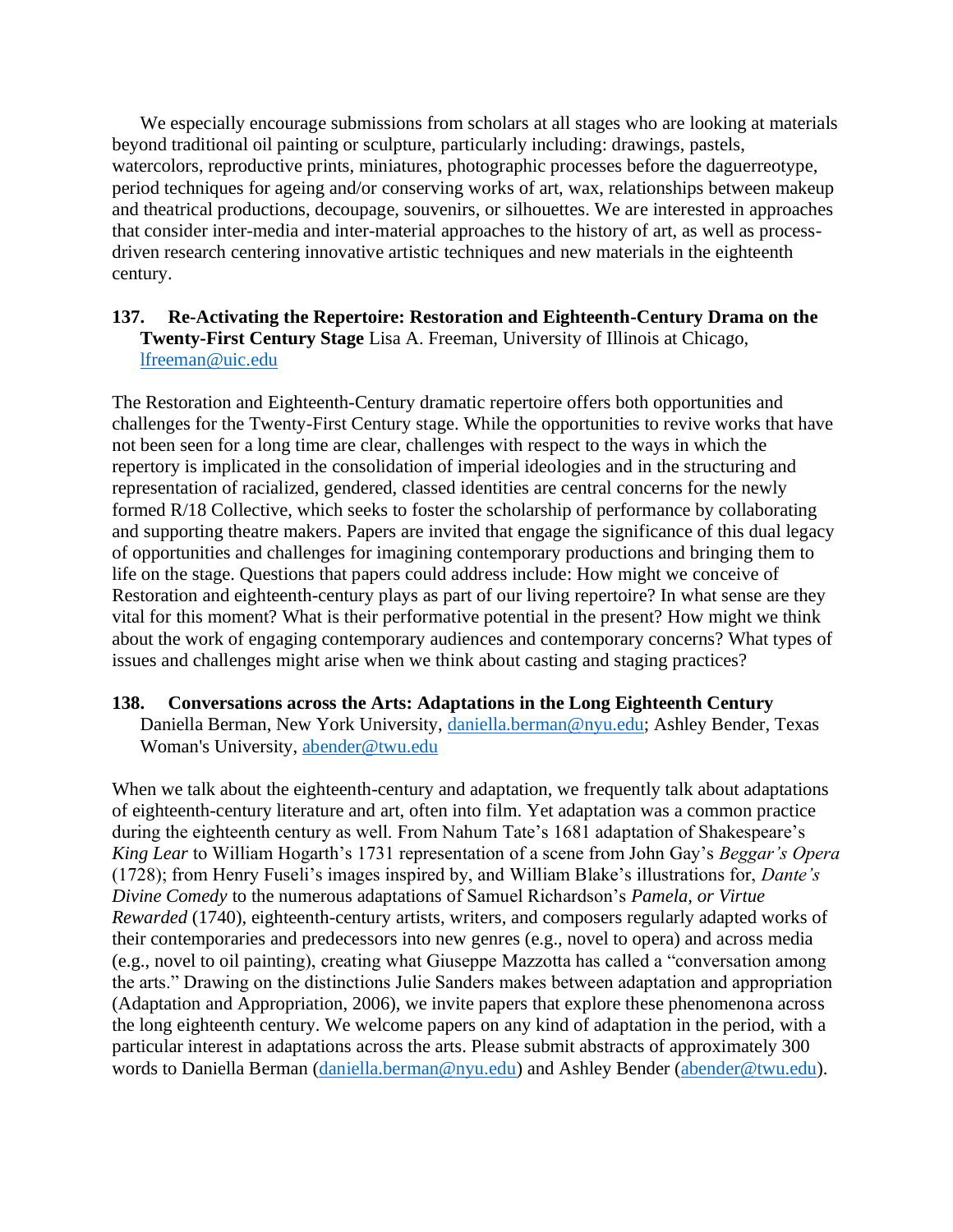#### **139. Sir Charles Grandison: The Poly Digital Edition (Workshop)** Emily Friedman, Auburn University, [ecfriedman@auburn.edu](mailto:ecfriedman@auburn.edu)

Scholars have long known about the influence & richness of Samuel Richardson's final novel *Sir Charles Grandison*. Gerard Barker's *Grandison's Heirs* traced its impact on the depictions of male heroes for a century thereafter, Adele Kudish has described the novel's epistemology of love, and Bonnie Latimer has considered it in light of the "Jew Bill" of 1753.

Even though the novel was a favorite of classroom staple *Jane Austen*, it has been difficult to incorporate Richardon's novel into the classroom. An abridgment seems both necessary and enormously challenging.

This workshop will gather together those interested in creating a collectively-annotated and tagged digital edition of *Grandison*. Tagging the novel can create an edition that allows for multiple abridgments for different use cases. It continues in the tradition of abridgments and "beauties" that were part of Richardson's own publication practice, as well as the larger world of 18th century reading practices.

This edition aims to be "poly" in its final form in order to honor the way the novel itself is "poly" in several senses: in its awareness of the wide spectrum of desire in the novel (including arguably a polycule at novel's end), and the polyvocal nature of the epistolary narrative.

#### **140. Dans le vif du combat : la Lettre à d'Alembert / In the Heat of the Fight: Rousseau's Letter to d'Alembert (Roundtable)** Rudy Le Menthéour, Bryn Mawr College, [rlementheo@brynmawr.edu](mailto:rlementheo@brynmawr.edu)

Vilipendée ou célébrée, *la Lettre à d'Alembert* n'a cessé de faire couler de l'encre depuis sa publication en 1758. Par sa virulence polémique, elle force la critique à envisager la pensée de Rousseau en situation, dans le vif du combat. Cette table ronde bilingue aura pour objectif de prendre cette dimension polémique au sérieux, c'est-à-dire de considérer la façon dont cette œuvre transforme le champ polémique dans lequel elle fait intrusion et d'envisager ses effets jusque sur la théorie théâtrale. Parmi les questions que nous pourrons nous poser : qui combat Rousseau ? Comment lui réplique-t-on ? Quels sont les enjeux politiques en France et à Genève ? Quels sont les effets à court et à long terme de cette lutte ? Quel débat à mi-mot s'engage entre Rousseau et Diderot ? Où réside la nouveauté de l'éloquence polémique déployée par la Lettre ? Comment éditer un tel palimpseste polémique ?

Either criticized or celebrated, Rousseau's *Letter to d'Alembert* has spurred strong reactions since its publication in 1758. By displaying such polemical power, this work forces scholars to consider Rousseau in the middle of his fights. This bilingual roundtable will fully acknowledge this polemical dimension by exploring the effects the Letter had not only on the long-standing debate between pro-theatre and theaterphobic writers, but also in other fields, including drama theory. Among possible topics: who is fighting Rousseau? How? What about the political implications both in France and in Geneva? What are the short- and long-term effects of this fight? What kind of debate emerges between Rousseau and Diderot? Can we define Rousseau's new polemical eloquence? How could a scholarly edition pay respect to the complexity of this polemical palimpsest?

**141. 18th century Portraiture in the Americas** Emily K. Thames, Florida State University, [ekt13@my.fsu.edu](mailto:ekt13@my.fsu.edu)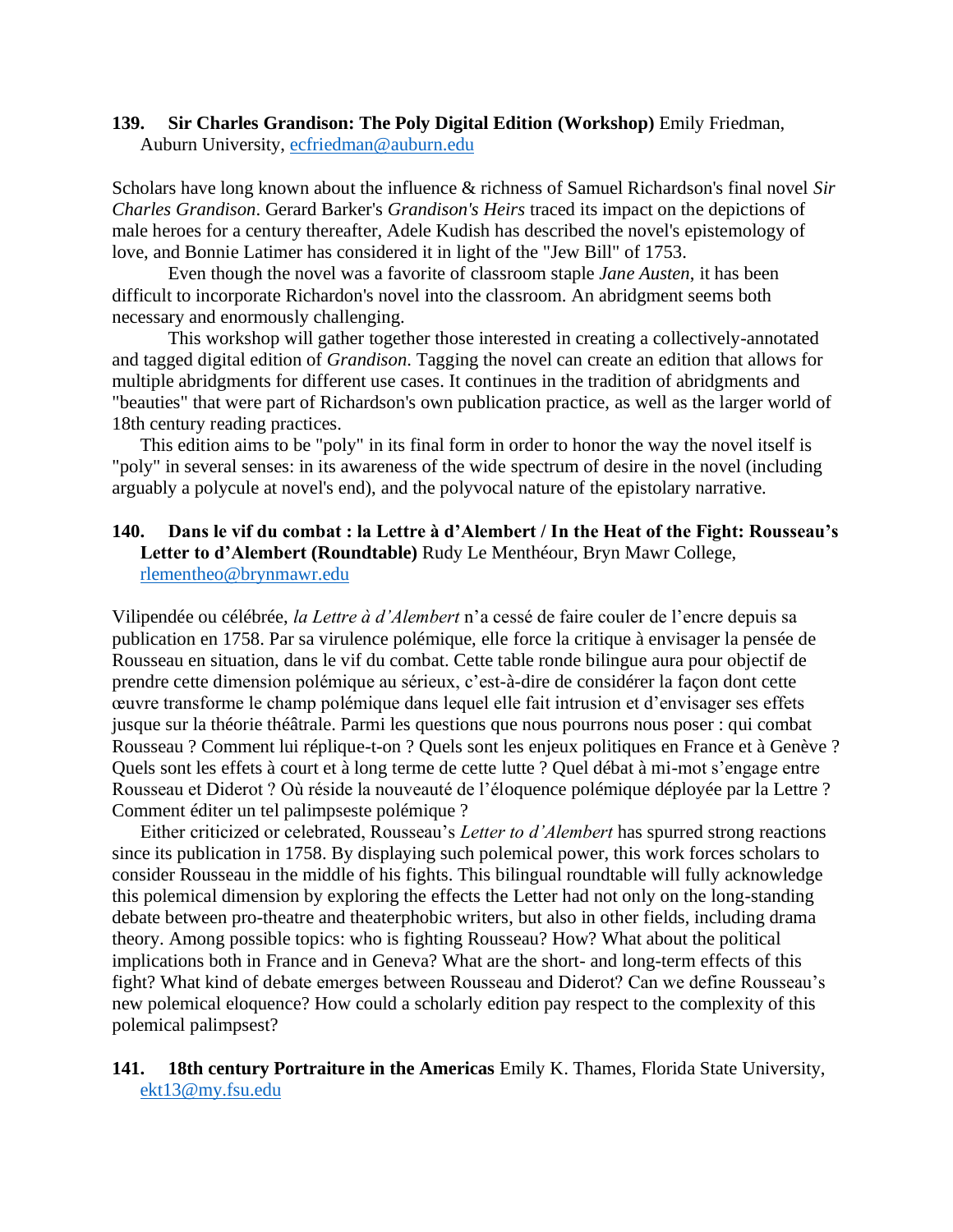This panel calls for papers that examine portraits created during the long eighteenth century from any geographic, political, or cultural context in the Americas (North America, Central America, South America, and the Caribbean), and it endeavors to generate scholarly discussion about the trends and themes that emerged in the practice of portraiture across the hemisphere during this time. The topic of portraiture has received much attention in recent decades in eighteenth-century art historical studies - how can we "rethink" portraiture, specifically in the Americas, to consider new methods of inquiry or interpretation? What unique meaning or use do such portraits possess within their local milieus? What roles do portraits play in the creation and/or reification of colonial or imperial narratives? With the expansion of colonial networks and the shifting of imperial boundaries throughout the century, what cross-cultural exchanges can be addressed through portraiture? This panel particularly encourages papers that consider portraits or portraiture traditions from understudied regions in the Americas or portrait artists from underrepresented communities.

## **142. Christopher Smart at 300** Fraser Easton, University of Waterloo, [easton@uwaterloo.ca](mailto:easton@uwaterloo.ca)

65 years ago, Northrop Frye put Smart at the centre of his age. 25 years ago, Karina Williamson and Marcus Walsh completed the Clarendon edition of his poetry. Now Smart himself is turning 300. How should this versatile, elusive, and nuanced author be understood? Is he a creature of his time, as Min Wild's and Clement Hawes's work suggests, or is he best understood as anticipatory, whether of romantic or even modernist poetry, as suggested by Denise Gigante (romanticism) and Williamson (20th-century poetry)? A work like *Jubilate Agno*, which scholars such as Geoffrey Hartman saw as exceptional, is now increasingly seen as normative within his corpus. And yet: can Smart ever be summarized or summed up? How can we reckon with this author of comic fables, madcap stage shows, pious Christian verse, hymns, translations of Pope (into Latin) and Horace (into English prose and verse), and some of the first literature for children? Grub street hack, visionary madman, political radical, pious hymnist--who is Christopher Smart? Misogynist, imperialist, Protestant bigot? Egalitarian, gender fluid, posthumanist? Was Browning right to rate him alone of his age with the "superhuman poet-pair" of Milton and Keats? Is Smart really the most representative or significant poet of the period of his ascendency (c. 1750 to 1770)? And just how important is Smart today? Should his influence on Ginsberg, Roethke, Sexton, and Cope, to name a few, be a part of that conversation? Proposals for papers addressing these or other questions about Smart's work are welcome.

## **143. Castrati: Science, Surgery, and Sexuality (Roundtable)** Clorinda Donato, California State University, Long Beach, [Clorinda.Donato@csulb.edu](mailto:Clorinda.Donato@csulb.edu)

The vocal mystique of the castrati, immortalized in the celebrity of Farinelli, has been the subject of important monographs by Martha Feldman, as well as novels, such as Helen Berry's *The Castrato and His Wife.* Throughout Europe, the talents of the castrati were praised to the same degree that the means of achieving their vocal excellence were decried. These decried means and their outcomes in terms of sexuality and gender identity constitute the topic of this roundtable, which seeks short presentations on the science and surgery of castration in the interest of shedding new light on this form of sexual surgery and its outcomes related to the castrato's sexuality, identity, and gender. The presentations may also engage the topic transnationally to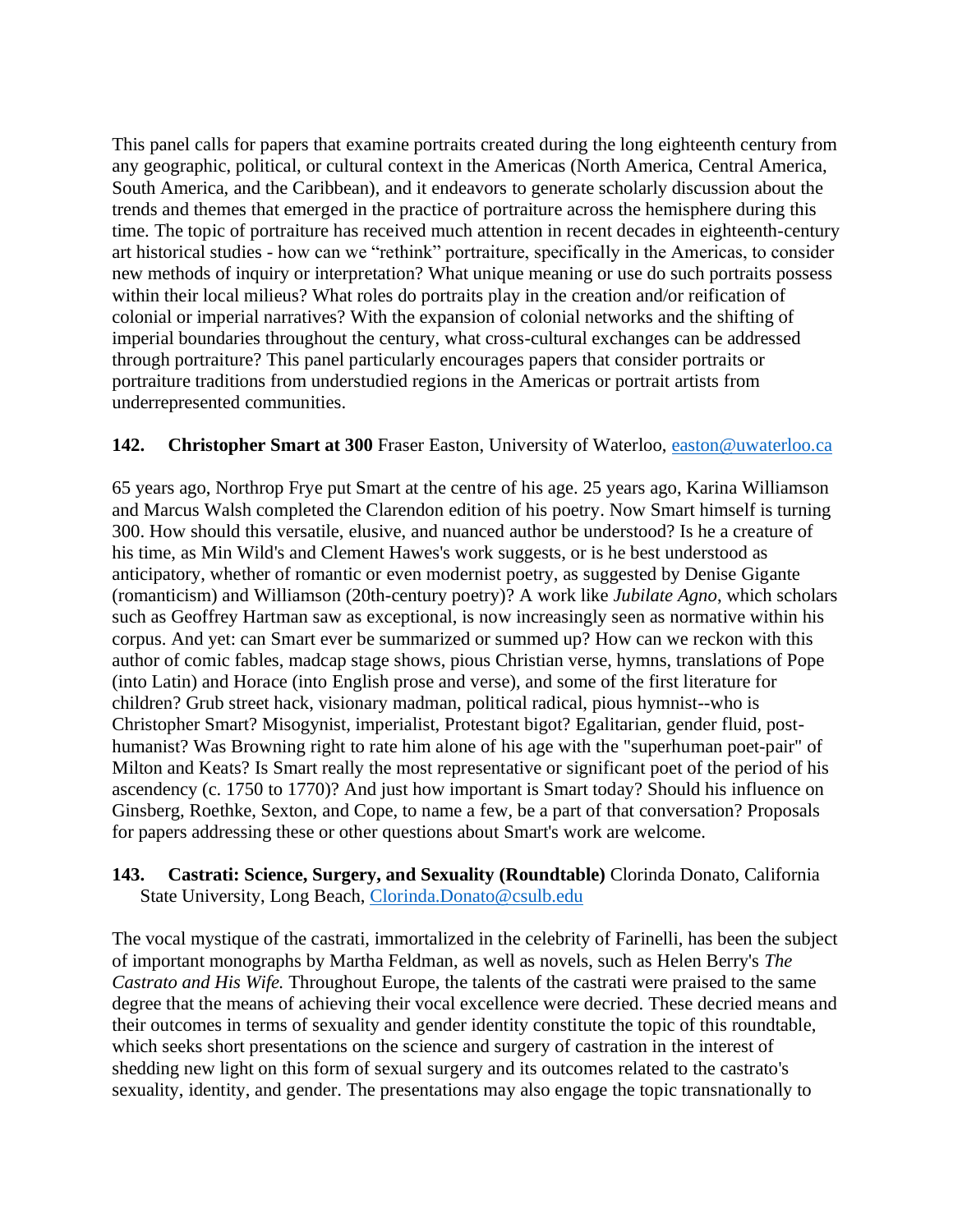discover whether the loci of surgery were always Italian, and whether young boys from outside of Italy were sent to Italy for surgery, including how those trips were arranged and negotiated. Treatises on the science and surgery of castration as well as existing translations and their reception might also be addressed in this session. Topics exploring how the science of sexuality in the twenty-first century informs our understanding of castrati in the eighteenth century are also sought for this roundtable.

**144. Representing Slavery in French Enlightenment and Revolutionary Cultures** Masano Yamashita, University of Colorado Boulder, [masano.yamashita@colorado.edu;](mailto:masano.yamashita@colorado.edu) Scott M. Sanders, Dartmouth College, [scott.m.sanders@dartmouth.edu](mailto:scott.m.sanders@dartmouth.edu)

This panel explores the visual and rhetorical tropes deployed in representations of enslavement in the French-speaking world. From Voltaire's *Candide* to Bernardin de Saint-Pierre's *Paul et Virginie*, many canonical French texts describe encounters with enslaved people in vivid tableaux. In addition to narrative depictions, colonial newspapers documented the marks of torture that transformed enslaved bodies into visual histories of brutality. While in novels, these encounters are often moralized as moments of pity and indignation, in historical documents, they objectify the enslaved as property.

We seek proposals that explore the tableaux representations of novelists, playwrights, travel writers, memoirists, artists, and illustrators, who faced the task of confronting French and/or colonial audiences to the shock of slavery. Of particular interest to our panel are papers that recover the voices and agency of the enslaved, analyze the circulation and translation of ideas regarding slavery from one medium to another, take up questions of gender and slavery, or assess the social taxonomies of slavery and servitude. This panel additionally aims to include various voices of French diasporas across the globe.

Titles and abstracts (250-300 words) should be emailed to both [masano.yamashita@colorado.edu](mailto:masano.yamashita@colorado.edu) and [scott.m.sanders@dartmouth.edu.](mailto:scott.m.sanders@dartmouth.edu)

## **145. Edward Said, the Eighteenth Century, and the World (Roundtable)** Ala Alryyes: Dept. of English, Queens College, CUNY, [alryyes@gmail.com](mailto:alryyes@gmail.com)

As we near the 20th anniversary of the death of the most globally influential engaged intellectual and cultural critic, thoughtful reflections are invited on the importance of the eighteenth century to Edward Said's literary and political writings (on Palestine and other subjects). Can the eighteenth century help to remap Said's diverse texts and cross-cultural interests, even as Said's work has fundamentally remapped the eighteenth century? Diverse and imaginative approaches encouraged, including thinking with the eighteenth century about Palestine/Israel.

## **146. Transatlantic Ties** Leah Thomas, Virginia State University, [lmthomas@vsu.edu](mailto:lmthomas@vsu.edu)

Much of print and literary culture of the long eighteenth century that was connected to or located in the Americas was not isolated in the Americas but was published and circulated across the Atlantic in Europe and elsewhere just as texts from other countries were transported across the Atlantic to the Americas. Thus, transatlantic networks existed among writers, readers, publishers, and even within texts themselves, hence the "transatlantic text." For example, a portion of Aphra Behn's *Oroonoko* takes place in Suriname, a place to which she may have traveled. Her *The*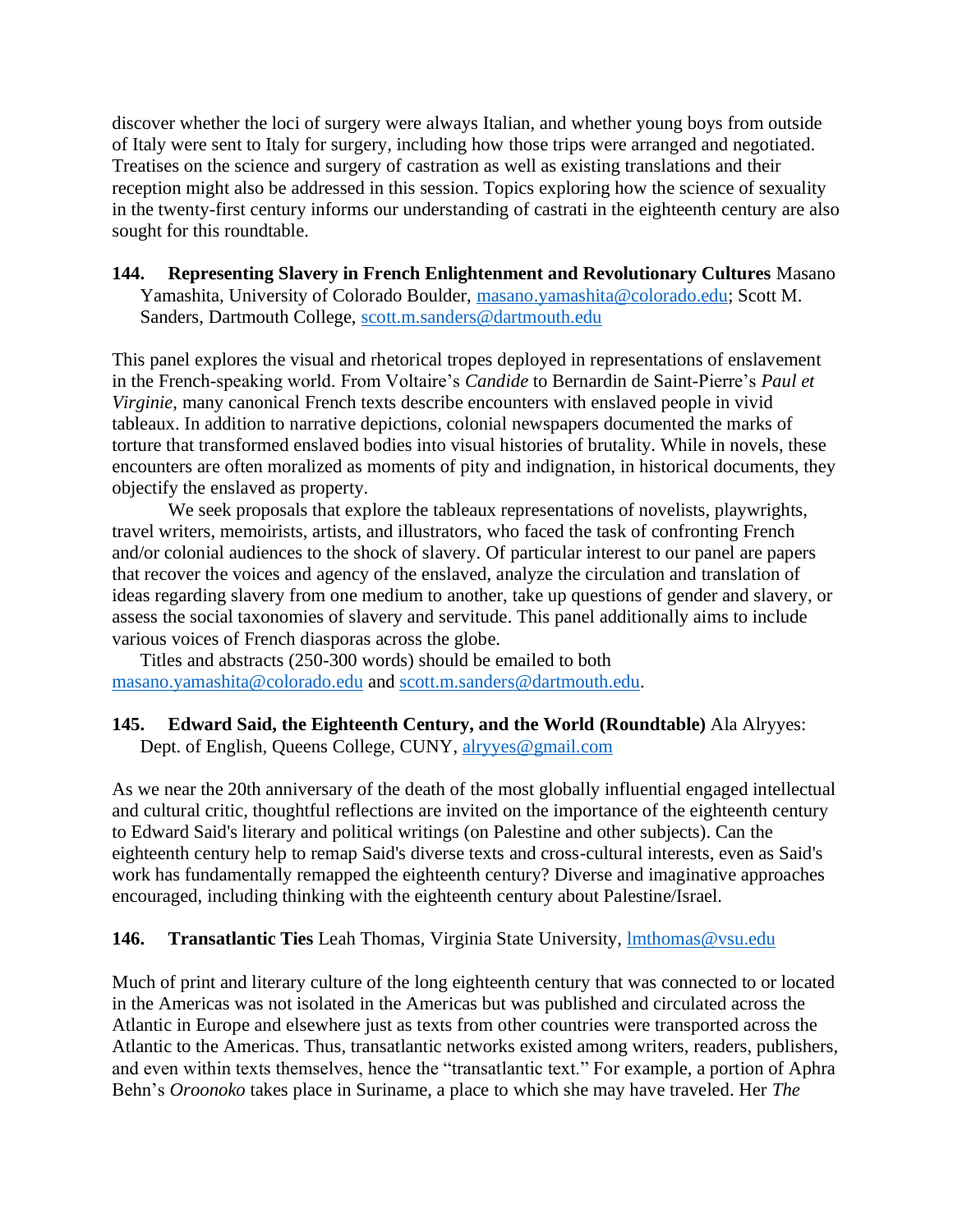*Widow Rante*r takes place in Virginia. Charlotte Lennox's *The Life of Harriot Stuart* and *Euphemia* are partially set in New York, where Lennox lived as an adolescent. Likewise, some of Daniel Defoe's novels are partially set in the Americas. Susanna Rowson, born in England and a British writer, became an American writer. Phillis Wheatley, John Marrant, Olaudah Equiano, Paul Cuffe, and other African Americans published their work in England. Samson Occum traveled to England and Scotland. This panel explores transatlantic ties that created transatlantic texts and these ties within transatlantic texts. Proposals that discuss transatlantic texts, travel, and/or networks of African Americans (Paul Gilroy's *The Black Atlantic*, 1993), Native Americans (Jace Weaver's *The Red Atlantic*, 2014), and/or women—including characters in transatlantic texts—are especially of interest.

## **147. The Unproductive** Amit Yahav, University of Minnesota, Twin Cities, [ayahav@umn.edu](mailto:ayahav@umn.edu)

This panel seeks papers that draw on eighteenth-century examples to consider the capacity of the arts not so much to please as they teach, but to afford breaks from an overbearing regime of productivity and growth. While the eighteenth century has been implicated in instrumentality of all sorts, it also promoted idlers, ramblers, airy fictions -- emblems of inefficiency and uselessness. How might we conceive of ephemerality, vacuity, or inaction as in and of themselves worthy conditions? How might we make the case for the value of reading materials, musical pieces, or decorative arts that leave little enduring marks on mind or heart? And how might instances of eighteenth-century embracing of futility help us craft defenses of current humanistic studies, defenses that do not rely on the humanities' serviceability to a social machinery which privileges productivity, efficiency, utility, and growth? Proposals examining arts and literatures of all languages, media, and genres are welcome. Please send abstracts (300 words) to [ayahav@umn.edu.](mailto:ayahav@umn.edu)

#### **148. Restoration and 18th-Century Drama Now (Roundtable)** Kristina Straub (Carnegie Mellon University), David Taylor (University of Oxford), [david.taylor@ell.ox.ac.uk](mailto:david.taylor@ell.ox.ac.uk)

Recent years have seen a number of notable productions of Restoration and eighteenth-century plays, including Vanbrugh's *The Provok'd Wife* (2019), Otway's *Venice Preserv'd* (2019), and Behn's *The Rover* (2016) and Mary Pix's *The Beau Defeated* (2018) at the Royal Shakespeare Company; Congreve's *The Way of the World* (2018) at the Donmar Warehouse; and Sheridan's *The School for Scandal* (2017) and Lessing's *Nathan the Wise* (2019) at Ontario's Stratford Festival. This roundtable will consider what we can learn from such productions and the place of long-eighteenth-century drama on the 21st century stage. It will bring together academics and theatre makers to explore the questions around race-conscious casting, staging the history of sexuality, and the mediation of empire that are at stake in reviving the Restoration and eighteenth-century repertoire today. We invite both scholars and practitioners to consider how to intervene in that history with productions of problematic plays like *Oroonoko*, politically significant plays like *Cato*, or popular plays like *The Rover*, all of which present hard problems around race, empire, gender, and sexuality for any contemporary performance. Short interventions around the praxis of staging the repertoire are welcome as a prelude to conversation about 21st-century theatrical productions and the expository work they might do.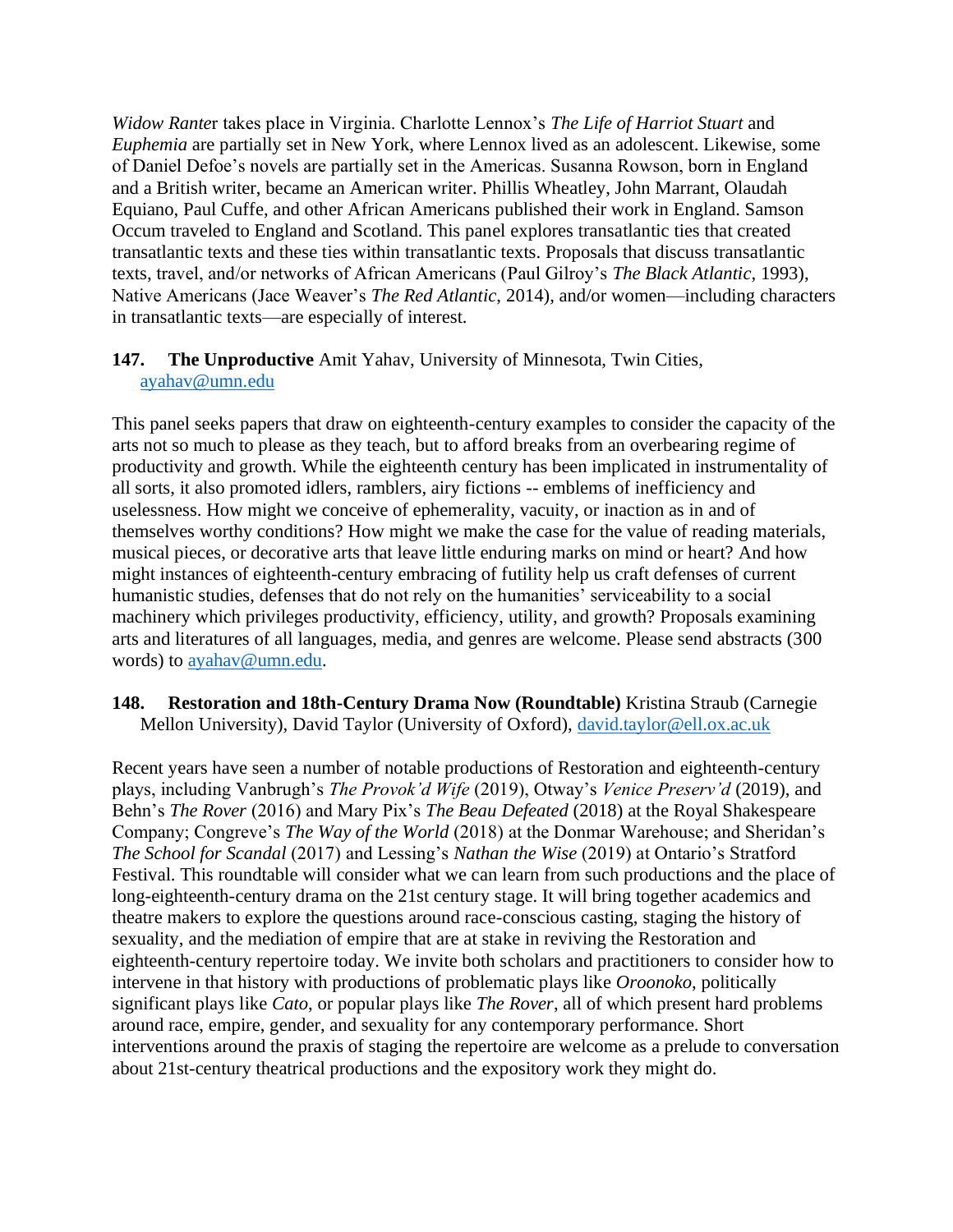## **149. Colonial Enlightenments or Enlightened Colonialisms** Elena Deanda, [edeanda2@washcoll.edu](mailto:edeanda2@washcoll.edu)

The relationship between the Enlightenment and colonialism has been the subject of debate among generations of academics who have argued, on one side, the anti-colonial stance of many 18th century writers and on the other, those who denounced what Michèle Duchet has called the "humanity of conquest" or a predatory capitalism launched in the same period. This table invites scholars who would like to discuss each, both, or the liminal space between these positions. We invite people who work in different regions, the Americas (especially the Portuguese and the Circum-Caribbean worlds), Africa, Asia, and of course, the hegemon, Europe. We would like to interrogate both the ideological breakthroughs of the Enlightenment in terms of citizenry, liberalism, science, and emancipation, and the shaping of our modern notions of race, sexuality, deviancy, and progress.

#### **150. Toward an Ecocritical Book History: Material Texts, Environmental Impacts, Local Communities (Roundtable)** Lisa Maruca, Wayne State University, [lisa.maruca@wayne.edu](mailto:lisa.maruca@wayne.edu)

We know that the rise of print and related media shaped the construction of knowledge, birthed new genres, helped spread social movements and sparked revolutions—but the making, distributing, selling, and privileging of material forms of communication also made an environmental impact. While ecocritical perspectives have helped us understand eighteenthcentury literature, it has been less influential on scholarship on our period's textual technologies. Today, for example, we are aware of the ways that mining materials for iPhones or supporting massive server farms harms the world's most vulnerable communities. But what were the environmental and community effects of the eighteenth-century media explosion, especially on the poor and racialized groups? Given that our period covers the development of the industrial revolution and the rise of an increasingly paper-based capitalism, the eighteenth century can offer particular insights into consumption, waste, and other toxic consequences of print culture and its associated media. This panel thus welcomes short presentations on the environmental cost of the making of books, educational materials, ephemera, engravings, newspapers and other print products and the distributing of these around the globe; thoughts on how the understandings of land and nature particular to print discounted the knowledge and communications forms of indigenous communities, transported Africans, and other groups marginalized by European imperialism; and the sharing of new interdisciplinary methods that shed light on how eighteenthcentury material texts and technologies are implicated our own environmental predicament.

#### **151. Objects and the making of Enlightenment selves** Joelle Del Rose (College for Creative Studies) Detroit, Michigan; and Mary Peace (Sheffield Hallam University, UK), [m.v.peace@shu.ac.uk](mailto:m.v.peace@shu.ac.uk)

This panel will ask how the acquisition and accumulation of material objects in the eighteenth century brokered modern ideas of the self and new cultural forms. Novel commodities flooded the mental and physical worlds of eighteenth-century men and women, changing their perception of self and others. Now in the twenty-first century as we are forced to confront limits of the material world and the sustainability of material acquisition, it's timely to return to the origins of this material accumulation. The panel solicits papers which to ask how the arrival and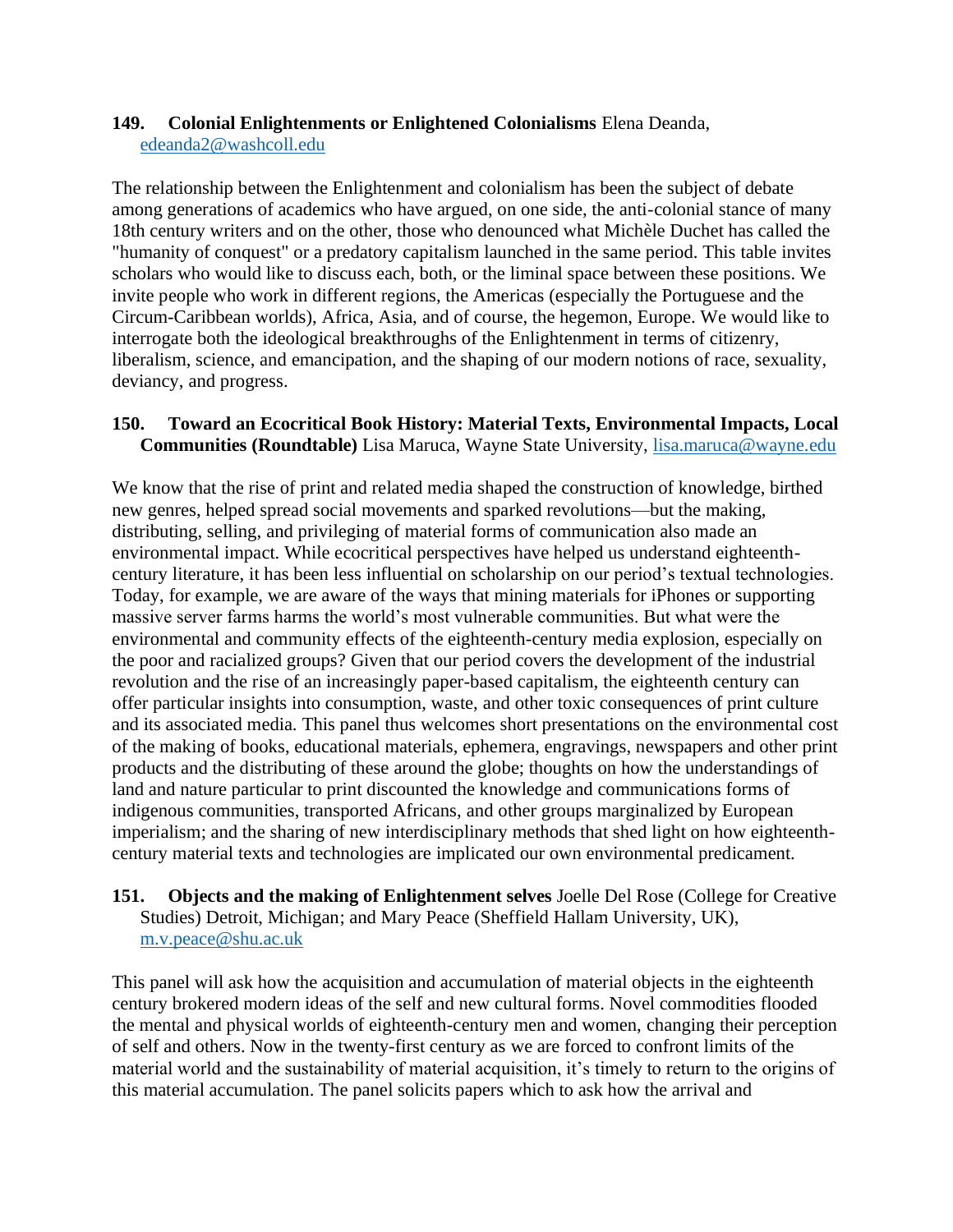manufacture of new commodities – furniture, sugar, coffee, tea, fabrics, and architectural spaces, etc. choreographed ideas of the self and new cultural forms such as the conversation piece and the novel. The panel is interested also in soliciting papers which consider how the symbolic meanings of these material objects are forged and contested in contemporary representation. We solicit papers of 15 minutes duration to be circulated in advance to facilitate an extended discussion period.

## **152. Forging Forgeries: Material Imitations in Eighteenth-century Visual Culture** J.

Cabelle Ahn, Harvard University, [cabelle.ahn@gmail.com](mailto:cabelle.ahn@gmail.com)

This panel invites papers that examine visual technologies of material mimesis. There has been recent scholarly attention on "fakes" or imitation materials in early modern Europe such as Pamela Smith's Making and Knowing Project's recreation of a recipe for imitation coral, as well as studies on the roles of artists, collectors, and amateurs and how their intentional forgeries advanced the development of connoisseurship. The eighteenth century continued the Renaissance interest in material substitutions sometimes in order to meet market demands and to cut production costs—this in turn gave rise to original materials or methods of production. The panel hopes to unearth understudied examples of imitation and how these technologies contributed to the evolving discourse on connoisseurship, metamorphosis, and artisanal intelligence in this period. Examples include James Tassie's glass paste that imitated antique cameos, Piet Sauvage's paintings that imitated marble bas-reliefs (which he frequently exhibited in the Salon), manuals on how to forge gemstones by coloring glass and crystals, the vogue for "japanning" which imitated east Asian lacquer work, wooden furniture and architectural interiors painted to resemble porcelain or marble, as well as various printmaking technologies that not only reproduced different drawing media but also modes of printmaking. Submissions may thus consider specific case studies of artworks, manuals, objects, or sites, and the panel invites papers on all geographies across the long eighteenth-century, particularly submissions outside of the Eurocentric context.

**153. Reproduction and Futurity** Chelsea Phillips, Villanova University; and Jane Wessel, United States Naval Academy, [wessel@usna.edu](mailto:wessel@usna.edu)

What is our investment in the world that comes after us, and what is the world we wish to create? What sort of futures did inhabitants of the eighteenth century imagine? This panel seeks papers that engage with the idea of futurity, particularly how eighteenth century writers, artists, scientists, and others turned to reproduction as a way of investing in the future.

That reproduction might be biological. A work like the Earl of Chesterfield's *Letters to His Son on the Art of Becoming a Man of the World and a Gentlema*n -- or, more generally, conduct manuals of the period -- suggest a strong investment in shaping the sociability and manners of the next generation. Yet the idea of reproduction as a way of shaping the future goes far beyond parents and children. Reproduction can also describe non-biological modes of creating a legacy, furthering knowledge, or replicating ourselves. Papers might consider the reproduction and alteration of plant species; reproducing results as a component of the scientific method; piracy and mimicry as modes of reproduction in print and performance; memory as a form of internal reproduction; transmedia reproductions of art or literary works; etc.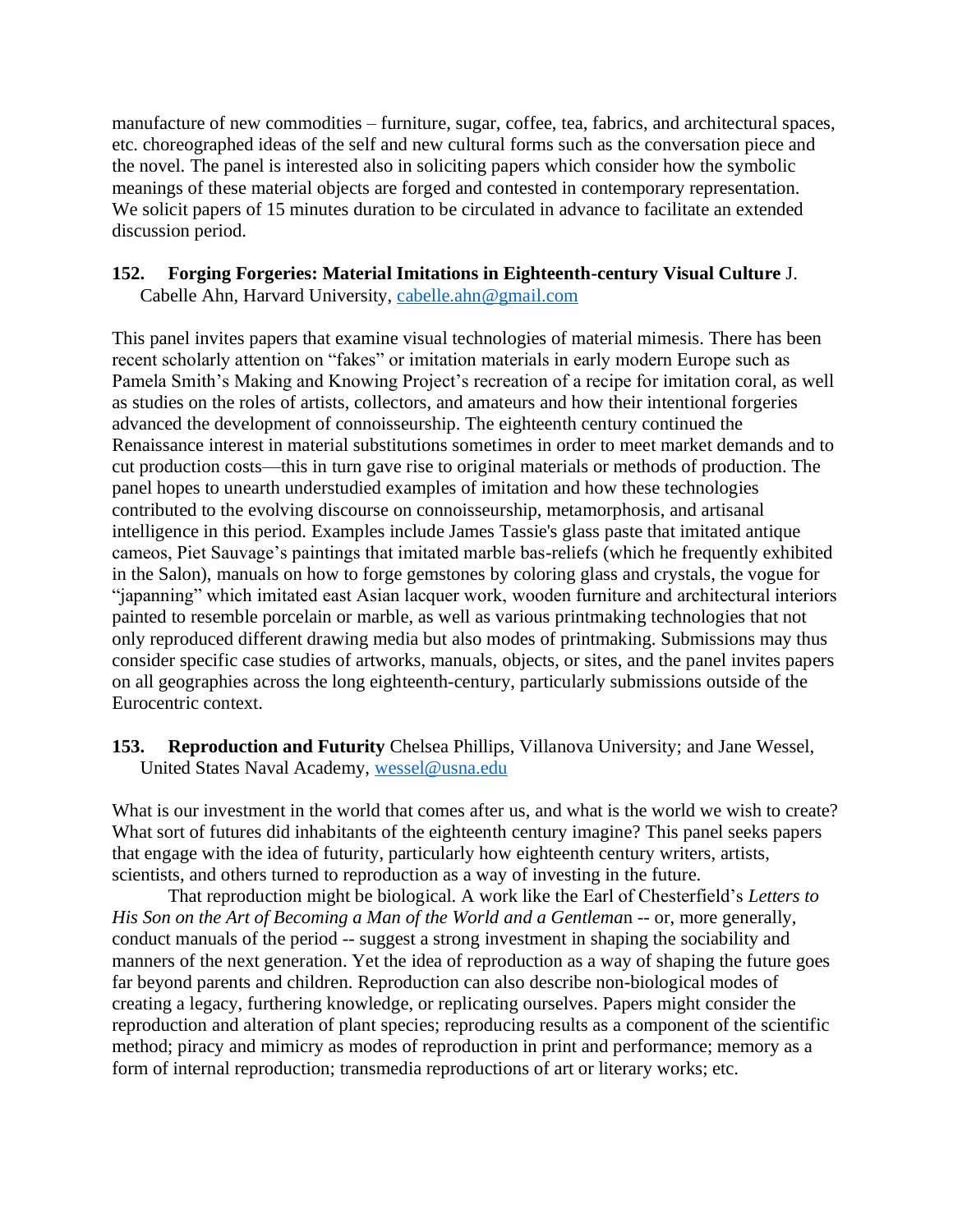To reproduce is to bring into existence again, to further the presence of an original (in some form) into a future time. Does the "again" suggest a continuous flow or a serial bubbling up? In linking "reproduction" and "futurity," we ask how conceptions of the future were tied to the eighteenth century's understanding of itself.

**154. Imagining Knowledge: The Epistemic Imagination** Nicole Horejsi, Associate Professor, Department of English, California State University, Los Angeles, [nhorejs@calstatela.edu](mailto:nhorejs@calstatela.edu)

In light of growing philosophical interest in epistemic uses of imagination, this panel invites papers theorizing the role of the imaginative faculty as a powerful tool for epistemological inquiry. It is particularly interested in "alternative epistemologies" and welcomes papers from all disciplines. The central question of this panel is: By historicizing the potential epistemological value of the imagination, what do we gain in considering the imaginative faculty as a source of potential knowledge (factual, modal, conditional, recognitional, introspective, etc.) in the Restoration and eighteenth century, a period of significant cultural change, including changing attitudes toward the imagination itself?

In facilitating knowledge about the self, society, and the world, imagination plays a central role in human cognition. It both enables the mind to conjure an idea in the "mind's eye" and also, at the metacognitive level, encourages reflective and affective processes that have the potential to deepen and complicate self and social understandings. Questions of interest might therefore include: How might epistemologies driven by imaginative agency and/or experience complicate understandings of perception, processes of interpretation, and knowledge production in the period? How do discourses of rationalism and empiricism shape ideas about the power of the imagination and its role in learning and understanding? In what ways does the imaginative faculty become an important epistemological tool in the context of major social and political developments? As the eighteenth century becomes increasingly global, what is the role of the imaginative faculty in bridging potentially competing (i.e., Western and non-Western) epistemologies?

#### 155. Publishing Women in the long 18<sup>th</sup>-Century Jan Blaschak, Wayne State University and Adrian College, [eb7549@wayne.edu](mailto:eb7549@wayne.edu)

In the past few years, we have begun to pay more attention to the many ways in which women authors, have "networked" in the past, and the varied forms that took. Friendship networks and broader social networks and societies, (such as the Bluestockings), have been analyzed more often and more deeply than in the past, both for their impact on the work and careers of individual authors, as well as for how the networks themselves interconnected to spread ideas and offer avenues of agency to women authors in areas we may not have previously acknowledged, (or been aware of). New network analysis tools are helpful in these efforts.

However, the impact of publishing networks has been given somewhat short shrift. This panel seeks to correct this, by inviting papers which discuss how women authors in the long 18th century interacted with the publishing networks around them. How did they connect with their publishers, (and other authors through these publishing connections)? How did they influence and were influenced by their publishers (directly or indirectly), and how did that, in turn,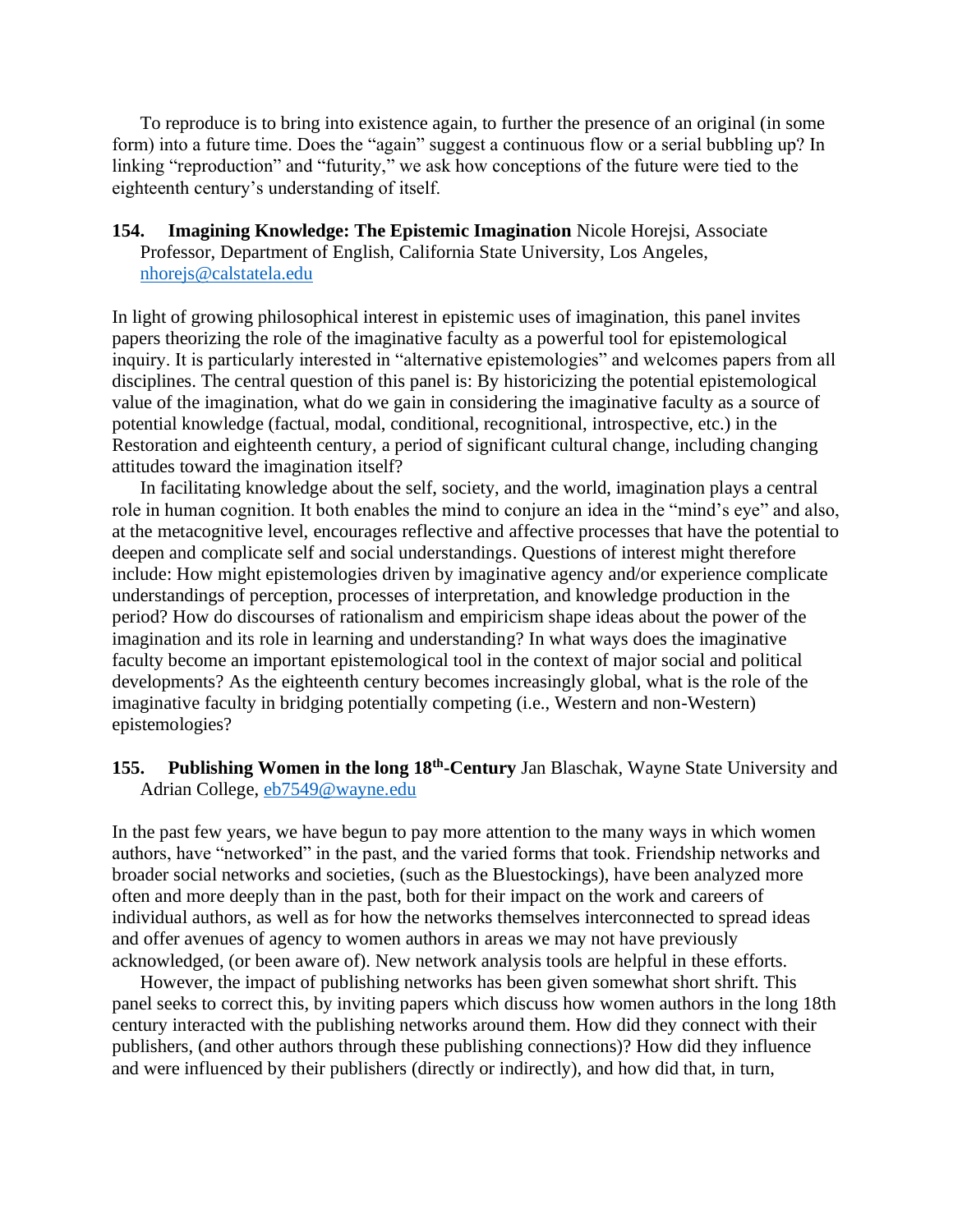influence the publishing and authorial networks these women were involved in? How did their own publishing efforts, (in print or in manuscript prior to print), influence the publishing world?

**156. Unruly Nature, Rambunctious Women (Roundtable)** Elizabeth Giardina, University of California, Davis, [egiardina@ucdavis.edu](mailto:egiardina@ucdavis.edu)

As we experience the consequences of anthropogenic climate change in increasingly frequent and violent ways—including the 2018 Camp Fire or the 2020 Midwest derecho storm—we must also increasingly recognize nature as unpredictable and uncontrollable. As Carolyn Merchant writes in *Autonomous Nature: Problems of Prediction and Control from Ancient Times to the Scientific Revolution* (2016), the history of natural philosophy is undergirded by two conflicting and gendered conceptions of nature—"the eternally existing, uncreated creator, or male God of Christianity and the female, sometimes unpredictable and vindictive Earth Mother." Though natural philosophy sought to yoke an unruly, feminized nature under a masculine, predictable order, nature has remained ever "rambunctious." Works including Finch's "Upon the Hurricane" (1703), John Dalton's poetry (1770), Wheatley's "To a Lady on Her Remarkable Preservation" (1773), and Wollstonecraft's *Letters Written in Sweden, Norway, and Denmark* (1796) adopt and revise this intellectual history to differing ends: they depict nature as subservient to God's "righteous Will," as a feminine and threatening "womb of night," as mercifully saving a woman's life from its own destruction, and as an influence on women's sympathetic education. This roundtable asks how literature and art of the eighteenth century negotiates the relationships among femininity, nature, and chaos as well as how these negotiations might influence or illuminate twenty-first-century responses to climate change, including geoengineering, legislation, and political protest. We welcome short papers (no more than ten minutes) from scholars from diverse and interdisciplinary backgrounds. Please send 250-word abstracts to Elizabeth Giardina [\(egiardina@ucdavis.edu\)](mailto:egiardina@ucdavis.edu).

**157. Deconstructing, Dismantling, Decolonizing: Current Scholarship on the Arts of the Colonial Americas (Roundtable)** Caroline Culp, Stanford University; Philippe Halbert, Yale University, [philippe.halbert@yale.edu](mailto:philippe.halbert@yale.edu)

We invite proposals for a roundtable discussion on current and future directions in scholarly approaches to the arts of the colonial Americas, including North, Central, and South America and the Caribbean. What trends have emerged in recent years that prompt new ways of interpreting hemispheric circulations of art, ideas, and materials? How have methodological and theoretical innovations shaped more inclusive perspectives on "American" art and identity? In the wake of ongoing calls for decolonization, what role can art historians working in this area play in nuancing larger historical narratives? Short talks offering insight into postcolonial, queer, and gender- and race-related topics are especially welcome as we come together to consider the state of the field.

## **158. Embodied Rhetorics in the long Eighteenth Century (Roundtable)** Miriam Wallace, New College of Florida, [mwallace@ncf.edu](mailto:mwallace@ncf.edu)

Where and why do we find examples of "embodied rhetoric" in the eighteenth century? We might think of Defoe's description of Friday's gesture placing his head beneath Robinson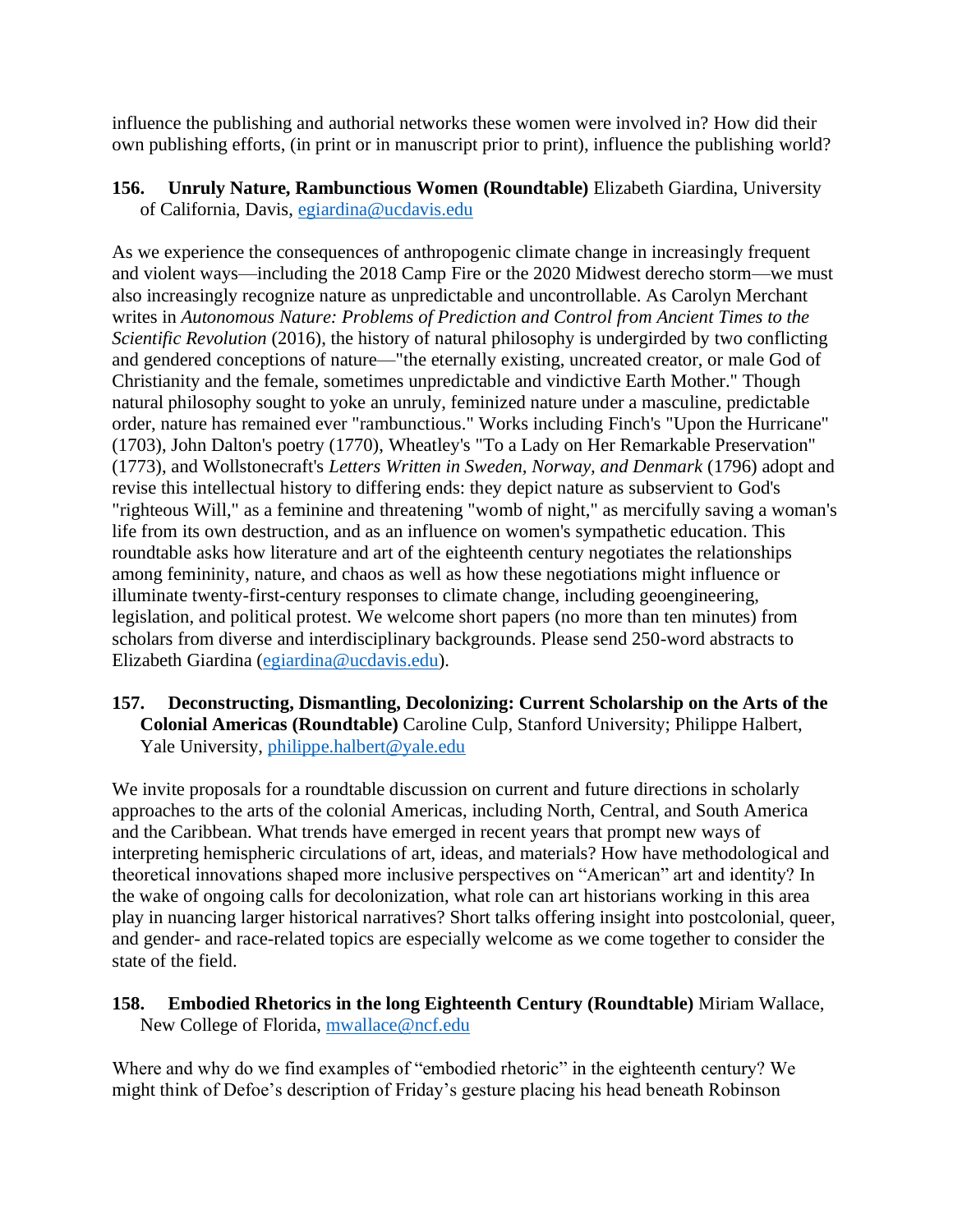Crusoe's foot signifying voluntary servitude and its relation to the supplicating figure of "Am I not a Man and a Brother" emblem, memoralized by Wedgewood. Or we might consider Trim's gesture with his hat in *Tristram Shandy* describing how we pass from life to death, and onwards to Gilbert Austin's *Chironomia* as a handbook for speaking gesture (building upon Bulwer's Chirologia) as figures for something like "embodied rhetoric" or an emphasis on gesture and persuasive or signifying postures. How do we think about literary descriptions, elocutionary training, satirical prints, theatrical portraits, or historical paintings as exemplifying and figuring rhetorical delivery and effective speaking? How was 'rhetoric' in the sense of performed speech or persuasive writing divorced from or dependent upon embodiment? Which bodies were 'speaking bodies' and under what conditions? Presentations that engage literary works, visual images, or ekphrastic moments are invited to help us think about the relation of embodiment to persuasion and effective representation.

#### **159. Clothing and Empire – Dress and Power in the Long 18th Century** Kristin O'Rourke, Dartmouth College, [kristin.orourke@dartmouth.edu](mailto:kristin.orourke@dartmouth.edu)

This session hopes to explore the knotty connections between fashion and power in the long eighteenth century, particularly in relationship to the military, financial and racial politics of empire. Over the past several years, art history, fashion studies, and material history have made clear the importance of examining the details of dress, accessories, cosmetics, furnishings, and behaviors in visual imagery in order to understand social status and power relations over time and across geographical and national boundaries. From Napoleonic history paintings to elite portraiture to graphic satire throughout Europe and in relation with European colonization, we can read dress as a curated self-representational device as well as an unconscious sign of power or powerlessness. This panel would welcome individual case studies as well as broader theoretical or historical discussions surrounding both the stuff of dress and its political effect.

#### **160. Disaster, Survival and Worldmaking in the Long Eighteenth Century** Konstantinos (Kos) Pozoukidis, University of Maryland College Park, [kpozouki@umd.edu](mailto:kpozouki@umd.edu)

In the aftermath of Covid-19, the Long Eighteenth Century reminds us that disaster, in its various forms, constitutes an indispensable element of the political, social and historical discursive practices of modernity. From Daniel Defoe's *Robinson Crusoe*, where the protagonist survives in a seemingly deserted island that resembles those post-apocalyptic narratives that follow in its wake, to Defoe's *A Journal of the Plague Year*, the Long Eighteenth Century produces a considerable amount of disaster narratives. These include poems from the Lyrical Ballads, where several of the protagonists, like the female vagrant, or Michael, suffer from social and historical disasters that relate to the advent of the market economy. To these we need add those nonfiction narratives that relate to the slave trade in the Black Atlantic, including the slave narrative of Olaudah Equiano, and the *Thoughts and Sentiments of Quobna Ottobah Cugoano* that elaborate on the disaster of slavery, the struggle for survival and the attempt towards establishing a world beyond the imperatives of racial capitalism. This session invites contributions that focus on forms of disaster and survival in the Long Eighteenth Century that relate to history, social change, slavery and the transatlantic trade. How does disaster and/or survival inform our understanding of labor and temporality? How does it relate to (non)productivity and (non)reproductivity, materially and ideologically? Are there forms of female, queer and/or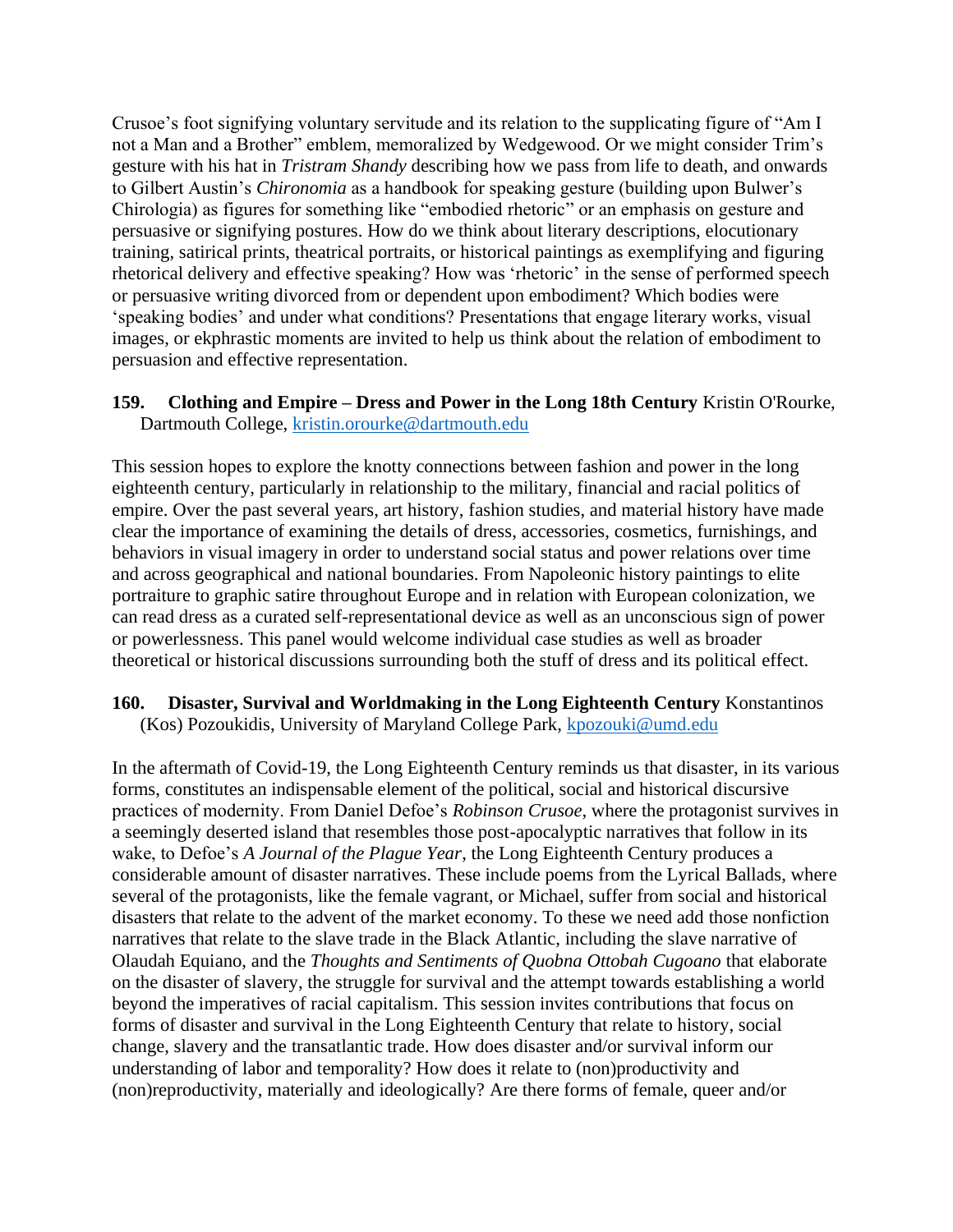passive resistance that complicate our understanding of survival and worldmaking? How does disaster and/or survival affect the texts they inhabit formally and narratively? What is the relation that survival forms with Blackness or disability during that period?

**161. Digital Approaches to intertextuality in 18th century France (Roundtable)** Clovis Gladstone, ARTFL Project, University of Chicago, [clovisgladstone@uchicago.edu](mailto:clovisgladstone@uchicago.edu)

The Intertextual Hub (intertextual-hub.uchicago.edu) is an experimental digital reading environment which was built around an extraordinarily broad set of text collections with specific focus on the 10 years of the French Revolution and more generally on 18th-century French resources. This platform was built to address a long standing issue in the Digital Humanities space: the integration of distant and close reading in a functional, intuitive, and flexible environment. By situating specific documents in their broader context of intertextual relations, whether in the form of direct or indirect borrowings, shared topics with other texts or parts of texts, or other kinds of lexical similarity, the Intertextual Hub aims to help scholars understand how different types of discourses evolved throughout the Enlightenment and the Revolutionary period, all within the larger cultural context of 18th-century intellectual traditions. Participants to this roundtable will discuss how they have used the various components of this platform for their research, the new avenues of research it opens, and more broadly how the question of intertextuality is central to our understanding of 18th-century intellectual history.

**162. Is there (or should there be) an eighteenth-century "realism"?** Helen F. Thompson, Northwestern, [hthompson@northwestern.edu;](mailto:hthompson@northwestern.edu) Ruth Mack [ruthmack425@gmail.com](mailto:ruthmack425@gmail.com)

We hope to center a discussion of eighteenth-century "realism" around two sets of questions. First, how do we work with structuralist and Marxist theories of realism that often take nineteenth-century novels as exemplary of this descriptive mode? Is there a distinction to be made between the "appearance of reality" (Walter Scott's words for Defoe) in long eighteenthcentury texts and its later manifestations? How does emergent long eighteenth-century verisimilitude or vraisemblance relate to, or how might it disturb, critical analyses of realism whose default reference is the nineteenth-century novel? Second, we are interested in the future of the term "realism" for eighteenth-century studies. What should happen now to emergent eighteenth-century realism's supposedly stable basis in the objective premises of scientific empiricism asserted by Ian Watt? Can recent archival, historical, and speculative recoveries of the history of slavery address or redress its normative repression in the realist novel? Should interrogations of the "real" from science studies and Black studies lead us to redefine the term, or to jettison it entirely?

#### 163. **Eighteenth-Century Port Cities** Karen Stolley (Emory University) **kstolle@emory.edu**; Valentina Tikoff (DePaul University) [VTIKOFF@depaul.edu](mailto:VTIKOFF@depaul.edu)

Sites of both cosmopolitan gatherings and the tragic trafficking of human life, port cities in the eighteenth century were critical nodes in networks of commerce, culture and politics, places where local concerns were inevitably entangled with global ones. As a unique sort of border zone, they were places where people, products and knowledge converged, and where maritime and terrestrial cultures overlapped, or clashed. Tied to the 2022 ASECS conference location in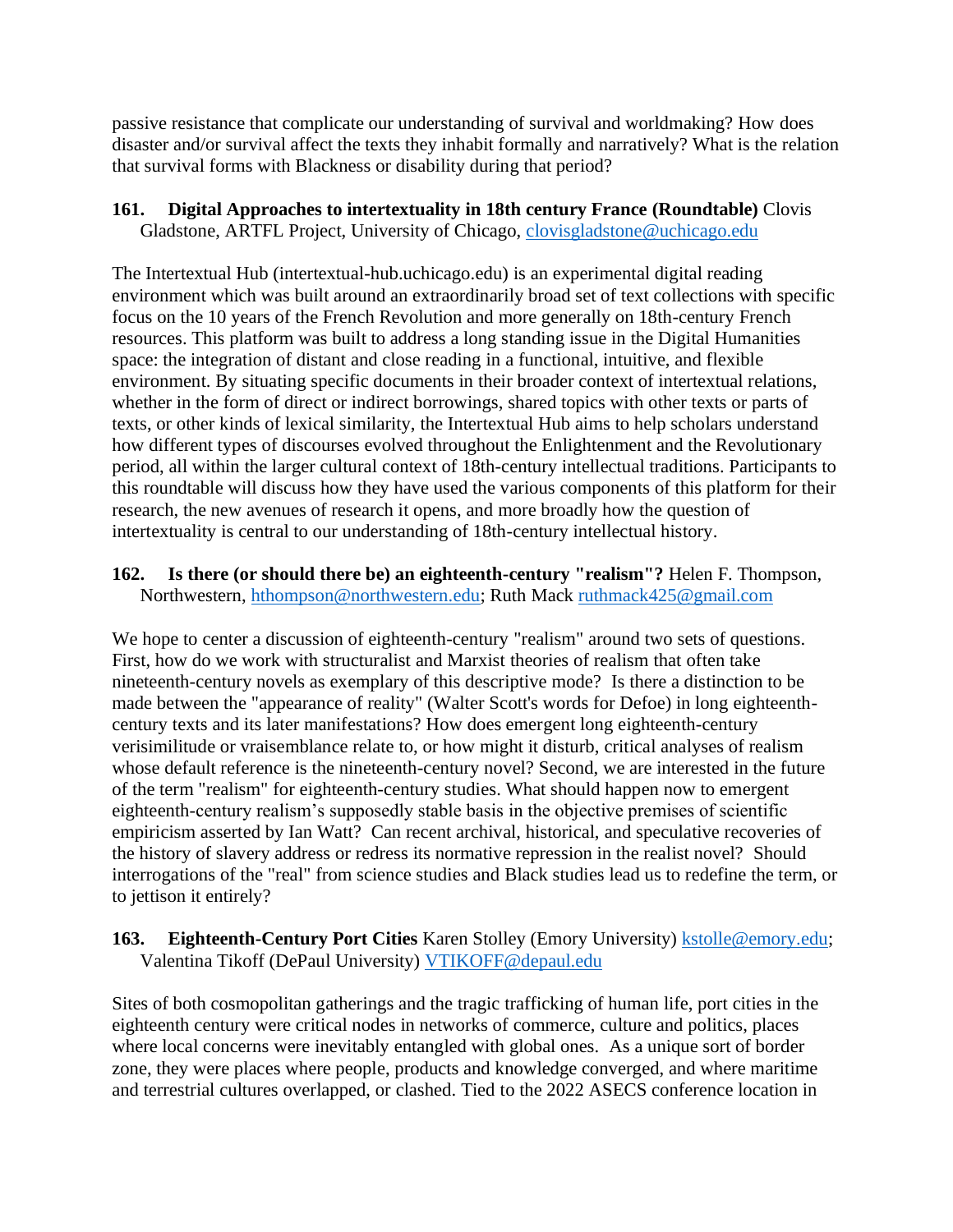one important eighteenth-century port city, the proposed session seeks papers that explore aspects of port cities from multiple disciplinary perspectives and in a range of geographical contexts that include Europe and the Americas, the Atlantic world and the Pacific world.

The panel chairs especially invite papers that explore: the paradox of port cities as places of both surveillance and freedom; the mingling of different languages and cultures in port cities; the fixity and/or fluidity of class and gender roles in port cities; and port cities as places where local and global cultures intersected and shaped one another.

## **164. Practical strategies for reading against the archival grain (Roundtable) [American Antiquarian Society]** Ashley Cataldo, American Antiquarian Society, acataldo@mwa.org

Taking a cue from Marisa Fuentes' *Dispossessed Lives*, this roundtable will discuss strategies for reading against the archival grain. We will reach out to participants such as Caylin Carbonell (William and Mary PhD, 2020), Wendy Bellion (University of Delaware), and Urvashi Chakravarty (University of Toronto) to engage in discussion by drawing on their own research into early American servants' reading practices, the study of critical race theory and archives, and the material culture of popular entertainment. We invite additional submissions from scholars that discuss how their work relies on reading sources against the grain. This roundtable will provide real strategies for researchers to explore unheard voices in existing archives in both early America and England.

## **165. Before Homophobia: Queer Desire in the Restoration [Aphra Behn Society]** Carrie Chanafelt, Fairleigh Dickinson University, [carrie\\_shanafelt@fdu.edu](mailto:carrie_shanafelt@fdu.edu)

This panel seeks papers which offer critical or creative engagement with Aphra Behn's works, or that of her contemporaries, wherein queer desire is expressed, explored, or developed, or where queerness or queer theory enlighten our understanding of desire as represented in works (textual, visual art, musical expression, material culture, print culture and more) of the Restoration (appearing globally). Explorations of the work of Aphra Behn, Katherine Phillips, or others might feature here—on any genre, but especially in poetry and drama, and liberal arts. Early career scholars are especially encouraged to apply. Please send queries or applications to moderator Carrie Shanafelt at [carrie\\_shanafelt@fdu.edu.](mailto:carrie_shanafelt@fdu.edu)

## **166. Tangible Bibliography in Intangible Times (Roundtable) [Bibliographical Society of America]** Benjamin Pauley (Eastern Connecticut State University), [pauleyb@easternct.edu](mailto:pauleyb@easternct.edu)

The Bibliographical Society of America defines bibliography as "a branch of historical scholarship that examines any aspect of the production, dissemination, and reception of handwritten and printed books as physical objects." For much of 2020 and 2021, however, scholars' and students' access to physical books was severely curtailed as libraries and archives were forced to close to visitors. As libraries and archives gradually reopen to researchers, it seems fitting to reflect on the lessons of a period when the materials we study were physically inaccessible.

1. How have book historians, print culture scholars, and bibliographers adapted their research and pedagogical methods when their access to physical artifacts was limited? 2. What purposes do digital surrogates fulfill or not fulfill? Has increased reliance on these surrogates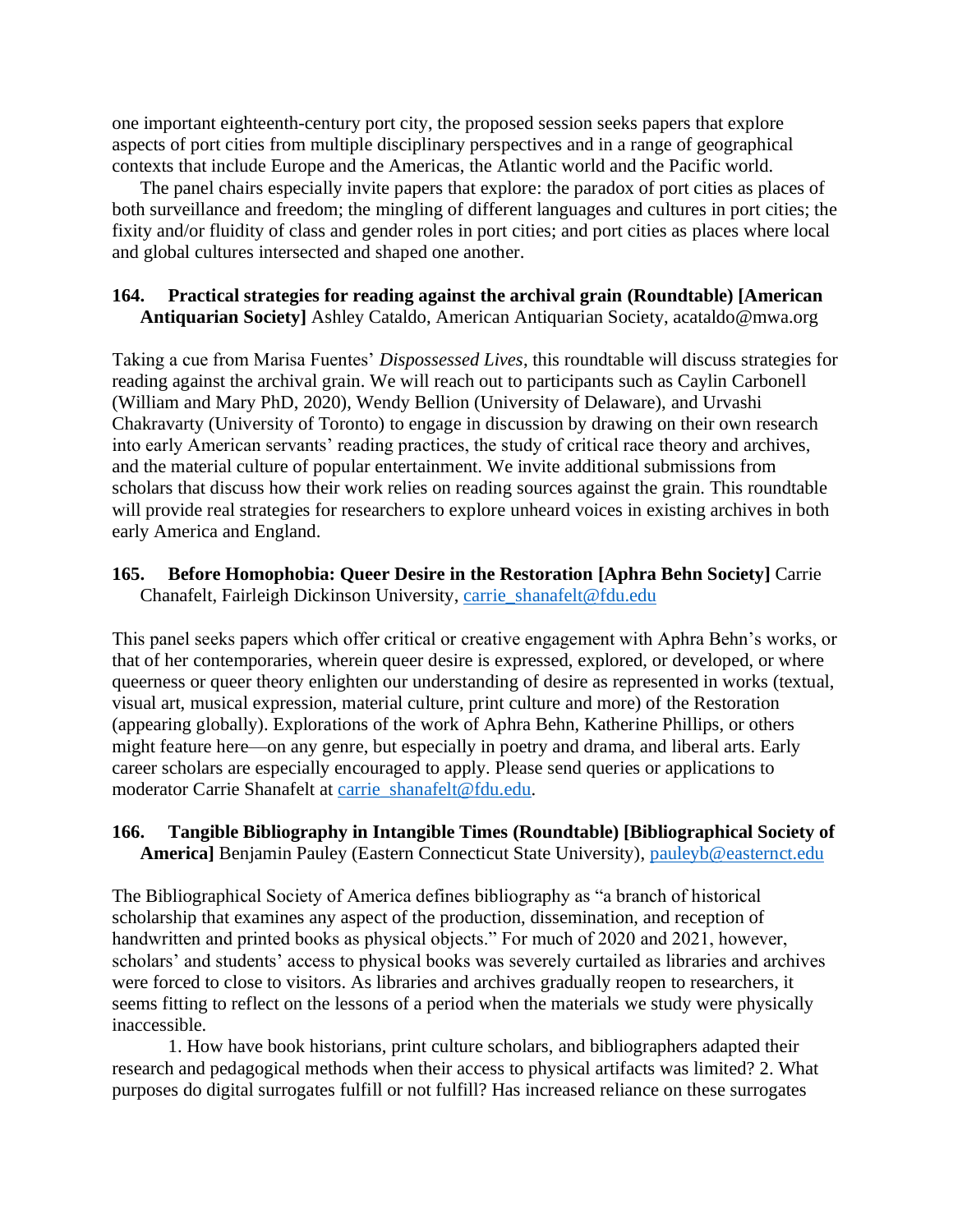exposed any gaps in digital collections coverage, or highlighted previously overlooked institutional digitization priorities? 3. What aspects of the physical text become more evident in its absence? 4. What kinds of things will we now rush gratefully back to doing as before? 5. What opportunities do we now see for approaching bibliographical research and teaching differently?

In keeping with the priorities of the BSA's 2020 Equity Action Plan (EAP), we encourage presentations exploring these questions from members of under-represented groups and from scholars with a strong professional practice of engaging with materials created within underrepresented communities. BSA strives to assemble panels that demonstrate and uphold the Society's values of equity and inclusion in bibliography. For more information, see the EAP at bitly./bsa-eap.

**167. The Burneys and Labor [Burney Society]** Laura Engel, Duquesne University; Cynthia Klekar Cunningham, Western Michigan University, [cynthia.klekar@wmich.edu](mailto:cynthia.klekar@wmich.edu)

This panel seeks papers on the topic of The Burneys and Labor. We define the term labor broadly as a form of work related to tangible practices, intangible actions/performances, and/or affective strategies/efforts. Papers may consider forms of labor associated with the Burney family such as: writing, musical composition, drawing, painting, watercolor, scrapbook composition, collecting, etc.; the emotional labor of familial, political, theatrical, social, and/or economic ties; or intangible labor associated with illness, insecurity, public performance, isolation, and exile. Papers may also tackle representations of labor and/or the invisibility of various forms of labor in the writings, art, and music created by the Burneys. Finally, we also welcome presentations on academic labor connected to editing, collecting, and publishing on the Burneys. What kind of work do we need to do to move the Burney legacy forward in accessible and expansive ways?

#### **168. Pedagogy Roundtable: The Indigenous Eighteenth Century (Roundtable) [CSECS, Canadian Society for Eighteenth-Century Studies]** Mary Helen McMurran, University of Western Ontario, [mmcmurr2@uwo.ca](mailto:mmcmurr2@uwo.ca)

This session aims to build on ASECS's commitment to include Indigenous scholars, knowledge, and perspectives at the annual conference. Sessions at previous ASECS conferences, as well as at SEA conferences, and exemplified by the *Eighteenth-Century Fiction* (Winter 2021) roundtable on the "Indigenous Eighteenth Century," have acknowledged that colonialism is embedded in education and its institutional structures, and seek to reform our practices as researchers, instructors, and citizens. This roundtable will aim to center Indigenous peoples in our understanding of the eighteenth century as a matter integral to our pedagogy. Part of this endeavor is to teach in ways that foster a "sustained consideration of Indigenous people as agents and authors" as Alyssa MT. Pleasant, Caroline Wigginton, and Kelly Wisecup have written (EAL 2018). Following the advice of Indigenous scholar, Robbie Richardson, we invite contributions that broaden our archives and consider materials and methods beyond the scope of the traditional text-based classroom. Contributions and presentations in any format are welcome.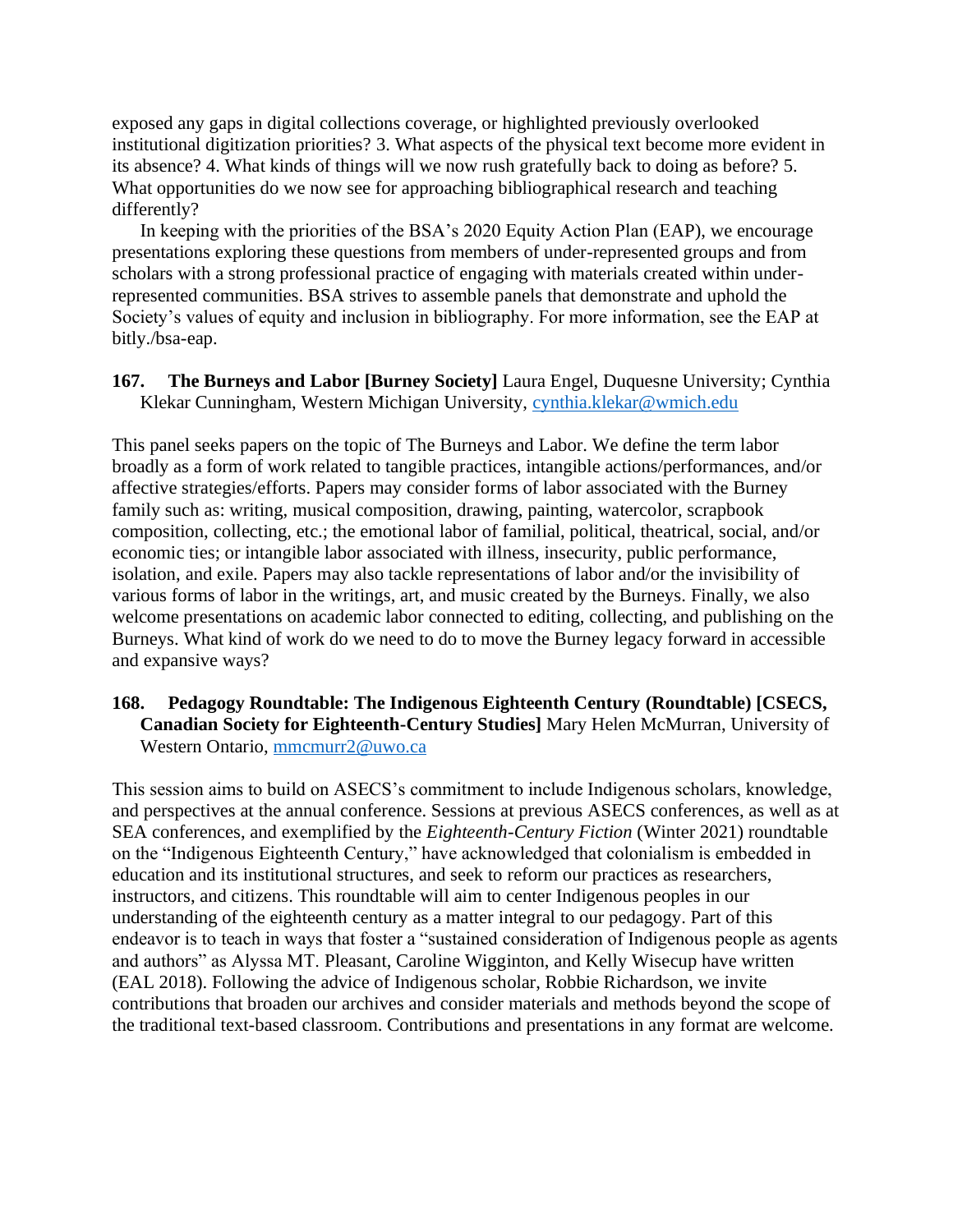**169. Isolation and Eighteenth-Century Studies [The Defoe Society]** Dr. Stephen H. Gregg (Bath Spa University), [s.gregg@bathspa.ac.uk](mailto:s.gregg@bathspa.ac.uk) and Professor Laura Stevens (University of Tulsa), [laura-stevens@utulsa.edu](mailto:laura-stevens@utulsa.edu)

Isolation is arguably the zeitgeist of the year of COVID-19. Remote working, online learning, shielding, stay-at-home orders, social distancing--all involve some form of isolation, whether enforced or self-imposed. This inescapable theme, then, seems particularly appropriate for an author whose works insistently probe the meanings of isolation. Defoe's fiction, for example, obsessively returns to the relationship between individuation, civil community, and isolation beyond *Robinson Crusoe*: Roxana longed for isolation; Captain Singleton made halting attempts to overcome it; and, as evidenced by many journalistic and mass media pieces, *A Journal of the Plague Year* resonates with our current pandemic. Moreover, the differences among isolation, solitude, and loneliness also have a political dimension. As Hannah Arendt argued, isolation is the prerequisite for totalitarianism; by creating division and destroying the "public realm of life," isolation radically disempowers collective action and communal agency. Defoe's works also examine the politics of isolation, whether articulated via national culture or party politics (think about the anti-isolationist True-Born Englishman, or Legion's Memorial). This panel seeks short papers or other explorations of isolation in eighteenth-century writing and culture: what it means, its costs, its benefits, its resonance today.

Please send abstracts to Dr Stephen H. Gregg [\(s.gregg@bathspa.ac.uk\)](mailto:s.gregg@bathspa.ac.uk) and Professor Laura Stevens [\(laura-stevens@utulsa.edu\)](mailto:laura-stevens@utulsa.edu)

**170. Early Caribbean Currents (Roundtable) [Early Caribbean Society]** Kerry Sinanan, University of Texas at San Antonio, [kerry.sinanan@utsa.edu](mailto:kerry.sinanan@utsa.edu)

New work in the Early Caribbean in the long 18thc has been prolific in recent years: *Slavery At Sea* (Sowande M. Muskateen), *Saltwater Slavery* (Stephanie E. Smallwood), *They Were Her Property* (Stephanie E. Jones), *Imperial Intimacies* (Hazel Carby), *Wicked Flesh* (Jessica Marie Johnson), *Caribbean Literature in Transition 1800-1920*, and *The Apocalypse of Settler Colonialism* (Gerald Horne), are just some of the important works to come out in the fields that constellate around the Caribbean. These works challenge the boundaries of nation states, periodization, and disciplines to include ocean spaces, to cross centuries, to blend history and literary studies, and to center the Caribbean as a central site of the long 18thc. This roundtable will consider the importance of fully reckoning with new works and the strands of theoretical and critical enquiry they gather: collectively, they insist on the Caribbean as the space in which so many ideals associated with the long18thc-- including resistance, freedom, and humanism-were articulated. The roundtable will pay particular attention to the ways in which new work on the 18th-century Caribbean challenges the assumptions of the Enlightenment, and offers ripostes to whiteness and systems of racialization inagurated by slavery.

## **171. Race, Empire and Eighteenth-Century Scotland (Roundtable) [Eighteenth-Century Scottish Studies Society]** Leith Davis, [leith@sfu.ca](mailto:leith@sfu.ca)

Contributions are invited to a roundtable on "Race, Empire and Eighteenth-Century Scotland" which investigate this topic from a variety of perspectives such as: the participation of Scots in British imperial projects, including the transatlantic slave trade; the creation of racialized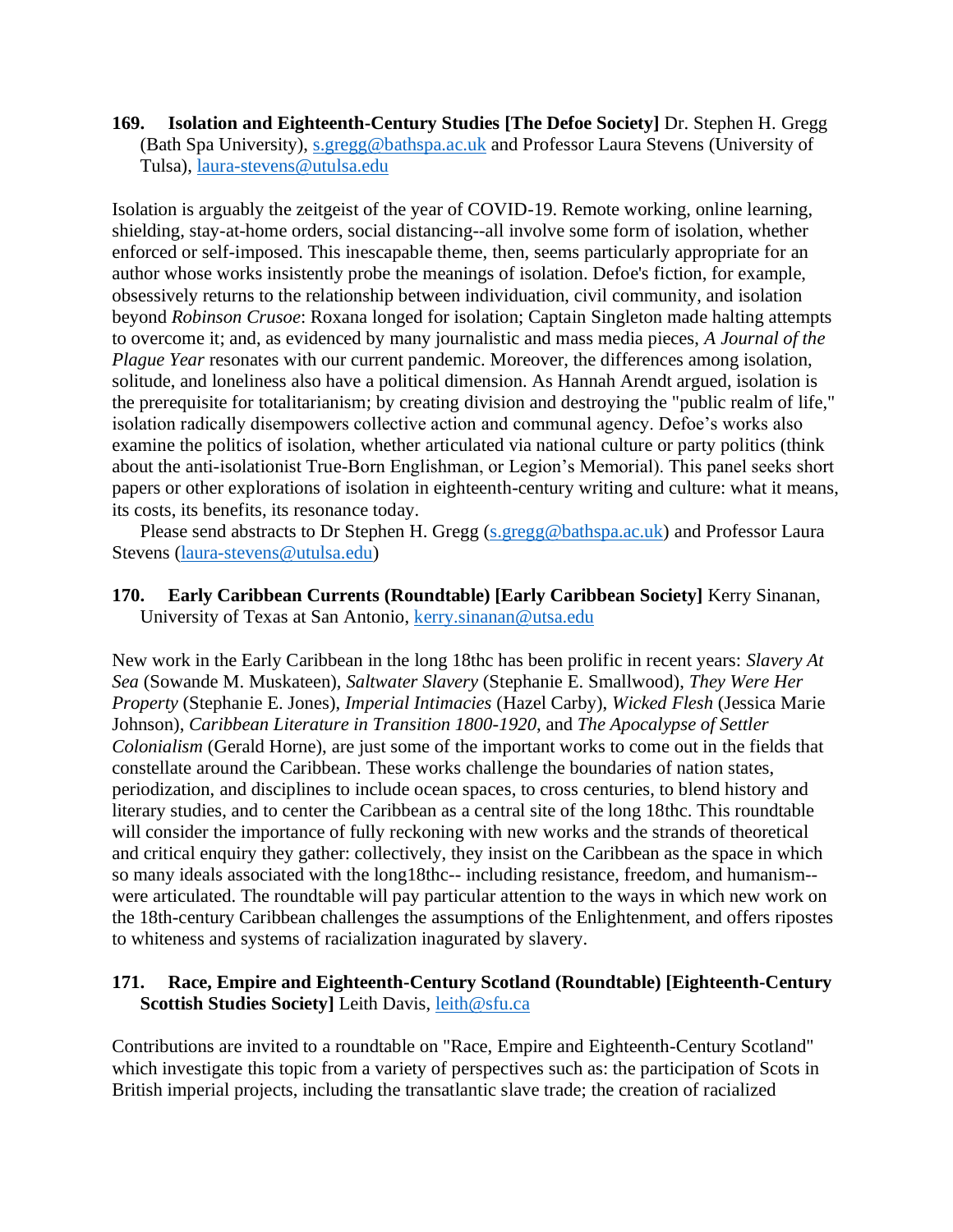representations in texts of the Scottish Enlightenment; Scottish encounters with indigenous peoples. Participants will offer short presentations, followed by a discussion involving audience members.

## **172. Racial Classification and Human Rights in the Transatlantic Order: Popular Literature and Journals in eighteenth-century Germany [German Society for Eighteenth Century Studies (DGEJ)]** Sigrid G. Köhler, Eberhard Karls Universität Tübingen, [sigrid.koehler@uni-tuebingen.de](mailto:sigrid.koehler@uni-tuebingen.de)

The trade triangle between Europe, Africa, and the Americas, which underpinned the transatlantic order in the eighteenth century, was not only based on slave trade but also created new European consumption habits. The latter increasingly depended on luxury goods imported from overseas. Through the demand for 'Kolonialwaren' and the export of manufactured goods to Africa, the old German Empire formed an active part in the intricate semiotic and material transatlantic networks. Highly aware of these entanglements, eighteenth-century German journals and popular literature and culture inserted themselves into pertinent political debates by exposing the inhumane aspects and by explicitly questioning the lawfulness of the slave trade and slavery itself. These intellectual interventions often lead to highly ambivalent texts and ambiguous aesthetic representations that did not correspond with enlightened narratives and teleologies of human progress.

The panel will explore the contradictions and problems which surround legal deliberations and racial classification in these media. We invite papers that 1) analyze how racial stereotypes or racial classification featured in the texts and how these notions were squared with the idea of universal human equality and basic rights; 2) that examine whether these texts showed an awareness of the fundamental interdependency of the capitalist world order and the institution of slavery; or 3) that pay specific attention to the representational strategies, plot conventions, scopic regimes, semantic fields, lexis etc. which the formats under scrutiny employed. The panel seeks contributions on – mainly but not exclusively – German popular culture and media of the long eighteenth century.

## **173. Anne Schroder New Scholars Session [HECCA, Historians of Eighteenth-Century Art and Architecture]** Dipti Khera, New York University, [dipti.khera@nyu.edu;](mailto:dipti.khera@nyu.edu) Aaron Wile, National Gallery of Art, [A-Wile@nga.gov](mailto:A-Wile@nga.gov)

This is an open session for advanced graduate students and early career scholars in the art and architectural history of the long eighteenth century around the globe. We especially encourage submissions from underrepresented scholars; those who work in universities, museums, and para-academic institutions outside of North America and/or in adjunct employment positions; and those who define their stakes, topics, and temporal frames for the eighteenth century through visual/material/spatial analyses in relation to histories of enslavement, colonization, and the racialization and discrimination of bodies, knowledge, places, and objects.

#### **174. Territoriality, language, and power in the 18th-Century Ibero-American world [Ibero-American Society for Eighteenth-Century Studies]** Catherine Jaffe, Texas State University, [cj10@txstate.edu](mailto:cj10@txstate.edu)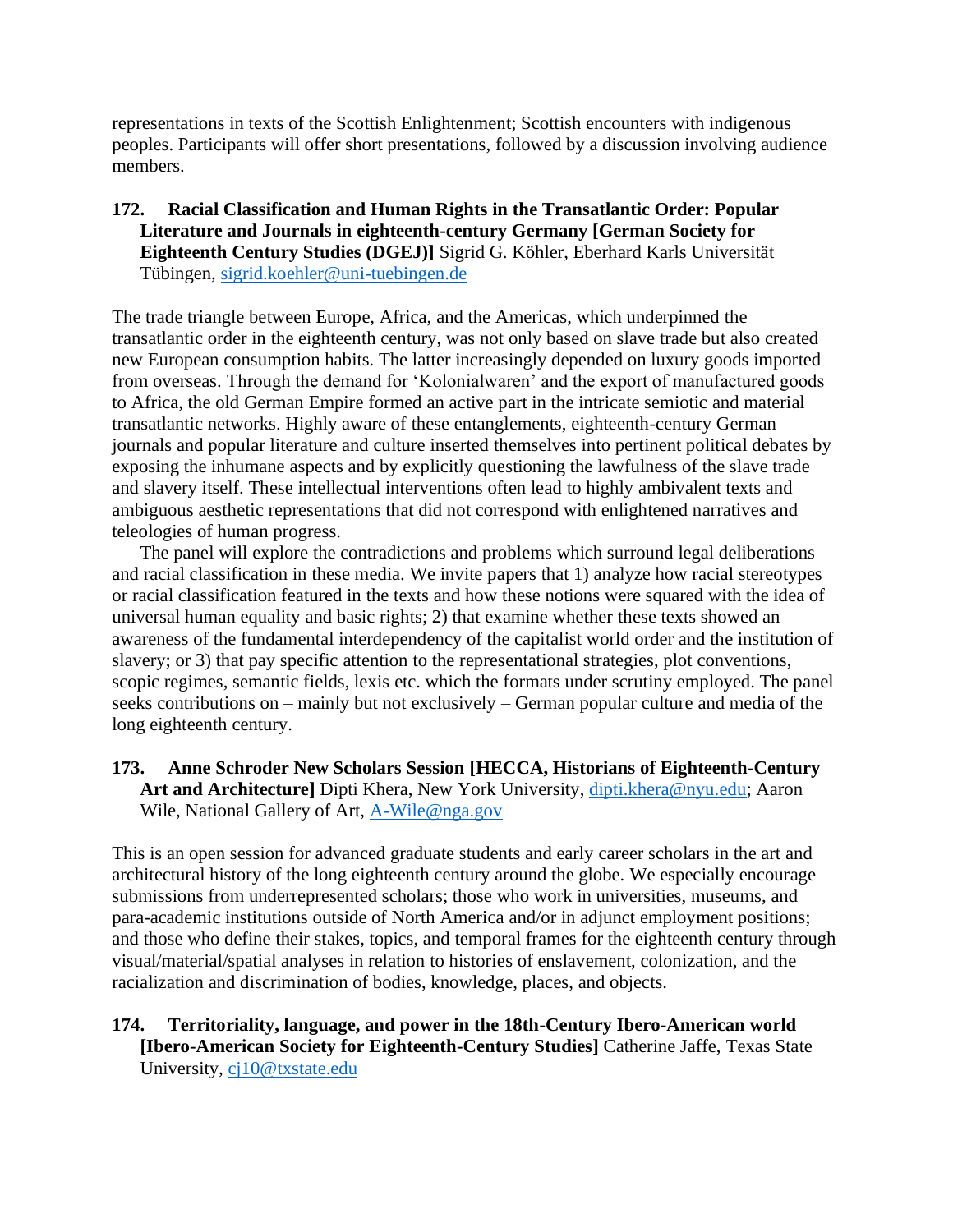Nobel Prize winner and 20th-century poet Czeslaw Milosz famously wrote that "language is the only homeland." In the eighteenth-century Iberian world, a world made by European imperialism and colonialism in Africa, Asia, and the Americas, language had a complex relationship to home and homeland. It both made community for people who found themselves far from their birthplaces and excluded from that community the overwhelming majority of colonial populations. This panel invites papers from all fields that interrogate the relationship between language, land (space, place, belonging), and territoriality (sovereignty, possession, ownership) in the lands governed by Spain and Portugal in the long eighteenth century, including language minorities in the Iberian peninsula (Catalonia, Andalucía), Latin America (Indigenous, bozal, and creole languages), and the United States, where Spanish operates in different spaces and contexts as a colonizing and colonized language. 200 word abstract & brief CV to [cj10@txstate.edu.](mailto:cj10@txstate.edu)

#### **175. Herder, Physiognomy, and the Typology of Human Beings and Peoples [International Herder Society]** Johannes Schmidt (Clemson University), [schmidj@clemson.edu](mailto:schmidj@clemson.edu)

With the Sculpture essay, Johann Gottfried Herder seems to have concluded his reproach of Lavater's ideas regarding the possibility of deciphering character traits and human beings' likeness to God. Herder's elevation of the sense of touch along with his objections to Lavater's methodology that reduces the multiplicity of living existences to a few variations of an intellectual and spiritual (here Christian) type not only suggests a vastly different understanding of God's revelation through humans beings and in nature; it also reveals Herder's distinctive approach to aesthetics, his evolving theory of perception, as well as his genre/media criticism and renewed emphasis on a subjective psychological sense-perception of the world. While Herder abandoned a Lavater-style physiognomy, he continued to advance ideas that are closely related to the reading, evaluating, and creation of shape (Gestalt) and character, with tremendous importance for semantic, epistemological, empirical, mnemonic, aesthetic and artistic, as well as theological and pedagogical problems, yet not without some serious—at that time problematic implications for his view of plants, animals, and human beings. On the one hand, it is Herder's enduring accomplishment to have emphasized the diversity and multifacetedness of cultures and peoples objectively and without judgment. And on the other, Herder also recognizes human typologies fraught with prejudice, condemnation, and Eurocentric biases.

This panel seeks papers that explore both Lavater's and Herder's positions critically as well as those of their contemporaries. Please send a one-page abstract to Johannes Schmidt [\(schmidj@clemson.edu\)](mailto:schmidj@clemson.edu).

#### **176. Johnson in Dialogue [Johnson Society of the Central Region]** Stephen Karian, University of Missouri, [karians@missouri.edu](mailto:karians@missouri.edu)

This panel seeks papers on Samuel Johnson paired with another literary figure, excluding James Boswell. Possibilities include: an author Johnson read, wrote about, or was influenced by; an author with whom Johnson socialized or corresponded; or an author whom Johnson influenced. The goal of the panel is to explore Johnson in literal or figurative dialogues with other authors, dialogues that might be contentious, accommodating, or a mixture of both.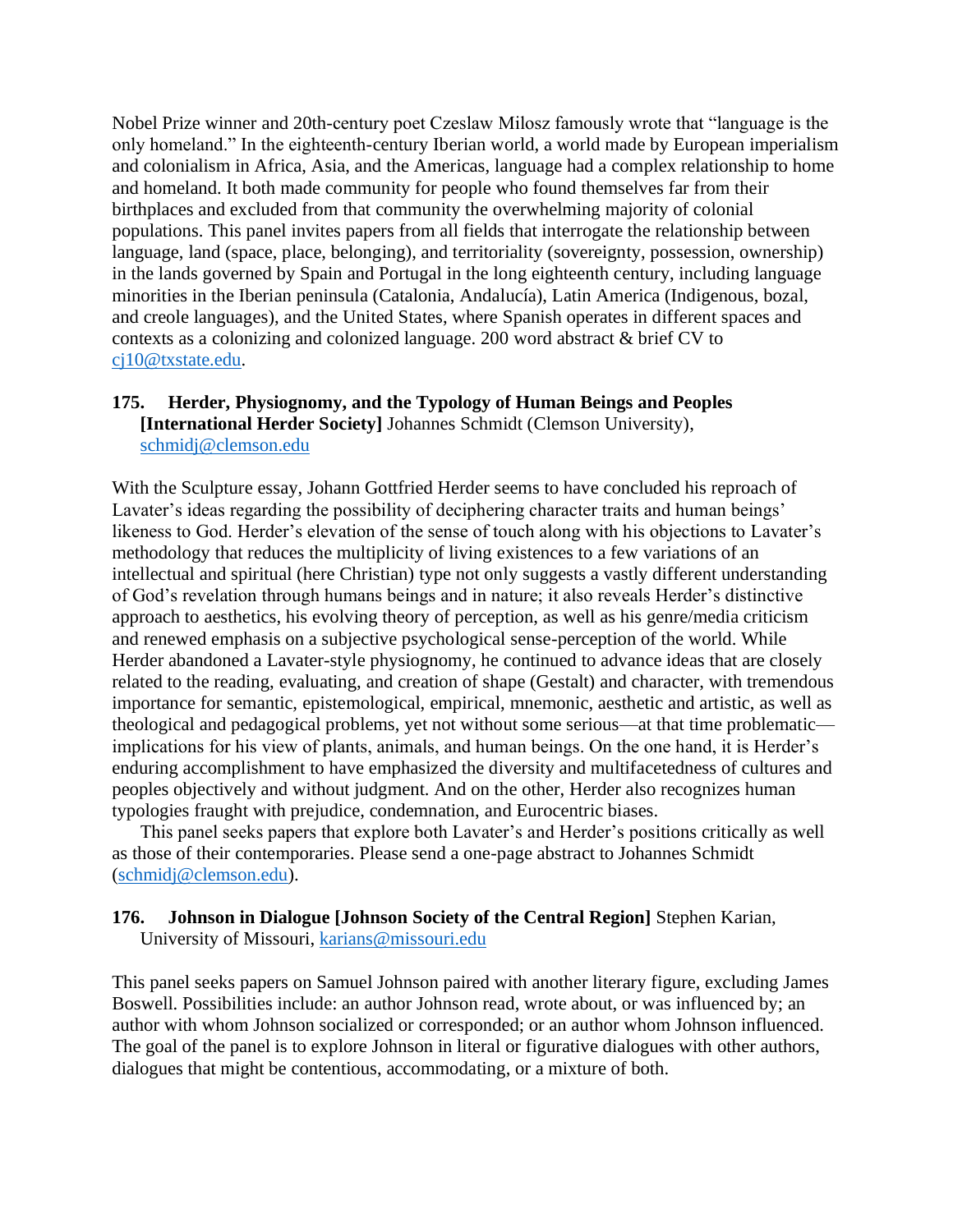#### **177. Teaching the Global Eighteenth Century (Roundtable) [Midwestern American Society for Eighteenth-Century Studies]** Geremy Carnes, Lindenwood University, [gcarnes@lindenwood.edu](mailto:gcarnes@lindenwood.edu)

For this roundtable, we seek presentations on any aspect of teaching the eighteenth-century within a global context. Presentations might focus on strategies for teaching transcultural and transnational encounters; travel, trade, or colonialism; eighteenth-century world literatures; or any text or set of texts—written, oral, visual, aural, or material—that "globalize" students' engagement with the eighteenth century. We welcome presentations that offer strategies for teaching subject matter that exposes, interrogates, unsettles, decenters, or displaces a Eurocentric worldview. Send 250-word proposals to Geremy Carnes, Lindenwood University, [gcarnes@lindenwood.edu](mailto:gcarnes@lindenwood.edu)

## **178. Mozart in Context [Mozart Society of America]** Sarah Eyerly, Florida State University, [seyerly@fsu.edu](mailto:seyerly@fsu.edu)

In the later eighteenth century, Mozart's music circulated on a global scale, with performances in places as far-flung as Labrador, Russia, China, and British North America, as well as throughout Europe. These broad networks of reception and transmission demonstrate Mozart's cultural and social importance. For this session, we invite contributions that place Mozart and his music into broad geographical, intellectual, social, cultural, and political contexts. Contributions might discuss issues of place, geography, and environment; aesthetics; circulation of music and material culture; patronage and economics; artistic life; reception of Mozart and his legacy; and the diverse contexts in which Mozart's music was performed and heard. We especially encourage proposals that reflect the vitality and breadth of existing scholarship on and around Mozart, and which point towards future research possibilities. Presentations by graduate students and junior scholars are warmly encouraged.

#### **179. What may we Hope? Answers to a Kantian Question (Roundtable) [North American Kant Society]** Andrew Chignell, Princeton University, [chignell@princeton.edu](mailto:chignell@princeton.edu)

Kant famously said that the question "What may I hope?" is one of the three most important questions in all of philosophy. Compared to "What can I know?" and "What should I do?," however, this question is radically under-discussed by both contemporary philosophers and historians of philosophy. Given the ominous possible futures that humanity currently faces, it seems worth returning to the question in earnest. The North American Kant Society proposes to host a roundtable at ASECS to discuss what Kant and other 18th-century authors might have to teach (and warn) us regarding hope, its benefits, and its risks. We will choose 3 or 4 brief presentations, which would be followed by general discussion.

## **180. Serendipity in/and the Eighteenth Century [NWSECS, North West Society for Eighteenth-Century Studies]** Marvin D. L. Lansverk, [lansverk@montana.edu](mailto:lansverk@montana.edu)

The word "serendipity," or an "unplanned, fortunate discovery," was brought into English by Horace Walpole, itself with a prehistory in science, exploration, and the arts. This wide-ranging panel takes this key term allusively, inviting papers on any aspect of fortunate discovery in our period: from discoveries in science, medicine, poetry, and the arts; to discoveries by characters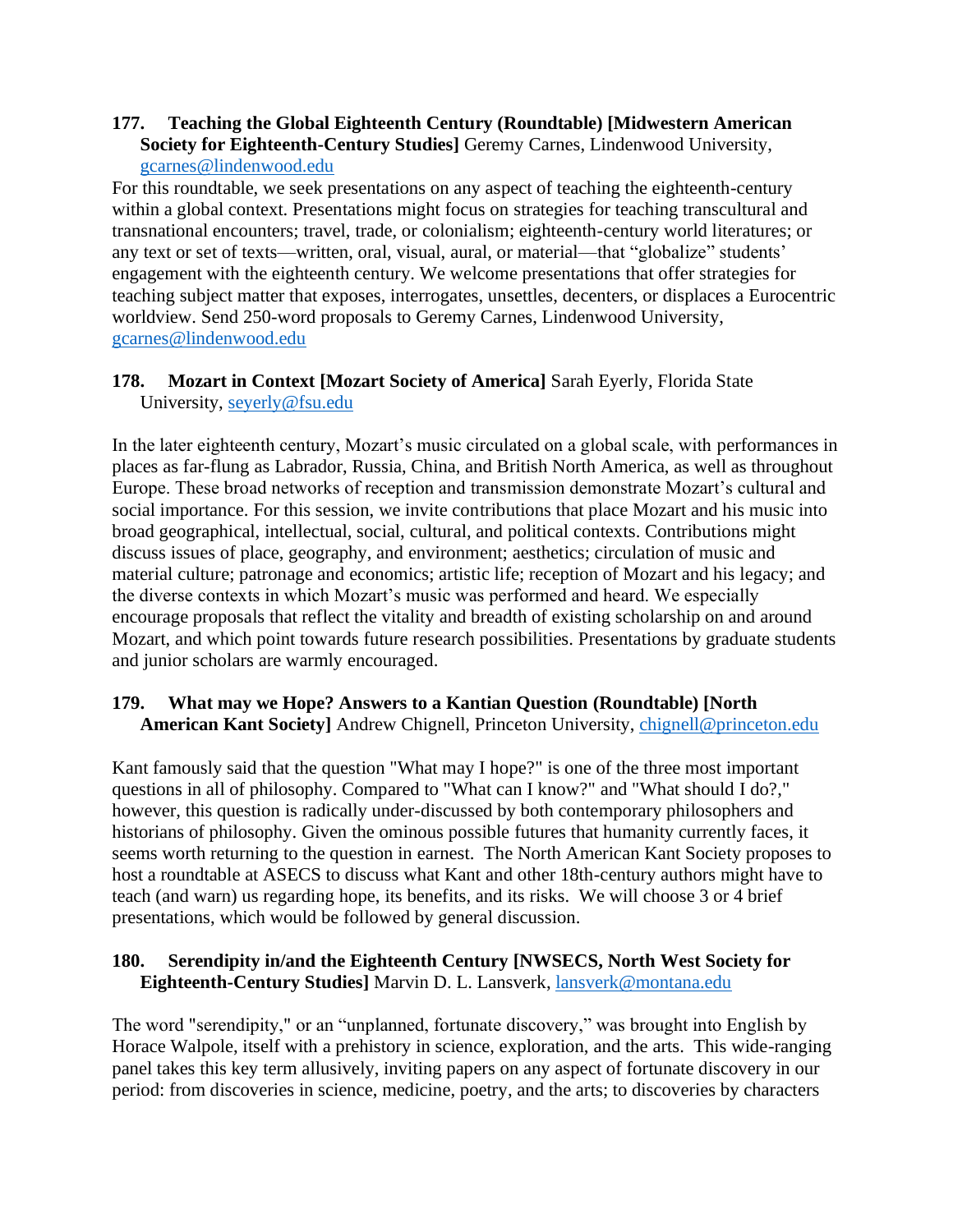and figures "in" the literature of the period; to discoveries about the eighteenth century made "by" scholars. Papers welcomed that both make conceptual leaps, or that examine them.

#### **181. Reframing Richardson (Roundtable) [The Richardson Society]** Elizabeth Porter, Hostos CUNY, [eporter@hostos.cuny.edu](mailto:eporter@hostos.cuny.edu)

This roundtable seeks papers that explore the afterlives and remediations of Samuel Richardson's work. Recent scholarship on Richardson's *Clarissa* and white supremacy (Kerry Sinanan) and teaching Pamela in the age of #MeToo (Leah Grisham), for example, uses the grammars and vocabulary of the present to show the continuities between the eighteenth century and today. Papers that engage with or build on such interpretative frameworks are welcome. Also of interest are discussions of contemporary reframings and adaptations of Richardson's work, such as the "post-modern artist's book" take on Clarissa by Nicholas D Nace called *Catch-words* (2018) and Martin Crimp's play *When We Have Sufficiently Tortured Each Other: Twelve Variations on Samuel Richardson's Pamela* (2019). In considering the ways we reframe Richardson in the present, papers might also address the impact of social media on our reading practices and scholarly communities, as seen with the Twitter hashtag #Clarissa2020.

### **182. Grievances in Rousseau / Doléances chez Rousseau [Rousseau Association]** Ourida Mostefai, Brown University, [Ourida\\_Mostefai@brown.edu](mailto:Ourida_Mostefai@brown.edu)

This panel invites papers on any aspect of the question of grieving in the works of Jean-Jacques Rousseau. We welcome papers that explore the themes of injustice and restorative justice, affects of resentment and fear, the interrelation of forgiveness, memory and injury. Among topics to be considered: the voicing or silencing of grievances, responses to injury, and modes of protest. Panelists may include discussions of contemporary theoretical frameworks that shed light on the procedures and discourses of grievances in Rousseau. In keeping with the traditions of the Rousseau Association, papers in English and/or in French and approaches from all disciplines are welcome.

#### **183. Vast Early Eighteenth Century: Materials, Methods, Motives (Roundtable) [Society of Early Americanists]** Ana Schwartz, University of Texas at Austin, [ana.schwartz@utexas.edu](mailto:ana.schwartz@utexas.edu)

This panel brings together scholarship that focuses on literary and cultural production by individuals and communities beyond the North Atlantic littoral. This conversation is inspired by recent turns in the study of early American history, seeking out a "vaster" geographic scope than early Americanists have tended over the past century to favor. It's furthermore inspired too by the recent flourishing of Caribbean Studies, Hemispheric Studies, Black Studies and Indigenous studies as well as by the methodological autocritique that these fields have inaugurated. One reason the North Atlantic has been overrepresented in the scholarship on the long eighteenth century is because the Europeans who aspired materially to control the globe did so not simply through brute force, but also through generating powerful, but subtle epistemological norms including, importantly, the elevation of the forms of writing of which they produced a great deal. But there were other ways to communicate ideas, both horizontally and through time. When we look beyond the conventional sites of eighteenth-century study, we find not only new modes of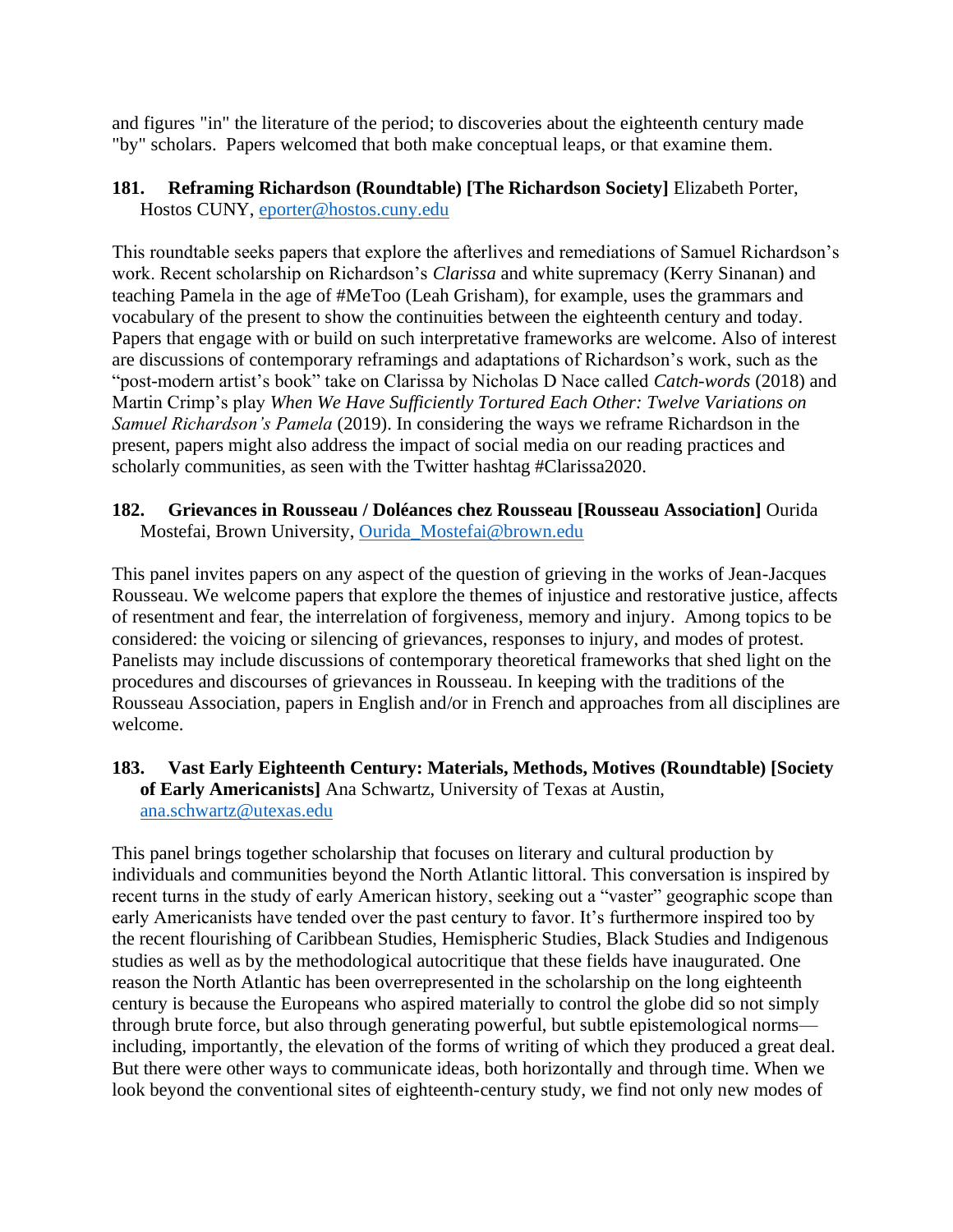being with other people, new modes of reading texts, and new modes of developing ideas, but we also find the opportunity to reassess and revise the disciplinary givens we bring to research, and perhaps, reassess our own relationships to these pasts. Participants are invited to share a text, a passage, or a historical problematic that invites speculation on how broader, vaster scopes of attention might upend and transform our disciplinary norms.

#### **184. Book History Beyond the Paywall (Roundtable) [SHARP, The Society for the History of Authorship, Reading and Publishing]** Kate Ozment, Cal Poly Pomona, [keozment@cpp.edu](mailto:keozment@cpp.edu)

Book history pedagogy has traditionally been associated with access to rare materials and expensive databases, which is a challenge for those who teach from institutions that have less funding or are geographically distant from robust special collections. This roundtable investigates pedagogical strategies for teaching bibliography, book history, and material culture without paywalled resources or trips to rare book rooms. Potential papers could explore using open-access resources, circulating library books, or textbooks from other courses. Papers might also detail building an inexpensive teaching library of eighteenth-century materials or even thrifted paperbacks or discuss how to structure critical making exercises with household items or easily obtainable objects. The goal of the roundtable is to examine how "book history on a budget" can still be a robust and engaging experience for students, and presenters are encouraged to center practical advice and replicable exercises. The roundtable format should allow for robust discussion of pedagogical strategies.

We encourage proposals from diverse constituencies including librarians, instructional faculty, book artists, graduate students, community college faculty, and ECRs. All disciplines and approaches to the teaching of material books are welcome. Proposers need not be members of SHARP to submit, but panelists must be members of both ASECS and SHARP to present. For questions about SHARP membership, please direct inquiries to Eleanor F. Shevlin, SHARP liaison to ASECS, at [eshevlin@wcupa.edu.](mailto:eshevlin@wcupa.edu)

# **185. Seen Here Making a Masterpiece: Rendering Artists, Musicians, and Authors in Painting, Poetry, Sculpture, and Prose [South-Central Society for Eighteenth-Century Studies**] Kevin L. Cope, Louisiana State University, [encope@lsu.edu](mailto:encope@lsu.edu)

Whether Edmund Waller's address to a painter or Frances Burney's account of the imaginary poet Macartney or Largilliere's portrait of Voltaire or the Derby Porcelain Manufactory's figurine of a poet, the long eighteenth century abounds with representations of artists and writers that were executed in media or genres other than those in which the depicted subjects specialized. Essayists write about artists, novelists tell tales concerning songsters, and sculptors portray architects at work. These media-crossing renderings often involve a significant change in tone. Engravers satirize elegists; composers change the tune of would-be lyric poets. This panel will feature papers exploring the presentation of artists dedicated to one medium or genre in another medium or genre. It will refresh acquaintance with the easily overlooked and frequently forgotten imagining of artists and artistry. The panel will raise questions about the purpose of such boundary-crossing representations while also probing Enlightenment ideas about the mutual affiliation of the arts and about the character, value, and social roles of modern cultural professionals. It will give new life to a puzzling genre, the representation of those who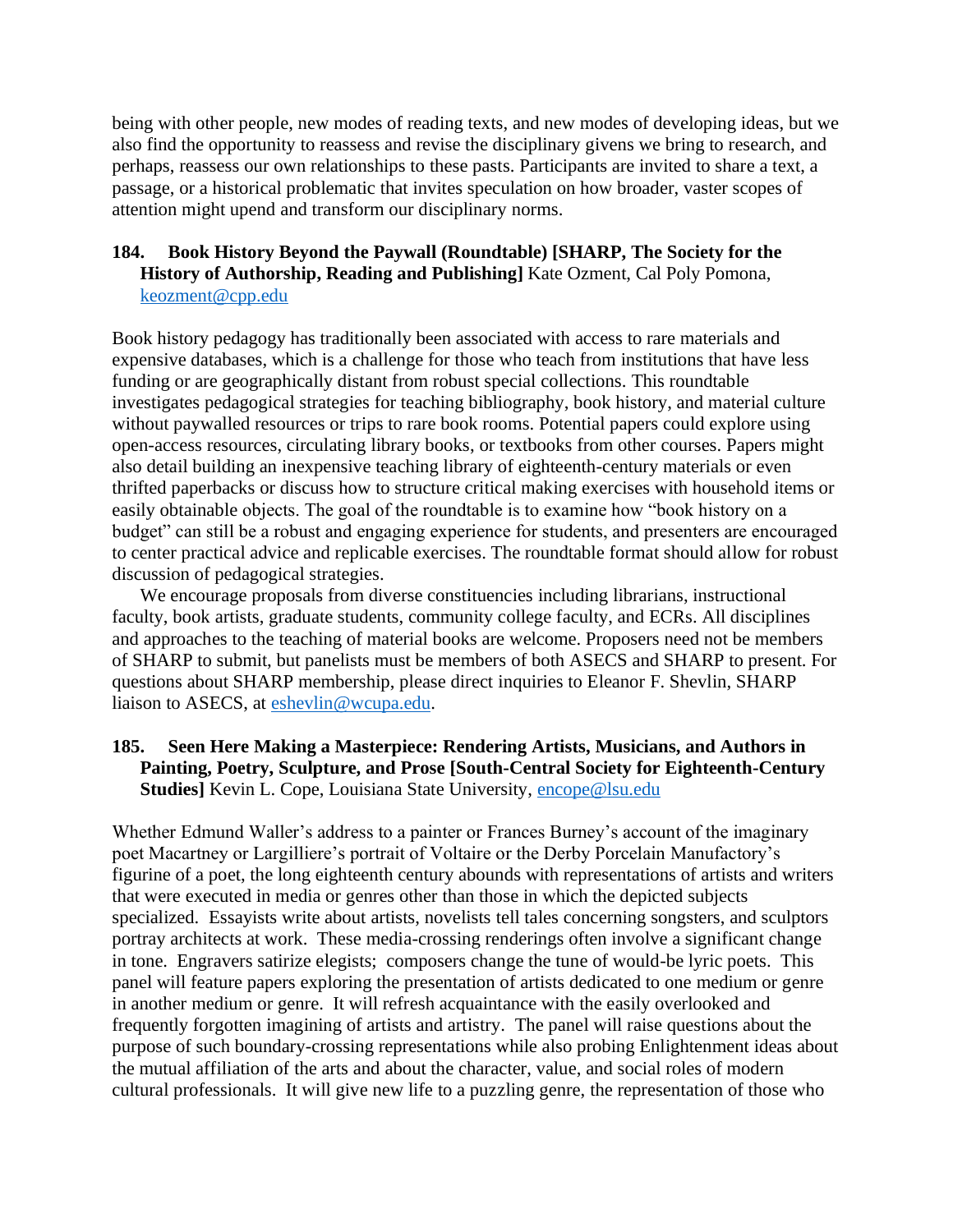represent, that both perplexes and peps up the neoclassical distinctions between art and nature, original and copy, and life and its artful immortalizations.

### **186. The complete "Complete Works of Voltaire": impact, current uses and future directions [Voltaire Foundation]** Gregory Brown, UNLV, [gregory.brown@unlv.edu](mailto:gregory.brown@unlv.edu)

First begun in 1952 and launched formally simultaneously with the creation of the International Society for Eighteenth-Century Studies in 1967, the critical edition of the *Oeuvres complètes de Voltaire* is finally complete, with the publication of the final of the 203 volumes in 2021. Including his entire body of works in theater, lyric poetry, prose, historiography, and polemics as well as his notebooks, correspondence, and marginalia, this is by far the largest body of writing by a single author of the entire century. Papers are invited from scholars in any discipline or stage of their career which assess any of the wide range of issues raised by this project - manuscript and textual studies, scholarly editing practice, literary and historical interpretation, the relationship of the OCV to other comparable editions of eighteenth-century writers, and how the OCV is impacting our understanding of the Enlightenment and its place in modern world history. Furthermore, as the OCV is re-imagined into a digitized version, with expanded access and more robust capabilities for research and analysis, how might our approach to this body of work change in the future?

**187. The Eighteenth-Century Anthropocene and Biodiversity (Roundtable) [Western Society for Eighteenth-Century Studies]** Aparna Gollapudi, Colorado State University, [Aparna.Gollapudi@colostate.edu;](mailto:Aparna.Gollapudi@colostate.edu) Sören Hammerschmidt, GateWay Community College, [soren.hammerschmidt@gatewaycc.edu](mailto:soren.hammerschmidt@gatewaycc.edu)

Picking up on our inspiring 2020 conference theme, this roundtable seeks contributions on "The Eighteenth-Century Anthropocene and Biodiversity." The eighteenth century is frequently proposed as marking the beginning of, or at least a significant acceleration in, the Anthropocene: the geological epoch in which human activity is taken as the dominant influence on the earth's climate, ecosystems, and lifeforms. The long eighteenth century saw developments - such as the Industrial Revolution, urbanization, consumerism, and colonialism - that posed an unprecedented threat to the natural world and were recognized as such at the time, at least in some parts. At the same time, the period is also known for its fascination with and valorization of nature. Our current period of environmental crisis and activism makes such eighteenth-century studies particularly resonant. We seek scholars from a broad range of disciplines to offer brief presentations (no more than ten minutes) with most of the roundtable reserved for open discussion with all attendees. Short, 250-word proposals for such a brief presentation should be sent to BOTH roundtable organizers.

# **188. Colloquy with Lindsay DiCuirci on** *Colonial Revivals: The Nineteenth-Century Lives of Early American Books* **(Roundtable)** Dennis Moore, Florida State University, [dmoore@fsu.edu](mailto:dmoore@fsu.edu)

Rather than presenting a paper, each participant in this interdisciplinary roundtable, including Lindsay DiCuirci, author of Colonial Revivals -- recipient of the 2020 Early American Literature Book Prize and of the 2020 First Book Award from the Library Company of